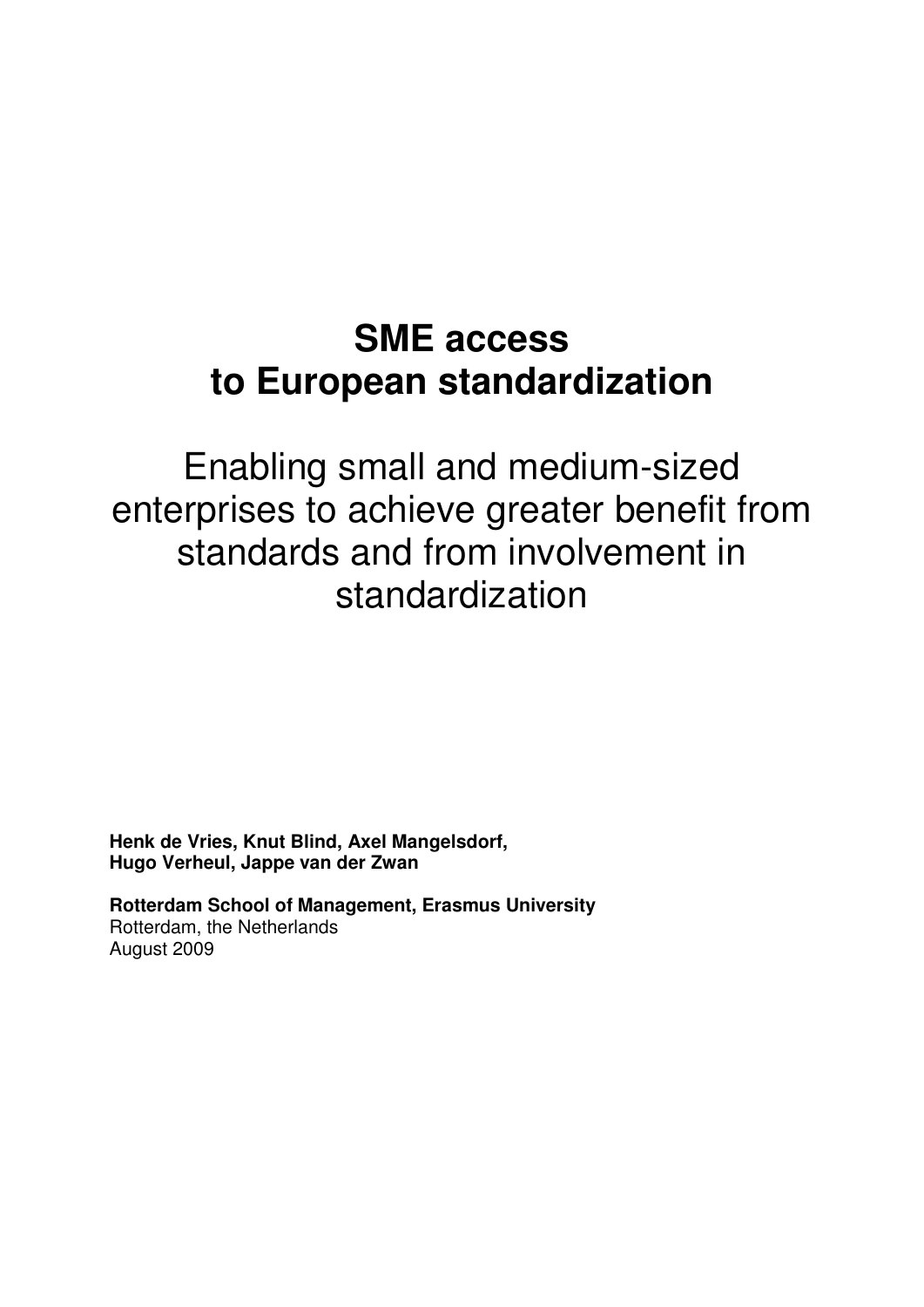

## **Table of contents**

| <b>Preface</b> |                |                                                                                                               |          |  |
|----------------|----------------|---------------------------------------------------------------------------------------------------------------|----------|--|
|                |                | <b>Executive summary</b>                                                                                      | 5        |  |
| 1              |                | <b>Introduction</b>                                                                                           | 8        |  |
| 1.1            |                | Reasons for the study                                                                                         | 8        |  |
| 1.2            |                | The steering committee and research team                                                                      | 9        |  |
| 1.3            |                | Basic terms and abbreviations                                                                                 | 10       |  |
| 1.4            |                | Structure of the report                                                                                       | 10       |  |
| 2              |                | SMEs and standards – a survey of the literature                                                               | 11       |  |
| 2.1            |                | <b>Characteristics of SMEs</b>                                                                                | 11       |  |
| 2.2            |                | Introduction to SMEs and standards                                                                            | 11       |  |
| 2.3            |                | Problems relating to standards                                                                                | 12       |  |
| 2.4            |                | Problems relating to involvement in standardization                                                           | 14       |  |
| 2.5            |                | <b>Discussion</b>                                                                                             | 15       |  |
| 2.6            |                | Conclusions                                                                                                   | 16       |  |
| 3              |                | Research approach                                                                                             | 17       |  |
| 3.1            |                | Introduction                                                                                                  | 17       |  |
| 3.2            |                | Phase 1: Identifying the problems and available solutions                                                     | 17       |  |
|                | 3.2.1<br>3.2.2 | Barriers against benefiting from standards<br>Barriers against benefiting from involvement in standardization | 17<br>18 |  |
| 3.3            |                | Phase 2: Preferred solutions – developing a toolbox                                                           | 19       |  |
|                |                | 3.3.1 Introduction                                                                                            | 19       |  |
|                | 3.3.2          | The objectives and design of the workshop                                                                     | 19       |  |
|                | 3.3.3          | Workshop participants                                                                                         | 20       |  |
|                | 3.3.4<br>3.3.5 | Evaluation of the workshop                                                                                    | 20<br>21 |  |
| 3.4            |                | Designing solutions<br>Phase 3: Testing the solutions - establishing the toolbox                              | 21       |  |
| 4              |                | The solutions – a toolbox for standards bodies and trade                                                      |          |  |
|                |                | associations                                                                                                  | 24       |  |
| 4.1            |                | Solutions to enable SMEs to benefit from standards                                                            | 24       |  |
|                | 4.1.1          | Creating awareness of standards                                                                               | 24       |  |
|                | 4.1.2          | Creating awareness of the importance of standards for the SME's own company                                   | 27       |  |
|                | 4.1.3          | Tracing standards                                                                                             | 28       |  |
|                | 4.1.4<br>4.1.5 | Obtaining standards<br>Understanding standards                                                                | 31<br>33 |  |
|                | 4.1.6          | Implementing standards                                                                                        | 37       |  |
|                | 4.1.7          | Evaluating the implementation of standards                                                                    | 38       |  |
| 4.2            |                | Solutions to enable SMEs to benefit from involvement in standardization                                       |          |  |
|                | 4.2.1          | Creating awareness of the process of standardization                                                          | 38       |  |
|                | 4.2.2          | Creating awareness of the importance of involvement in standardization for the                                |          |  |
|                | 4.2.3          | SME's own company<br>Tracing standardization projects                                                         | 39<br>39 |  |
|                | 4.2.4          | Becoming involved                                                                                             | 41       |  |
|                | 4.2.5          | Being involved effectively                                                                                    | 43       |  |
|                | 4.2.6          | Evaluating                                                                                                    | 44       |  |
|                | 4.2.7          | Initiating new activities                                                                                     | 45       |  |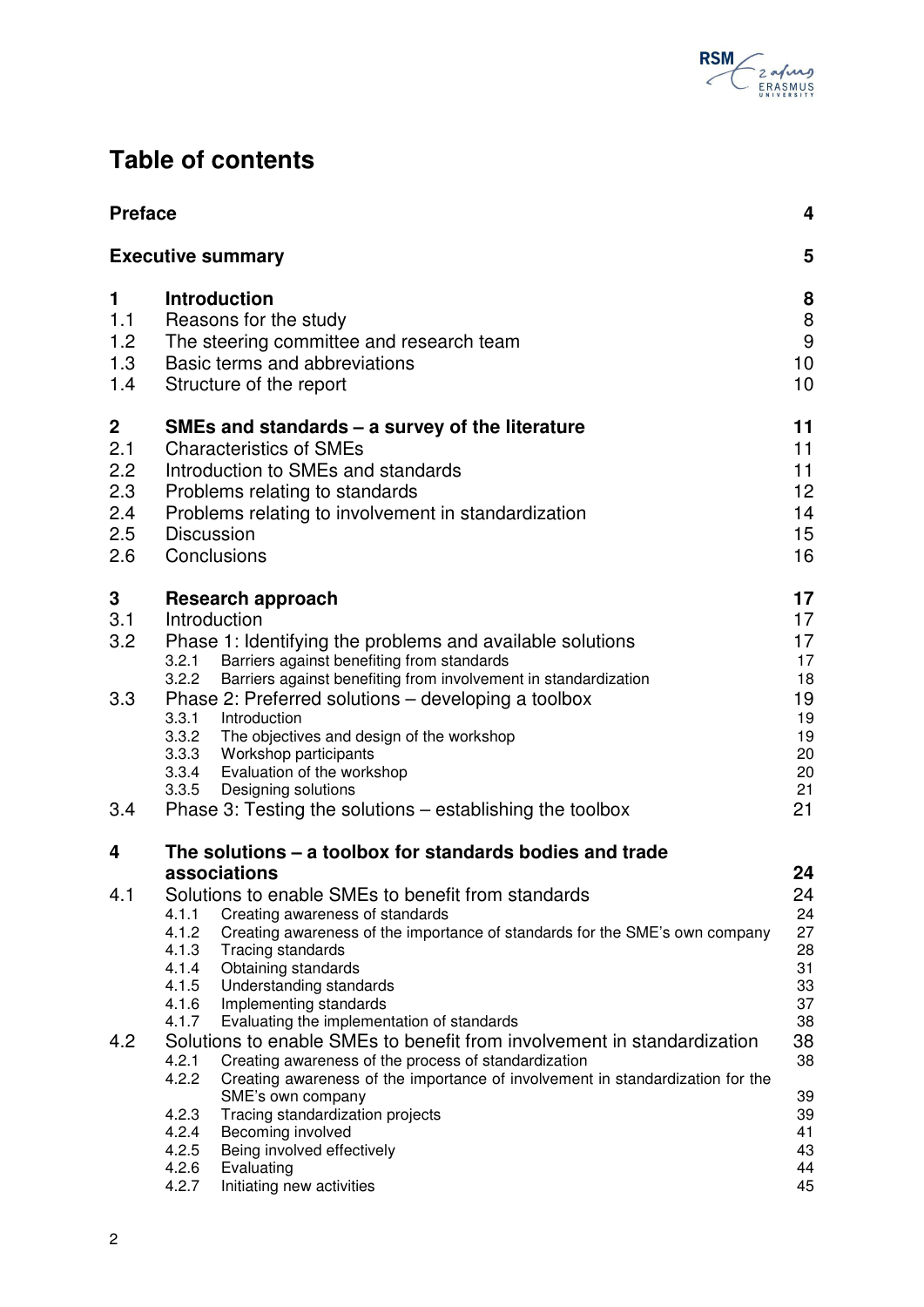

|                                                                    | Annex 2: Respondents to the survey                                                                                                                                                                                                                                                                                                                                                                                                                                                                                    |                                                                                  |  |  |
|--------------------------------------------------------------------|-----------------------------------------------------------------------------------------------------------------------------------------------------------------------------------------------------------------------------------------------------------------------------------------------------------------------------------------------------------------------------------------------------------------------------------------------------------------------------------------------------------------------|----------------------------------------------------------------------------------|--|--|
| Annex 1: Participants in the SME Access Workshop, 16–17 March 2009 |                                                                                                                                                                                                                                                                                                                                                                                                                                                                                                                       |                                                                                  |  |  |
| 8                                                                  | <b>References</b>                                                                                                                                                                                                                                                                                                                                                                                                                                                                                                     | 89                                                                               |  |  |
| 7.2<br>7.3                                                         | Some further analysis and discussion<br>European or national level solutions?<br>7.2.1<br>7.2.2<br>Best-sellers, or niche standards?<br>7.2.3<br>Unknown, unloved?<br>7.2.4<br>Mutual support<br>7.2.5<br>Cost-effectiveness<br>7.2.6<br>ISO and IEC<br>7.2.7<br><b>ETSI</b><br>7.2.8<br>Lack of research<br>7.2.9<br>Standards users' organization<br>Recommendations<br>7.3.1<br>Recommendations for CEN and CENELEC<br>7.3.2<br><b>Recommendations for NSBs</b><br>7.3.3<br>Recommendations for trade associations | 82<br>82<br>82<br>84<br>84<br>85<br>85<br>85<br>86<br>86<br>86<br>86<br>87<br>87 |  |  |
| 7<br>7.1                                                           | Conclusions, some further analysis and recommendations<br>Conclusions                                                                                                                                                                                                                                                                                                                                                                                                                                                 | 78<br>80<br>80                                                                   |  |  |
| 6<br>6.1<br>6.2<br>6.3<br>6.4<br>6.5<br>6.6<br>6.7                 | Trade associations – how they can optimally serve their members<br>Confartigianato Imprese <sup>1</sup><br>IFD - International Federation for the Roofing Trade<br><b>ECAP</b><br><b>SPECTARIS</b><br><b>VDMA</b><br>ISSO - Dutch Building Services Knowledge Centre <sup>2</sup><br>The possible role of a trade association<br>Support for benefiting from standards<br>6.7.1<br>6.7.2<br>Support for benefiting from involvement in standardization<br>6.7.3<br>Concluding remarks                                 |                                                                                  |  |  |
| 5<br>5.1<br>5.2<br>5.3<br>5.4<br>5.5                               | Survey results - feedback on the proposed solutions<br>General assessment<br>Assessment by type of barrier<br>Assessment by type of organization<br>Assessment by degree of experience<br>Summary of the assessment                                                                                                                                                                                                                                                                                                   |                                                                                  |  |  |
| 4.3                                                                | Enablers to benefit from standards and/or involvement in standardization<br>4.3.1<br>Quality management<br>4.3.2<br>Committees<br>4.3.3<br><b>Standardization process</b><br>4.3.4<br><b>Technical officers</b><br>4.3.5<br>Trade associations                                                                                                                                                                                                                                                                        | 45<br>46<br>46<br>46<br>47<br>47                                                 |  |  |

 1 http://www.confartigianato.it/index.asp 2 http://www.isso.nl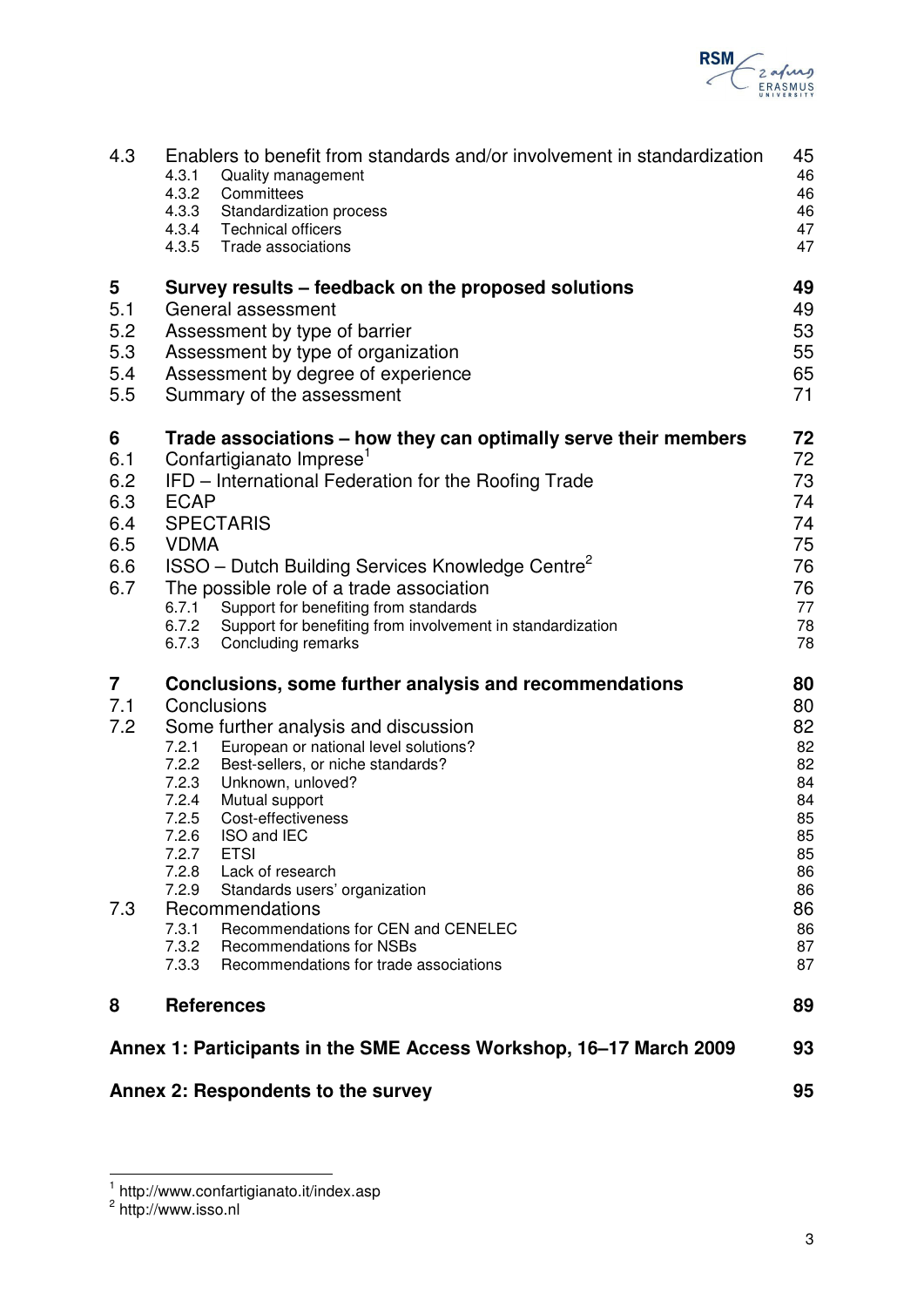

## **Preface**

The vital role played by SMEs in the European economy has long been recognized. The Lisbon Strategy for Jobs and Growth and subsequent policy initiatives at both the European and national levels have identified Europe's 23 million SMEs as a group that requires special attention. Furthermore, the 2008 Small Business Act for Europe provides support to promote SMEs' 'participation in standardization and improve SMEs' information on, and use of European standards'.

In order to remain relevant to and connected with SMEs, the European standardization system needs to consider how it can utilize new processes, new technologies and existing best practice to respond more fully to the needs of SMEs. Consequently, in June 2008, the General Assemblies of CEN and CENELEC agreed to set up a project to define the key problems faced by SMEs in influencing, accessing and using European standards, and to recommend practical solutions at each step in the process.

The project reviewed the full life-cycle of standardization – from the need/benefit analysis for new standards, through the development process to publication and access to the content of standards and, finally, feedback on the use and deployment of standards.

We have identified a range of issues facing SMEs through direct involvement with them and have been able to match these issues to a range of solutions for use by SMEs, standards bodies and trade associations.

The results of this project are assembled in a 'toolbox'. CEN and CENELEC, as owners of the project, will monitor and manage the implementation of the toolbox over the months ahead.

On a personal level I would like to thank all the members of the steering committee, which included national standards bodies, CENELEC national committees, CEN Management Centre and CENELEC Central Secretariat, European Trade Federations – particularly NORMAPME and Orgalime, and the European Commission and EFTA. Their time, commitment and the enthusiasm which they brought to the project, coupled with their firsthand experiences of issues facing SMEs, were invaluable.

### **Mike Low**

Steering Committee Chairman CEN/CENELEC SME Access Project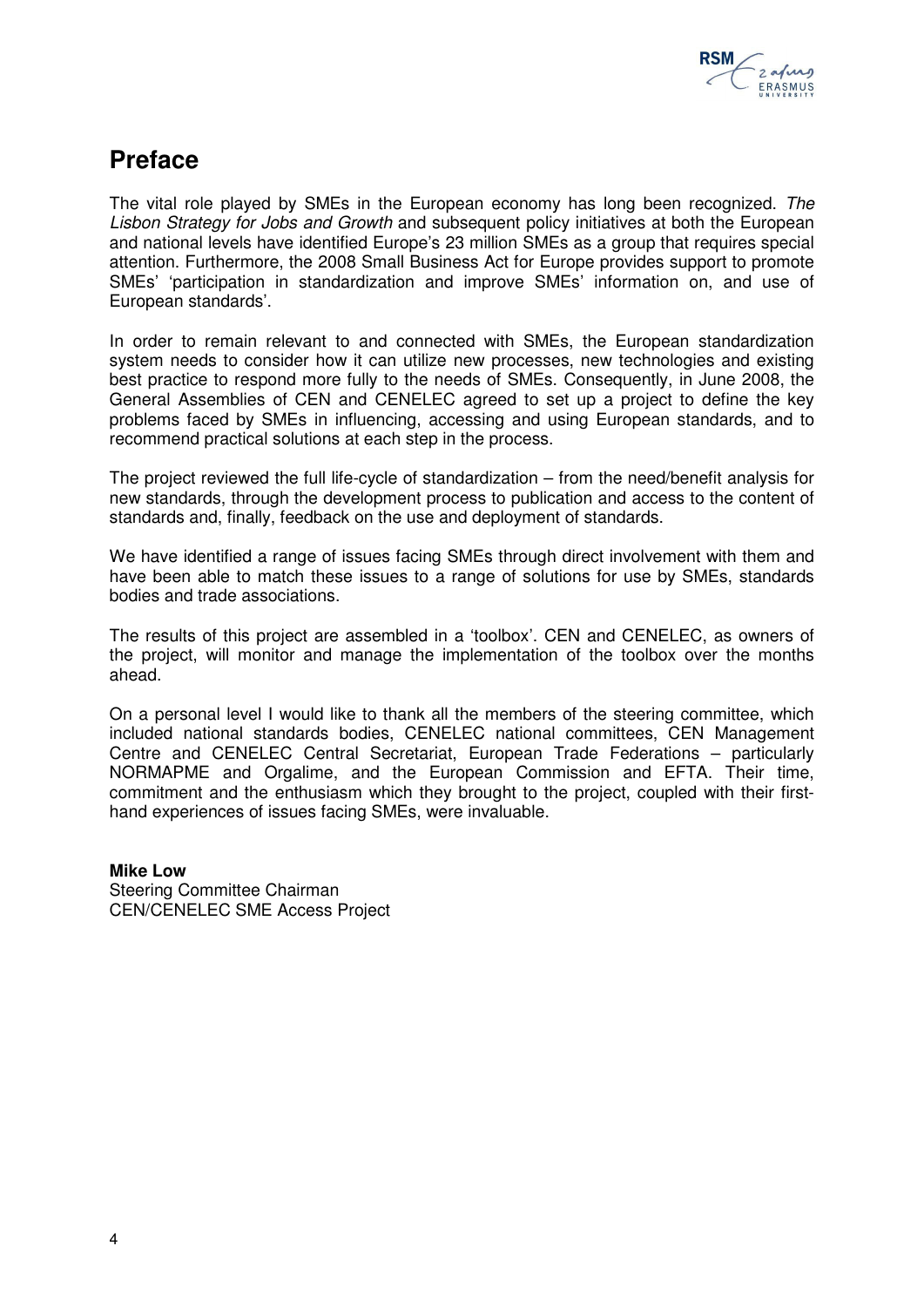

## **Executive summary**

The European standards bodies CEN and CENELEC have asked for recommendations on how to improve access to European standardization for small and medium-sized enterprises (SMEs). The ultimate aim is to provide solutions to improve the value of standardization and standards for SMEs and to reduce their financial impact. The project addresses European standards (including their development) and standardization, and relates these to the business goals of SMEs. SMEs are enterprises with fewer than 250 employees; they form a diverse group, ranging from small crafts to innovative high-tech companies.

In order to prepare this advice, literature was studied, a workshop was organized and the preliminary findings were verified in a survey among the CEN and CENELEC members (National Standards Bodies and National Committees, respectively, both referred to below as 'NSBs')

## **Barriers for SMEs**

Many SMEs could obtain greater benefit from standards and standardization or, indeed, even face problems relating to standards. This situation arises from the inherent weaknesses of many SMEs, in particular their lack of strategic resources. Solutions may focus on these resources, for instance by compensating for a lack of time, money or knowledge. They may also focus on making the 'supply side' of standards and standardization more easily accessible. The third option is to focus on the role of intermediary organizations to bridge the gap between SMEs and the 'standardization world'. Trade associations, in particular, could play this role.

SMEs may face the following sequence of barriers to benefit from standards:

- a) awareness of standards;
- b) awareness of the importance of standards for the SME's own company;
- c) tracing standards;
- d) obtaining standards;
- e) understanding standards;
- f) implementing standards;
- g) evaluating the implementation of standards.

They may, in addition, face the following sequence of barriers to benefit from involvement in standardization:

- a) awareness of the process of standardization;
- b) awareness of the importance of involvement in standardization for the SME's own company;
- c) tracing standardization projects;
- d) becoming involved;
- e) being involved effectively;
- f) evaluation.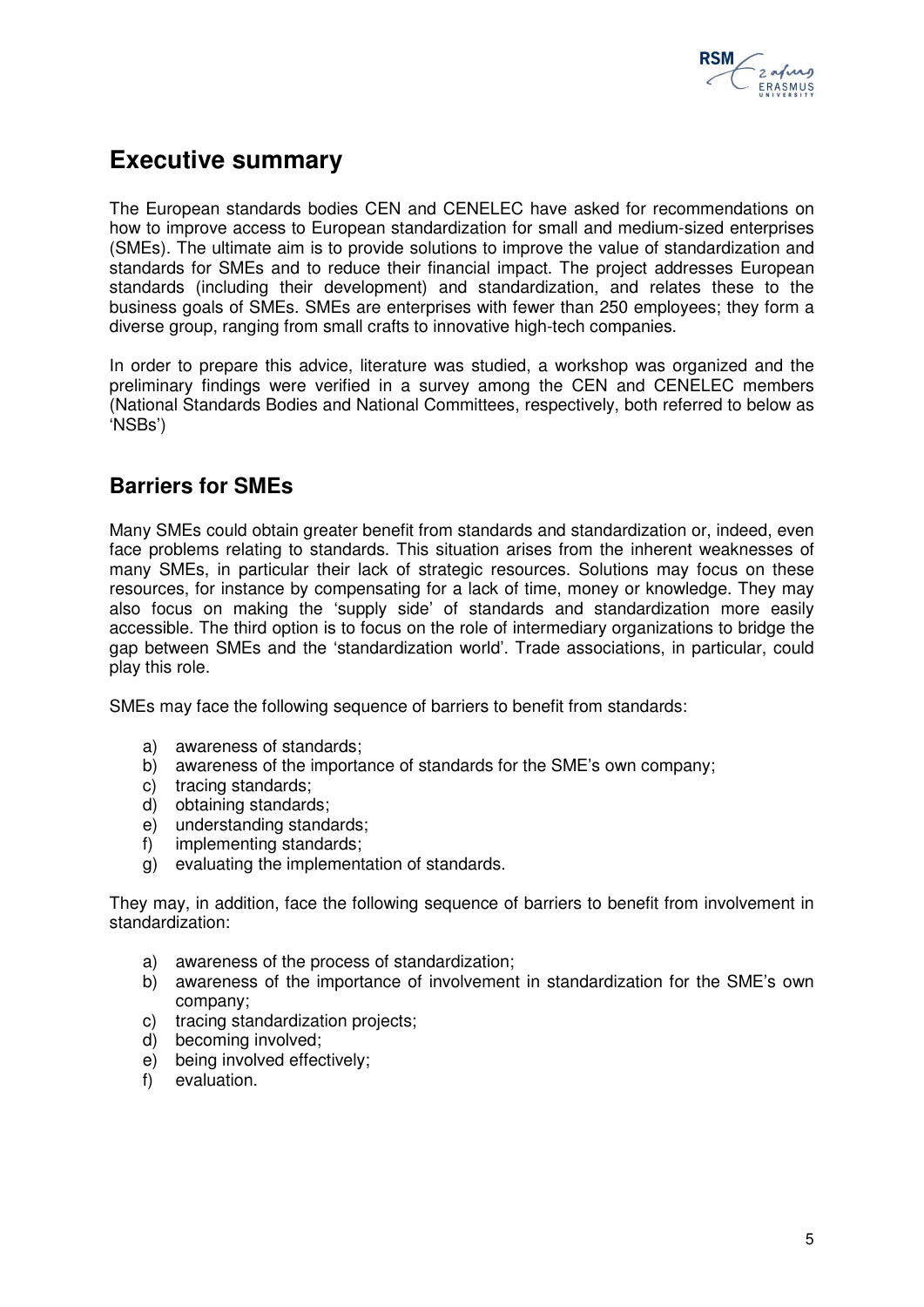

## **A toolbox of 58 solutions**

We have developed a set of 58 solutions: first, for greater benefit to be obtained from standards; second, to achieve more benefit from involvement in standardization, and a third category of general solutions to facilitate these aims. They are solutions to the barriers referred to above, and examples of the solutions have been provided. This set of 58 solutions may be seen as a 'toolbox' from which NSBs and trade associations can select the appropriate subset to support SMEs in their country.

A survey among both NSBs and trade associations showed support for almost the entire set of solutions. Many of the proposed solutions are in place already in a substantial number of NSBs; these NSBs then tend to highlight both their relevance and cost-effectiveness. However, the term 'having implemented' does not exclude the possibility of improving this implementation by using the toolbox.

The issue of free standards, often considered to be the core issue for SMEs, does not have a prominent place in our study. The price of standards is no more than one of the issues relating to the barrier to obtaining standards. 'Free' standards are not a reasonable solution given the current business models of most NSBs.

SMEs need support in their immediate environment at national level. The major role, therefore, is to be assumed by the NSBs and the national trade associations. A strong coordination between the two is a prerequisite. Of course, the national level depends on efficient functioning at the European level, but the NSBs are not in favour of measures to make further improvements at that level; the trade associations, in particular those for small SMEs, see more importance and cost-effectiveness in these solutions.

## **Recommendations for CEN and CENELEC**

CEN and CENELEC could function as a platform for the exchange of information between NSBs with regard to following up the implementation of the toolbox  $-$  for example, which solutions are deployed, which give the best results, in which case, etc.

The system of European standardization is in line for some improvements in its process, in the information relating to the process, and in the quality of CEN/CENELEC support for this process.

## **Recommendations for NSBs**

Most of the 58 solutions apply to NSBs. They can choose the relevant subset by assessing the current situation in their country: Which solutions are in place already and which are not? To which barriers do they relate? Guidance is given to determine national priorities.

In any event, the top priority is to further improve or establish relationships with trade associations, to discuss with them who will take which role, and to provide them with knowledge and materials.

Another priority area would appear to be education in standardization, it being seen as the fundamental starting point for solving the problem of lack of awareness of standards and standardization.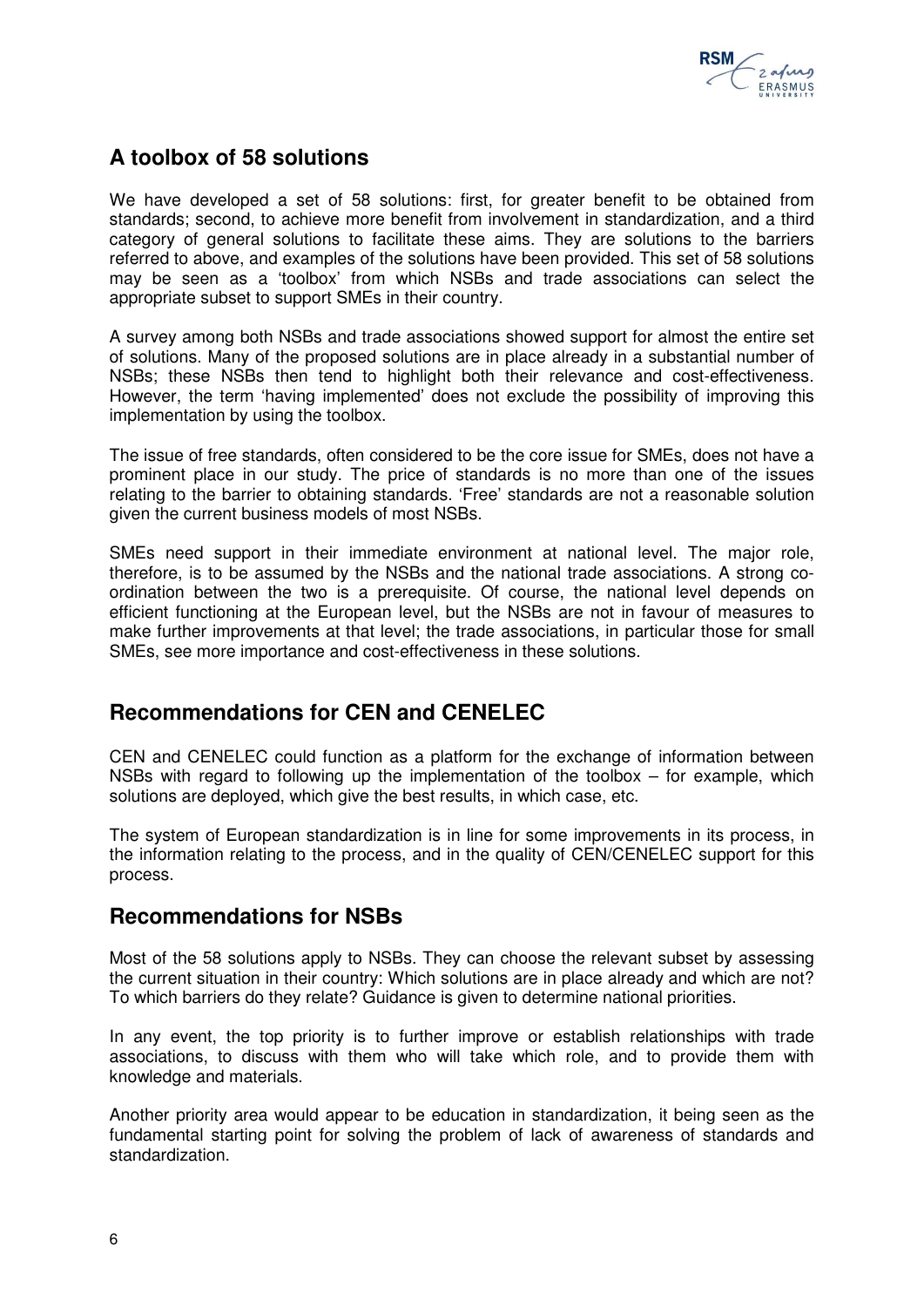

## **Recommendations for trade associations**

In improving the situation for SMEs, the role of trade associations is crucial. Some trade associations are very active in supporting their members in the field of standards and standardization; others have less or no activity. Support by trade associations could start with an analysis of the strengths and weaknesses of the member companies in relation to the opportunities created by, and threats imposed by, standards and standardization. This could be an exercise undertaken by NSBs and trade associations together. Based on that, the trade association can select the proper set of solutions from the list provided in the report. Close co-operation with the relevant NSB is recommended.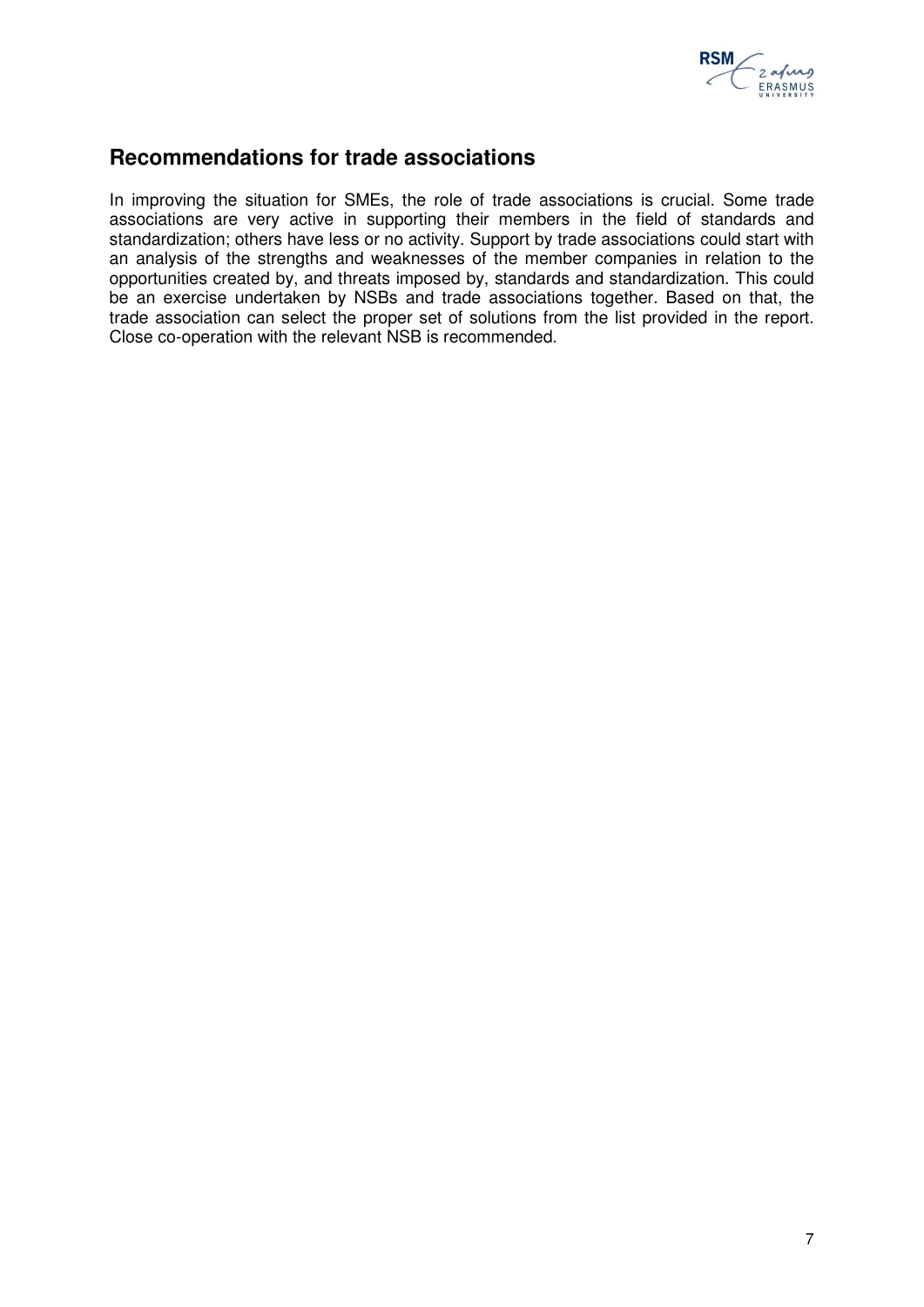

## **1 Introduction**

## **1.1 Reasons for the study**

This study stems from a request from the European standards bodies Comité Européen de Normalisation (CEN – European Committee for Standardization) and Comité Européen de Normalisation Electrotechnique (CENELEC – European Committee for Electrotechnical Standardization) to come up with recommendations to the administrative boards of these organizations on how to improve access to European standardization for small and mediumsized enterprises (SMEs). The ultimate aim is to provide solutions to improve the value of standardization and standards for SMEs and to reduce their financial impact.

The project addresses both European standards (including their development) and standardization, and relates these to the business goals of SMEs. Standards may be relevant for almost any SME and, for a smaller number of SMEs, involvement in standardization is also relevant.

Standards have the potential to benefit SMEs, but may also hinder them. In this sense, the core questions for SMEs in relation to standards are:

- How are standards already helping my business?
- How will standards help and/or impact upon my business?
- What standards currently exist and what new standards are in the pipeline?
- How do I obtain access to the text of the standards?

Core questions related to standardization include:

- How can I influence the process?
- How do I use standardization to deliver benefit?
- How do I provide feedback and how is that feedback used to improve the standards?

A more general question is:

 What role can be played by my trade association, professional body, or regulators to assist me?

These questions can also be seen as problem areas. Before the project started, the members of CEN and CENELEC (National Standards Bodies (NSBs) in EU and EFTA countries) were asked to react to these questions and no further problem areas were raised.

The steering committee decided to focus on standards bodies and trade associations at both the national and European level, rather than on governments or other stakeholders (although, of course, these also play an important role).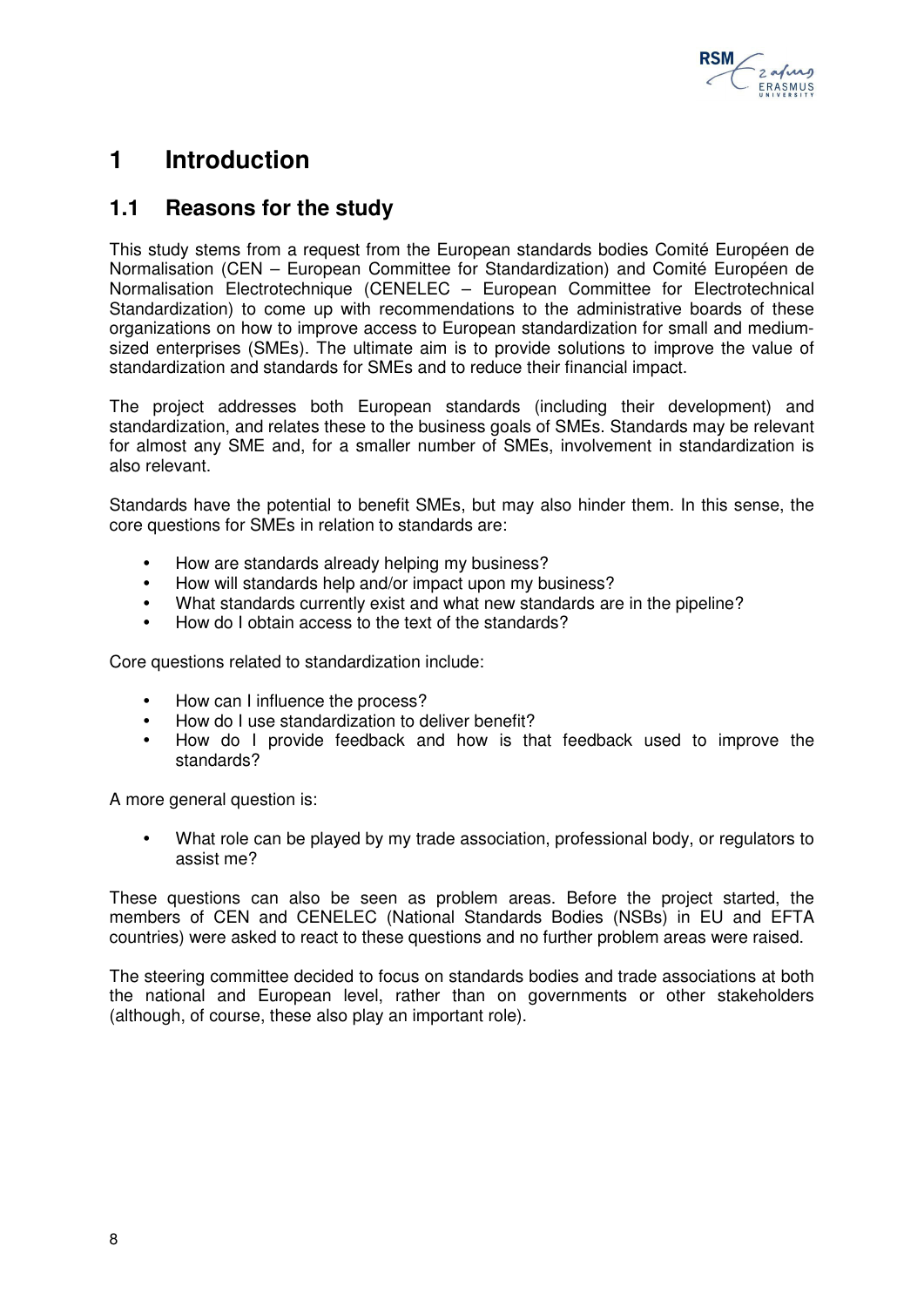

## **1.2 The steering committee and research team**

A steering committee was formed consisting of:

- Mike Low (BSI, UK) President
- David Bell (BSI, UK) Secretary
- Gaston Michaud (CEN)
- Pascal Poupet (CEN)
- Elena Santiago (CENELEC)
- Jean-Paul Vetsuypens (CENELEC)
- Christina Timo (CEI, Italy)
- Lars Flink (SIS, Sweden)
- Rüdiger Marquardt (DIN, Germany)
- Francisco Javier Verdera Marí (AENOR, Spain)
- Alain Millot (AFNOR, France)
- Doede Bakker (Orgalime)
- Loucas Gourtsoyannis (NORMAPME)
- Jean-Pierre Isnard (FIEEC, France)
- Renate Weissenhorn (European Commission).

The research team consisted of:

- Dr Ir Henk J de Vries, Associate Professor of Standardization at Rotterdam School of Management, Erasmus University. Project leader and main author of the report.
- Professor Dr Knut Blind, Professor of Innovation Economics, Technische Universität Berlin. Also head of the Competence Centre 'Regulation and Innovation' of the Fraunhofer Institute, Karlsruhe/Berlin, and Professor of Standardization at Rotterdam School of Management, Erasmus University. His main responsibility is his contribution to the interpretation of the findings.
- Axel Mangelsdorf, PhD candidate at Technische Universität Berlin. Axel made an inventory of the available literature, documented 'best practices' and played a major role in preparing the questionnaire, calculating and presenting the results in graphs.
- Hugo Verheul of Stenden Hogeschool Leeuwarden / Stenden University, Berlin was a partner in an earlier project on removing barriers for participation in standardization.<sup>3</sup> In this project, his main contribution is in preparing and moderating the workshop and in analysing its results.
- Jappe van der Zwan is Manager Business Development at Netherlands Standardization Institute NEN. His involvement focuses on a review of past and current projects (Jappe is in charge of the SMEST project<sup>4</sup>), brainstorming with the project leader, and reporting the findings.
- Jago Himperich, student assistant. Support in the project includes increasing the survey response by phoning respondents.

 3 Verheul and de Vries, 2003.

<sup>4</sup> http://www.smest.eu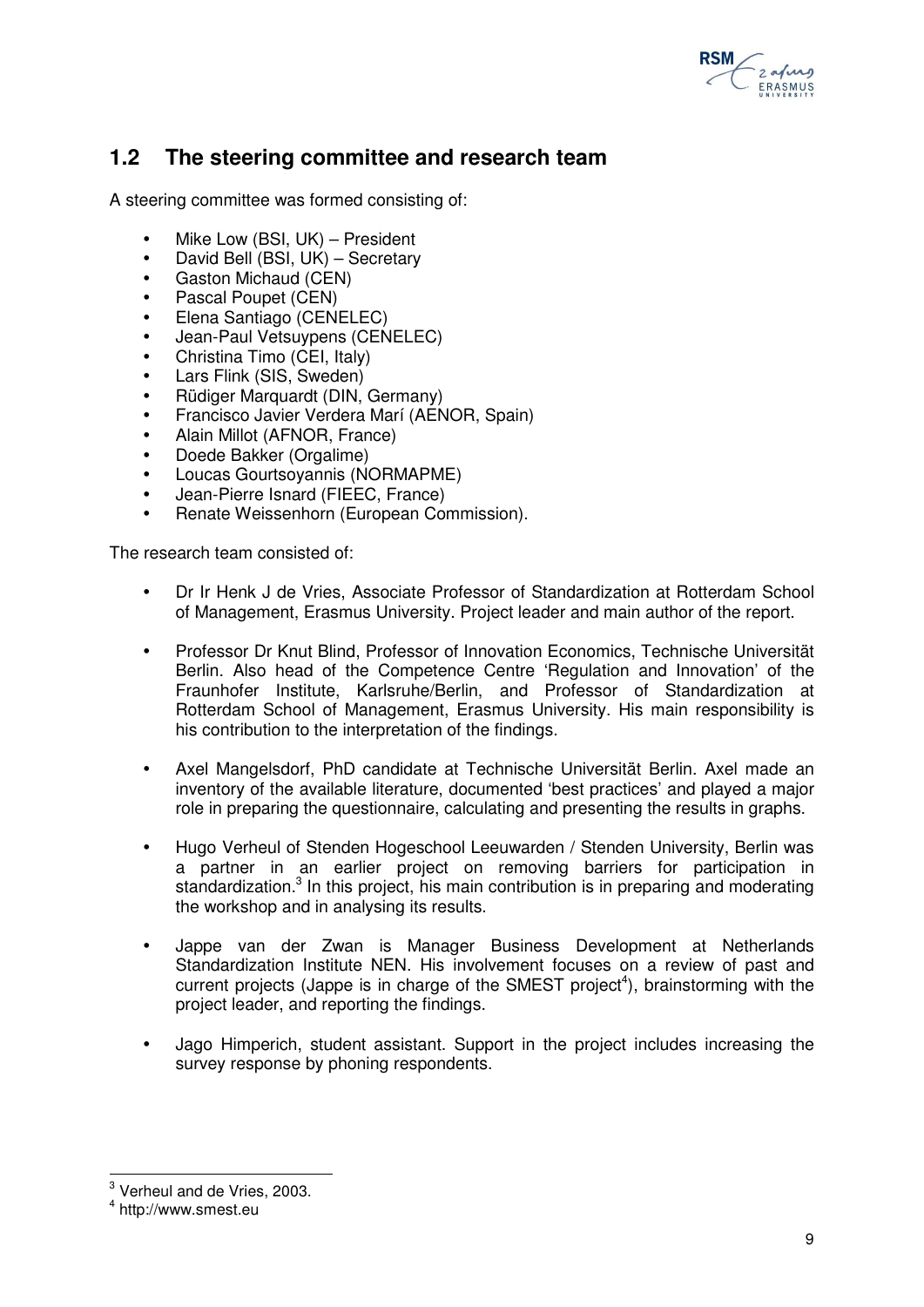

## **1.3 Basic terms and abbreviations**

In this report we use the following basic terms and abbreviations:

- SME Small and medium-sized enterprise, which is an enterprise with fewer than 250 employees. SMEs range from small crafts to innovative high-tech companies.
- **Trade** association An organization of companies and/or professionals. They may be associations for all companies including SMEs, or organizations exclusively for SMEs. Trade associations may be sector-specific or general. Unless mentioned otherwise, the term should be taken to mean trade associations at the national level.
- NSB National Standards Body (member of CEN), or National Committee (member of CENELEC).
- TC Technical Committee (at the national or European level, responsible for standardization activities in a given area).
- SC Subcommittee of a Technical Committee (with delegated responsibility for a part of the TC's area).
- WG Working Group (temporary committee responsible for the development of a limited number of standards).

## **1.4 Structure of the report**

The question to what extent SMEs do indeed face **problems** has been addressed in other studies; we provide an overview of these in Chapter 2. We will argue that SMEs may face a sequence of barriers to profit from standards and from involvement in standardization. For each of these barriers, solutions may apply. Some of these solutions are already available and are applied in parts in Europe. Additional solutions may need to be developed.

Chapter 3 provides further information about the **research approach**.

Chapter 4 is the core chapter. It lists and describes the **solutions**. For most of the solutions some current examples (where possible, 'best practice' examples) are given and, in some cases, additional suggestions for improvement are presented. Together these constitute a 'toolbox' of solutions that may be applied both by standards bodies and by trade associations at the national and European level.

In a survey of standards bodies and trade associations, **feedback on these solutions** was sought. The results and a short analysis of the feedback are presented in Chapter 5.

Most of the solutions can be implemented by national standards bodies (NSBs) and sometimes also by the European bodies CEN and CENELEC. Some of the solutions address **trade associations** and some 'best practice' examples about their role are collected in Chapter 6. This chapter concludes with a description of how trade associations could support their members in the field of standards and standardization.

Chapter 7 ends with **conclusions**, discussion and recommendations.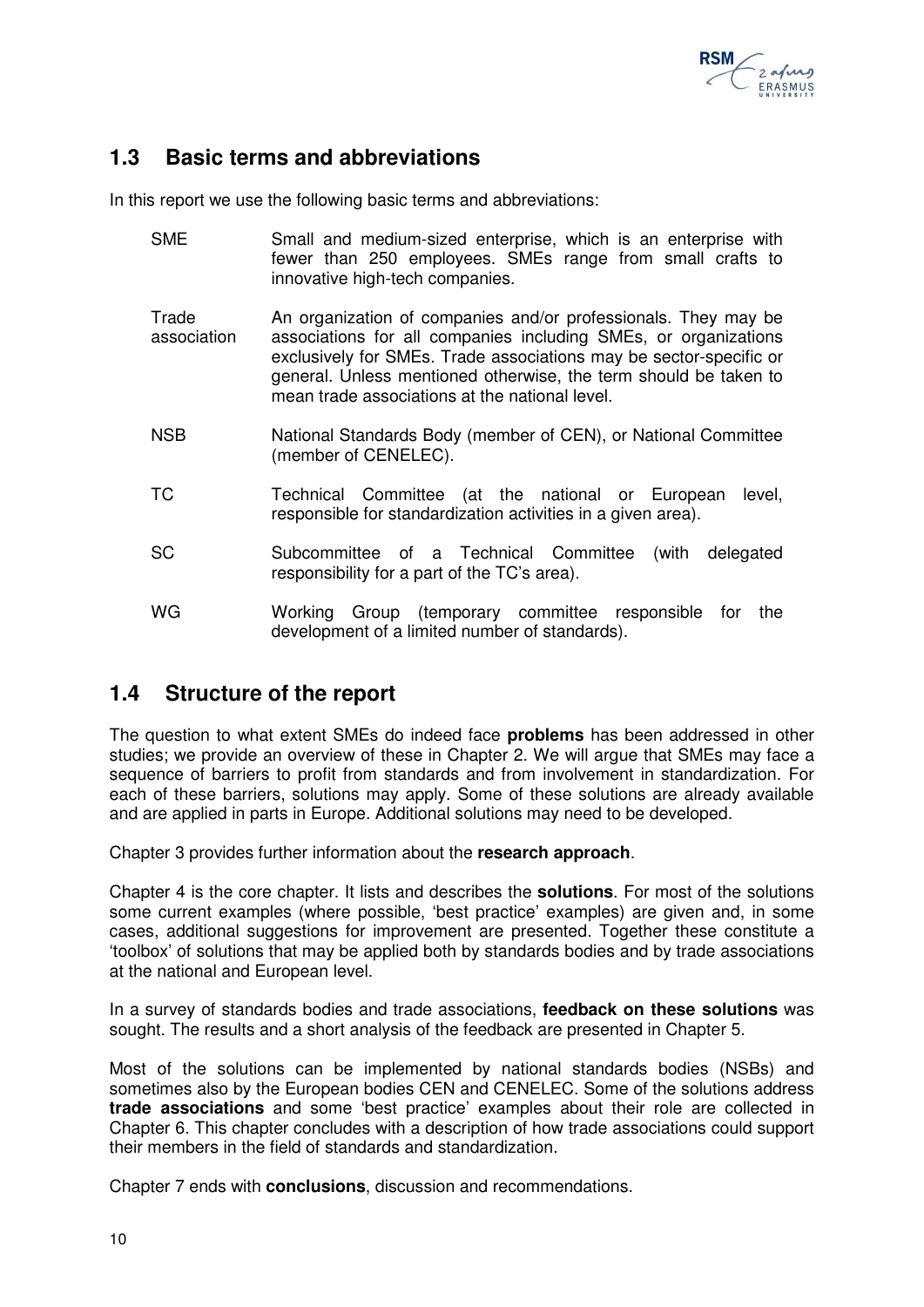

## **2 SMEs and standards – a survey of the literature**

## **2.1 Characteristics of SMEs**

The barriers encountered by SMEs in benefiting from standards and participation in standardization are, at least in part, related to some of the general characteristics of SMEs, especially their size, and to the way in which most SMEs are managed. SMEs in general, particularly the smaller ones, have a structural lack of strategic resources. The management of smaller firms is largely involved in the daily operational practice, and there is no time or money available for activities that are not directly related to the primary process. This phenomenon has been investigated extensively, for example in relation to the difficult adoption of cleaner technologies by SMEs. It appears that many SMEs even lagged behind in the adoption of technologies with evident short-term advantages.<sup>5</sup> Here is a typical reaction of an SME manager: 'I'm behind on production, my client does not like my delivery, my assistant is ill, I had to mend our main machine last night, and my best foreman lost his left finger yesterday. I'm too busy to deal with quality, health or whatever? Oh, environmental issues!'<sup>6</sup>

This quote could also have been about standardization, or indeed any other strategic issues that may be beneficial to the firm but on which SME managers simply lack the time and money to make an informed decision. Because of this lack of strategic resources, SMEs tend to have a short-term view of their business. There is no room for planning for years ahead, as is the case with many larger firms. This means that SMEs rarely anticipate changes in their business environment, such as future regulations or the development of new standards. It also means that SMEs are a notoriously difficult group to target for communication schemes. Most SMEs tend to inform themselves and discuss strategic issues within a limited, stable network of suppliers, trade associations and consultants. It is hard to reach SMEs with relevant information from outside this network; the better way is to use this network.<sup>7</sup>

This characterization applies to the vast majority of SMEs, especially to the 92 per cent that have fewer than 10 employees but nevertheless provide 37 per cent of the employment in Europe. Of course, there are SMEs, especially the medium-sized ones, which really think and act strategically and possess all the necessary resources. These SMEs will also be addressed in this report.

## **2.2 Introduction to SMEs and standards**

Despite the fact that SMEs make up 20 million enterprises in Europe and employ 80 million people, SMEs and especially micro enterprises do not play a leading role in either creating or using standards.<sup>8</sup> However, standardization allows companies access to the state of the art in technology and thereby strengthens their innovation capacity. It creates a level playing field for the market access of companies and the introduction of new products and services. Moreover, standardization has played an important role in creating a European Single Market. Standards are the most important instrument to enable the interoperability not only of products but also of services.<sup>9</sup> To this end, SMEs should be encouraged to use standards and participate in the European standardization system.

 5 Verheul, 1999a; Yakovitz and Hamner, 1993.

<sup>6</sup> Smith, 1996, p. 135.

 $7$  Verheul, 1999b.

<sup>8</sup> Iffour, 2003; Mason, 2002.

<sup>&</sup>lt;sup>9</sup> Bahke and Wende, 2003.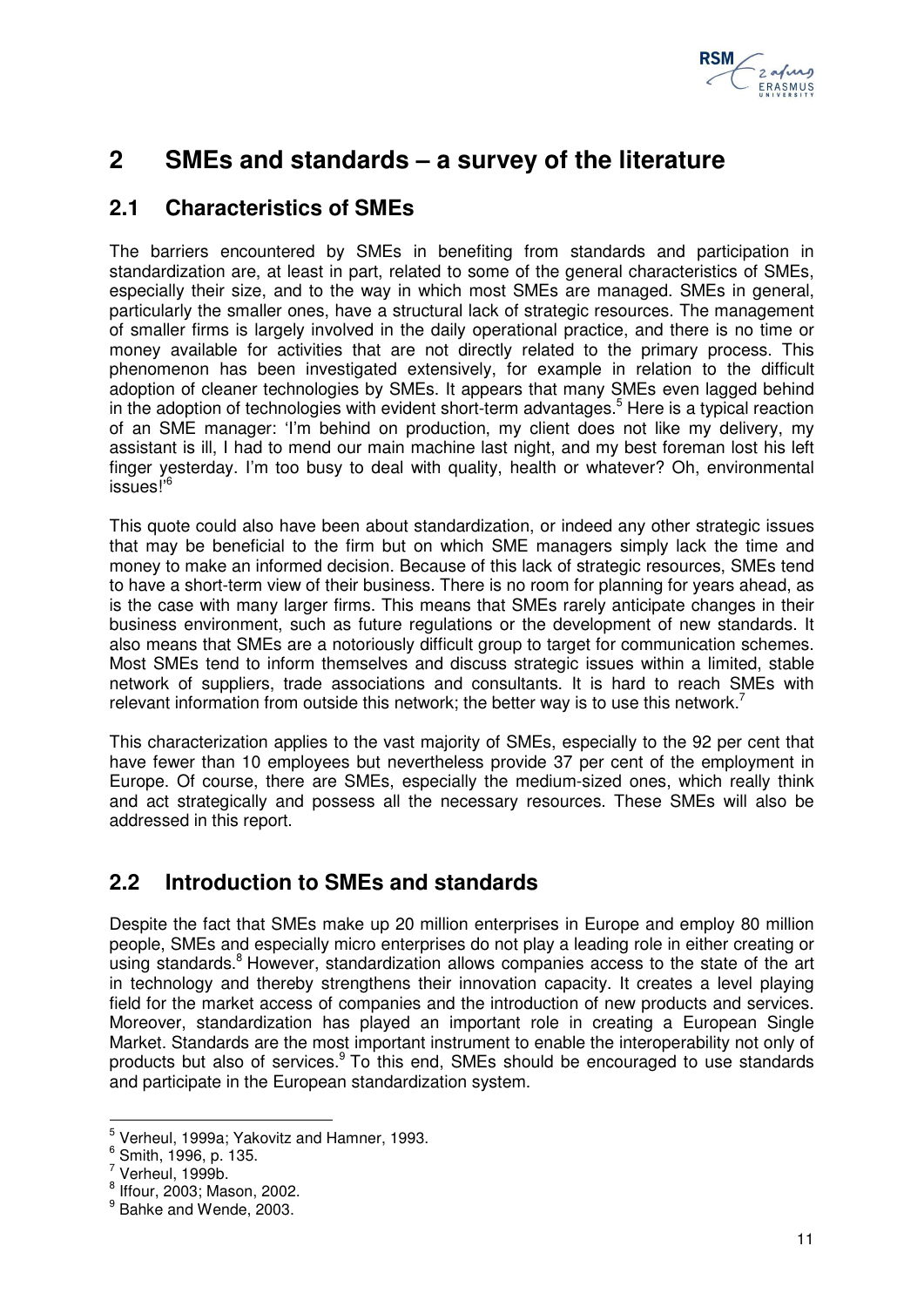

The possible under-representation of SMEs in standardization<sup>10</sup> can be explained by their size and their related financial position. SMEs often do not have the time, personnel or financial resources to engage in standardization. In other words, SMEs evaluate the time spent in creating standards as too long, and they face a higher financial burden compared with large companies in participating in standards-setting committees since the costs of travelling and participation are invariably fixed. The costs of participating in standardization meetings are especially high for SMEs because they often lack the necessary expertise in standardization matters. Moreover, SMEs regard the standardization process as being inflexible.<sup>11</sup> With regard to the implementation of standards within the company, SMEs are also at a disadvantage because of their lack of 'absorptive capacity'. This includes a lack of expertise and organizational infrastructures (e.g. standardization units or enterprise knowledge management) that is necessary for a proper implementation of standards.<sup>12</sup> Furthermore, the importance of standards and standardization for companies depends on their size.

Research in the framework of the EU-SME Observatory Research has shown that the issue of standards and standardization is more important for medium-sized enterprises (i.e. 50 to 250 employees) than for micro and small enterprises (i.e. organizations with fewer than 10 employees or between 10 and 49 employees, respectively). In addition, the EU-SME Observatory Research lists the following problems experienced by SMEs with regard to standards and standardization. In order of importance, the problems are:<sup>13</sup>

- lack of information as to which standards have to be met;
- difficulties in applying standards correctly;
- difficulties in obtaining certification of compliance with standards;
- inability to participate in the development of new standards.

In the next two sections we focus on standards and on involvement in standardization, respectively. This study does not address the issue of certification, although it is the case that problems faced by SMEs with regard to standards and conformity assessment are interrelated.<sup>14</sup>

## **2.3 Problems relating to standards**

SMEs may lack awareness about standards. The German Commission for Occupational Health and Safety and Standardization (KAN) conducted a survey with the aim of determining how much SMEs know about occupational health and safety standards and the importance attributed to such standards. Among other topics, the ability for companies to obtain information about standards was considered in this survey. The results suggest that 65 per cent of the SMEs are aware of sources from which to obtain information about standards. Consequently, a significant number of SMEs (35 per cent) are not aware of any sources from which to obtain information about standards. Generalizing those survey results to SMEs in all sectors reveals that a large part is not aware about standards and consequently cannot benefit from them.<sup>15</sup>

 $\overline{a}$ <sup>10</sup> Iffour, 2003; Mason, 2002.

<sup>&</sup>lt;sup>11</sup> Blind and Thum, 2004.

 $12$  Blind, 2007a.

<sup>&</sup>lt;sup>13</sup> European Commission, 2002.

<sup>14</sup> AFNOR, 1995.

<sup>&</sup>lt;sup>15</sup> Eichener, 2001.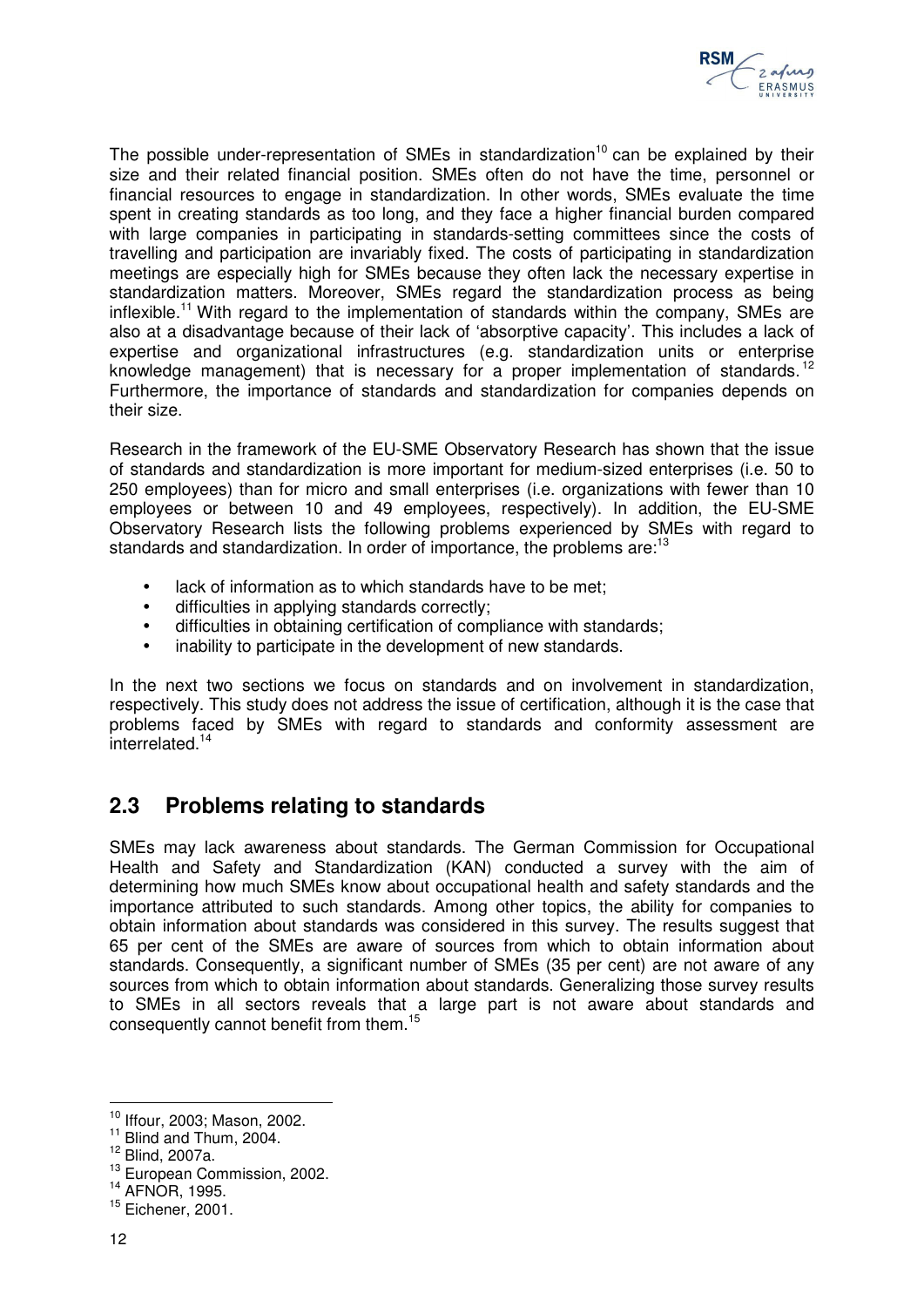

The same report also mentions that the main problem for SMEs is to find relevant information on the standards that exist and whether they are relevant for the company. The more standards there are, the more difficult it is to find them and, therefore, the ease with which new work items are added to the programme is said to cause problems in the market.<sup>16</sup> Related to this is the fact that companies often do not know whether an existing standard is still in effect.<sup>17</sup> Furthermore, SMEs are often unaware of the locations for the distribution of standards documentation.<sup>18</sup> NORMAPME (the European Office of Crafts, Trades and Small and Medium sized Enterprises for Standardization) argues that obtaining useful and relevant information is the biggest problem.<sup>19</sup>

A further problem relates to the costs of standards documents, which (as reported by a recent EIM study) is the main problem for SMEs.<sup>20</sup> According to a company survey, SMEs are disadvantaged in that they do not subscribe to standards documentation and are therefore not as informed as larger companies are about current standards.<sup>21</sup> The cost of standards is different in each country: for example, in 2008 the price of the English version of the European standard EN 12622:2001 was €48 in Luxembourg compared to €199 in the UK.<sup>22</sup> Despite all of the barriers, SMEs do buy standards; indeed, in Sweden 90 per cent of those who buy standards are SMEs.<sup>23</sup>

Surveys have also shown that SMEs face difficulties in understanding the context of the standard.<sup>24</sup> Specifically, SMEs find standards documents difficult to understand, too long and they contain many unnecessarily technical terms. <sup>25</sup> The number of references to other standards is also a problem. A majority of SMEs say that they have had negative experiences with regard to the interpretation of the content of the standard;<sup>26</sup> if standards are not available in the native language, the problems relating to understanding the standard's content increase.<sup>27</sup> NORMAPME reports that SMEs would like standards that are clearly arranged, and that contain clear requirements and instructions for implementation.<sup>28</sup>

Similar arguments are mentioned in a study on e-business standardization in the automotive industry.  $29$  The authors argue that not including SMEs as users of standards in their development leads to standards that are too complicated for SMEs to deal with. The importance of involving users of standards – and especially SMEs – in the standardization process is further emphasized in other publications.<sup>30</sup> However, from the automotive case, it can be argued that it is not always desirable to involve users in standardization because it can slow down the process.<sup>31</sup> Consequently, we see the relation between the content of standards and the standardization process itself. Jakobs et al. argue that the involvement of

 $\overline{a}$ 

 $^{16}$  Bonner and Potter, 2000; Van de Kaa et al., 2007.

 $17$  Müller *et al.*, 2008.

<sup>18</sup> Müller, 2009.

<sup>19</sup> Iffour, 2003.

<sup>&</sup>lt;sup>20</sup> Van Elk and van der Horst, 2009.

 $21$  Müller et al., 2008.

<sup>22</sup> VDMA, 2008.

<sup>&</sup>lt;sup>23</sup> Data from SIS.

<sup>24</sup> Gronau, 2008; AFNOR, 1995.

<sup>&</sup>lt;sup>25</sup> Gronau, 2008; Bonner and Potter, 2000; de la Fuente and de Vries, 1995.

<sup>&</sup>lt;sup>26</sup> Van Elk and van der Horst, 2009.

<sup>&</sup>lt;sup>27</sup> Müller, 2009; Karaöz and de Vries, 2009; Teichmann and de Vries, 2009; Teichmann, de Vries and Feilzer, 2007, Teichmann, de Vries and Feilzer, 2006.

<sup>28</sup> Iffour, 2003.

<sup>&</sup>lt;sup>29</sup> Gerst and Jakobs, 2005.

<sup>30</sup> Jakobs, 2004, 2006; Burrow, 1999; Foray, 1994; Ketchell, 2003.

<sup>&</sup>lt;sup>31</sup> Gerst and Jakobs, 2005.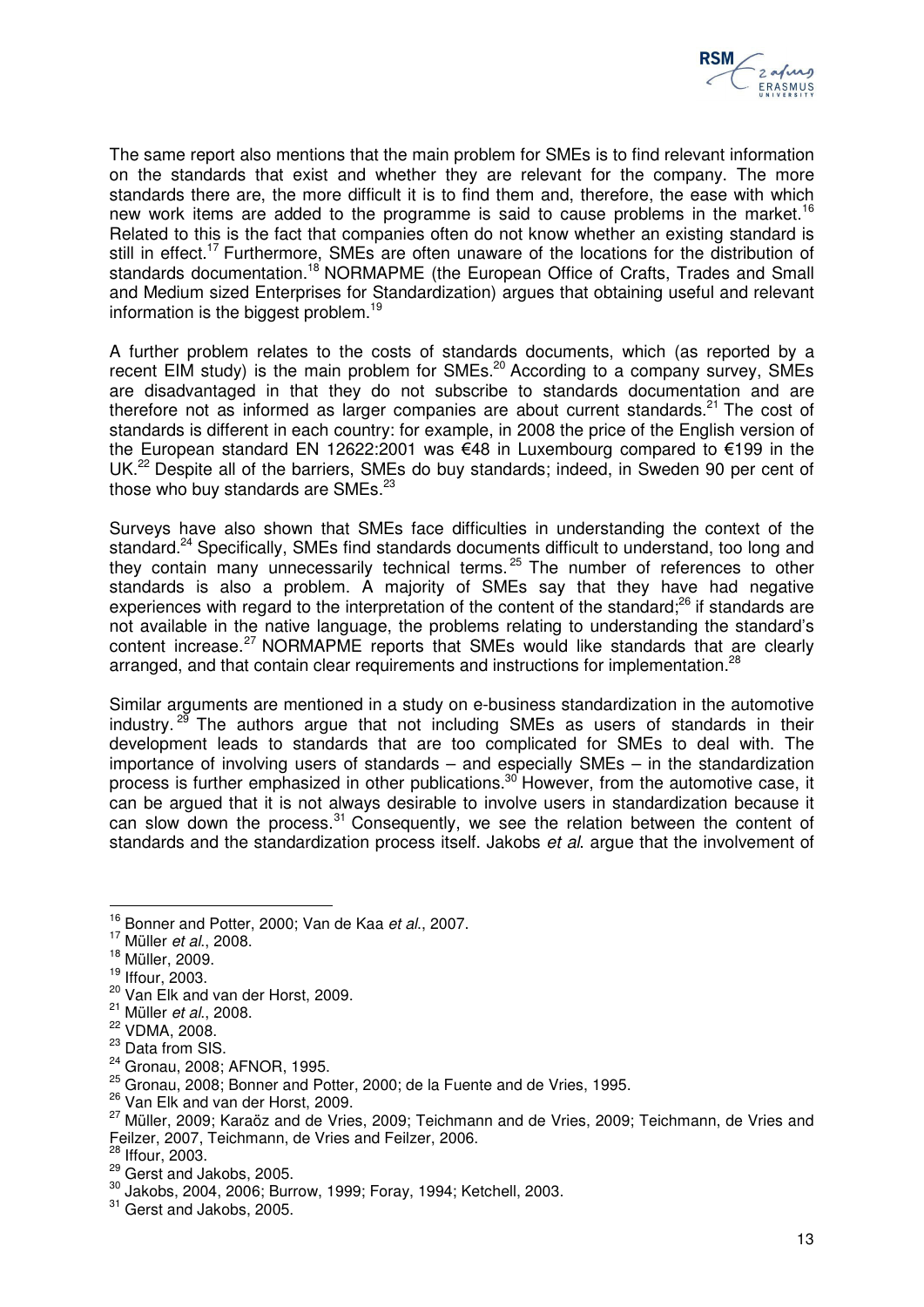

users is important to enable them to contribute 'user requirements', but an increase in the number of users need not be a desirable goal per se.<sup>32</sup>

The implementation of a standard in a company can also create problems for SMEs. This phase is often the hardest and is also the most costly part of the process. For instance, Müller et al. report that SMEs face problems because they lack training opportunities for employees and consequently the personnel is not adequately trained to implement a standard in the company.<sup>33</sup> However, most of the benefits, of course, come from the implementation. Benefits may also come from transfer of knowledge.<sup>34</sup>

## **2.4 Problems relating to involvement in standardization**

SMEs are said to be under-represented in the standardization process. However, the question is to what extent this is the case and whether under-representation constitutes a problem. Although standardization is often perceived as dominated by large companies, 40 per cent of SMEs are interested in taking part in standardization processes; however, only 12 per cent are currently active. $35$  Surveys show that 52 per cent of participating companies believe that they have an advantage over those who do not participate.<sup>36</sup> Available studies on SMEs in standardization are basically concerned with the question of how SMEs can participate in standards-setting committees as empirical evidence shows that SMEs are under-represented on such committees.<sup>37</sup>

In the area of electrotechnical standardization in France, 8 per cent of the experts in TCs are from SMEs. However, because large companies tend to participate in more TCs, the percentage of SME companies is higher at 12 per cent. In addition, trade associations representing SMEs also participate. $^{38}$  In Spain, 99.84 per cent of the companies are SMEs. $^{39}$ AENOR has 9,821 participants in its TCs representing 3,249 entities, of which 2,782 are companies. The percentage of SMEs is not known and would not provide exact information about SME representation because many SMEs are represented via their trade association. Among the 889 members of AENOR there are 173 professional and industrial/services associations, 539 companies (307 SMEs, 232 large enterprises) and 85 institutions.<sup>40</sup>

The following shows the number of SMEs (the first figure) against the number of large enterprises (the second figure) among the members of some other NSBs:

- CYS (Cyprus): 49 / 16,
- BDS (Bulgaria): 157 / 52,
- Electrosuisse/CES (Switzerland): 1,442 / 50,
- SNV (Switzerland):  $450 / 80^{41}$

In a sample of NEN committees, the proportion of SMEs in the number of participants is 29 per cent, 46 per cent of the participants represent big companies, 8 per cent are from

 $\overline{\phantom{a}}$  $32$  Jakobs, Egyedi and Monteiro, 2004.

 $33$  Müller et al., 2008.

<sup>&</sup>lt;sup>34</sup> Arzelier, 2002.

<sup>35</sup> Iffour, 2003.

<sup>36</sup> Iffour, 2003.

<sup>&</sup>lt;sup>37</sup> Blind and Mangelsdorf, 2008; Blind and Nowak, 2008; Jacovides et al., 2008.

<sup>38</sup> Data from the Fédération des Industries Électriques, Électrotechniques et de Communication FIEEC.

<sup>&</sup>lt;sup>39</sup> Data from the Spanish National Institute for Statistics INE provided by AENOR.

<sup>40</sup> Data from AENOR combined with Van Elk and Van der Horst, 2009.

<sup>41</sup> Van Elk and van der Horst, 2009, p. 99.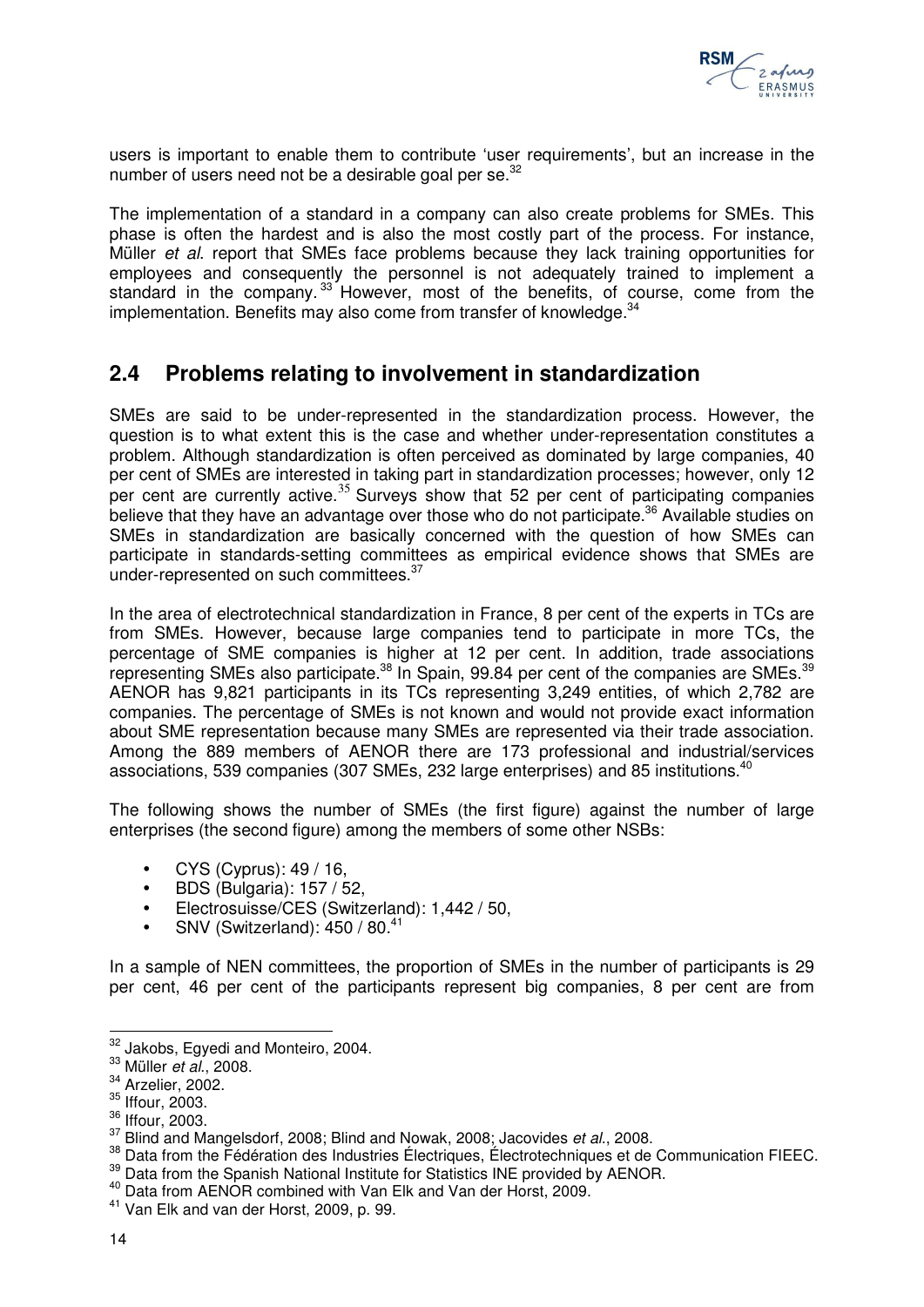

government and 17 per cent represent other stakeholders.<sup>42</sup> SIS claims a 70 to 75 per cent SME membership and emphasizes that this is a reasonably good figure. It most countries it is difficult to give percentages because, in general, SMEs are not registered as a separate category and trade associations may represent SMEs, or both SMEs and larger companies. These figures do not provide information on the extent to which non-representation constitutes a problem for SMEs; for some categories of SME, in particular very small ones, it can be argued that representation is not needed. In any event, the situation is open for improvement. The reasons given for under-representation are lack of financial means to participate and lack of human resources.<sup>43</sup>

Four Dutch case studies on stakeholder involvement in standardization<sup>44</sup> identified possible barriers for 'weak' stakeholders. It turned out that a 'weak' stakeholder is not a pre-defined category but depends on the standard concerned. In the case of an ergonomic standard, for example, SMEs (ergonomic experts) dominated the scene and the interests of the largest national employers' organization and the largest trade union were ignored. Whether a stakeholder is weak depends on power (size, financial resources and knowledge), legitimacy (e.g. whether some committees want to exclude certain stakeholders) and urgency (i.e. the priority given to standardization by stakeholders). The most frequently found reason for noninvolvement was simply being unaware of the activity. If there is awareness, other barriers may then appear. The researchers found 27 barriers against involvement, 'lack of money' being only one of these and not the most important barrier.

Problems related to work in standardization committees are addressed by Jakobs et al.<sup>45</sup> They interviewed senior members of different working groups in the International Organization for Standardization (ISO) and the International Telecommunication Union (ITU) and found that the majority of participants were members from service providers and vendors and not from users of standards. The interviewees also saw that there were sometimes not enough people who were sufficiently prepared and committed to do the work. Similar arguments are discussed by Simons and De Vries. <sup>46</sup> They critically review the habit of standardization committees to focus on proposals for standards presented by one participant, which eventually leads to a lock-in effect and prevents better solutions from being found.

Egyedi and Toffaletti<sup>47</sup> discuss an issue ignored in most studies: for a discussion of stakeholder representation the difference between the national and the European or international level is of the utmost importance. They have chosen the atypical case of standardization in the field of social responsibility but nevertheless give an interesting contribution to the discussion on the extent to which the standardization system is 'democratic'.

## **2.5 Discussion**

Many studies are based on survey research. Consequently, most of the answers are the result of the pre-defined questions and there is a danger of non-response bias. For instance, the 65 per cent of SMEs in the KAN study which are said to know where to find standards<sup>48</sup> is probably too optimistic and in studies about percentages of SMEs that participate in

 $\overline{a}$ 

 $42$  Data from NEN, 2009.

<sup>43</sup> Müller, 2009.

<sup>44</sup> De Vries et al., 2004; Verheul and de Vries, 2003.

 $45$  Jakobs *et al.*, 2001.

<sup>46</sup> Simons and de Vries, 2006.

<sup>47</sup> Egyedi and Toffaletti, 2008.

<sup>48</sup> Eichener, 2001.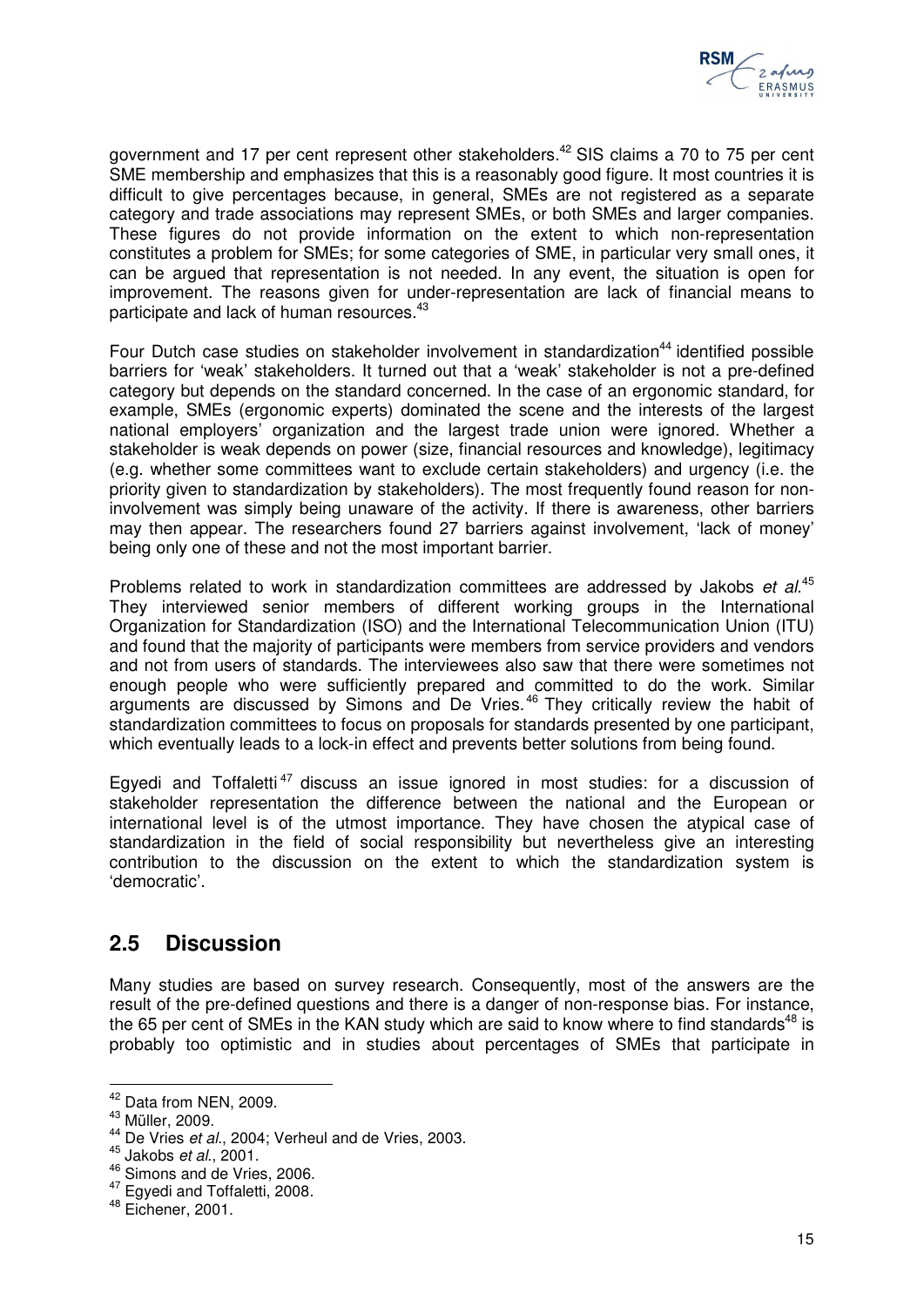

standardization, participating SMEs may be more inclined to complete a questionnaire. Therefore, better research is needed. First, research is necessary to show the real figures about, for instance, the quantity of standards sellers, the number of visits to websites and subscriptions to newsletters, the number of SMEs and other stakeholders that participate in committees.

According to NORMAPME, the NSBs in the Czech Republic, France and Germany have 15,000, 130,000 and 350,000 clients respectively – a small percentage of the total number of companies in these countries, the majority of which are SMEs. In the perception of NORMAPME, this shows enough evidence that SMEs face major problems but this is not necessarily the case; maybe those companies have no need to do anything related to standards. In order to study this aspect, it is necessary to distinguish between different sizes and categories of SME and also to use another form of research in the form of in-depth case studies. Such studies can reveal whether there are real problems or missed opportunities. The limited number of case studies available shows that there are indeed problems related to standards and to involvement in standardization for SMEs and for other stakeholders and that these problems are more diverse than many of the survey research-based studies suggest.<sup>49</sup> For such a combination of problems, simple solutions are not sufficient. Rather, a set of interrelated solutions is needed. It should be kept in mind that some solutions (for instance, providing standards for free) may cause new problems (for instance, a more expensive process of standards development).

## **2.6 Conclusions**

The majority of SMEs typically lack strategic thinking and lack practical resources (time, money and knowledge) to pay attention to standards and standardization. In particular, the very small SMEs discuss strategic issues with a limited, stable network of suppliers, trade associations and consultants; therefore, the most effective way to support them in the field of standards and standardization is through such organizations. Medium-sized SMEs and, more generally, SMEs for which standards are related to their core business (e.g., companies in the field of testing, certification and some forms of consultancy) have more opportunity to pay attention to standards but face several barriers in doing so. Problems reported relating to standards include lack of awareness, tracing standards, their cost, difficulty in interpreting them and problems with their implementation. For some SMEs, participation in standardization activities might be beneficial but this can create even more problems. Certainly, SMEs are under-represented. Again, awareness is a first issue. Lack of financial and human resources are a main reason but additional barriers apply and, even if an SME does participate, it is not self-evident that this participation will be effective.

 $\overline{\phantom{a}}$ <sup>49</sup> Verheul and de Vries, 2003; Karaöz and de Vries, 2009, Jakobs et al., 2001.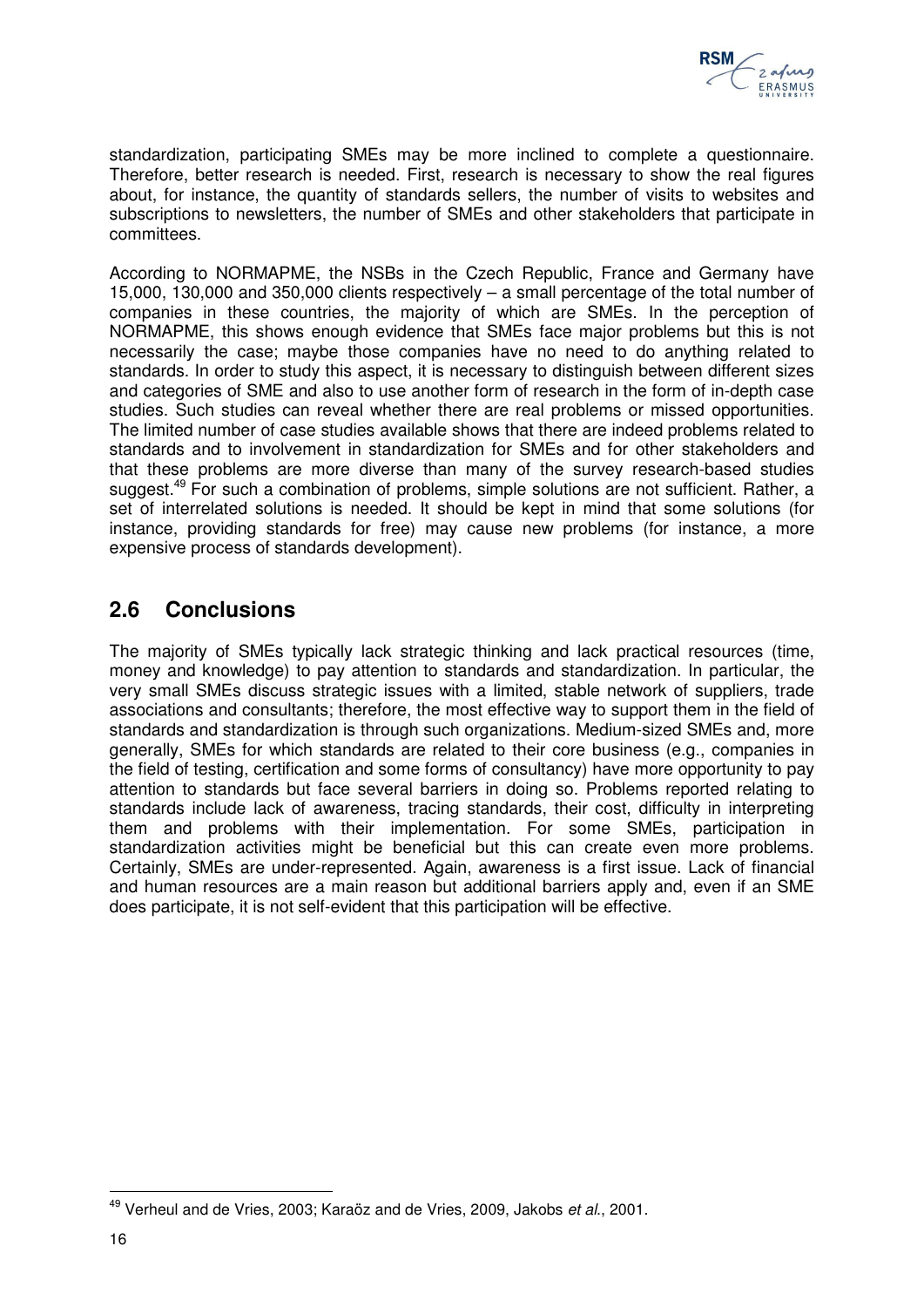

## **3 Research approach**

## **3.1 Introduction**

The aim of the project is to provide solutions to improve the value of standardization and standards for SMEs and to reduce financial impact. These solutions should form a 'toolbox' to be used by standards bodies and trade associations at the national and European level. This chapter describes how this solutions toolbox was developed. The following sections describe the three phases of the project:

- Phase 1: Identifying the problems and available solutions
- Phase 2: The preferred solutions
- Phase 3: Testing the solutions

## **3.2 Phase 1: Identifying the problems and available solutions**

NSBs, CEN and CENELEC provided the research team with materials describing the problems for SMEs and solutions to these problems. The research team complemented these with some academic studies and experiences and made an initial analysis of the problems and solutions/best practices. We are aware of the fact that some of the practices described in the literature are no longer in use,<sup>50</sup> but they can still be a source of inspiration. Based on the literature and our experience in previous research, $51$  we have developed a barrier model: a model that shows a sequence of barriers that SMEs may face in obtaining benefit from standards or from involvement in standardization. Below we give a short description of this model. The model, as such, can be seen as a first result of this project and it forms the basic structure for finding solutions to the problems of SMEs.

## **3.2.1 Barriers against benefiting from standards**

SMEs may face a sequence of barriers, each of which may hinder them from benefiting from standards:

### 1. **Awareness of standards**

An SME may be unaware of the existence of standards in general and of specific standards.

### 2. **Awareness of the importance of standards for its own enterprise**

An SME may be not aware of the added value of standards for its own enterprise. It might see standards as a necessary evil rather than as a powerful tool to achieve its business objectives.

### 3. **Tracing standards**

Once an SME knows that standards exist which can be useful for its company, it may then face problems in finding the relevant standards.

 $\overline{a}$  $^{50}$  This applies, for instance, to several of the practices described by EIM Business & Policy Research, 2006.

 $51$  De la Fuente and de Vries, 1995; de Vries, 1999; Verheul and de Vries, 2003; de Vries et al., 2004; Schaap and de Vries, 2004; Willemse, de Vries and Dul, 2006.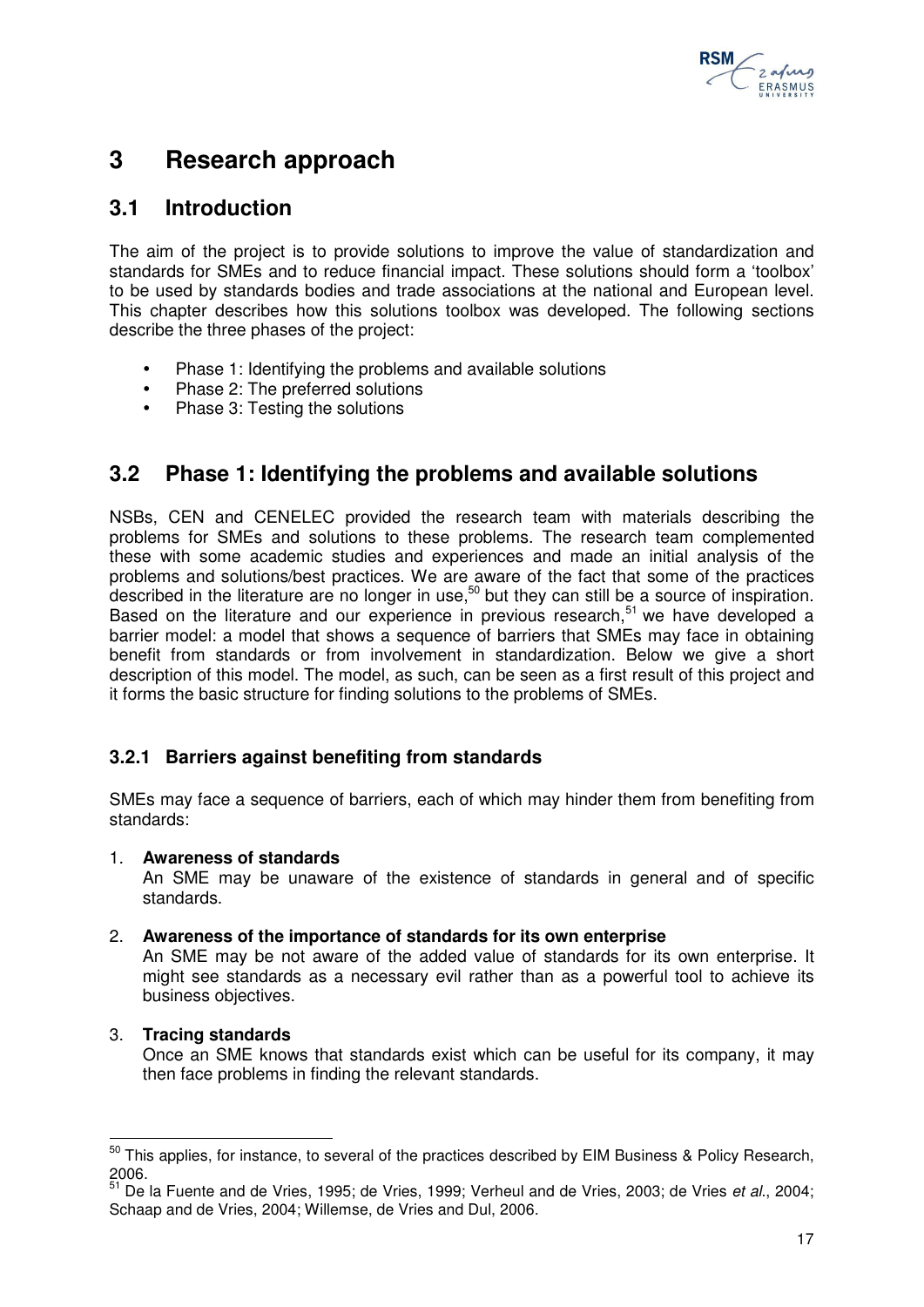

### 4. **Obtaining standards**

Once an SME knows which standards it needs, it should be able to obtain them. The first problem is related to the cost of buying the standard. Second, an SME sometimes discovers that it has bought the wrong standard; a lack of information in the description of the contents of the standard may be the reason for this.

#### 5. **Understanding standards**

Once a standard has been obtained, the SME may then face problems in understanding it as a result of difficult technical content, technical language, non-availability of a version in the national language, too many references to other standards, or lack of information about the context of the standard.

#### 6. **Implementing standards**

SMEs may have difficulties in implementing standards because of the complexity of some standards and lack of knowledge or skills.

### 7. **Evaluating implementation of standards**

The reason for the implementation of a standard is to achieve business goals. An SME may therefore wish to evaluate such implementation. Is it able to assess the benefits, if any? Can the company learn from this experience for implementing standards in the future? Is there any reason to modify the implementation? Does the company have any feedback for the developers of the standard?

### **3.2.2 Barriers against benefiting from involvement in standardization**

SMEs may also face a sequence of barriers, each of which may hinder them from benefiting from becoming involved in standardization.

#### 1. **Awareness of the process of standardization**

An SME may be aware of standards but may not realise that it can actively participate and influence their development process.

### 2. **Awareness of the importance of being involved in standardization for their own company**

Once an SME is aware of the fact that it can become actively involved in standardization, it may find it difficult to assess whether its involvement would be worth the investment.

#### 3. **Tracing standardization projects**

Once an SME is aware and interested in the development of standards, it may face problems in tracing the relevant standards development projects.

### 4. **Becoming involved**

An important reason for non-participation is simply being unaware of the standardization process. Lack of resources (money, time, skills and knowledge) is another reason.

#### 5. **Being involved effectively**

Being involved does not imply that involvement is effective. Other participants may ignore an SME simply because it is an SME. Issues presented by a multinational may carry more weight, consciously or unconsciously. However, research shows that the role of individuals in standardization can be decisive. Is an SME able to delegate a highlyqualified person, in terms of both knowledge and skills, who is able to make the difference? Lack of knowledge and skills is the main problem at this stage.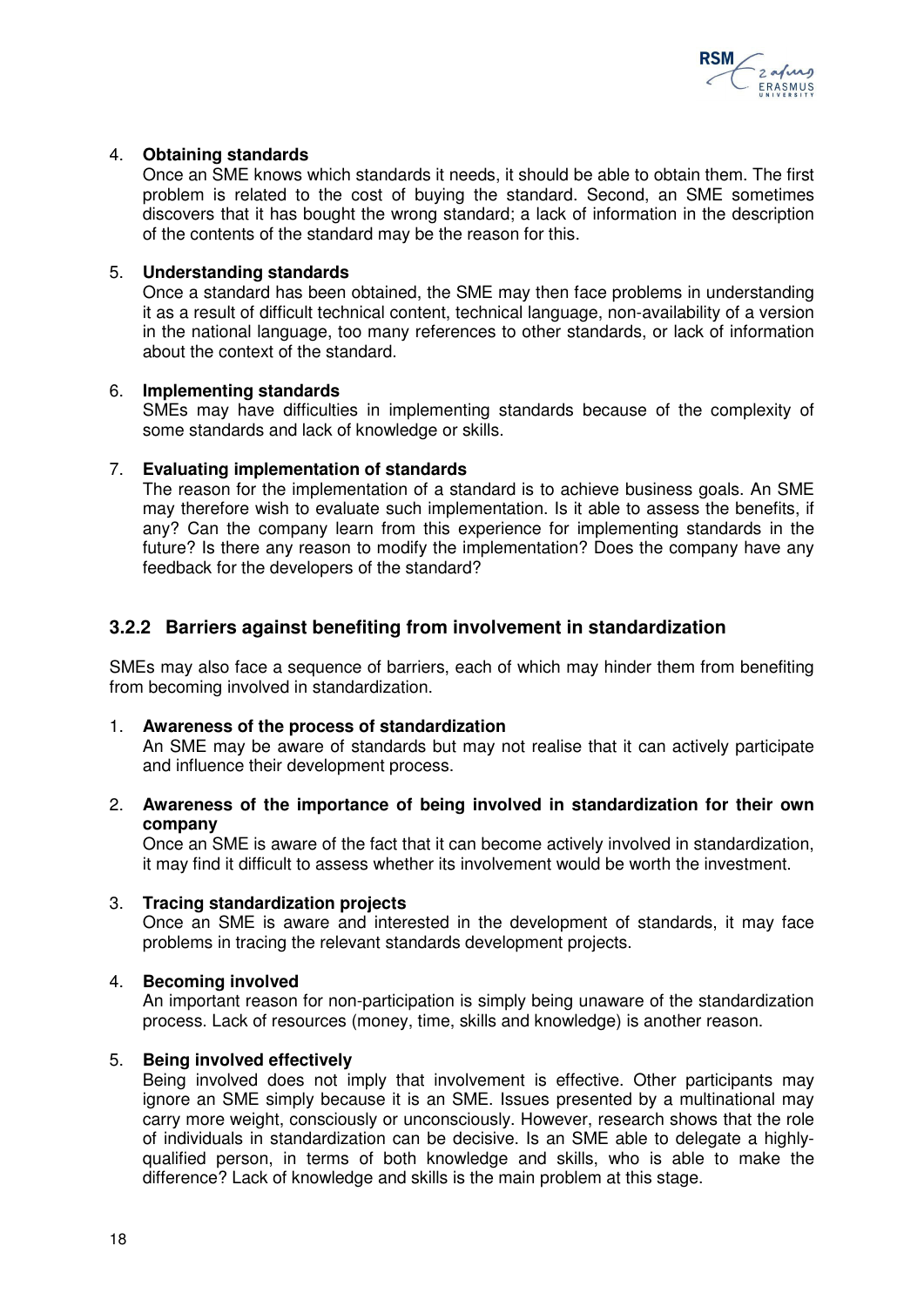

### 6. **Evaluating**

Involvement in standardization is a long-term investment. Cost precedes benefits but continuous focus on benefits is needed during the process. Is the SME able to evaluate the effectiveness of its involvement?

### 7. **Initiating new activities**

An innovative SME may want to initiate a new standardization activity, because it needs standards to make its invention a market success. What happens if a committee has not been appointed yet? Is a new activity feasible? It is quite a barrier to start something from scratch!

## **3.3 Phase 2: Preferred solutions – developing a toolbox**

## **3.3.1 Introduction**

Several solutions may apply to each barrier. Solutions typically also relate to different stakeholders: the SMEs themselves, but also the standardization bodies at the national and European level, the European TCs, SCs and WGs and their national mirror committees (if any), trade associations at the European and national level, the EC and national governments, and possibly other stakeholders. Experience in a previous Dutch standardization awareness project shows that many solutions can be developed, each of which may address one or more of the problems.<sup>52</sup> It is expected that, owing to differences between countries and business sectors, there will not be one common set of best practices. Therefore, a toolbox of possible solutions is provided and the 'best' combination of solutions will probably differ according to the situation.

Core activity in Phase 2 was a two-day workshop in which a group of standardization experts from different EU/EFTA countries discussed the solutions found in Phase 1, but also added new solutions because the information gathered in Phase 1 seemed to be incomplete.

On 16 and 17 March 2009, the workshop was held in the office of NEN, the Netherlands Standardization Institute in Delft. A total number of 15 representatives from SMEs, trade associations, standards bodies and researchers/experts reflected on ways to improve access by SMEs to standards and standardization. A group support system was used to facilitate the discussions.

## **3.3.2 The objectives and design of the workshop**

The workshop's overall objective was to obtain confirmation and, where needed, amendments and extensions of the problem analysis and the solution directions developed in the earlier steps of the project.

Partial objectives were to:

- test the problem analysis and underlying causes derived from the literature study;
- assess and operationalize the solution directions developed by desk research;
- increase the feasibility and potential for implementation of the solution directions.

The workshop was held over two days, in order to find a balance between achieving in-depth results and enabling invitees to find time to attend. The two-day programme also allowed for

 $\overline{a}$  $52$  Verheul and de Vries, 2003; de Vries et al., 2004.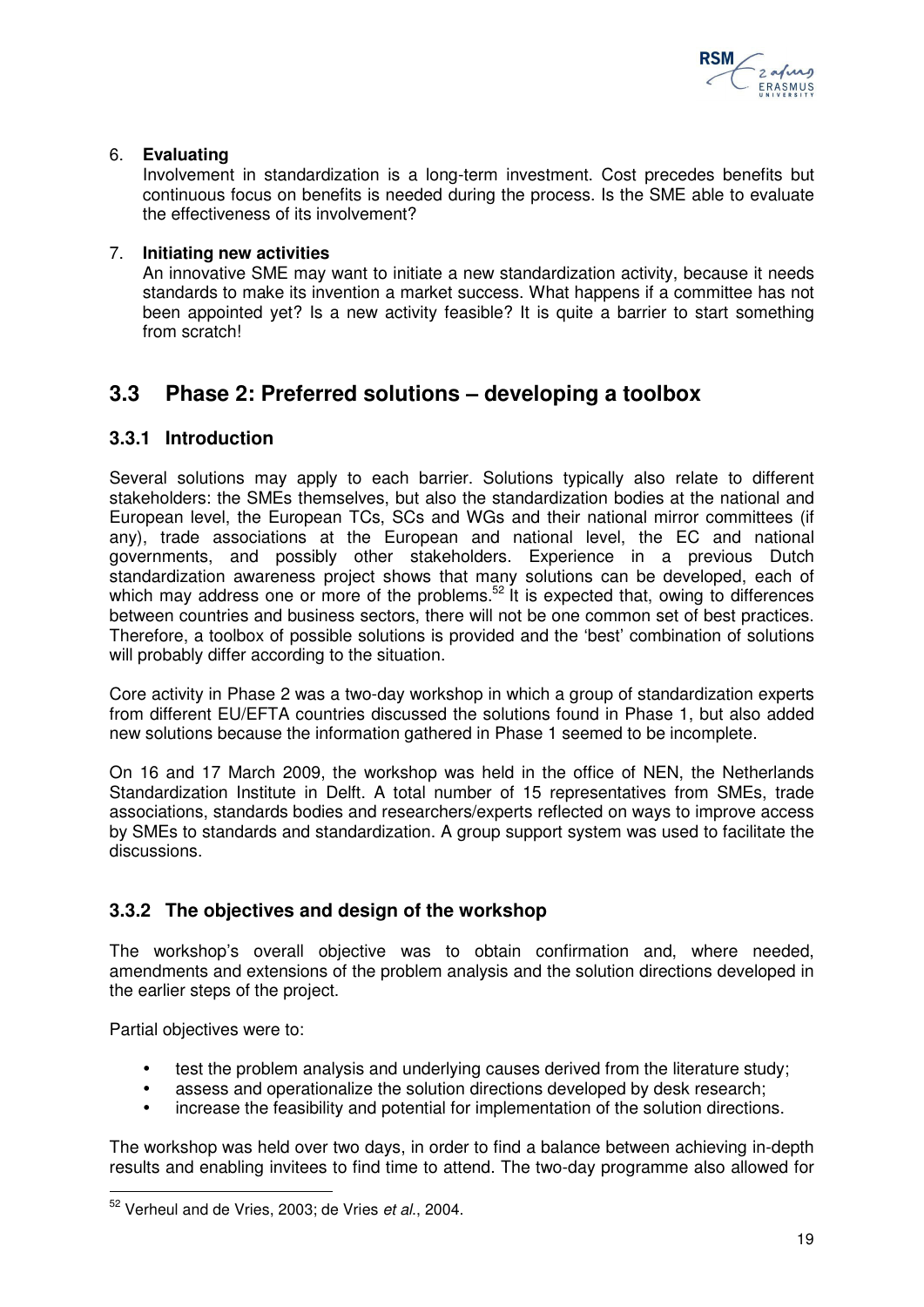

social activity which created an open and constructive atmosphere. The decision was made to designate the first day to SME access to standards utilization and the second day to standardization. This was done because it was recognized that the barriers to standards use are different from those the barriers to the standardization process and potential solution directions are expected to differ as well.

The barrier model served as the conceptual framework to identify and evaluate problem causes and solution directions. During the second day, however, a change was made in the programme: more focus was directed to the measures that different stakeholders could take to improve SME access to standardization, rather than the barrier model alone.

Group Support Systems were used to support the workshop. A Group Support System is a computer-based system used to support intellectual collaborative work. Workshop participants can use the system to have brainstorming sessions and vote on proposals in various ways. The advantages of Group Support Systems in workshops are:

- anonymity, which stimulates participants to be open and avoids unwanted group dynamics (the only visible distinction was between research team members and other participants);
- parallel input, which enables all participants to provide input;
- minutes are stored automatically.

During this workshop, Group Support sessions were alternated with plenary discussions and small group assignments.

## **3.3.3 Workshop participants**

In selecting the participants to be invited, the following principles were adopted:

- representation of the most relevant parties: SMEs, trade associations, national and European standards bodies, and researchers/experts.
- representation of different European regions, because of the differences in industrial structure and the organization of standardization per country, and the length of CEN/CENELEC membership.

We aimed at maximal diversity in participants' backgrounds in order to increase the variety of problem perspectives and suggested solution directions. Annex 1 provides the list of participants. It shows quite an amount of variety but the number of people from small SMEs and their associations was limited and the balanced representation of different European regions could have been better.

## **3.3.4 Evaluation of the workshop**

The causes of limited SME access were discussed extensively, and many additional solution directions were generated. Some specific remarks can be made:

a) The barrier model appeared to provide a satisfactory framework to interpret causes of lack of access by SMEs. The comments and explanations showed that participants recognized and understood the barriers in the model.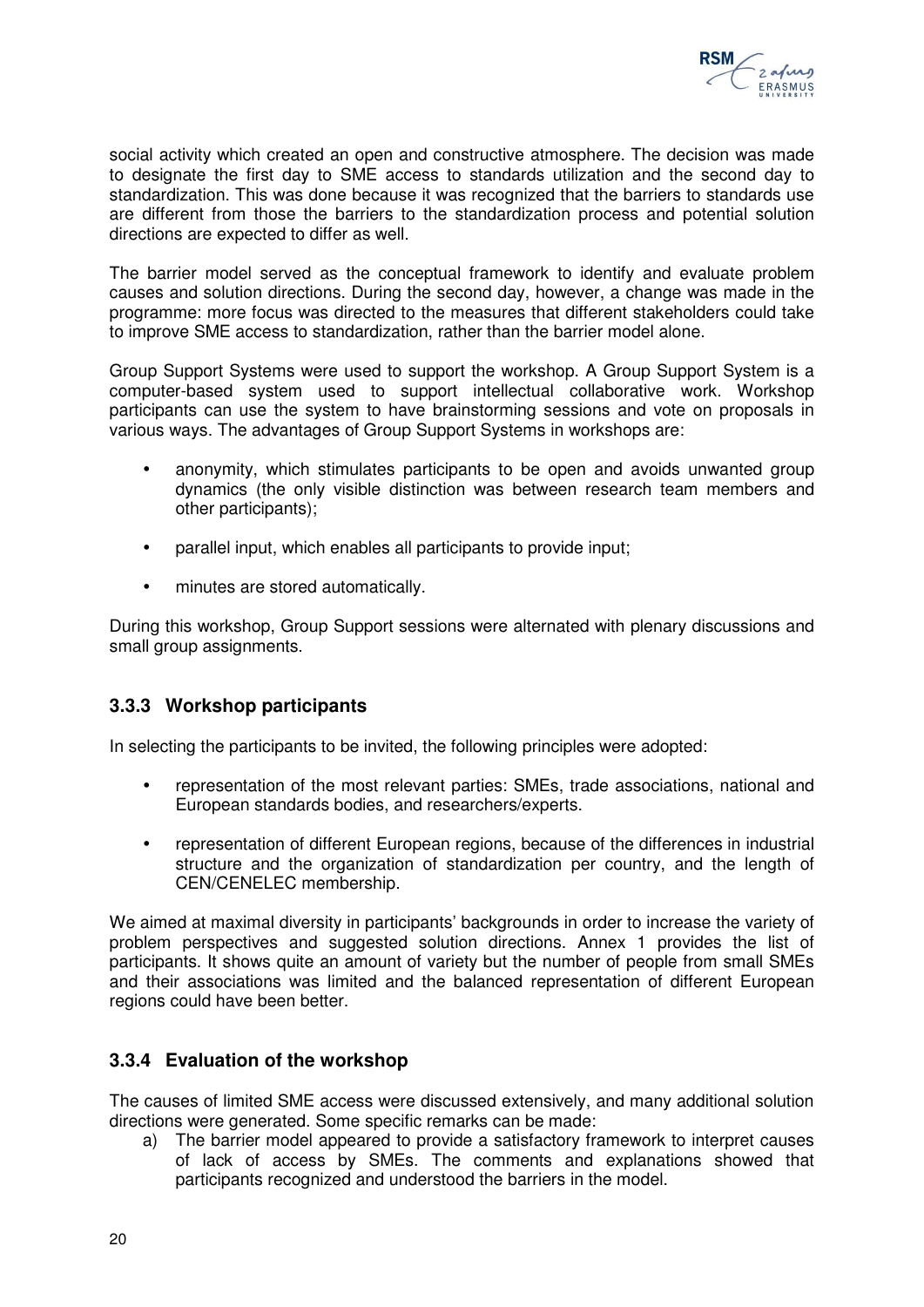

- b) The solution directions provided by the workshop participants showed a broad variety. This is also reflected by the large standard deviation in the voting sessions regarding these solution directions.
- c) Participants' comments showed that the differences between the causes of lack of awareness of standards and of standardization were not well recognized.
- d) The solution directions provided by participants were remarkably broad and fragmented. This is partly because of the broadness of the topics raised and the assignments given. However, it also shows that a shared perspective is lacking and that strategies to improve SME access have not yet been articulated by the stakeholders.
- e) With regard to the process aspect of the workshop, it should be noted that some partners were dissatisfied with the open character of the workshop and the lack of content provided by the researchers to respond to. This latter criticism was related to the limited amount of appropriate literature and materials available; there are still very few systematic descriptions and evaluations of causes and solutions to the issue of SME access. Another explanation is that apparently different expectations had been raised; this might have been communicated more carefully. Nevertheless, the participants were enthusiastic and provided a wealth of information.

## **3.3.5 Designing solutions**

The research team used the results from the workshop to prepare a set of solutions for each barrier, both for standards usage and for involvement in standardization. This was done by analysis and prioritization of solution directions. In addition to solutions for enabling SMEs to benefit from standards and from involvement in standardization, a third category of solution was added: enablers. These relate to the 'back office' of standardization organizations and standardization committees and are relevant both for standards and for standardization.<sup>53</sup> The total result is a set of 58 solutions.

## **3.4 Phase 3: Testing the solutions – establishing the toolbox**

The proof of the pudding is in the eating – real testing of proposed solutions is only feasible after implementation of measures. Is this beneficial for SMEs? In this project, testing is limited to asking for feedback about the relevance and feasibility of the proposed solutions. This has been carried out in the form of a survey. We had two target groups for this survey:

- a) The 30 CEN and 30 CENELEC members (in many countries these are the same organizations or a fully integrated organization, the total number of different member bodies is 39).
- b) Trade associations.

l

<sup>&</sup>lt;sup>53</sup> These stem from an earlier Dutch standardization awareness project (Verheul and de Vries, 2003; de Vries et al., 2004).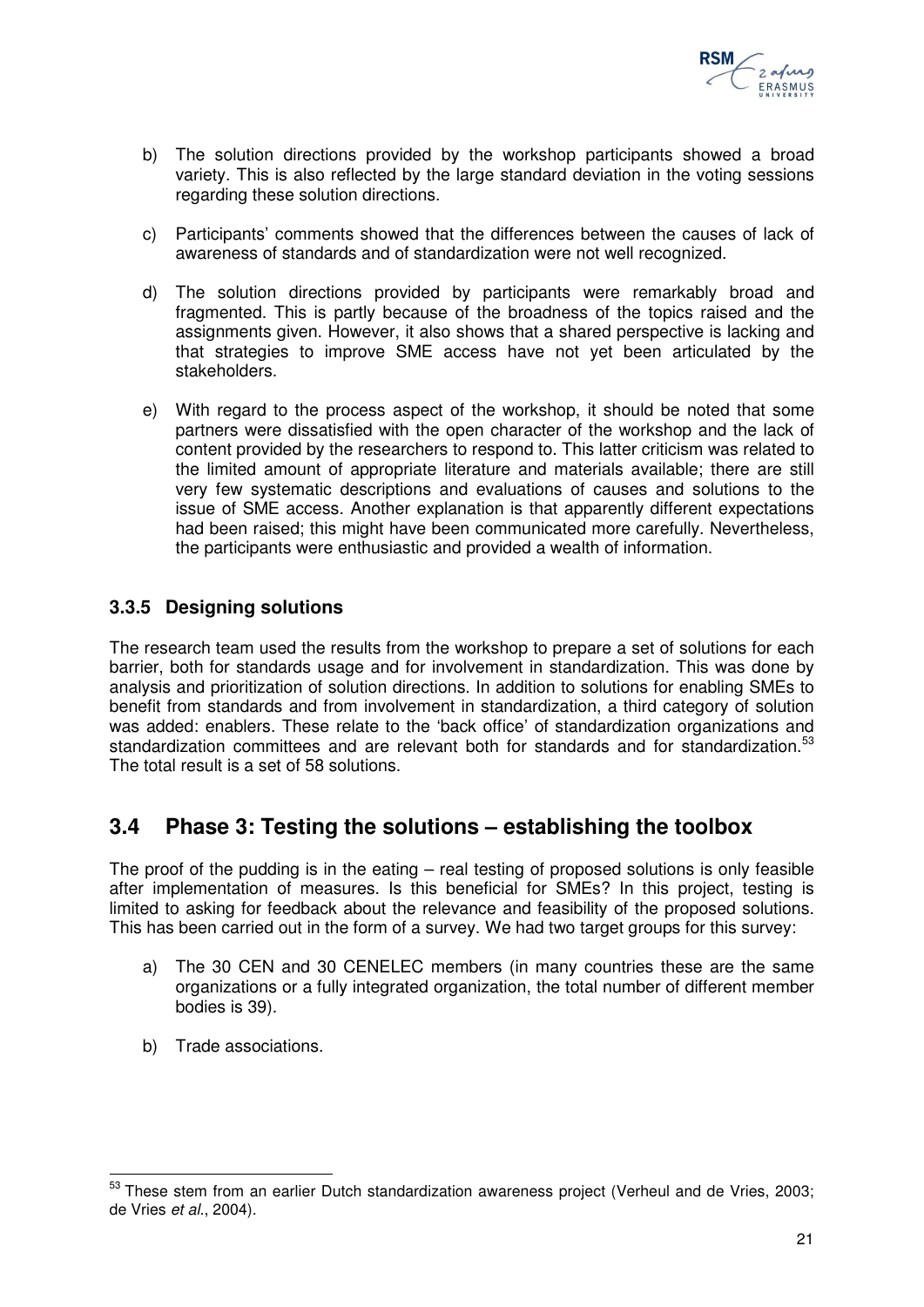

Two questionnaires were designed:

- A long version containing questions about all 58 solutions. This was intended for NSBs, and for those trade associations willing to spend the time to complete the long list of questions.
- A short version containing questions about 13 of the 58 solutions, in particular those solutions where trade associations have a direct role. This was intended for trade associations, although in the accompanying letter they were invited to complete the long version instead.

The survey was carried out in the second half of May 2009. An invitation letter was prepared with a link to the online questionnaire.

- a) CEN and CENELEC sent a letter to their members.
- b) NORMAPME (the European Office of Crafts, Trades and Small and Medium-sized Enterprises for Standardisation) sent a letter to its members, approximately 200 national trade associations and some European trade associations for SMEs only.
- c) Orgalime (the European Engineering Industries Association representing the interests of the mechanical, electrical, electronic, metalworking and metal articles industries) also sent a letter to some of its members.
- d) Some NSBs forwarded the letter to sectoral standards bodies or trade associations in their country.
- e) In addition, the participants of the workshop (except, of course, the members of the research team) were invited to complete the questionnaire.

The overall number of distributed letters is not known, it is probably around 300. With the help of phone calls, the research team asked non-replying NSBs to fill out the questionnaire, which significantly helped to increase the response rate. NORMAPME phoned several of its members with the same purpose; the response of their members was lower. Orgalime phoned a few members and was rather successful in convincing members to take the effort to respond.

The two questionnaires were merged in the statistical analysis so that the answers from the short questionnaire are analysed together with the answers from the long version. At the beginning of the questionnaire, the respondents were asked to specify the organization (NSB or trade association) for which they work. With regard to the trade association, we asked the respondents to specify whether the organization is organized nationally or at the European level. Moreover, we asked the respondents to indicate whether they represent SMEs only or large and small companies. Finally, the representatives were asked to indicate whether their organization represents companies from one sector or cross-sectoral.

In total, 69 persons completed the questionnaire; 39 of them were members from different standards bodies, most other people represented trade associations. The standards bodies included 36 CEN/CENELEC members and three sectoral standards bodies. The response rate among CEN and CENELEC members was extremely high: 92 per cent. The other 30 respondents contained 22 sector-specific and four general organizations (four unknown). 18 were organized at the national level and seven at the European level. Twelve trade associations represent SMEs only and 13 both large and small companies. One organization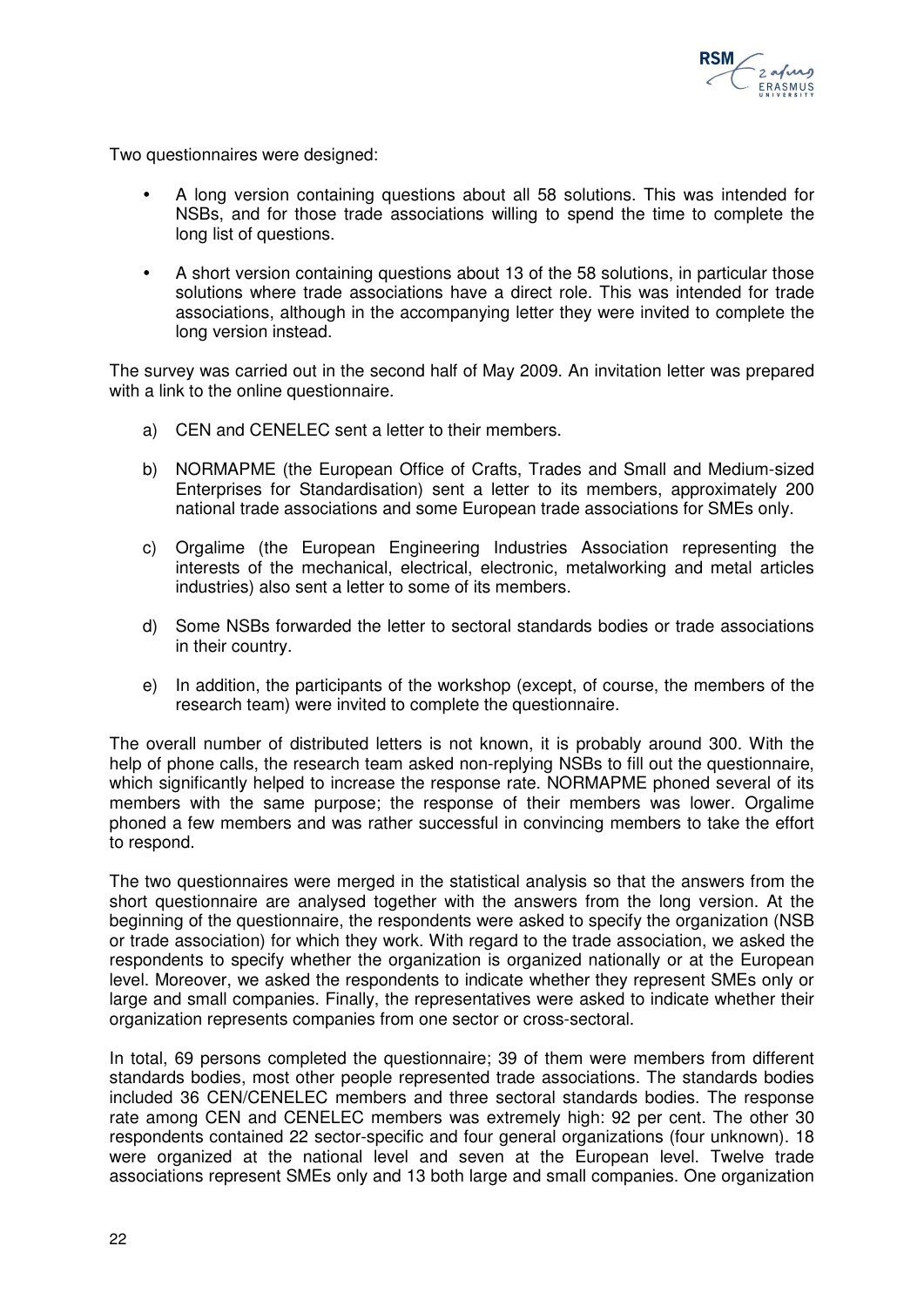

is a professional organization rather than a 'normal' trade association. Annex 2 shows the composition of the sample.

For each of the 58 solutions, the respondents were asked three elements:

- a) **Importance**. Is this an important solution to the problems for SMEs? Please rate this on a five-point scale (very low importance, low importance, medium importance, high importance and very high importance). Using a five-point Likert scale, the respondents were to specify their level of agreement to a proposed measure. For the subsequent calculations this registered from  $-2$  (= very low importance) to  $+2$  (= very high importance). We calculated mean values of the responses and presented those as bar charts. A positive value indicates that the majority of the respondents assess the proposed measure as important and a mean value close to +2 can be interpreted as a very important measure. Negative values or values close to 0 are of less importance.
- b) **Cost-effectiveness**. Is this solution cost-effective? Assume you have limited financial resources which you would like to spend in the best way to solve problems for SMEs. You probably prefer inexpensive solutions that you expect to be effective instead of the other extreme: costly solutions which have limited positive impact for SMEs. Please rate the solutions on a five-point scale. Again, a five point Likert scale was used for measuring.
- c) Third, the respondents should indicate **whether the proposed measure already exists in their country**. They could choose between 'yes' and 'no'.

In the last question, respondents were asked to mention measures in place in their country which might be regarded as a 'best practice'.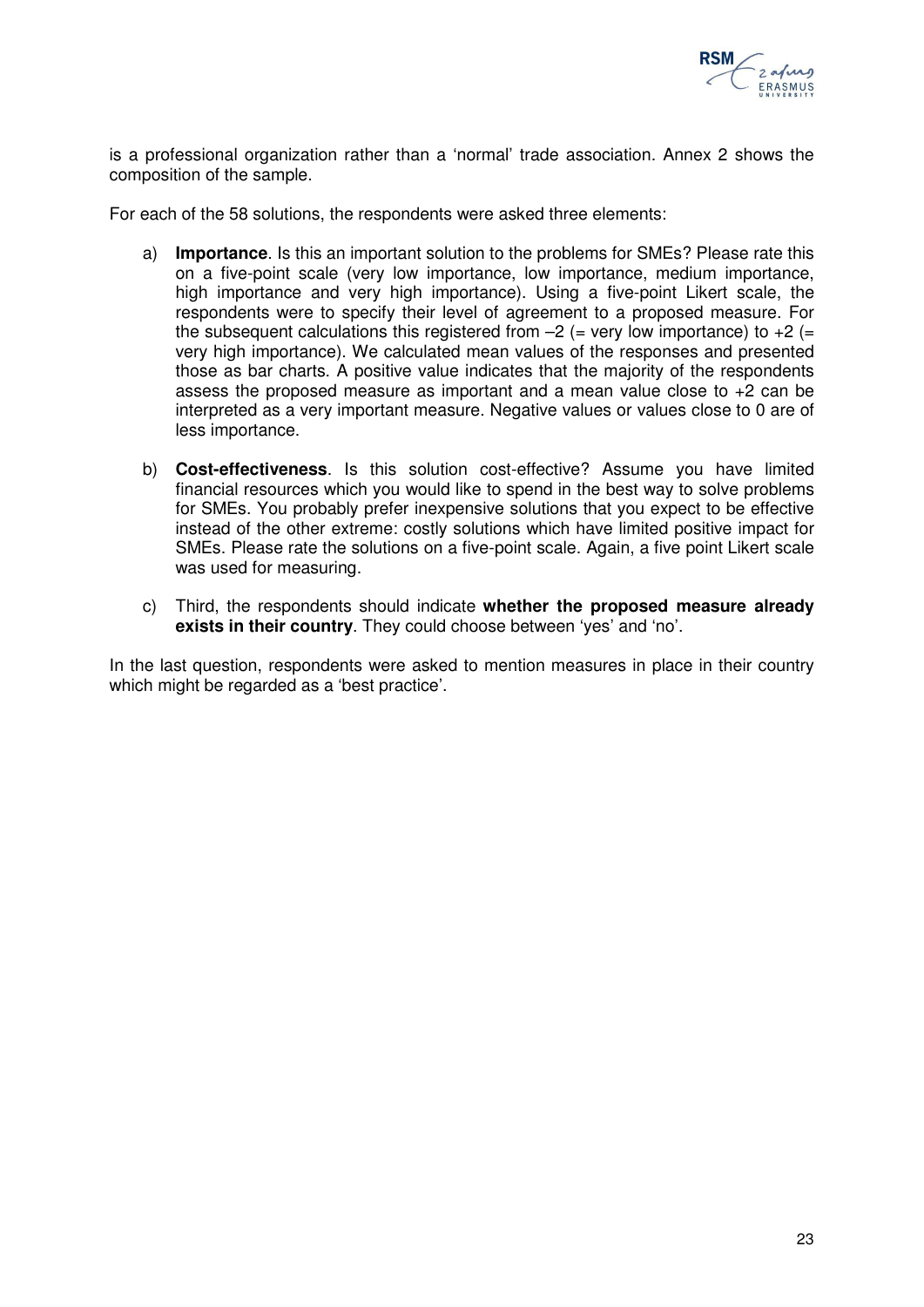

## **4 The solutions – a toolbox for standards bodies and trade associations**

This chapter provides the list of solutions and a description of these solutions. In addition, for most of these solutions some practical examples are given and, in some cases, additional suggestions for improvement. Section 4.1 addresses solutions which should help SMEs to benefit from standards, Section 4.2 provides solutions which should help them to benefit from involvement in standardization, and section 3 provides 'enablers' – solutions that are expected to help SMEs in an indirect way to benefit from standards and/or involvement in standardization.

## **4.1 Solutions to enable SMEs to benefit from standards**

## **4.1.1 Creating awareness of standards**

Awareness of standards can be divided into awareness of standards (and standardization) in general and awareness of specific standards (and standardization processes). Insufficient awareness may originate from:

- (A) the SME and its employees who may lack the relevant knowledge solution direction: **Education**
- (B) the 'standardization world' which may fail to communicate effectively to SMEs solution direction: Communication.

## **(A) Education**

Students should be made aware of standards (and standardization) within their education programmes since they are the future SME employees or SME founders.<sup>54</sup> Experience in Asia shows that two elements are crucial for the integration of standardization in the national education system: (a) a national policy of education in standardization, and (b) long-term availability of staff to support universities and schools by training teachers, developing materials, access standards, terms of exams, etc.<sup>55</sup>

**1. NSBs should stimulate and support their national government to develop a national strategy on education for standardization.** 

Most countries of the Asia Pacific Economic Co-operation (APEC) have a national standardization education strategy. This strategy can be broad (addressing many areas of education) or limited, and it can be detailed (specifying exactly what will be done when and by whom) or global. An empirical study suggests that the more broad and detailed the strategy, the more standardization education activities are in place in a country.<sup>56</sup>

l <sup>54</sup> Kurokawa, 2005; Orgalime, 2009.

<sup>55</sup> Choi, 2008; de Vries, 2009a ; Choi, de Vries and Kim, 2009.

<sup>56</sup> Choi, de Vries and Kim, 2009.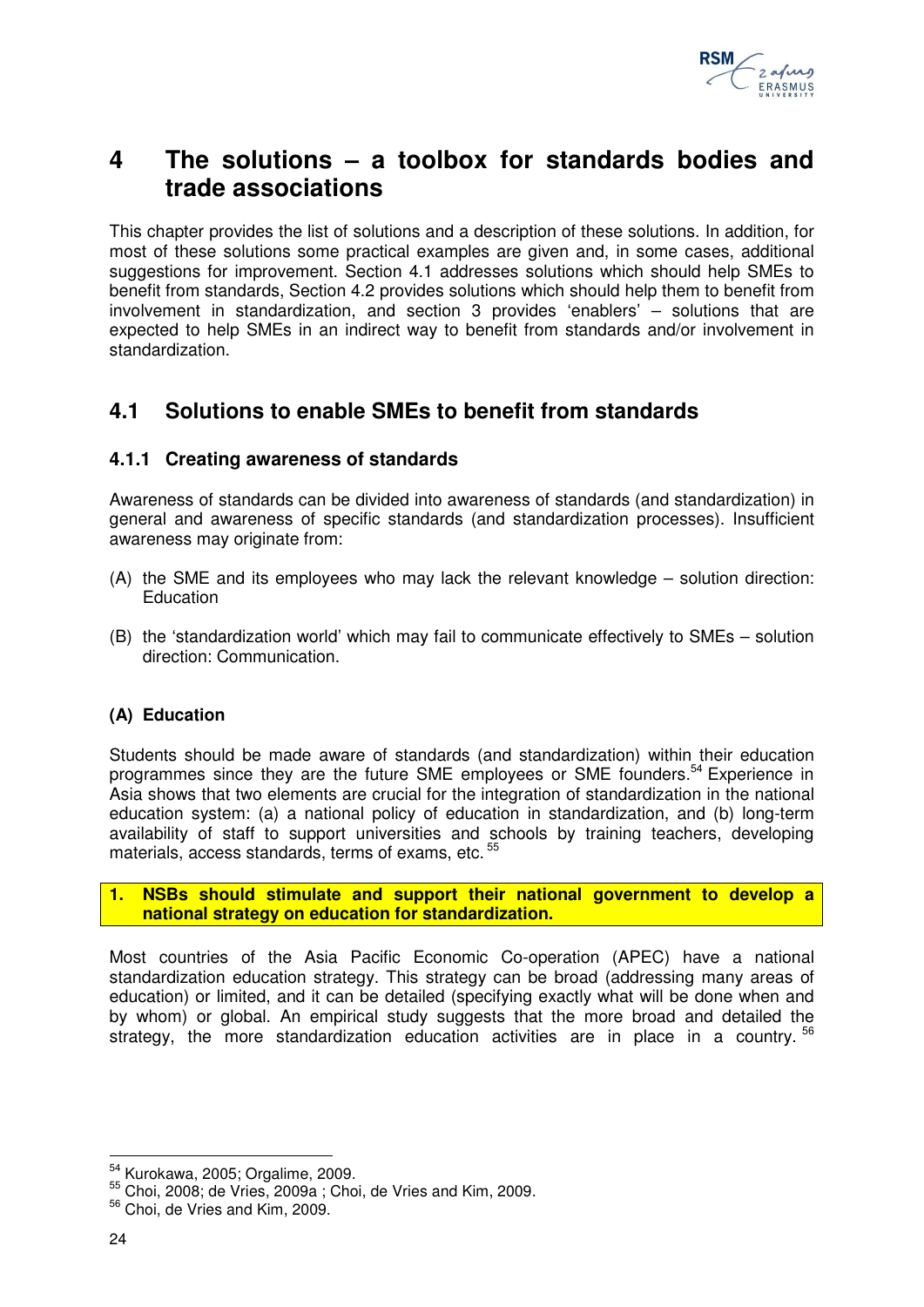

Typical elements of a national approach are:<sup>57</sup>

- an inventory of needs for education;
- a steering group in which the most important stakeholders are represented (industry, standards body and government organizations in the field of education);
- an action plan;
- one or more dedicated staff members, available for a sequence of years;
- development of curricula and materials;
- a train-the-teachers programme;
- promotional activities;
- performing education;
- evaluation.

Current practice in Europe shows fragmented activities without a clear strategy. The only exception is Turkey where standardization education is included in the curriculum of secondary schools.

### **2. NSBs should invest in standardization education by making staff available to support it.**

Having a strategy, both at the regional and at the national level, is not enough. The Korean example in standardization education and the case of successful implementation of education in the field of intellectual property rights in the Netherlands show that an investment in terms of time (and therefore money) is needed in the form of dedicated people who actively approach and support schools in implementing and maintaining education. One lady, Danbee Kim, employee of KSA, seems to have been essential for the Korean success.<sup>58</sup>

### **(B) Communication**

Clear and effective communication on standards increases SME awareness.

**3. NSBs should develop a communication plan specifically for SMEs.** 

A survey among 7,600 SMEs shows that trade associations are the most important source of information on standards and standardization.<sup>59</sup>

#### **4. NSBs should use trade associations as their main communication channel to increase SME awareness of standards.**

#### Spain: Important role for trade association

Therefore, NSBs should give general knowledge on standardization to national trade associations. These are experts in their sector and can then give advice in standardization to SMEs. In Spain, this functions over many years. The Asociacion de Fabricantes de Material Electrico (AFME) is a good example. AFME represents manufacturers of low-voltage products in Spain. AFME gives advice about product standards to its members, tries to stimulate their participation in national standardization committees and in European and international committees. Participants in national standardization committees usually share the economic costs of participation in European and international standardization committees.<sup>60</sup>

 $\overline{a}$  $57$  Choi, de Vries and Kim, 2009; de Vries, 2009a.

<sup>58</sup> De Vries, 2009a.

<sup>59</sup> European Network of Small Business Researchers, 2003.

<sup>&</sup>lt;sup>60</sup> Information by AFME.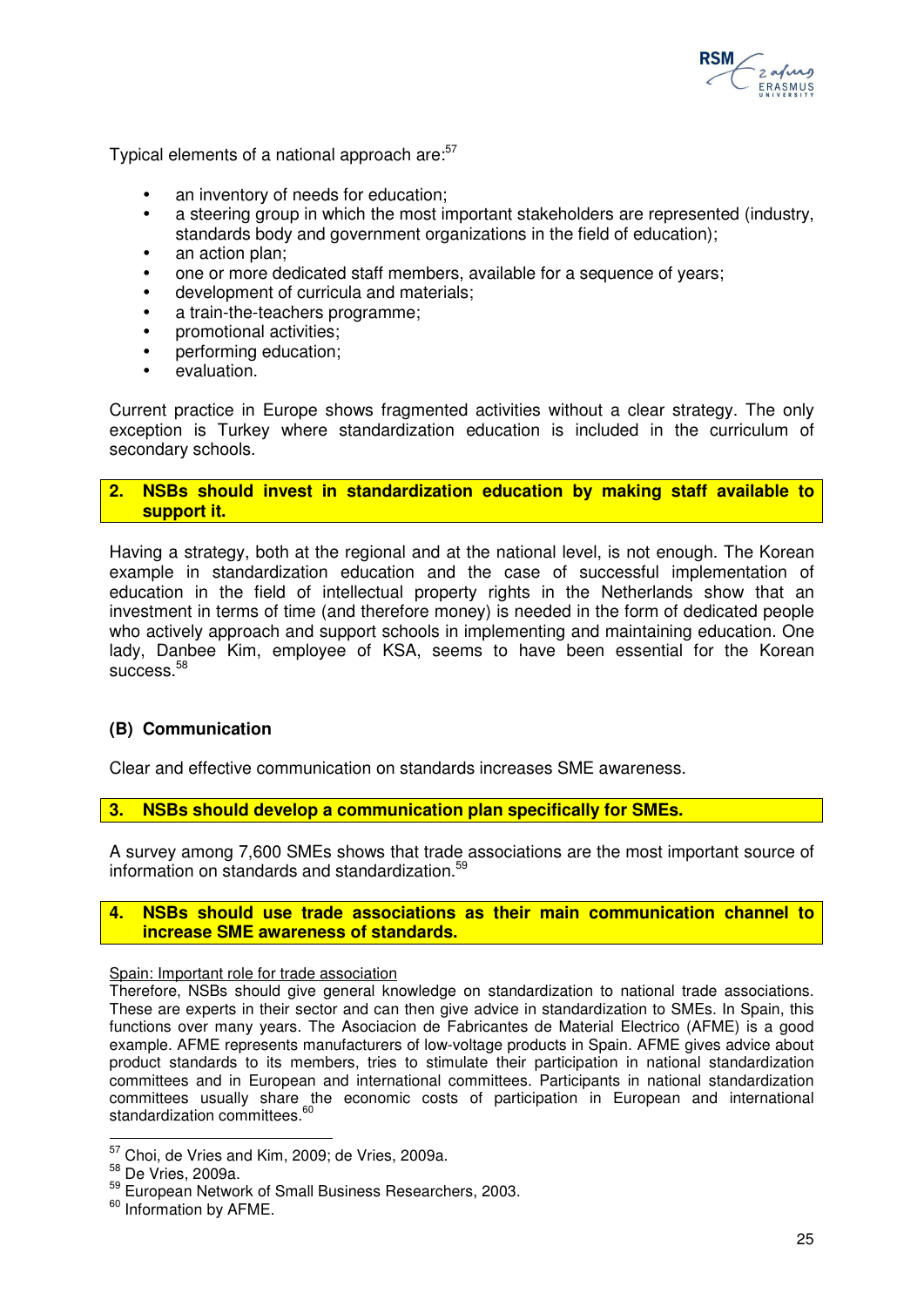

#### The Netherlands: Pilots confirm the importance of involvement of trade associations

Pilot projects on informing SMEs demonstrate that the involvement of trade associations is important. The starting point should be perceived SME problems rather than standards. Other intermediary organizations, such as chambers of commerce and innovation centres, may also be supportive.<sup>6</sup>

#### **Other current solutions for creating awareness of standards**

#### Czech Republic: Information points for entrepreneurs

The Economic Chamber of the Czech Republic runs 160 information points with information for SMEs, including issues regarding standards. The information points are said to help SMEs to increase the effective use of standards and stimulate their participation in European standardization.<sup>6</sup>

#### Slovakia: Government funding for media campaign on standards and standardization

The Ministerstrvo Hospodarstva Slevenskej Republiky (Ministry of Economy of the Slovak Republic) has provided money for a media campaign to increase attention for standards among entrepreneurs. The media used included financial newspapers, radio, TV and websites.<sup>63</sup>

#### Denmark: Start kit for SMEs

Together with five regional 'growth centres', which support the ability of SMEs to grow, Dansk Standards (Danish Standards Foundation) has developed a 'start kit' for SMEs on standards and standardization. The 'start kit' is web-based and can be accessed directly, via the Dansk Standards' own homepage or via the homepages of the regional growth centres.<sup>64</sup>

#### Germany: High-level conference to emphasize importance of standards for SMEs

In April 2008, the German Federal Ministry of Economics and Technology (BMWI) and the Federation of German Industries (BDI) hosted the conference 'Erfolgsfaktor Normung' (success with standardization). At the conference, representatives of the German government and industry emphasized the strategic importance of standards and standardization for SMEs. They called for a greater participation of industrial associations in the dissemination of standards-related knowledge and a more intense representation of sectoral interests. <sup>65</sup>

#### SMEST Project: Tools for increasing SME awareness

The SME Standardization Toolkit (SMEST) project collected a useful set of tools for increasing SME awareness of standardization.<sup>66</sup>

#### Netherlands: Information for start-up companies via Chambers of Commerce

Start-up companies have to register at the Chamber of Commerce. There they receive an information package about various important matters for entrepreneurs. The Dutch NSB NEN has arranged for an A4 information sheet about standards and standardization to be part of this package.

#### Netherlands: 'Flagship' standards projects

A 'flagship' standards project functions as an example for standardization in general. NEN uses important and/or prestigious projects as a communication tool to promote standardization and/or its own role. A 'flagship' standards project should be widely recognized without much explanation. It is worth checking to see whether flagship projects for specific sectors can be identified as this improves recognition. For each flagship project an A4 information sheet is prepared which includes the problem, the way it has been solved by developing and implementing a standard, the role of NEN in this project, and some general information about NEN plus contact details.

 $\overline{\phantom{a}}$ 

<sup>&</sup>lt;sup>61</sup> Van der Kolk and Dijkhuis, 2004.

<sup>62</sup> EIM Business & Policy Research, 2006, pp. 58–60.

<sup>&</sup>lt;sup>63</sup> EIM Business & Policy Research, 2006, pp. 128-130.

<sup>&</sup>lt;sup>64</sup> Information from Danish Standards Foundation.

<sup>&</sup>lt;sup>65</sup> Information from DIN.

<sup>&</sup>lt;sup>66</sup> http://www.smest.eu

<sup>67</sup> Information from NEN; http://www.smest.eu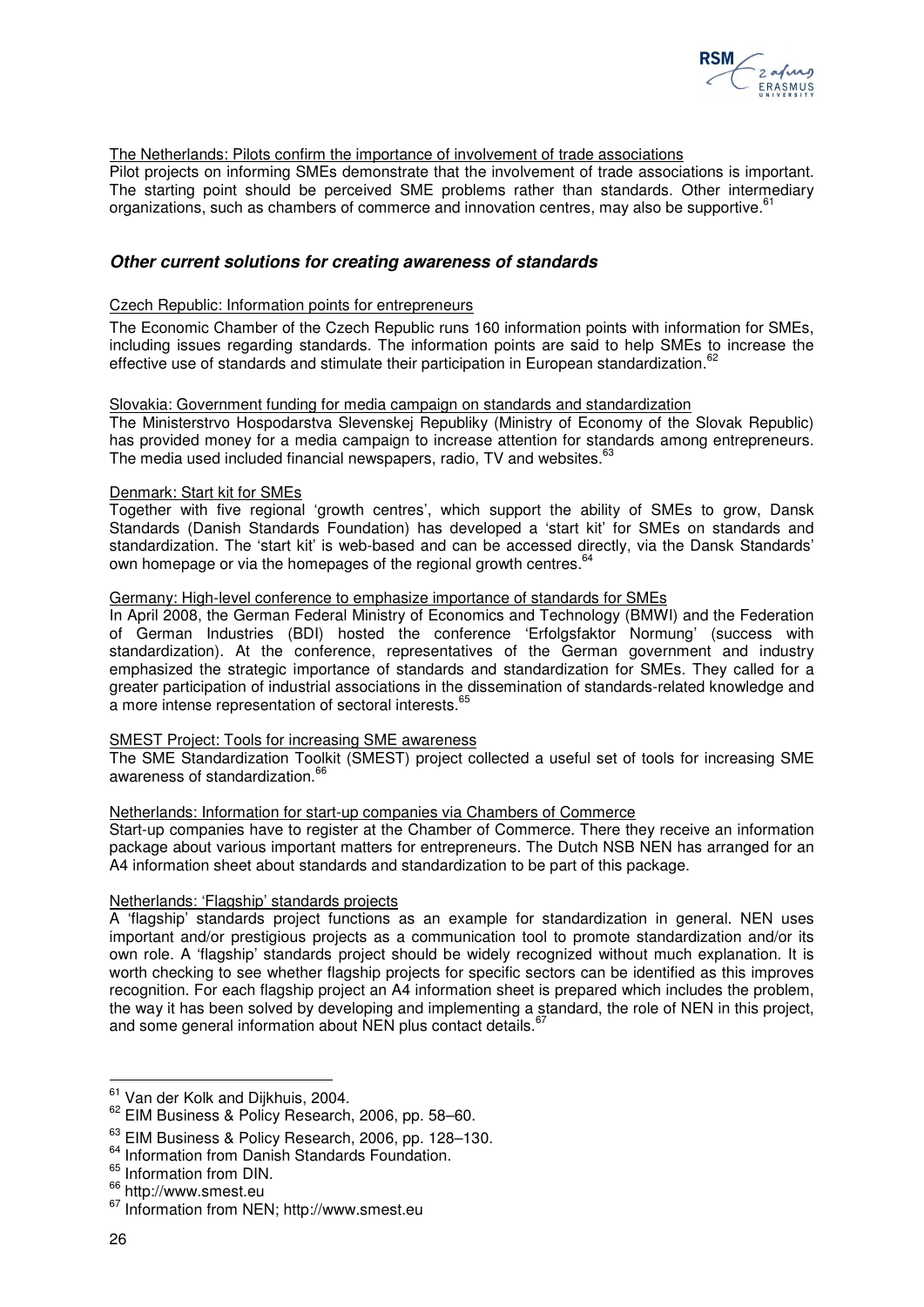

## **4.1.2 Creating awareness of the importance of standards for the SME's own company**

Awareness of standards should include the ability to see their added value for the SME's own company. SMEs might see standards as a necessary evil rather than as a powerful tool to achieve their business objectives. The latter message should be clearly communicated to SMEs. Success stories may convince SMEs; SMEs themselves then become the ambassadors of standardization.

### **5. CEN/CENELEC and NSBs should develop or collect successful case studies and make these available on their website.**

#### Belgium: NSB website includes company cases

The Belgian CENELEC member CEB-BEC (Comité Electrotechnique Belge/Belgisch Elektrotechnisch Comité) has spent considerable effort in a complete remake of its website in order to lower barriers to access for SMEs and others. In the perception of CEB-BEC, this communication tool has been proved to provide most results to all stakeholders. The website includes a series of case studies ('witnesses') of SMEs. However, several companies are reluctant to put the cards on the table.<sup>68</sup>

#### UK: SME Guide to Standards, case videos

BSI has produced a specific SME Guide to Standards.<sup>69</sup> This guide is freely available in hard copy and online and includes video case studies about SMEs that have gained market advantage by using standards.<sup>70</sup>

#### Germany: Collecting best practice cases by granting an award

The German Institute for Standardization DIN offers a yearly prize 'Benefits of standardization' for the best entries demonstrating the benefits of standardization. First place winners receive €15,000, second place winners receive €7,500, and €2,500 is given to the third place winners. The competition aims to use practical examples to publicize the broad effects of standards and increase public awareness.<sup>7</sup>

**6. NSBs should use trade associations as their main communication channel to increase SME awareness of the business importance of standards.** 

### **7. NSBs should actively seek additional channels to get in touch with targeted (groups of) SMEs.**

#### France: Standardization knowledge support for innovative companies

In France, 53 'centres of competitiveness' have been established to support innovation and competitiveness. Thanks to an agreement between AFNOR and the Direction Générale des Entreprises (DGE, General Directorate for Enterprises, part of the Ministry of Economy, Industry and Employment), a contact person for standardization is available for each centre of competitiveness. He/she can provide general information about standardization but also, more specifically, can help to identify standards and standardization activities that are important for the companies related to this centre of competitiveness, and for advice on how to relate standardization to the innovation process.<sup>72</sup> DGE provides financial support (50 per cent) for representation of a centre in standardization activities.

http://www.din.de/cmd?level=tpl-

 $\overline{\phantom{a}}$ <sup>68</sup> Information from CEN-BEC, http://www.ceb-bec.be

<sup>&</sup>lt;sup>69</sup> BSI, 2009;

http://www.bsigroup.com/upload/Standards%20&%20Publications/WhitePapers/SME\_Brochure\_2009. pdf

<sup>&</sup>lt;sup>70</sup> Information from BSI; http://www.bsigroup.com/en/Standards-and-Publications/How-we-can-helpyou/Business/Small-Businesses/Case-studies/

rubrik&menuid=47563&cmsareaid=47563&menurubricid=57942&cmsrubid=57942&languageid=en  $72$  Information from Bureau de Normalisation des Industries Textile-Habillement (BNITH – French Textile-Apparel Industry Standardization Office)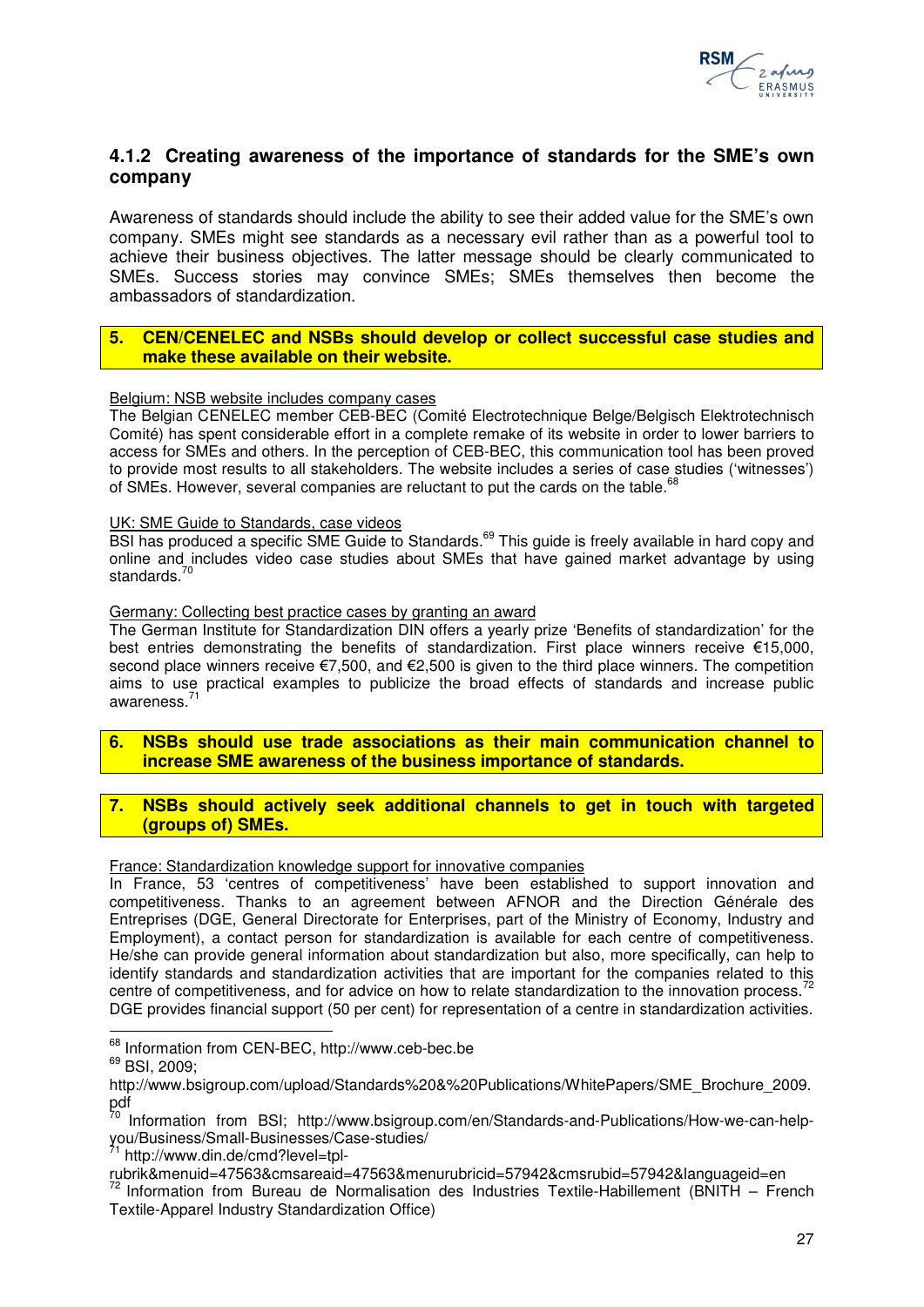

#### Portugal: Telephone contacts with companies

The Institutio Portugues da Qualidade (IPQ, Portuguese Institute for Quality) is the Portuguese NSB. Owners and managers of enterprises are telephoned. This is a type of 'missionary selling of standardization' addressing the benefits of standards and of involvement in standardization. More than 100 companies per year are telephoned.<sup>73</sup>

#### UK: Guide for SMEs

BSI has developed a guide for SMEs to explain the importance of standards for their business and includes cases of SMEs.<sup>7</sup>

#### Norway: Network forums

Eforum I Standard Norge is a Norwegian network of competence related to the NSB. It can be seen as a user community in a particular field of standardization, namely e-business. Its main purpose is to increase awareness of standards and to share know-how. Four sub-themes have been defined: electronic ID, e-business, RFID, and purchase and sales. Measures include a website, support meetings, seminars, consultancy and online publications.<sup>7</sup>

#### Italy: National conventions

The Comitato Elettrotecnico Italiano (CEI, Italian Electrotechnical Committee) has organized 'Institutional Conventions'. These are events open to anybody interested in standards and safety but targeted at micro enterprises, SMEs and craft enterprises. Speakers emphasize the importance of standards and provide explanation. Part of the funding comes from government.<sup>76</sup>

Italy: Meetings with top managers

CEI also organises meetings with stakeholder top management.<sup>77</sup>

### **4.1.3 Tracing standards**

Once an SME knows that standards exist and can be useful for its company, it should be able to find the relevant standards. Problems are related to:

- (A) the 'supply' side: the way standards are offered Solution direction: Transparent presentation of available standards;
- (B) the 'demand side': the ability of SME employees to trace standards Solution direction: Guidance on how to trace relevant standards;
- (C) the need to bridge the supply and demand side; SMEs might need assistance in finding the relevant standards.

#### **(A) Transparent presentation of available standards**

Searching for a document often starts with inserting some key words in Google or another search engine. In the top ten of findings for relevant standards for your product, service or process you would probably find the website of your national standards body or the ISO, IEC, CEN or CENELEC website and you may also find one or more standards. But are these standards really relevant? And is your set of standards complete?

l

<sup>&</sup>lt;sup>73</sup> EIM Business & Policy Research, 2006, pp. 125-127.

<sup>74</sup> BSI (2005)

<sup>75</sup> EIM Business & Policy Research, 2006, pp. 112–114; http://www.eforum.no

<sup>76</sup> EIM Business & Policy Research, 2006, pp. 95–99.

<sup>77</sup> CENELEC, 2009.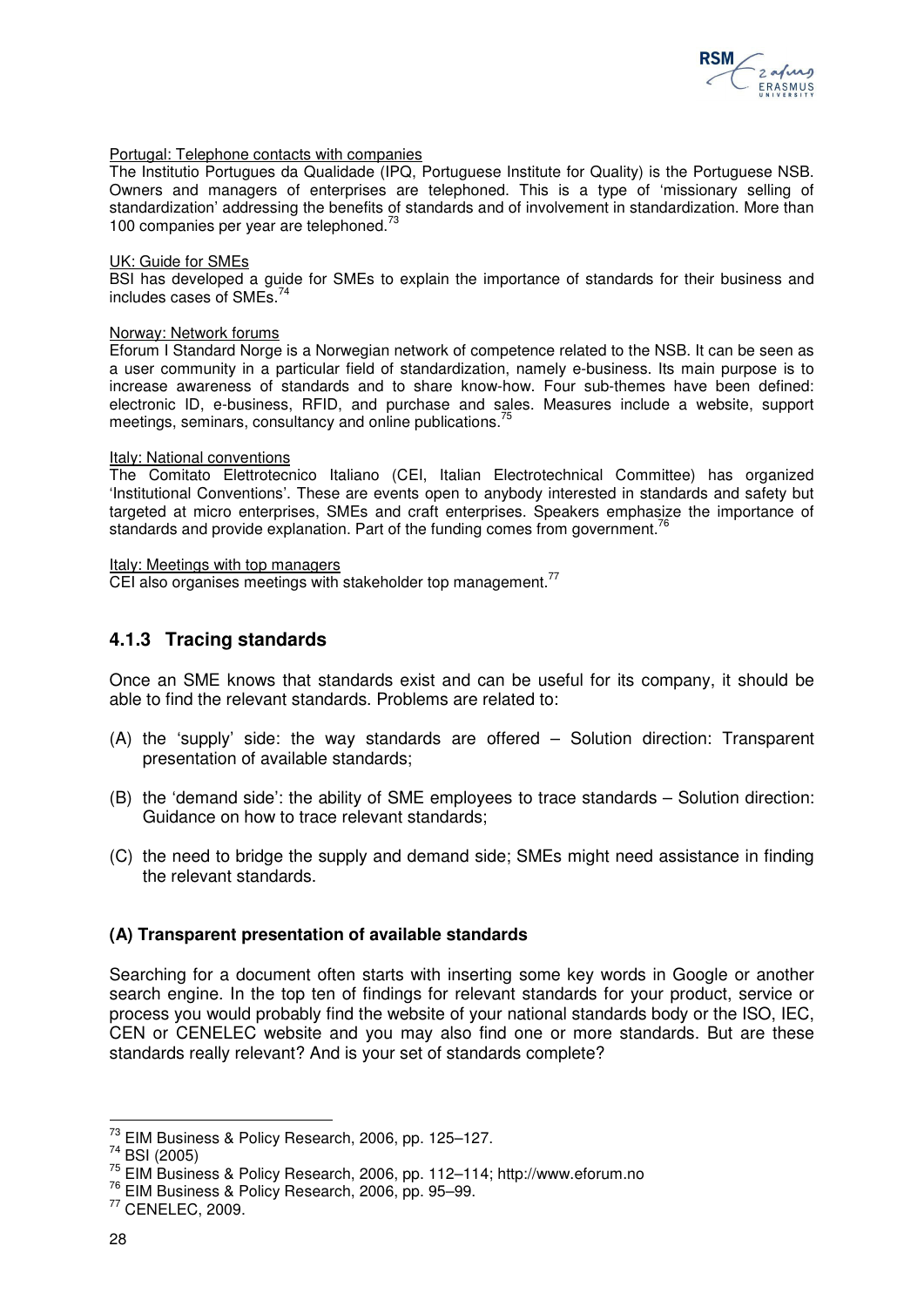

#### **8. CEN/CENELEC should ensure that searching for standards via their website is more user-friendly and should add links to NSB websites.**

#### **9. NSB websites should provide the opportunity to search for European and international standards in the national language(s) in a user-friendly way.**

#### Several NSBs: Online standards search

Many NSBs provide an online search engine for standards. Examples include CYS, the Cyprus Organization for Standardization <sup>78</sup> and the Belgian CENELEC member CEB-BEC (Comité Electrotechnique Belge/Belgisch Elektrotechnisch Comité). In the latter case, the data for each standard includes the name of the responsible technical officer, which seems to be a user-friendly addition.<sup>79</sup>

The focus point for tracing standards should be the NSB, because the SME should not be required to know from the start whether it is looking for a European or an international standard.<sup>80</sup> Moreover, at the national level, the site can be in the local language(s). However, because it is not easy for a small NSB to set up the entire infrastructure, easily accessible sites at the European (and international) level are also important.

#### **10. NSBs should create sets of relevant standards for specific sectors, disciplines and types of organization.**

#### Bulgaria: Sets of standards for specific target groups

BDS, the Bulgarian Institute for Standardization provides sets of standards for interested parties, stakeholders and BDS members in the sphere of construction products, Eurocodes, food industry and food labelling, translation services, and social responsibility.<sup>81</sup>

#### SMEST project: Master document per sector

SMEs need to know what they have to comply with. A master document for a sector in which the combination between regulations, standards, and conformity assessment is explained could be very helpful. In this way SMEs operating in a sector have a clear view of the relevant rules in their specific sector and the way in which they can comply with them.<sup>82</sup>

#### Germany: Targeted information about sets of electrotechnical standards

The German Electrotechnical Commission (DKE) co-operates with interested SME associations by publishing information about relevant standards in its specific magazines and newsletters. Moreover, seminars and workshops are organized in close co-operation with these trade associations.<sup>8</sup>

#### Netherlands: Electronic newsletters

NEN (Netherlands Standardization Institute, including Netherlands Electrotechnical Commission) offers focused and targeted electronic newsletters to 14 sectors for free. These newsletters (60,000 subscribers with 115,000 subscriptions) announce new standards and report standard-related events. $84$ 

#### SMEST project: Annual report for each sector

In order to provide a good overview of all standardization activities in a sector, it is useful to produce an annual report. With this report, SMEs can be easily informed on all important issues. If there are particular aspects of interest, SMEs can request more detailed information. The SMEST website

 $\overline{a}$ 

 $78$  CENELEC, 2009.

<sup>79</sup> Information from CEN-BEC, http://www.ceb-bec.be

<sup>80</sup> Suggestion by SIS.

<sup>81</sup> Information from BDS.

<sup>82</sup> http://www.smest.eu/publicaties/3030

<sup>83</sup> Information from DKE.

<sup>&</sup>lt;sup>84</sup> Information from NEN; experience research team.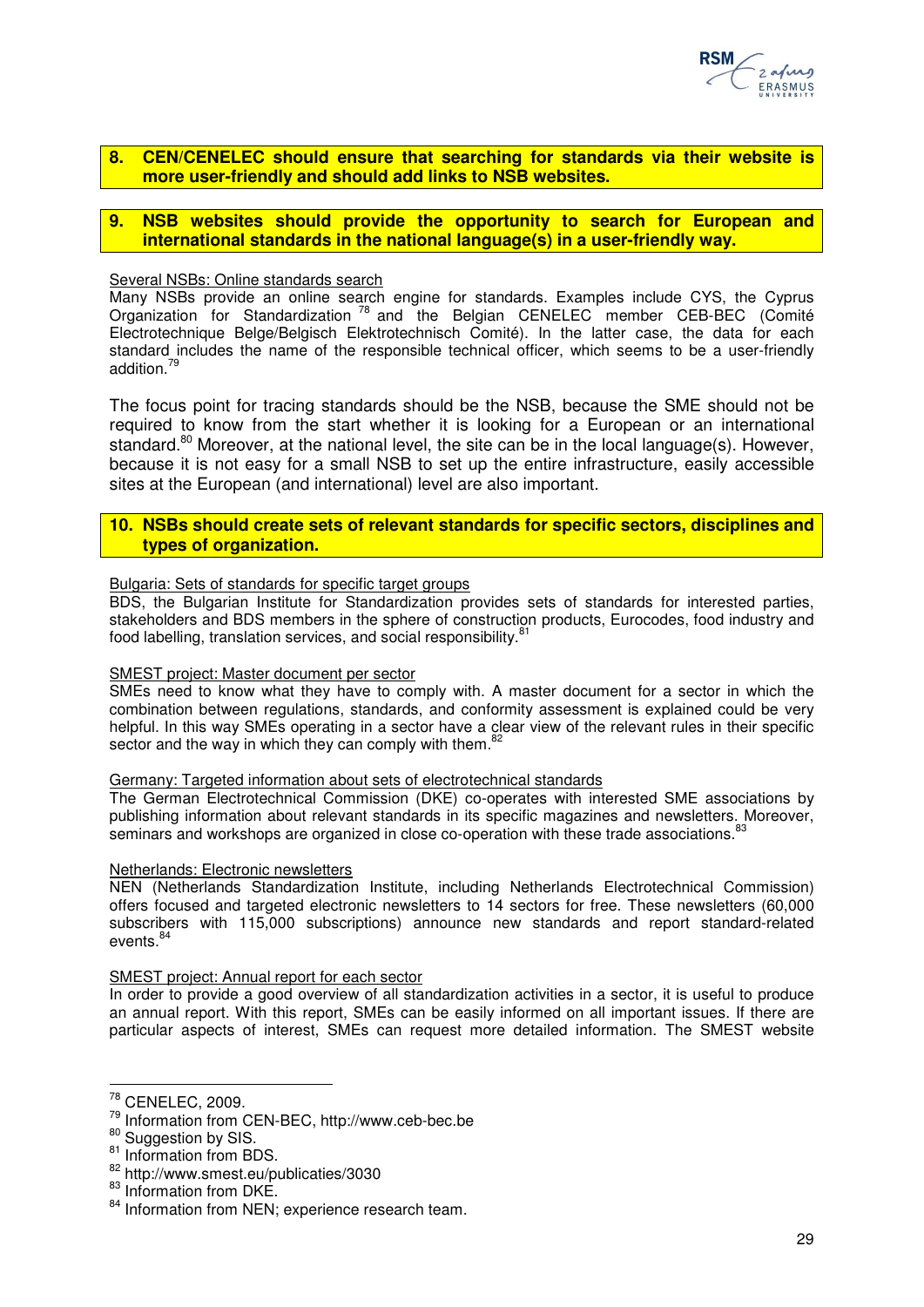

includes possible elements of such an annual report and an example from the German machinery sector.<sup>85</sup>

#### **11. CEN/CENELEC should require TCs to prepare and send a generic press release for new standards to NSBs and trade associations, which can then translate them and inform targeted market segments in their native language.**

NSBs and trade associations may lack the specific know-how to prepare such a press release themselves. Moreover, the same activity should take place in many countries. This should be done, therefore, at the European level.

#### **(B) Guidance for SMEs on how to trace relevant standards**

Searching using keywords on an NSB website will help to find standards but without any guarantee that the set is complete and that standards or normative documents from other standards-setting organizations are not also relevant. Therefore, a more sophisticated method is needed.

### **12. A generic method for tracing standards by product or service has been developed. CEN/CENELEC should make this method available on their websites.**

The method is available in the Dutch language.<sup>86</sup> A second document applies the method in the case of standards for elevators.<sup>87</sup>

#### **13. NSBs should make this method available on their websites in their national language.**

SMEs might use this method themselves, but this requires some effort. If staff of standards bodies and of trade associations are familiar with the method, they can use it to assist SMEs in finding the relevant standards.

### **(C) Tracing relevant standards by organizations other than the SME itself**

**14. Trade associations should inform their members about a set of standards relevant for their sector or discipline.** 

Spain: Trade association informs its members about standards

Asociación Mutisectoral de Empresas Españolas de Electrónica y Comunicaciones (Asimelec, Spanish association of enterprises in electronics and communication) aims to raise the awareness of the importance of standards by creating work groups for each technical topic to:

- assess information on various standards;
- develop a master document on these standards;
- $\cdot$  disseminate this documentation to all enterprises in the sector.  $88$

Austria: Trade association informs its members about standards

The Austrian Electrotechnical Association (OVE) educates and informs its members and partner organizations by means of workshops, lectures, books, standards abstracts in its webshop, and monthly news about drafts and new publications.<sup>8</sup> .

 $\overline{\phantom{a}}$ 

<sup>85</sup> http://www.smest.eu/publicaties/3029

<sup>86</sup> De Vries, 2003; http://www2.nen.nl/getfile?docName=185070

<sup>87</sup> De Vries and Willemse, 2003; http://www2.nen.nl/getfile?docName=185073

<sup>88</sup> EIM Business & Policy Research, 2006, pp. 74–79; http://www.kan.de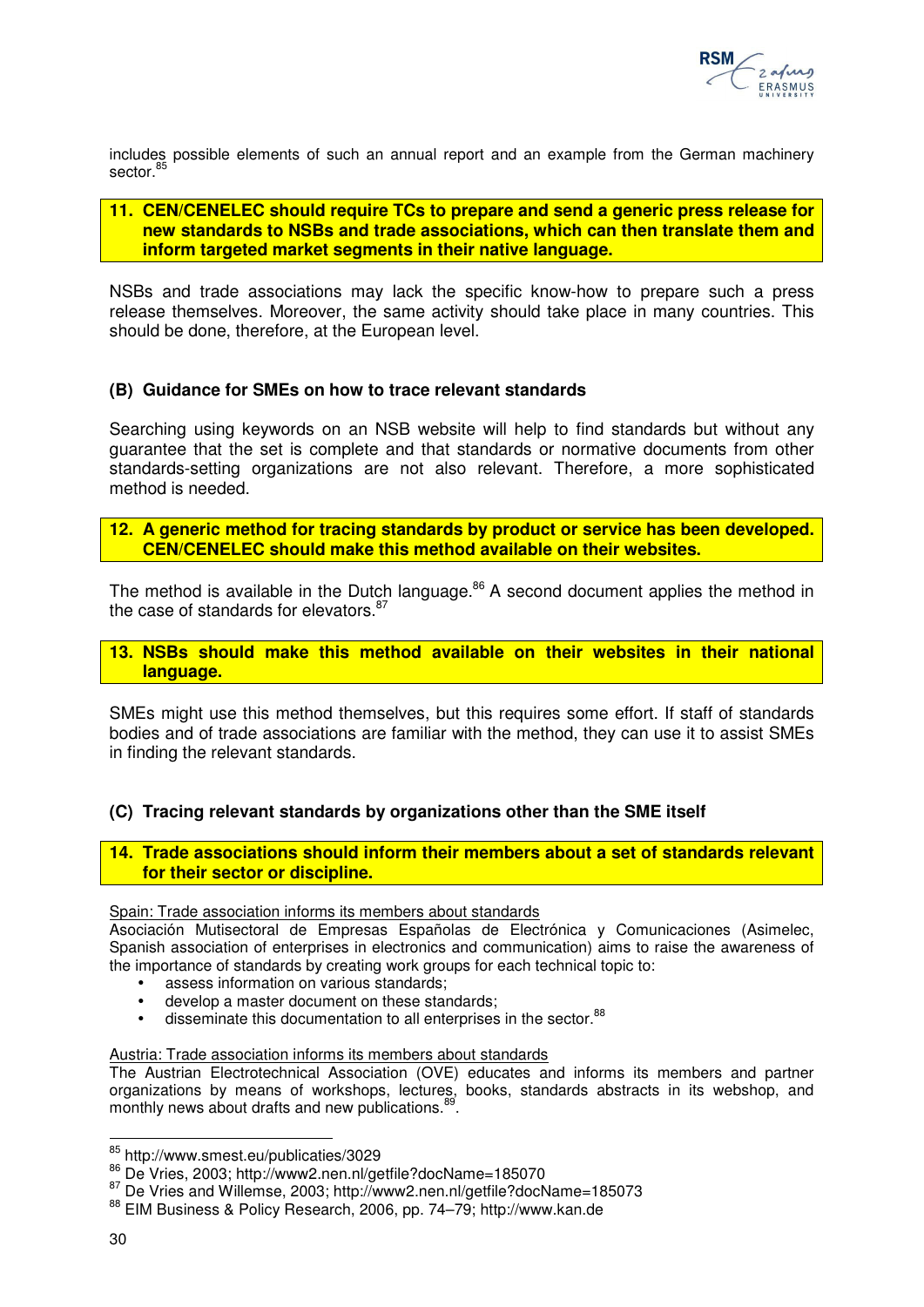

#### Luxembourg: Creating and maintaining a company-specific standards catalogue

The Institut Luxembourgois de la Normalisation (ILNAS) and the Centre de Veille Technologique et Normative (CVTN) of the Centre de Recherche Public Henri Tudor, Luxembourg, co-operate in support for SMEs in the field of standardization. Their support includes the development of a companyspecific standards catalogue. First, CVTN experts assess the needs of the company. The CVTN searches for the applicable standards. These are listed. A dedicated person in the company is trained to be able to maintain the collection of standards. Standards monitoring is facilitated by IT tools.<sup>9</sup>

#### **15. NSBs should provide advice to trade associations and on request to individual SMEs on the relevant standards that are available for them.**

#### **Additional practices**

#### Germany: Commission provides help to find standards

The German Kommission Arbeitsschutz und Normung (KAN, Commission for Occupational Health and Safety and Standardization) developed a search tool for OHS-related standards. The recommendations made by KAN are frequently implemented and produce improvements for SMEs. KAN Reports are published free of charge in German, English and French. Funding for KAN is provided by the German Government and the Association for the Promotion of Occupational Health and Safety in Europe.<sup>91</sup>

#### UK: NSB provides help to find standards

BSI provides a free Customer Service Centre which assists customers in finding the right standard. In addition to the Customer Service Centre, BSI has a Knowledge Centre which includes BSI's library service. The Knowledge Centre has a free helpline which can provide further detailed information about standards.<sup>92</sup> BSI's services in tracing standards include standards in overseas countries.<sup>9</sup>

#### France: NSB provides help to trace standards

AFNOR has developed a collection of forms that help SMEs to identify standards they may have to implement.<sup>94</sup> A description methodology for standards has been developed and tested on around thirty standards. It offers a rapid and relevant analysis of their content by stressing the essential points. After evaluation it can be made available to professional organizations for their own use.<sup>95</sup>

## **4.1.4 Obtaining standards**

Once an SME knows which standards it needs, it should be able to obtain them. The problems relate to:

- (A) the price of the standards: as long as the NSBs' business models do not allow provision of standards for free, the price may constitute a barrier;
- (B) information about the content of the standard: SMEs sometimes discover that they have bought the wrong standard. It should be possible to see in advance whether the content of the standard is really what the company needs.

 $\overline{a}$ 

<sup>&</sup>lt;sup>89</sup> Information from OVE.

<sup>&</sup>lt;sup>90</sup> Vidal et al., 2009.

<sup>91</sup> EIM Business & Policy Research, 2006, pp. 125–127.

<sup>92</sup> http://www.bsigroup.com/en/Standards-and-Publications/How-we-can-help-you/Customer-Services/ 93 http://www.ribaproductselector.com/company/7358/overview/British-Standards-Institution-Technical-Help-to-Exporters-BSI.aspx

<sup>&</sup>lt;sup>94</sup> EIM Business & Policy Research, 2006, pp. 70–73.

<sup>95</sup> http://www.smest.eu/dynamics/modules/SFIL0100/view.php?fil\_Id=227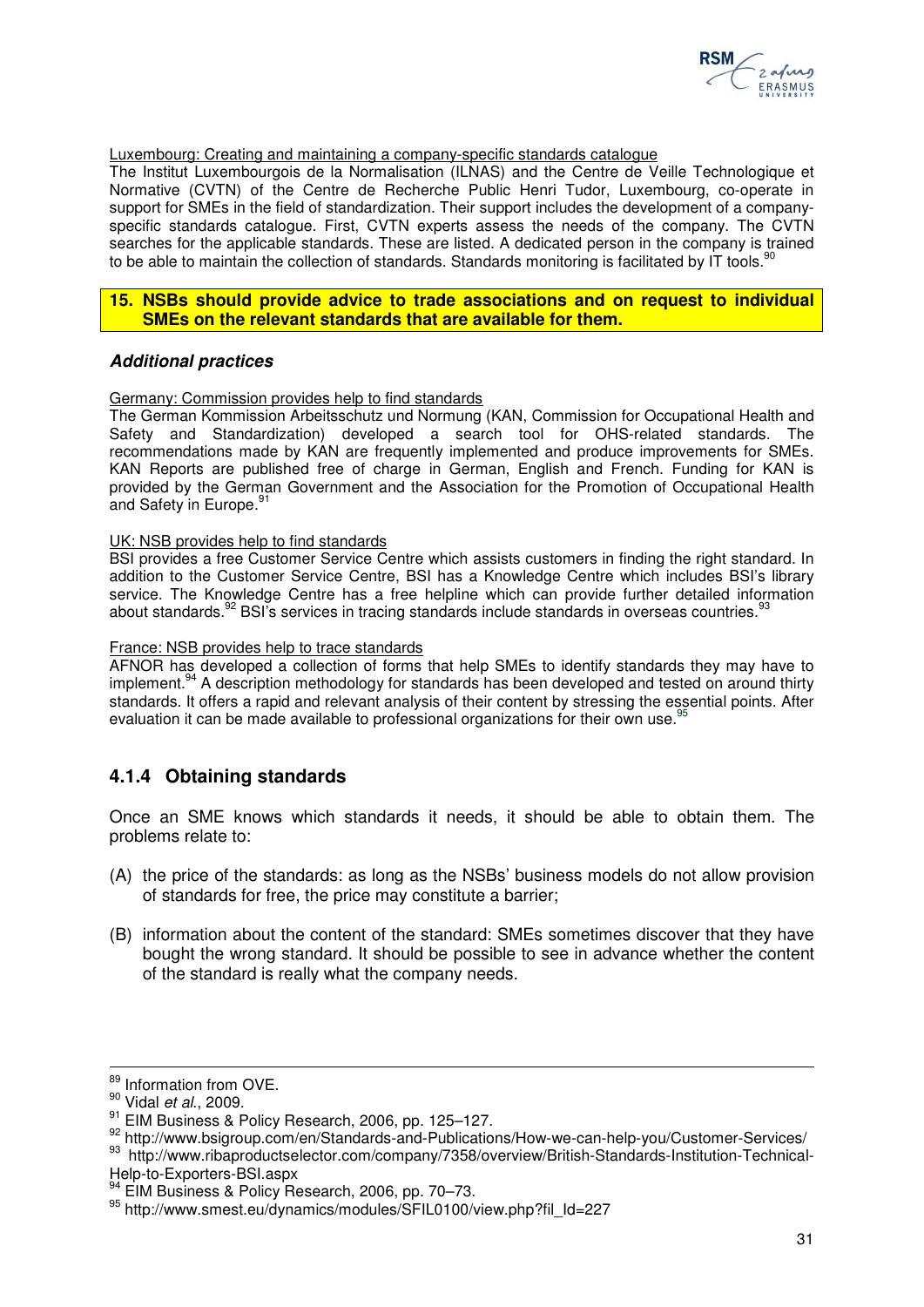

### **(A) Cost of standards**

#### **16. NSBs should seek to make (sets of) standards available for SMEs at low cost.**

Different countries: Providing SMEs with standards at low cost

Business models of NSBs differ and therefore it is difficult to provide common advice on price issues. A benchmark study on this topic has been carried out by NEN.<sup>96</sup>

- a) For an annual fee of  $\epsilon$  58, the Malta Standards Authority provides standards at a reduced rate:
	- a 50 per cent discount on MSA standards;
	- e-mail update on developments in European and international standardization and MSA services;
	- e-mail notification on new and revised drafts and standards issues by subscriber TCs;
	- free drafts of European standards. 97
- b) Sweden: Standards in relation to legislation are offered at a reduced price.<sup>98</sup>
- c) UK: Members of BSI receive a 50 per cent discount. The membership fee is based on the size of the company. Abstracts of standards are available for free. Standards are sold in packages/bundles at a special price targeted at sectoral organizations, including trade bodies and SME groups.<sup>9</sup>

France: Mandatory standards for free

Mandatory standards in France may be accessed for free (decree dated 19 June 2009).<sup>100</sup>

### **(B) Information relating to the content of the standard**

**17. NSBs should provide clear information for each standard on their website including a summary, the scope of the standard and a table of contents.** 

#### Business Europe and Orgalime: Summaries needed

Business Europe (the European union of national industry federations) and Orgalime (the European Engineering Industries Association representing the interests of the mechanical, electrical, electronic, metalworking and metal articles industries) advise that good quality summaries of standards should be prepared and published free of charge. The summaries should state whether items are covered directly in the standard or if they are covered only by normative references to other standards. In the case of a revision, a short summary of the main changes is required to facilitate uptake by the users.<sup>101</sup>

#### **Other solutions for obtaining standards**

#### Several countries: Standards in libraries

Several countries provide the opportunity to read standards for free in the relevant NSB office or in, for instance, libraries.<sup>102</sup> In Germany, for example, reading standards for free is possible at 80 locations spread around the country.<sup>103</sup> During the workshop, this solution achieved a low rating because of the need to travel for access to these standards.

 $\overline{\phantom{a}}$ 

<sup>&</sup>lt;sup>96</sup> NEN, 2003.

<sup>97</sup> EIM Business & Policy Research, 2006, pp. 103-105.

<sup>98</sup> NEN, 2003. p. 13.

<sup>99</sup> Information provided by BSI.

<sup>&</sup>lt;sup>100</sup> Data from the Fédération des Industries Électriques, Électrotechniques et de Communication FIEEC.

<sup>&</sup>lt;sup>101</sup> Business Europe, 2009; Orgalime, 2009.

<sup>102</sup> This was also a suggestion by Handwerkskammer Koblenz.

<sup>&</sup>lt;sup>103</sup> Information from DIN.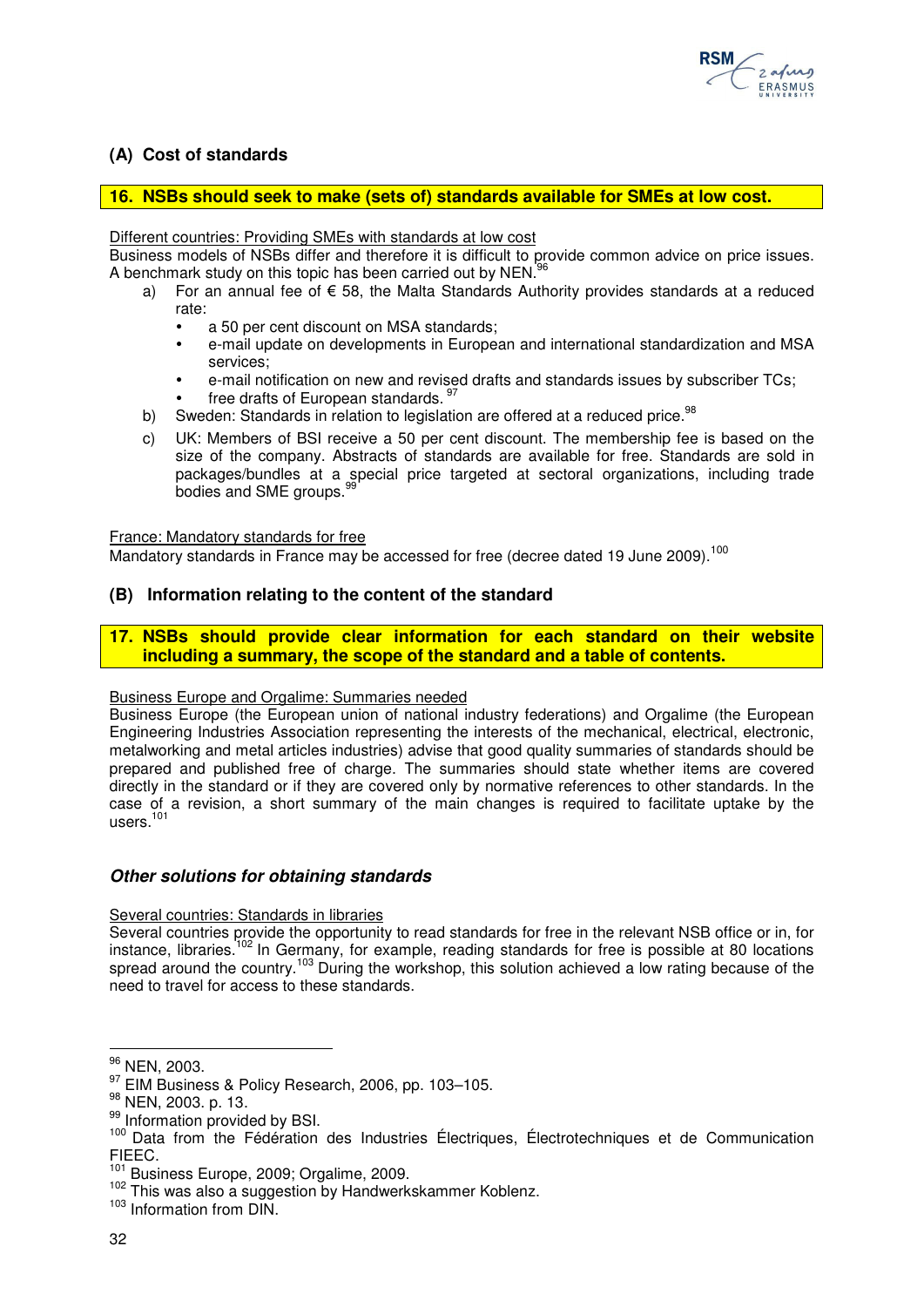

## **4.1.5 Understanding standards**

Once a standard has been obtained, the SME should be able to understand it. Difficulties in understanding may be related to the 'supply side' of the standards offered by standards bodies in relation to:

- (A) the technical content;
- (B) the technical language;
- (C) the non-availability of a version in the national language;
- (D) references to other standards;
- (E) insufficient information to highlight the differences from the previous version of the standard;
- (F) insufficient information relating to the context of the standard.

On the 'demand' side:

(G) The SME may lack the knowledge and skills to understand the standard.

### **(A) Technical content of the standard**

Most standards are written by technical experts familiar with the field and the sector(s) in which it is applied. The technical content of the standard should be clear to professionals in the relevant field. The technical requirements should be formulated unambiguously. Some participants, in particular consultants and certification bodies, may have a stake in making standards complicated. Nevertheless, this is the responsibility of the TCs and standards bodies should not intervene.

#### France: Testing of standards by SME panels

AFNOR's Comité de Concertation Normalisation et Artisanat (CCNA – Committee on Standards and the Craft Sector) intends to form so-called 'resource' enterprise panels to test certain preliminary draft standards, and hence highlight the good practices of small enterprises.<sup>104</sup>

### **(B) Technical language of the standard**

#### **18. TCs should use the Guide to write standards taking into account the needs of micro, small and medium enterprises and specificities in standardization which are being developed by CEN/CENELEC BT/WG 208.<sup>105</sup>**

Another useful document is the IFAN Guide 3 'Guideline to assist members of standards committees in preparing user-oriented European Standards', developed by the International Federation of Standards Users IFAN.<sup>106</sup>

 $\overline{a}$ <sup>104</sup> http://www.smest.eu/dynamics/modules/SFIL0100/view.php?fil\_Id=227

<sup>105</sup> CEN/CENELEC, 2009.

<sup>106</sup> IFAN, 2009.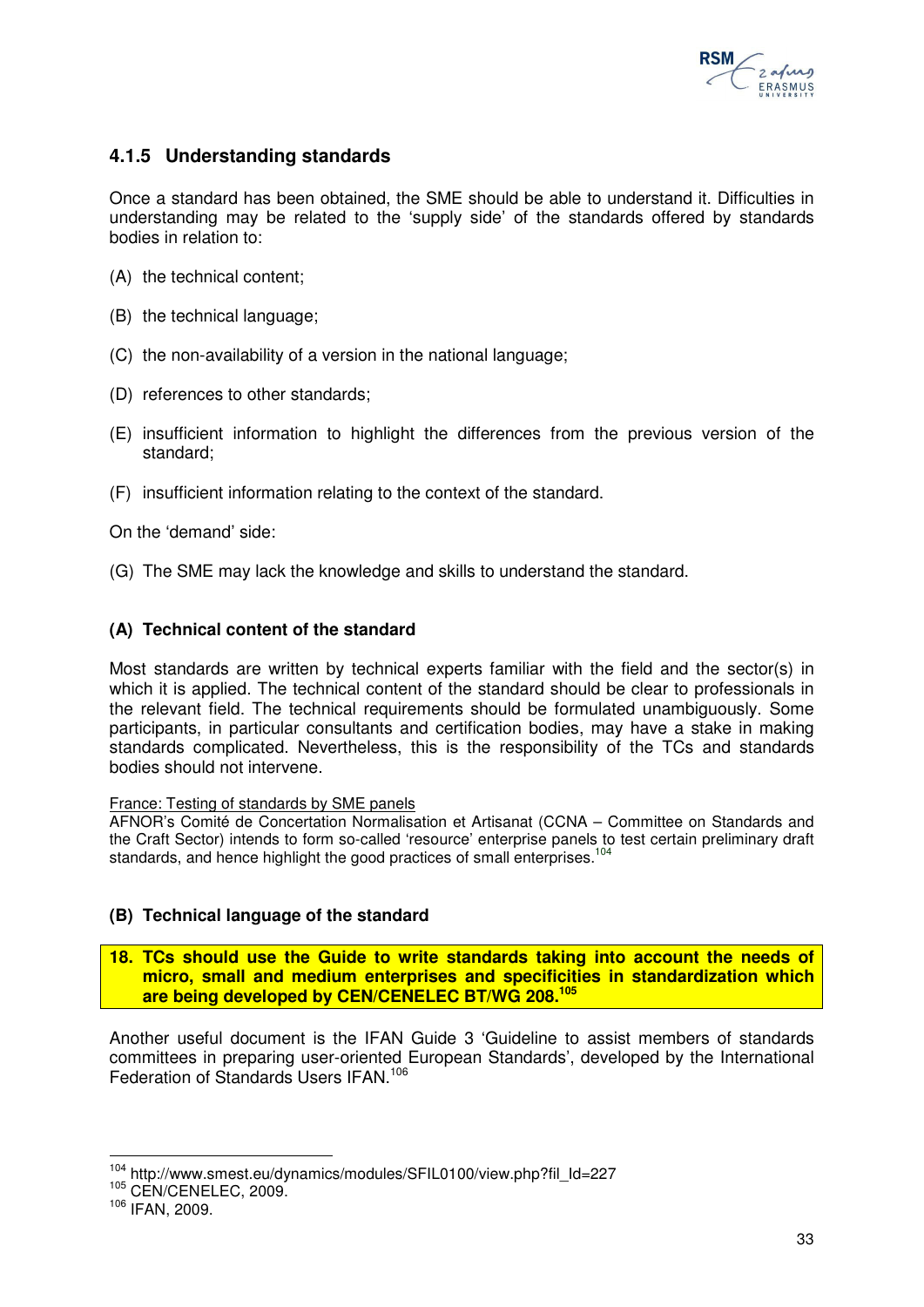

#### **19. CEN/CENELEC should assess standards of user friendliness for SMEs, in terms of understanding and implementation, using this Guide.**

If the threshold for SMEs and their associations to participate is so high that the position of the member countries is dominated by larger companies, then such an assessment may nevertheless force the TC to take the interests of SMEs into account.

### **(C) National translation of the standard**

Translating standards into the national language(s) facilitates understanding. Typically, European standards are prepared in committees in which the majority of the participants do not have English as their mother tongue but nevertheless they prepare a document in English language. The French and German translation may provide feedback on the quality of this document. This document has to be read by the user who wants to implement the standard. He may be able to read English, German or French but it will be easier for him to read in his own language, provided the quality of the translation is good. Typically, a combination of linguistic and technical skills is needed for a good translation.<sup>107</sup> The European Union can provide financial support for national translations of European standards.<sup>108</sup>

#### **20. NSBs should encourage the early availability of the national translation of standards.<sup>109</sup>**

#### Slovakia: Government funding for translations

The Ministerstrvo Hospodarstva Slevenskej Republiky (Ministry of Economy of the Slovak Republic) provides money for professional translations of European and international standards in the Slovak .<br>language.<sup>110</sup>

#### Netherlands: Translation stimulates standards sales

Analysis of sales of management system standards in the Netherlands shows that, once a translation in the Dutch language becomes available, sales of standards triple.<sup>111</sup> These data underpin the need for translation: if this is the case in a country where most professional people are able to read English, translation is even more important in countries where professionals have fewer English language skills. In some cases, the cost of translation may be outweighed by additional income from sales of standards.

#### **(D) References to other standards**

Cross-references are a particular area of difficulty for users of standards. In the EIM report, 'Access to Standardization',<sup>112</sup> it is in the top three of barriers to using standards.

 $\overline{a}$ <sup>107</sup> Teichmann, de Vries and Feilzer, 2006.

<sup>&</sup>lt;sup>108</sup> In this project's Steering Committee, the European Commission's delegate emphasized the importance of this facility. See http://ec.europa.eu/enterprise/contracts-grants/calls-forproposals/grants-work-programme-2009/index\_en.htm

<sup>109</sup> Practices in providing standards in the national language differ for each NSB. Van Elk and van der Horst (2009, p. 45) report that out of 46 NSBs, eight provide translations for all standards, eight for 76– 99 per cent of the standards, 2 for 51–75 per cent, 3 for 26–50 per cent and 21 for 1–25 per cent of the standards that have been adopted as national standards.

<sup>&</sup>lt;sup>110</sup> EIM Business & Policy Research, 2006, pp. 128–130.

<sup>&</sup>lt;sup>111</sup> Information from NEN.

<sup>&</sup>lt;sup>112</sup> Van Elk and van der Horst, 2009.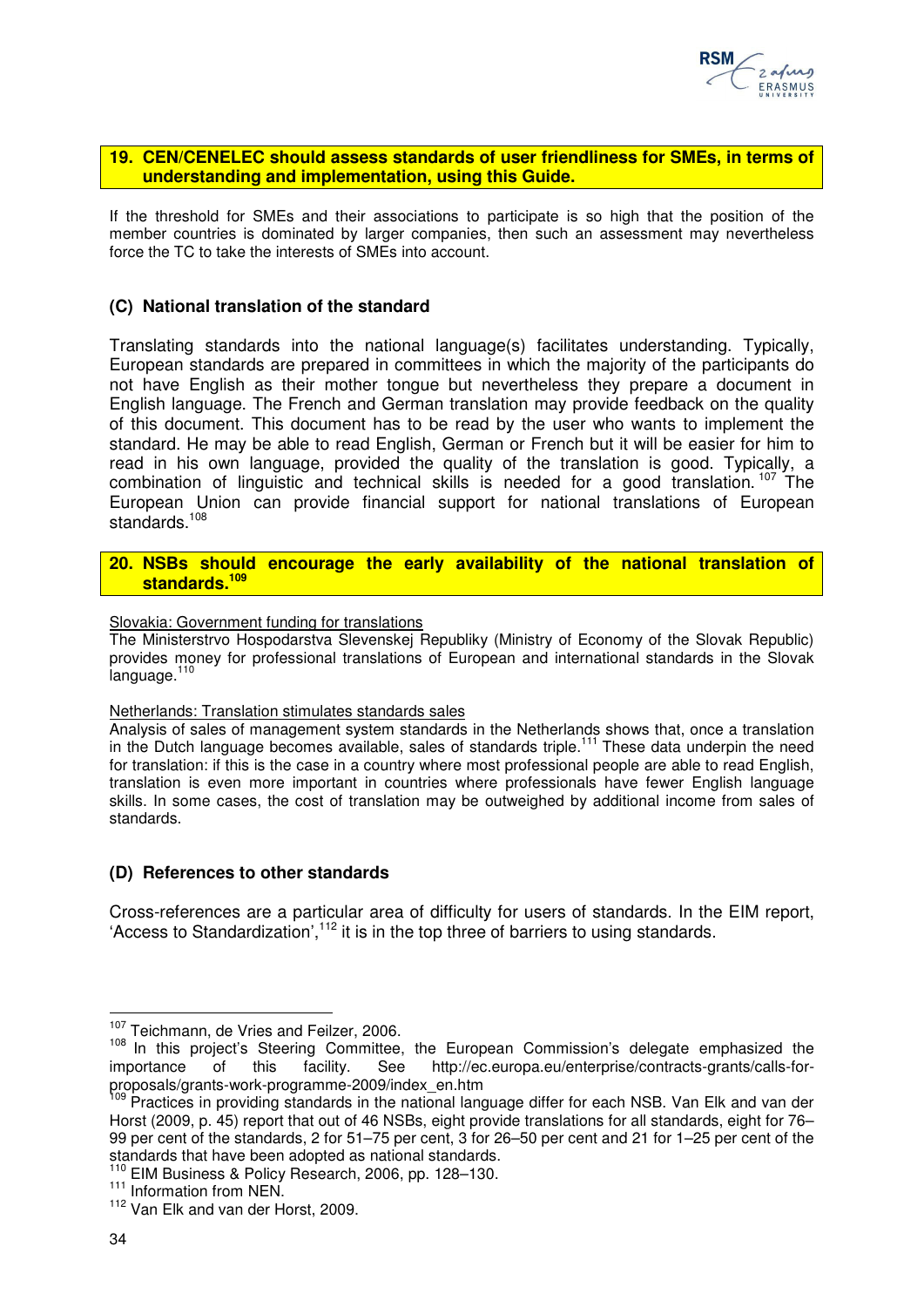#### **21. TCs should create a meta-document for each set of interrelated standards in which the structure of cross-referenced standards is presented. This provides SMEs and other stakeholders with a clear picture of the available standards in a certain area. CEN/CENELEC should make this document available for free on their website.**

Such a meta-document would have several additional advantages. First, the TC may discover that its set of standards is not coherent and take appropriate action. Second, NSBs may use it to inform the market in general and buyers of one or more of the applicable standards in particular – the same buyers might also need the other standards.

### **22. If it is impossible to understand the technical content of a standard without using another standard, CEN/CENELEC should include the reference to this standard in the free information pack relating to that standard. 113**

CENELEC has agreed with Normapme that this information should be limited to first order referencing.<sup>114</sup>

### **(E) Information relating to differences from the previous version of the standard**

Organizations become used to working with a certain version of a standard. In the case of a revision to this standard, it is often unnecessary to study the new version in depth. It is only the changes that are of interest. Having a listing of these changes would make implementation much easier. This might be included in a national foreword or in a separate document.<sup>115</sup>

### **(F) Information relating to the context of the standard**

A standard provides technical requirements. However, these have been developed to address certain market needs which are not visible in the main text. Some background information about these needs and how the standard addresses these needs makes it easier for SMEs (and other stakeholders) to understand and value the standard. Such information can be included in a 'why document'. This document may also give reasons for the main choices made and may contain possible links to legislation such as European Directives.

### **23. CEN/CENELEC should require TCs to provide a short 'why-document' with background information about the standard.**

#### Netherlands: Industry use of 'Why documents'

The 'why document' provides underpinning of the most important choices made during the development of a standard. Some multinational process industries established in the Netherlands use this solution for their company standards and see it as a best practice because it helps the reader of the standard to understand its context and content.<sup>116</sup> In the company standardization practice, this why document was a separate document connected to the standard; in the practice of a European standard it might be included in the preface.

 $\overline{\phantom{a}}$ 

 $113$  This solution has been proposed by Müller and Kramer (2008).

<sup>&</sup>lt;sup>114</sup> Information from CENELEC.

<sup>115</sup> http://www.smest.eu/publicaties/3038; Orgalime, 2009.

<sup>116</sup> De Vries, 2006a.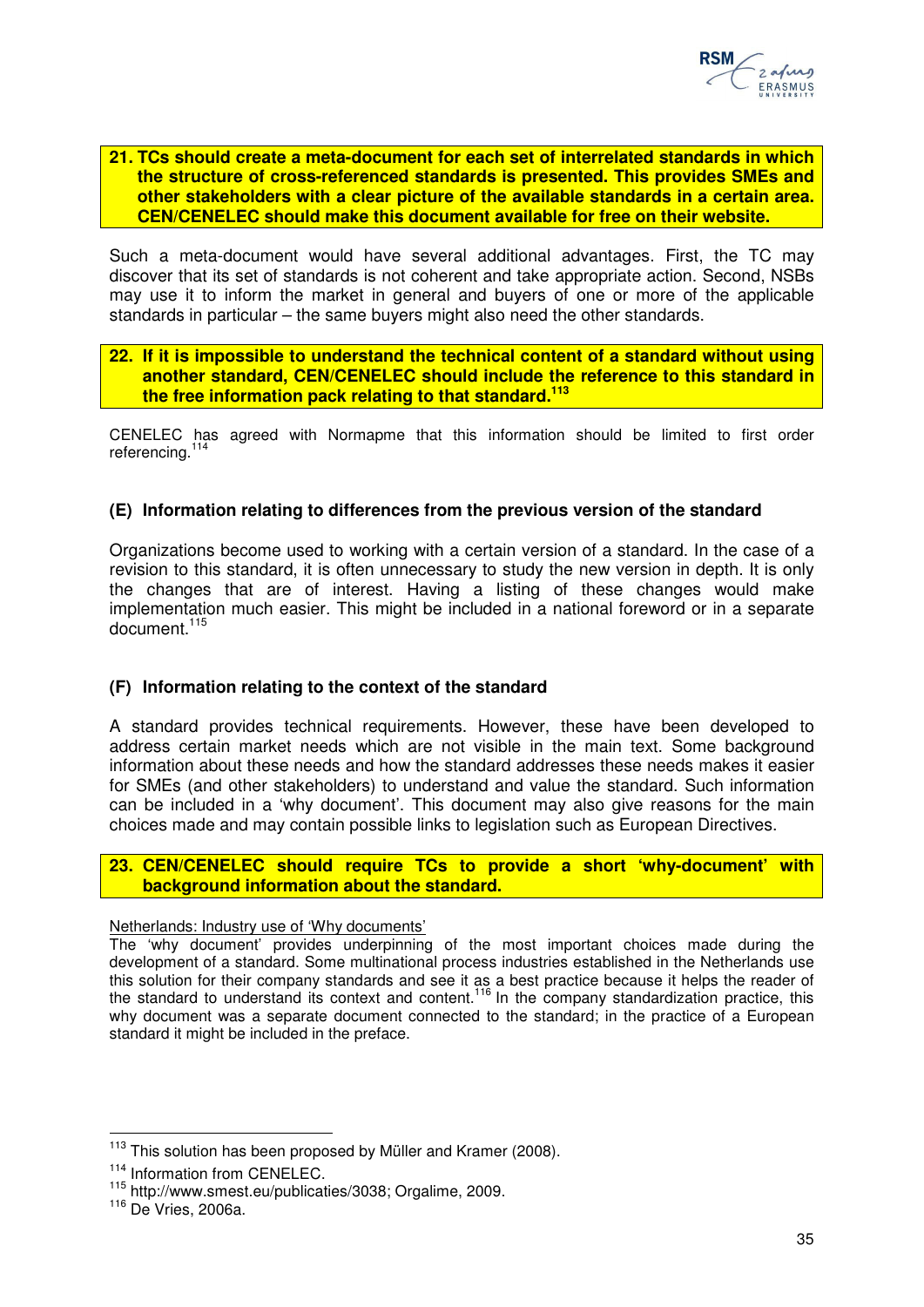

### **(G) Lack of knowledge and skills**

The technical content of the standard should be clear to professionals in the technical field. Nevertheless, additional training could be helpful for some standards.

#### **24. Trade associations should provide information on the content of standards relevant to their members.**

#### UK: Trade association helps to explain standards

Gambica is the British organization representing the interests of companies in the instrumentation, control, automation and laboratory technology industries in the UK. Gambica issues guides to explain standards, for instance a guide on BS-EN 60439-1 Low-voltage switch gear and control gear assemblies<sup>117</sup> and a guide on  $CE$  marking and technical standardization  $-$  Guidelines for application to electrical power drive systems.<sup>118</sup>

#### Austria: Trade association informs its members about standards

The Austrian Electrotechnical Association (OVE) educates and informs its members and partner organizations by means of workshops, lectures, books, standards abstracts in its webshop, and monthly news about drafts and new publications.

#### Italy: Trade association helps its members to understand CE marking and related standards

CE marking and related standards confuse many employees. To solve this problem, Confartigianato has established an ad hoc Technical Work Group on CE marking, together with experienced territorial partners who have already been applying the standards for a long time. This group has developed guidelines on three types of product that mainly interest the small craftsman enterprises. See Section  $6.1^{120}$ 

#### **Other current solutions for improving the understanding of standards**

#### Luxembourg: 'Downsizing' standards for information security

The Ministère de l'Economie et du Commerce Extérieur (Ministery of the Economy and Foreign Trade) in Luxemburg has set a project with the objective of facilitating the use of standards in the field of information security. This project includes 'downsizing' the standards ISO 27000 – ISO 27009 so that SMEs can implement a 'lighter' version of these standards.<sup>121</sup> Incidentally, this initiative is remarkable since the British standards that were the predecessors of the main standards ISO/IEC 27001 and ISO/IEC 27002 were developed with the needs of SMEs in mind.<sup>122</sup>

#### Germany: Helpdesk to help SMEs interpret European standards

DKE, the German CENELEC member, has a helpdesk to help SMEs interpret European standards relating to the electrical installation of buildings.

#### France: Guide for SMEs to understand European textile standards

The French Bureau de Normalisation des Industries Textile-Habillement (BNITH – the French Textile-Apparel Industry Standardization Office) has created a guide for SMEs for the use of the main important European textile standards.<sup>124</sup>

 $\overline{\phantom{a}}$ 

<sup>&</sup>lt;sup>117</sup> http://www.gambica.org.uk/web\_images/documents/publications/GAMBICA%20Guide%20to%2060 439-1%2004Dec06.pdf

<sup>118</sup> http://www.gambica.org.uk/web\_images//documents/publications/GAMBICA\_CE\_Marking\_Guide\_3 rd\_Edition.pdf

<sup>119</sup> Information from OVE.

<sup>120</sup> Information from Confartigianato; http://www.confartigianato.it/index.asp

<sup>&</sup>lt;sup>121</sup> EIM Business & Policy Research, 2006, pp. 100–102.

<sup>&</sup>lt;sup>122</sup> Verheul and de Vries, 2003, p. 21.

<sup>&</sup>lt;sup>123</sup> Information from DKE; CENELEC, 2009.

<sup>124</sup> Information from BNITH.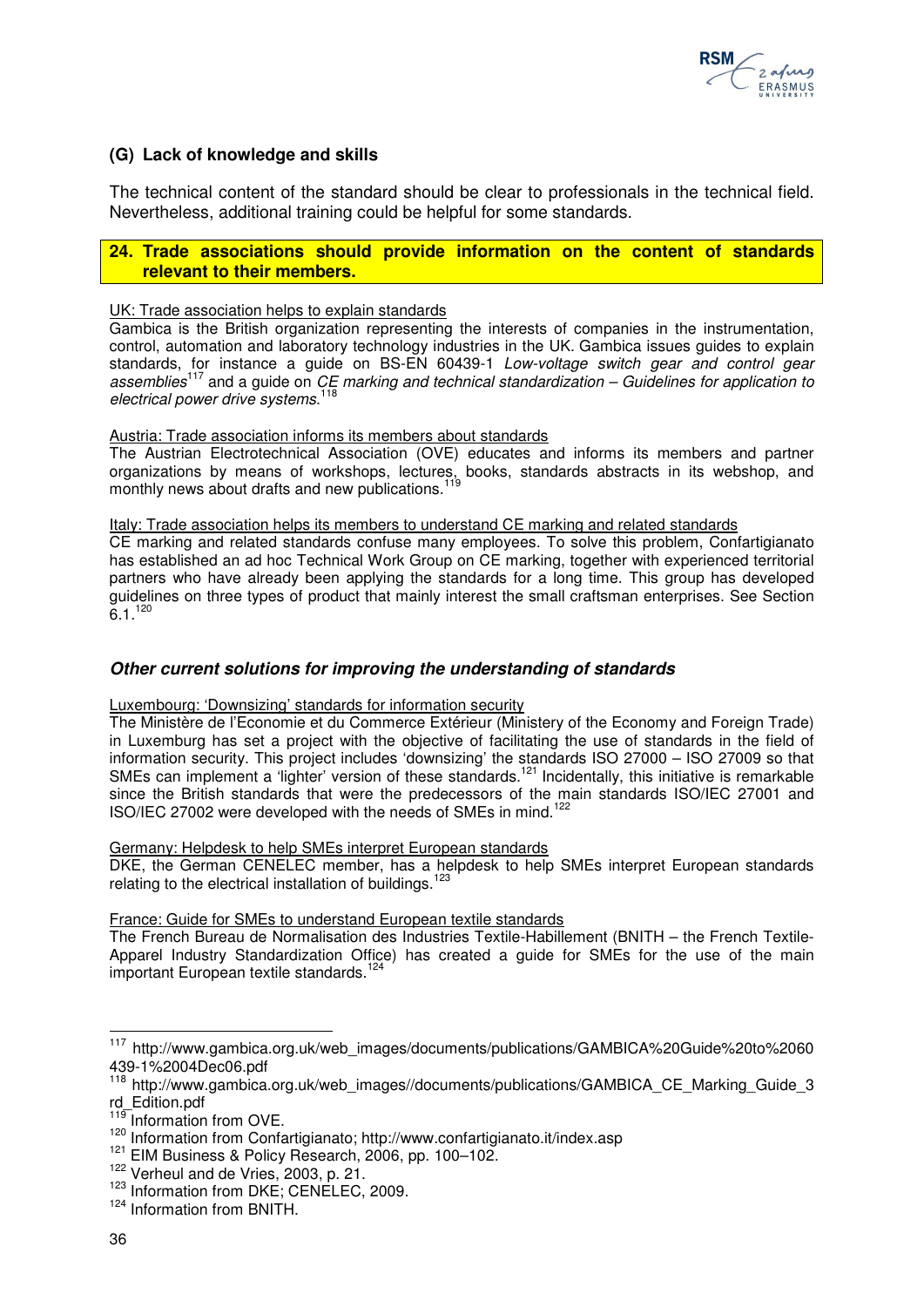

#### Denmark: Campaigns for specific areas of standardization

Dansk Standards (Danish Standards Foundation) organizes campaigns on specific standardization areas rather than on standardization in general. The campaigns focus on encouraging SMEs and other stakeholders to participate in the standardization activities and/or to be helped to use the standards through training sessions or consultancy.<sup>125</sup>

### **4.1.6 Implementing standards**

SMEs may have difficulties with implementation because of the complexity of some standards and lack of resources. This may be solved by providing SMEs with education, training, and assistance so that they have the relevant knowledge and skills to implement the standard.

**25. NSBs should provide education and training to SMEs to support their implementation of standards.** 

Examples include Hungary<sup>126</sup> and Slovenia.<sup>127</sup>

**26. Trade associations should provide education, training and advice to SMEs to support their implementation of standards.** 

#### Poland – training on environmental management standards

Związek Rzemiousia Polskiego (ZRP, Polish Craft Association) is a national professional association for craft enterprises and small entrepreneurs (< 50 employees). It provided trainings and seminars on ISO 14001 (environmental management). The National Fund for Environmental Protection and Water Management provided financial support.<sup>128</sup>

#### **27. NSBs should create an online user panel for each standard to enable discussion and interpretation as to how standards can be implemented, how SMEs can make use of the standards, etc.**

#### **Other current practices**

 $\overline{a}$ 

Croatia – Support for management system standard implementation

Croatia provides support for the implementation of management system standards such as ISO 9001 (quality management), ISO 14001 (environmental management), ISO 17025 (competence of testing and calibration laboratories) and HACCP (food safety management: Hazard Analysis Critical Control Points) in the form of government subsidies for:

- consultancy services or education when implementing a quality management system (up to 75 per cent of the cost, to a maximum of €2,740)
- certification system (to a maximum of  $€2.055$ )
- product certification (up to 75 per cent, to a maximum of €5,480)
- buying standards (up to 50 per cent, to a maximum of €2,055).<sup>129</sup>

#### Poland - Training and Seminars 'Welding standards'

The Instytut Spawalnictwa (Welding Institute) offers various training options to welding personnel of all levels of production, supervision and control of welding processes and products. As a result of this training, knowledge of particular welding standards is being transferred to enterprises represented by the participants of the training courses.<sup>130</sup>

<sup>&</sup>lt;sup>125</sup> Information from Danish Standards Foundation.

<sup>126</sup> EIM Business & Policy Research, 2006, pp. 86–89.

<sup>&</sup>lt;sup>127</sup> EIM Business & Policy Research, 2006, pp. 131-132.

<sup>&</sup>lt;sup>128</sup> EIM Business & Policy Research, 2006, pp. 120-124.

<sup>&</sup>lt;sup>129</sup> EIM Business & Policy Research, 2006, pp. 52-57.

<sup>130</sup> EIM Business & Policy Research, 2006, pp. 115–119.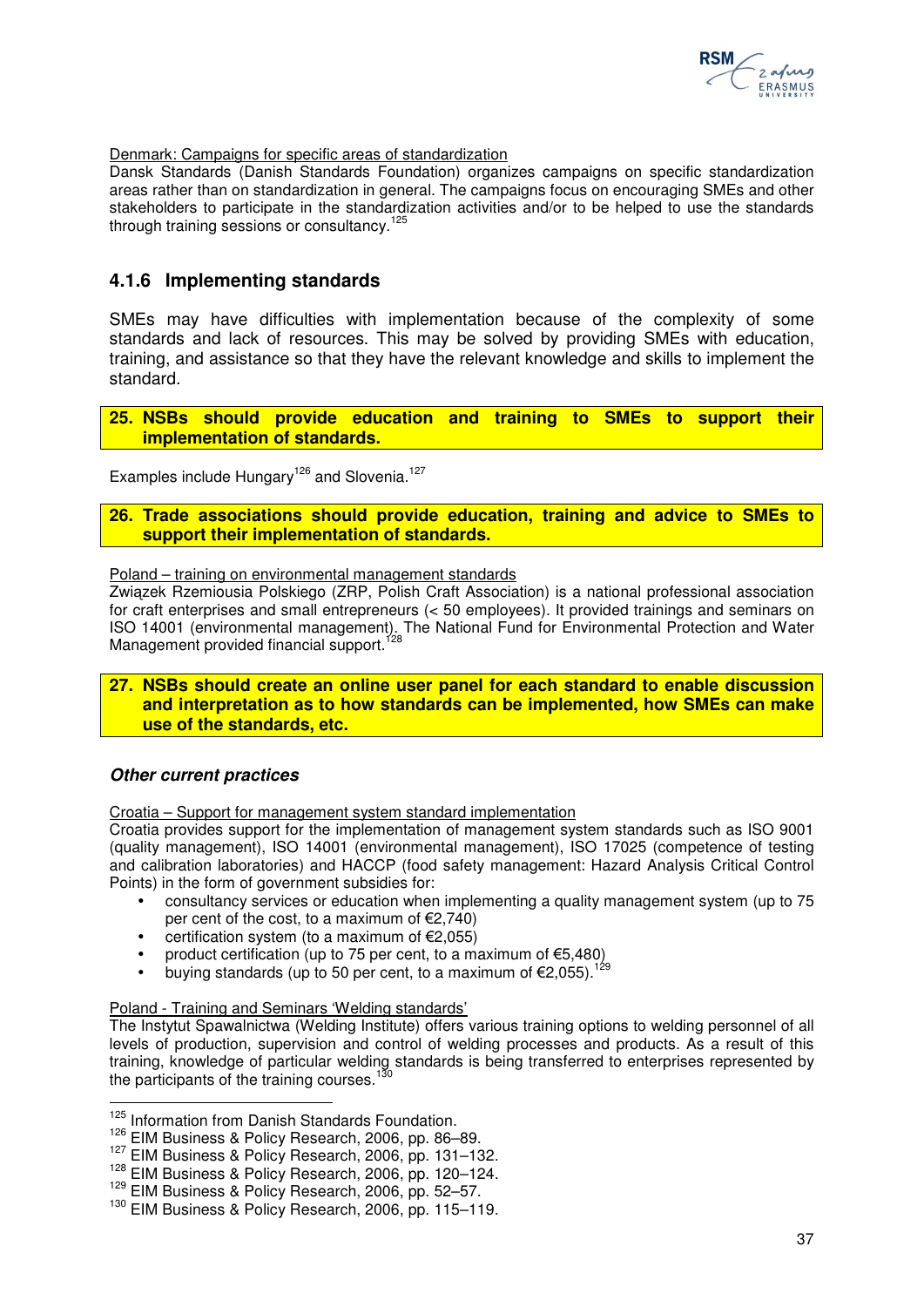

### **4.1.7 Evaluating the implementation of standards**

The reason for SMEs to implement standards is to achieve business goals. Subsequently they may wish to evaluate the implementation. Does it provide the intended benefits? Can the company learn from this for the future implementation of standards? Is there any reason to modify the implementation process? Does the company have any feedback for the developers of the standard?

### **(A) Evaluating the implementation of the standard – lessons for future implementation**

There is no need for specific recommendations for CEN/CENELEC and NSBs.

### **(B) Evaluating the implementation of the standard – feedback for a revision of the standard**

Evaluation in terms of understanding and implementing standards should be used as a source of information for a revision.

**28. NSBs should systematically evaluate standards by sending a questionnaire to buyers of standards.** 

**29. NSBs should include a short text in each standard explaining how to give feedback on standards and how to participate in standardization work.** 

#### Swedish suggestion: Questionnaire in each standard

Elstandard (SEK – Swedish Electrotechnical Commission) suggests that each standard should contain a simple survey for obtaining the buyer's reaction after obtaining the standard.<sup>131</sup> Of course, this only makes sense if the responsible national TC is prepared to use the feedback to better prepare for a possible revision of the standard.

## **4.2 Solutions to enable SMEs to benefit from involvement in standardization**

### **4.2.1 Creating awareness of the process of standardization**

SMEs may be aware of standards in general but may not realize that they can actively participate and influence the development process of standards. Again, this problem has two sides:

- (A) The SME and its employees: the main solution is to increase awareness by education.
- (B) The 'standardization world' which may fail in sending out signals to SMEs in order to create awareness: the main solution to increase awareness by communication.

These solutions have already been addressed above.

#### CENELEC: Brochure on SME involvement

CENELEC prepared a brochure explaining how SMEs can become involved in European standardization.<sup>132</sup> NSBs might use it as an example for providing a brochure and/or web pages at the

 $\overline{a}$ <sup>131</sup> Comment by SEK.

<sup>132</sup> CENELEC, 2009.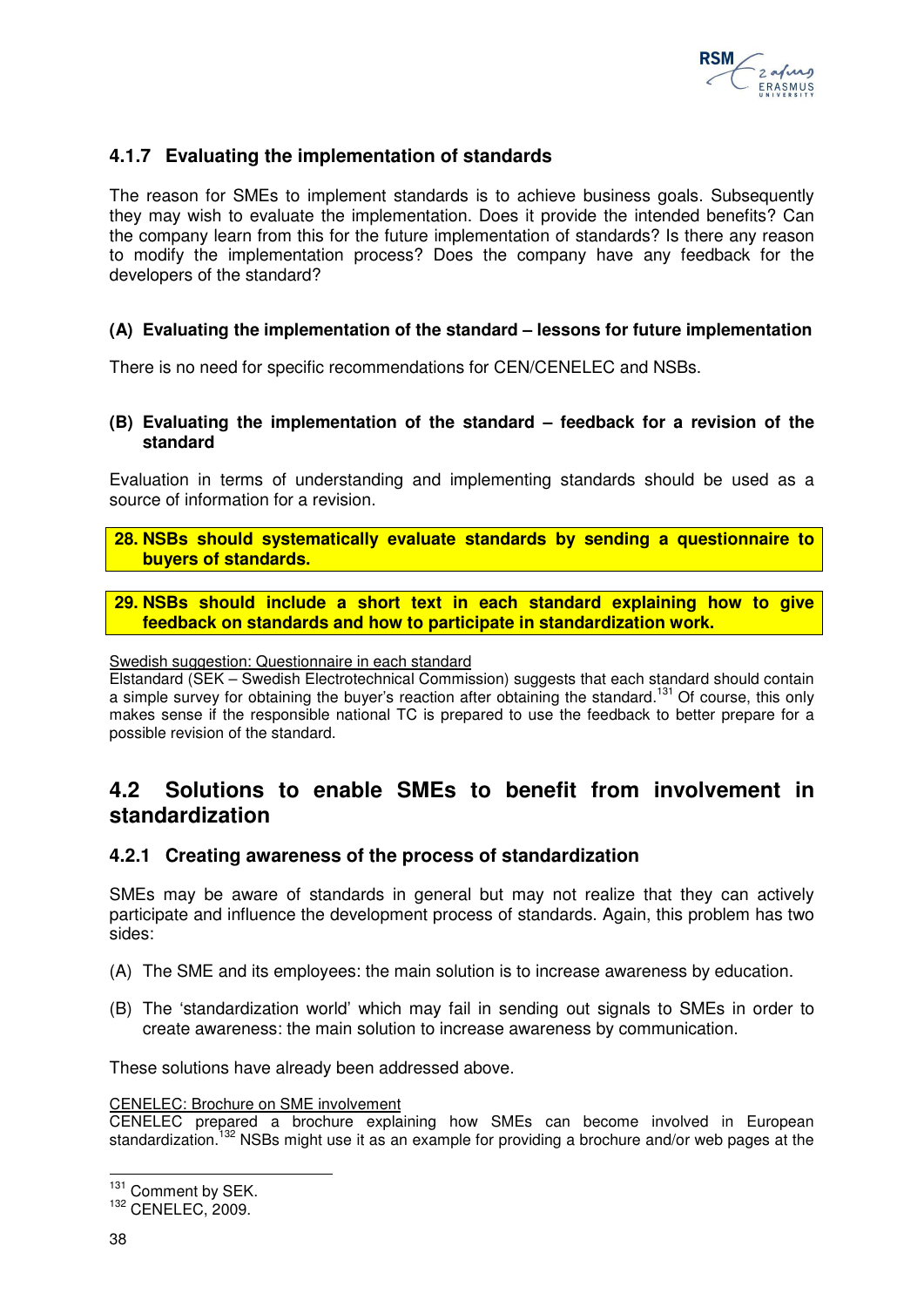

national level. It would be even more convincing if trade associations were to provide such information targeted at the specific situation of their members.

#### JISC: Support for holding international meetings in the country

An ISO/IEC/CEN/CENELEC meeting organized in the country may be a reason for additional publicity about the importance of involvement in European/international standardization. It broadcasts that national stakeholders are interested. Additionally, an event could be organized in which nonparticipants can meet both national and international participants.<sup>133</sup>

### **4.2.2 Creating awareness of the importance of involvement in standardization for the SME's own company**

Once SMEs are aware of the fact that they can become actively involved in standardization, they may experience difficulty in assessing whether their involvement would be worth the investment.

**30. NSBs should communicate the main reasons for becoming actively involved in standardization (e.g. to influence the content of the standard, to receive information, to establish contacts with interested partners).** 

#### Several countries: Courses

Some NSBs (DIN, BS) provide courses which address the benefits of participation in standards development, the relation to legislation, and the benefits of the implementation of standards in the company.

#### Denmark: Campaigns for specific areas of standardization

Dansk Standards (Danish Standards Foundation) organizes campaigns on specific standardization areas rather than on standardization in general. The campaigns focus on encouraging SMEs and other stakeholders to participate in standardization activities and/or to be helped to use the standards through training sessions or consultancy.<sup>134</sup>

### **31. NSBs should develop case studies of SMEs that have successfully participated in standardization.**

#### Belgium: NSB website includes company cases

The website of the Belgian CENELEC member CEB-BEC (Comité Electrotechnique Belge/Belgisch Elektrotechnisch Comité) includes a series of case studies ('witnesses') of SMEs.<sup>1</sup>

#### Sweden and the Netherlands: Publications with company cases

The NSBs of Sweden and the Netherlands (SIS and NEN) have provided brochures containing cases of successful SME participation. <sup>136</sup> These now appear to be rather outdated; publication on the website would now seem to be a better idea, with perhaps an accompanying hard-copy version.

### **4.2.3 Tracing standardization projects**

Once SMEs are aware and interested in standards development, they should be able to trace the relevant standards development projects. The problems are related to:

(A) the 'supply' side: the way in which information about standardization projects is offered;

 $\overline{\phantom{a}}$ 

<sup>&</sup>lt;sup>133</sup> Inspired by http://www.smest.eu/publicaties/3050

<sup>&</sup>lt;sup>134</sup> Information from Danish Standards Foundation.

<sup>135</sup> Information from CEN-BEC; http://www.ceb-bec.be

<sup>136</sup> SIS, 1997; Nederlands Normalisatie-instituut, 1999.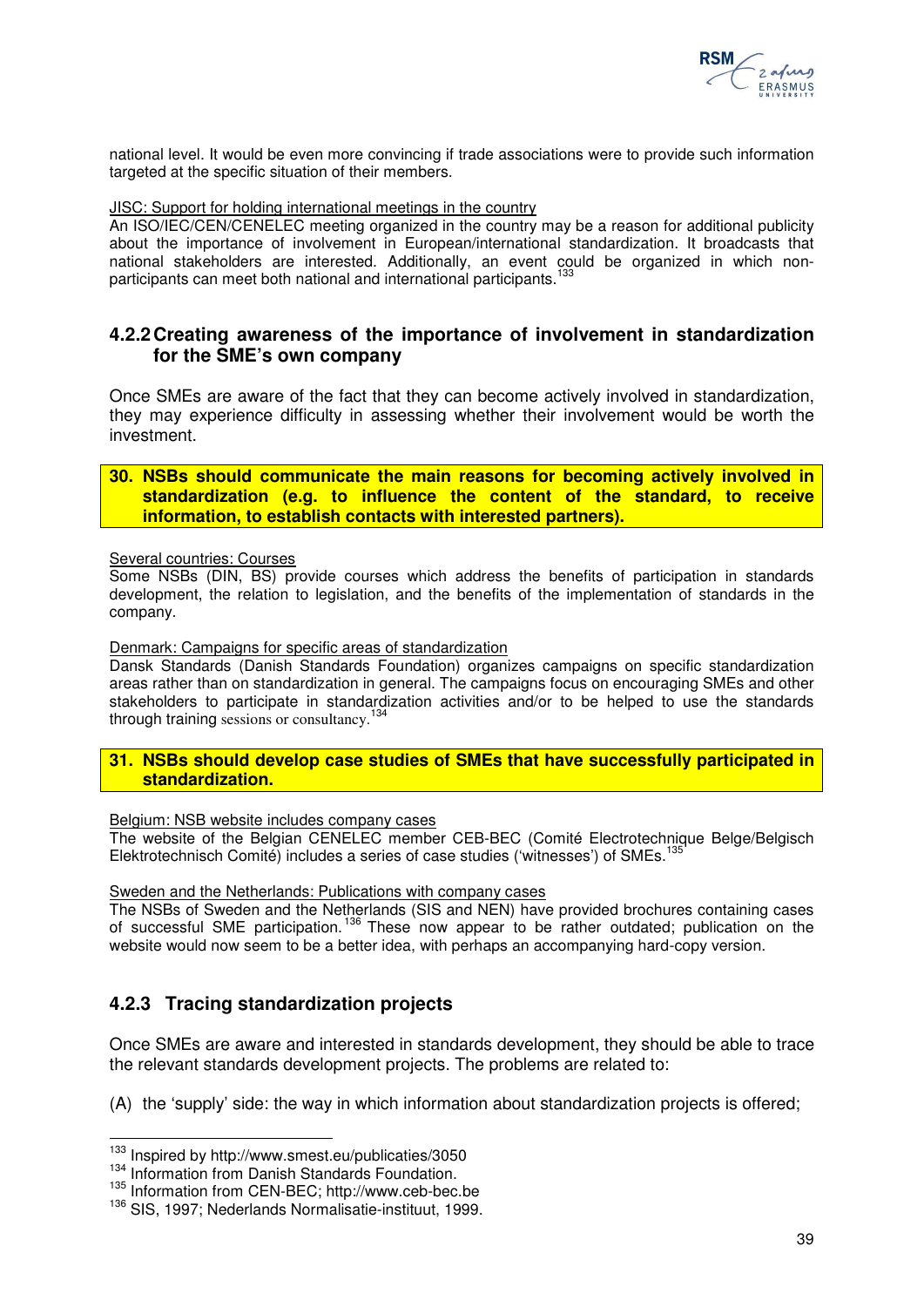

- (B) the 'demand side': the ability of SME employees to trace relevant projects;
- (C) to bridge the supply and demand sides, SMEs might need assistance in finding the relevant projects.

#### **(A) Presentation of current projects**

#### **32. CEN/CENELEC should improve the user friendliness of their websites and provide a better overview of all current standardization activities including the responsible TCs, SCs and WGs and their business plans.**

CENELEC Technical Bodies do not yet have business plans. This may be related to a culture of the sector in which standardization activities are more self-evident than in other sectors. Nevertheless, business plans are also recommended for CENELEC.

- **33. NSBs should provide a clear and transparent overview of all TCs, SCs and WGs and their relation to CEN/CENELEC/ISO/IEC, and define a clear and single point of contact.**
- **34. CEN/CENELEC should require TCs to prepare a generic press release for new standardization projects and should send it to NSBs and trade associations, which can then translate and inform targeted market segments in their native language.**

NSBs and trade associations may lack the specific know-how to prepare such a press release themselves. Moreover, since the same activity should take place in many countries, this should be carried out at the European level.

#### **(B) Ability of SMEs to trace relevant standardization projects**

The generic method for tracing standards by product or service (see recommendations 12 and 13 above) can be also used for tracing standardization projects.

#### **(C) Tracing standardization projects relevant for SMEs**

**35. Trade associations should inform their members of standardization projects relevant for their sector or discipline.** 

#### VDMA: German machinery industry

The German trade association for this industry (VDMA) is closely connected to the national standards committee responsible for standardization issues in the machinery industry in Germany. VDMA provides SMEs with information on standards and new draft standards developed at the European and international level. It selects comments of SMEs on draft standards and formulates a common strategy. Information exchange is provided by an electronic system online. In addition, NAM also provides SMEs with standardization information through face-to-face conversations in committee meetings, telephone contacts, newsletters, workshops, their own internet website, brochures, CD-ROMs and through articles in professional journals. For more information, see Section 6.5.

#### **36. NSBs should advise trade associations on standardization projects relevant for their (SME) members.**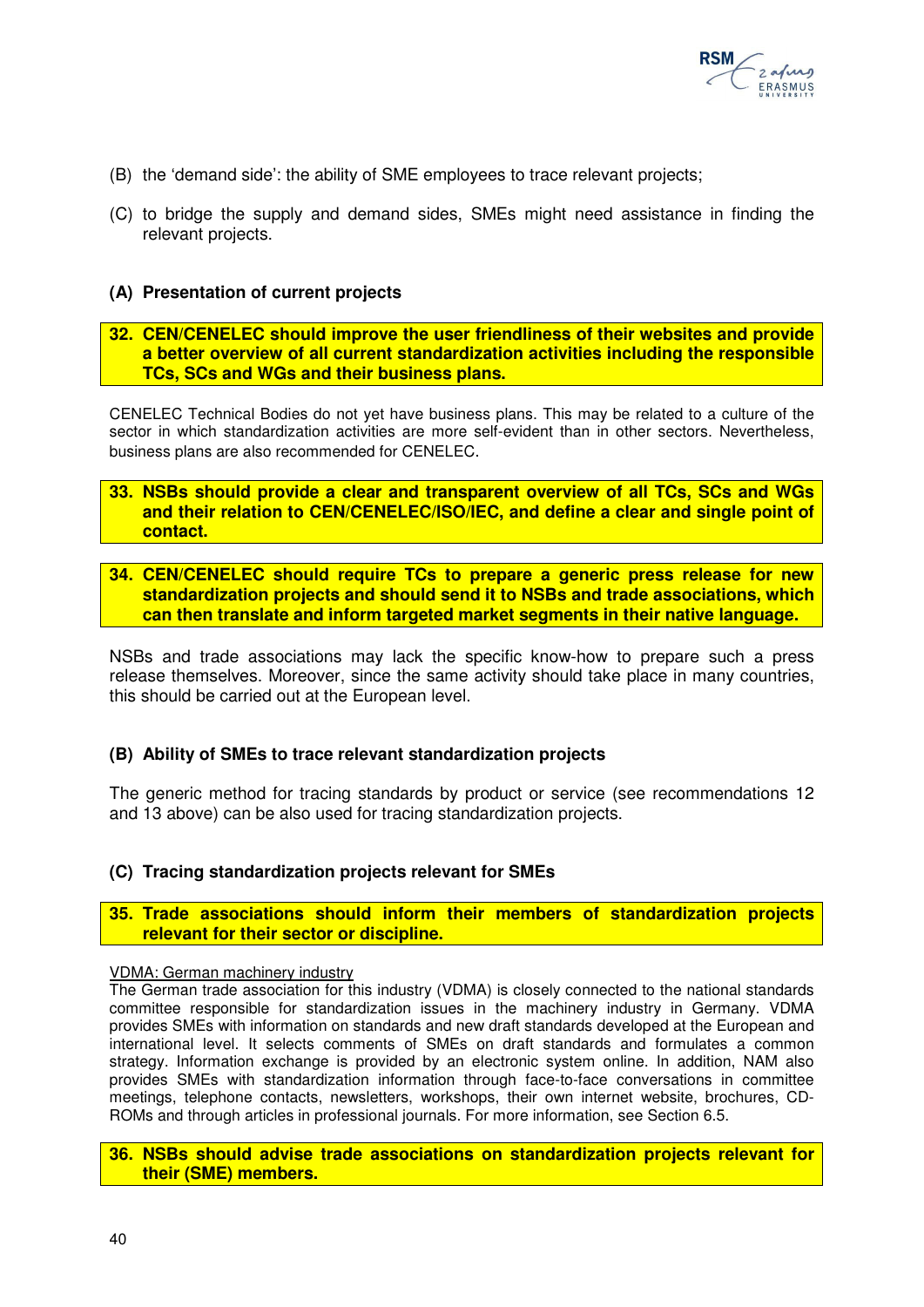

### **37. NSBs should provide on request advisory services to individual SMEs on relevant standardization projects.**

### **4.2.4 Becoming involved**

An important reason for non-participation is simply not being aware of the standardization activity. Lack of resources (money, time, skills or knowledge) is another reason. Solutions include:

- (A) inviting SMEs to get involved;
- (B) providing SMEs with the resources they currently lack;
- (C) making it easier to get involved;
- (D) involving other organizations which represent the SME.

### **(A) Inviting SMEs to get involved**

In order to be able to invite SMEs (and other stakeholders), NSBs need proper information from CEN/CENELEC about the project and a method for systematically mapping relevant stakeholders (including SMEs and their associations). Such a method has been developed.<sup>137</sup> A stakeholder analysis should also reveal whether the smallest SMEs also have an interest in the standard(s).

**38. CEN/CENELEC should require an accompanying feasibility study, to include relevant stakeholders and their interests, of those who propose new projects.** 

Business Europe asks for an impact assessment

Business Europe, the European union of national industry federations, has asked for an assessment of the market relevance of new projects. Moreover, any new project should be part of an overall standardization strategy.<sup>138</sup>

#### **39. NSBs should use the method for stakeholder analysis to perform a check on stakeholders at national TC/SC/WG level and invite missing stakeholders to participate.**

#### Netherlands: Ensuring balanced representation

NEN applies the method for stakeholder analysis to its new and existing TCs, SCs and WGs. If stakeholder analysis reveals a discrepancy between potential and actual stakeholder representation, missing stakeholders are invited to participate. Since the start of this effort, the average number of participants per committee has increased from 8.45 to 11.36, which also provided NEN with healthy financial figures. If invited stakeholders are unwilling to participate, for whatever reason, this is registered. In such a case, NEN has to accept a situation in which not all stakeholders are represented.<sup>139</sup>

 $\overline{\phantom{a}}$ 

<sup>&</sup>lt;sup>137</sup> De Vries, 2003; de Vries, Verheul and Willemse, 2003. A less sophisticated version and explanation can be found at http://www.smest.eu/publicaties/3051

<sup>&</sup>lt;sup>138</sup> Business Europe, 2009.

<sup>&</sup>lt;sup>139</sup> Practice at NEN.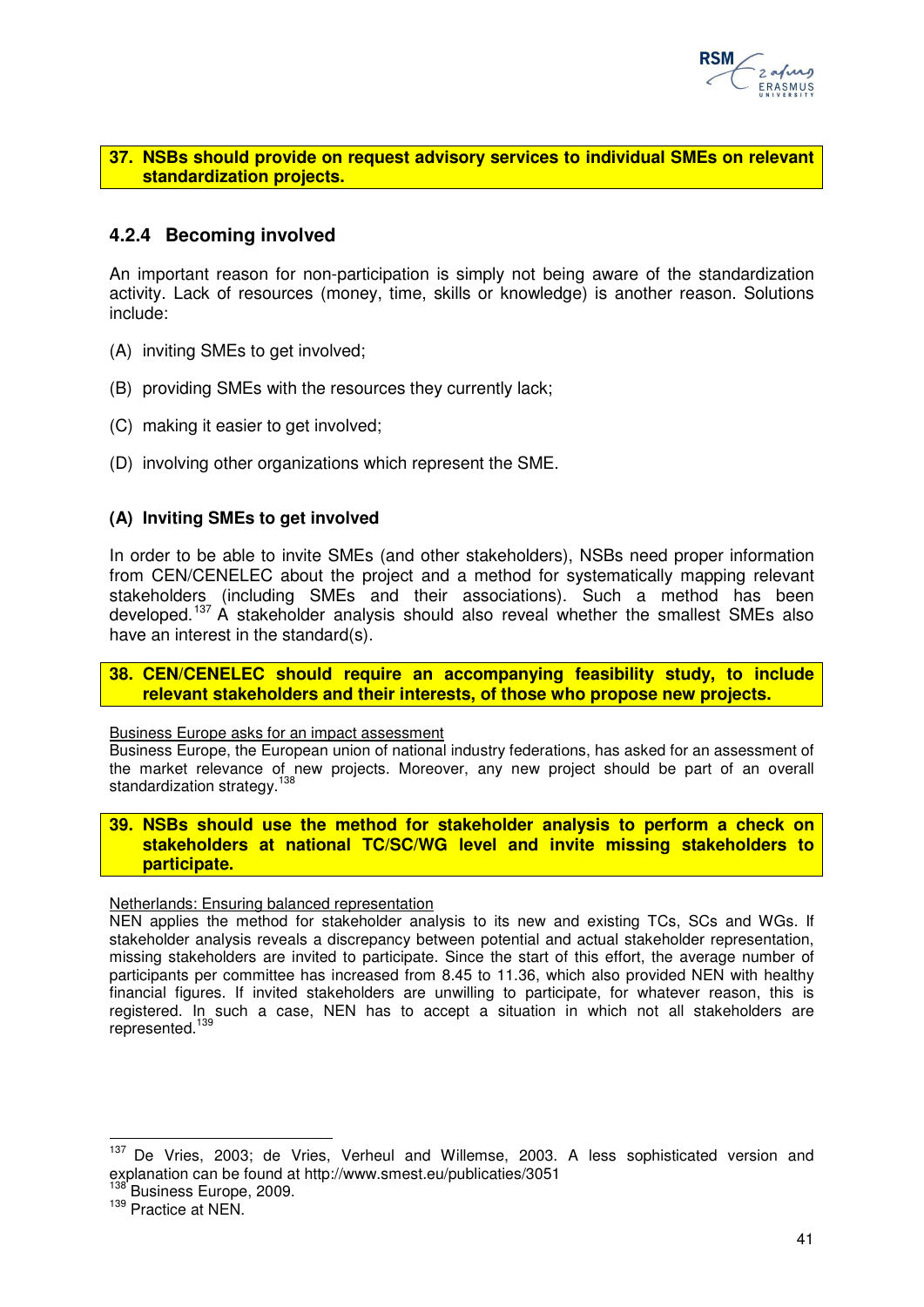

### **(B) Providing SMEs with the resources they currently lack**

Several countries provide financial instruments for SME participation. However, business models of NSBs are different in each country and therefore no general recommendations can be given.

#### **40. NSBs should seek mechanisms to ensure that cost is not a barrier to SME participation in standardization.**

Many countries: Money for attending European meetings

- The Cypriot NSB (CYS) provides a subsidy for SME representatives participating in European  $T$ Cs. $^{140}$
- The Spanish NSB (AENOR) provides grants to enable SMEs to attend European meetings. The subsidy amounts to approximately €1,000 per participant. In the perception of AENOR, these grants have enhanced SME participation.<sup>1</sup>
- The Finnish CENELEC member (SESKO Standardization) pays special allowances for travel expenses to companies participating at the international level. The money is provided by the Ministry of Trade and Industry. SMEs consider the amount of money (€500 when travelling in Europe, €1,000 when travelling outside Europe) quite small but still significant enough to encourage them to participate in international meetings. Additional self-financing is needed, which increases the commitment of the experts.<sup>1</sup>
- The Svenska Elektriska Kommissionen (SEK) gives enterprises and representatives from committees an allowance to cover the travel costs to participate in national or international standardization meetings. The participant prepares a report about the meeting which is published in the SKE magazine; this magazine is distributed to SEK members and stakeholders. The maximum budget per person is approximately €1,270. SEK believes that the measure has broadened participation in general and increased international participation. However, the number of new participants is modest.  $143$
- The UK Government provides a fund to contribute to the travel costs of UK experts travelling to international meetings. This scheme – the Assisted International Travel Scheme (AITS) – is available to the lead delegate attending a European or international committee meeting and is heavily used by SMEs in particular.<sup>144</sup>
- In Slovakia, the Government provides funding for creating European or international standards for new technologies. The Ministerstrvo Hospodarstva Slevenskej Republiky (Ministry of Economy of the Slovak Republic) has a complex funding programme for standards and standardization, which includes support, covering 65 per cent of the eligible costs, for activities related to the creation of European and international standards.<sup>145</sup>

Some countries: Participation in national TCs, SCs and WGs for free

Some SDOs – for instance, the German CENELEC member DKE, ON (Austria) and UNMZ (Czech Republic) – offer free participation in TCs, SCs and WGs at the national level.<sup>1</sup> L

#### France: Tax credit on standardization related to research, free participation in standardization for SMEs

France has a tax credit for research. If the expenses of an organization for research rise within a year, these expenses can be subtracted from general taxes. Expenses in relation to standardization are accepted as research.<sup>147</sup> France offers free participation in standardization for SMEs (decree dated 16 June 2009).<sup>148</sup>

 $\overline{\phantom{a}}$ 

<sup>140</sup> CENELEC, 2009.

<sup>141</sup> CENELEC, 2009; EIM Business & Policy Research, 2006, pp. 139–142.

<sup>142</sup> EIM Business & Policy Research, 2006, pp. 65–69.

<sup>143</sup> EIM Business & Policy Research, 2006, pp. 143–145

<sup>&</sup>lt;sup>144</sup> Information provided by BSI.

<sup>145</sup> EIM Business & Policy Research, 2006, pp. 128–130.

<sup>&</sup>lt;sup>146</sup> NEN, 2003; information from DKE.

<sup>147</sup> NEN, 2003, p. 17.

<sup>&</sup>lt;sup>148</sup> Data from the Fédération des Industries Électriques, Électrotechniques et de Communication FIEEC.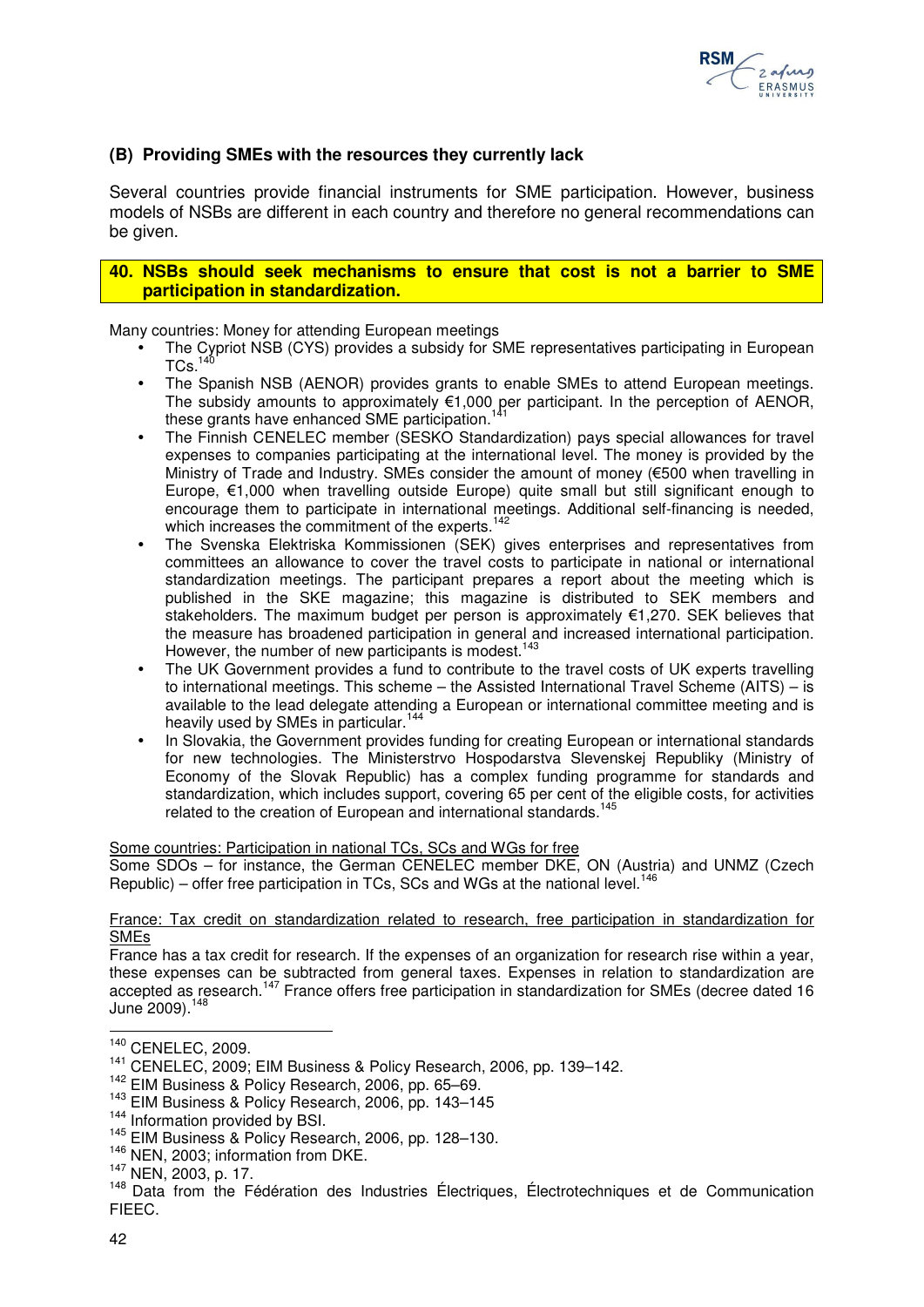

### **(C) Making involvement easier**

Participation in committees is time-consuming and costly. NSBs may offer other opportunities for obtaining information and to allow comments (on which the committee should decide).

#### **41. NSBs should provide the opportunity to submit comments on draft standards on a website for each of these standards and also allow for discussions for each of these standards via the web.**

#### UK: online input on draft standards

New draft British Standards are available online for the public to comment on their content. This facility is currently only available for purely British Standards. Roll-out to European and international standards is foreseen. BSI perceives that online commenting on draft standards will be very important to ensure that broad stakeholder views are inputted.<sup>149</sup>

**42. CEN/CENELEC should support the use of ICT tools to optimize the use of resources (time, money) in committees.** 

Such ICT systems may include electronic discussion forums, ERP systems, CRM systems, group support systems, and facilities for electronic meetings.

### **(D) Involving other organizations which represents the SME**

**43. NSBs should stimulate representation of groups of SMEs via their trade association** 

#### UK: Trade association supports participation in standardization

Gambica (the organization representing the interests of companies in the instrumentation, control, automation and laboratory technology industry in the UK) informs its members about the opportunities to participate in standardization and offers financial support for SMEs to participate. Moreover, it provides forums for inputs for those who are unable to contribute directly to standards development.

### **4.2.5 Being involved effectively**

Simply being involved does not imply that such involvement will be effective. Other participants may ignore an SME simply because it is an SME. Issues presented by a multinational may carry more weight, consciously or unconsciously. However, research shows that the role of individuals in standardization can be decisive.<sup>152</sup> Therefore, an SME which is able to delegate a highly-qualified person, in terms of both knowledge and skills, could make the difference.<sup>153</sup> Lack of knowledge and skills is the main problem at this stage. This may be resolved by providing training and support to the SME or by inviting an expert from another organization (e.g. a trade association) to participate (see Solution 43).

### **44. NSBs should provide training in and support for effective participation in standards development.**

 $\overline{a}$ 

<sup>&</sup>lt;sup>149</sup> Information provided by BSI and emphasized by BEAMA Ltd, the British Electrotechnical and Allied Manufacturers' Association.

<sup>&</sup>lt;sup>150</sup> Verheul and de Vries, 2003; Gottlieb, 2003.

<sup>151</sup> EIM Business & Policy Research, 2006, pp. 146–148; http://www.gambica.org.uk/

<sup>152</sup> Teichmann, 2001; Isaak, 2006.

<sup>&</sup>lt;sup>153</sup> Simons and de Vries, 2006.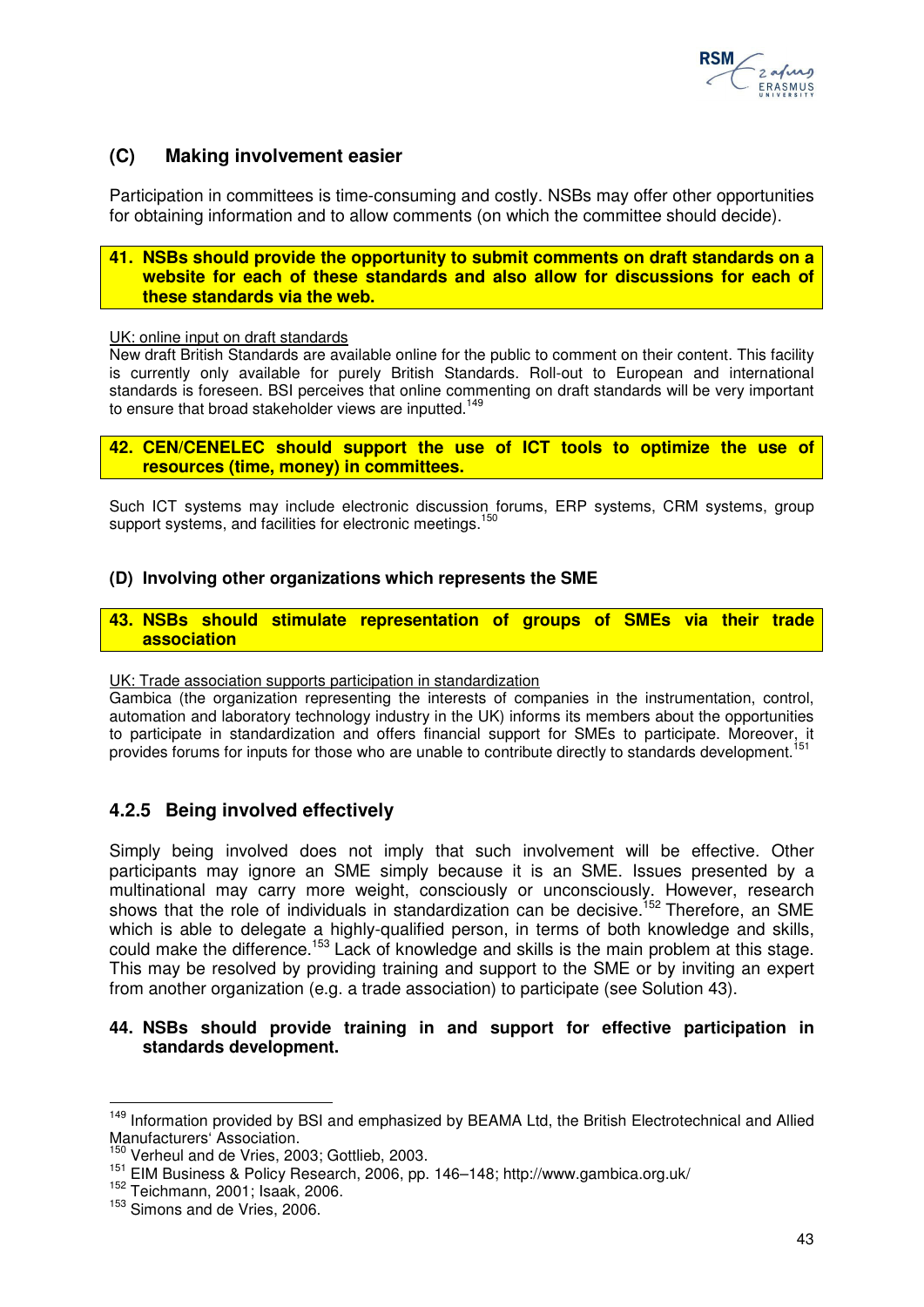

#### Several countries: Courses for participants

Some NSBs offer courses for participants in standardization committees, to support them in their role as committee member. In some cases, these courses are paid for by the government.

- DS: Seminars for participants Denmark offers a series of one-day seminars on standardization. These should be seen as an eye-opener, a first step to highlight potential problems and ways to address these. Topics include both European and international standardization. Participation is free of charge.  $\ddot{\phantom{a}}$
- Italy: Help participants to understand procedures CEI, the Italian CENELEC member, organizes meetings with and provides assistance to TC members with reference to national, European and international working procedures.<sup>1</sup>
- UK: On-line training for participants BSI provides online training for committee members. BSI's training for committee members is often free of charge and includes face-to-face training courses as well as e-learning courses.<sup>156</sup>
- SMEST Project: easy-to-use information for participants The SME Standardization Toolkit (SMEST) includes information for participants.<sup>157</sup>

### **Other current practices of enhancing the effectiveness of involvement**

Italy and the Netherlands: R&D to support SME input in standardization

Sections 6.3 and 6.6 show examples of trade associations that manage to organise R&D to support the SME input into European standardization. Because discussions in standardization committees, in particular in WGs, are based on technical arguments, having underpinning from research places any participant in a much stronger position.<sup>158</sup>

### **4.2.6 Evaluating**

Involvement in standardization is a long-term investment. Cost precedes benefits but continuous focus on benefits is needed during the process. Experience shows that participants tend to ignore this, which results in decreasing company support for their involvement and sub-optimal priority setting.

#### **(A) Evaluate involvement in standardization – lessons for future involvement**

**45. A method is being developed to evaluate the rate of return on resources committed to participation in standardization. CEN/CENELEC should make this method available to enable SMEs and other stakeholders to evaluate their involvement.<sup>159</sup>**

BSI provides guidance on strategic benefits of participation in standardization.<sup>160</sup> It is not limited to SMEs.

 $\overline{\phantom{a}}$ 

<sup>&</sup>lt;sup>154</sup> EIM Business & Policy Research, 2006, pp. 61–63.

<sup>155</sup> CENELEC, 2009.

<sup>&</sup>lt;sup>156</sup> Information provided by BSI.

<sup>157</sup> http://www.smest.eu

<sup>&</sup>lt;sup>158</sup> The following are additional sources on R&D and standardization: Anthony, 2008; Behrens and Blind, 2007; Blind, 2007b; de Vries, 2006c; INTEREST, 2008a/b; Kertesz, 2008; Narula, 2004; Tassey, 2000.

 $159$  De Vries, 2009. Some cases which provide results but without the method description can be found in de Vries, 2006b.

<sup>&</sup>lt;sup>160</sup> Munden and Bolin, 2005.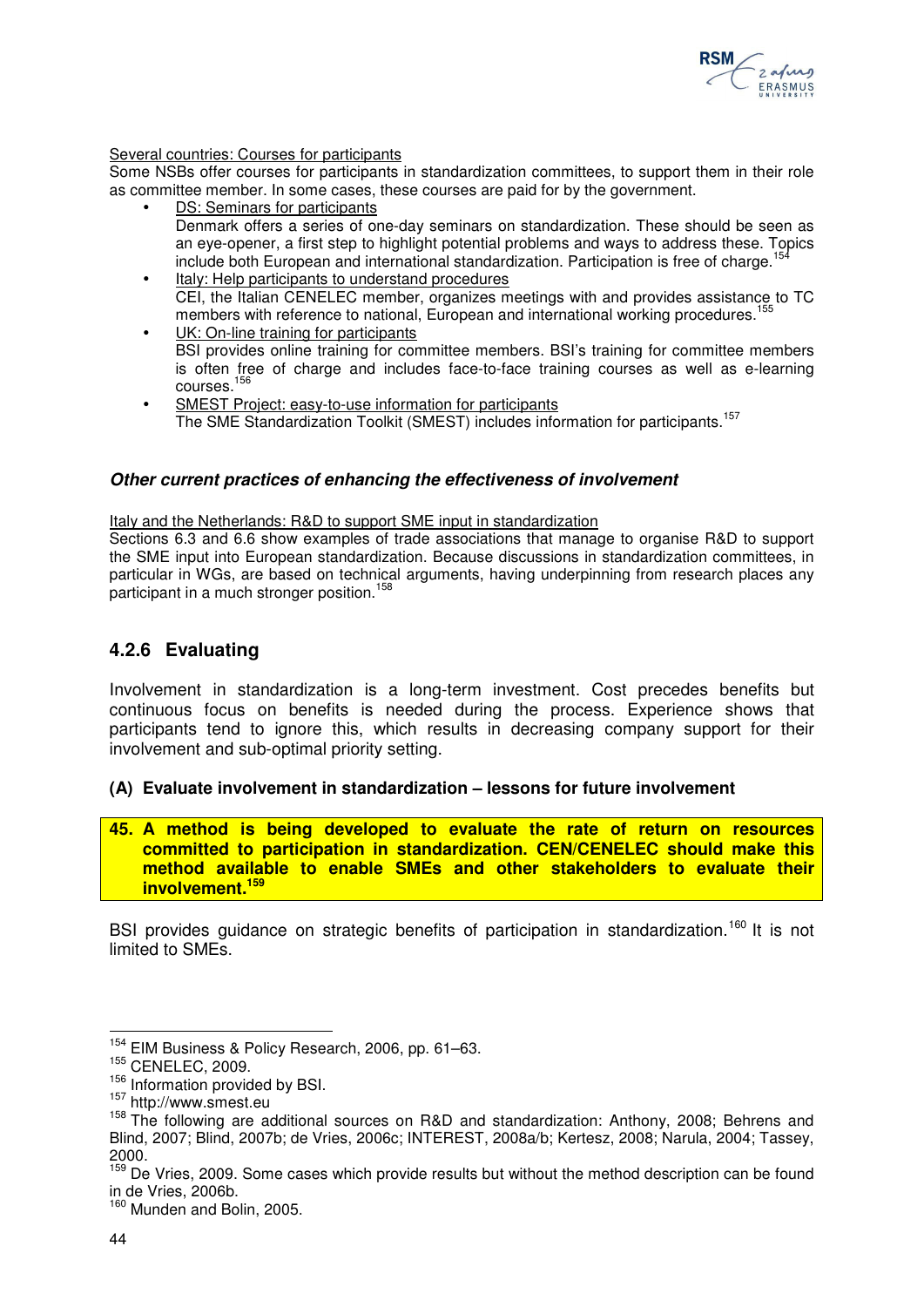

Orgalime: Need for tools to calculate benefits

In order to make the benefits of participation transparent, tools should be developed for the calculation of benefits at micro level.<sup>161</sup>

- **(B) Evaluate involvement in standardization feedback for CEN/CENELEC and their national members**
- **46. CEN/CENELEC should require TCs to perform ex-ante impact assessment as already used for all EU Directives, which should be partly replicated for standards.**
- **47. CEN/CENELEC should develop a sound methodology to evaluate standardization projects including the involvement of stakeholders.**
- **48. CEN/CENELEC should require TCs to evaluate their standardization projects using this methodology.**

### **4.2.7 Initiating new activities**

An innovative SME may wish to initiate a new standardization activity because it needs standards to make its invention a market success. What happens if a committee has not yet been appointed? Is a new activity feasible?

**49. NSBs should have a contact point to provide assistance to SMEs (and other stakeholders) to initiate new activities.** 

Netherlands: Government funding for assessing feasibility of new activities

NEN's Task Force Business Development is NEN's contact point for new activities. Until recently, the Ministry of Economic Affairs in the Netherlands provided a yearly amount of money for NEN to carry out feasibility studies to explore the market support for proposed new standardization activities. A method for carrying out these feasibility studies has been developed. A point of attention is 'handing over' the project to other departments once it turns out that there is a market need for the standardization activities.<sup>162</sup> Based on the Dutch experience, the SMEST website provides a set of documents that NSBs can use to develop a structured approach to the start of new standardization activities.<sup>163</sup>

## **4.3 Enablers to benefit from standards and/or involvement in standardization**

The earlier Dutch project<sup>164</sup> concluded that standardization organizations at both European and national level need to develop a set of measures to address SMEs (and other market) needs and to provide them with the tools to improve performance. The extent to which these measures are needed will differ for each standardization organization. These include measures that address quality management, the performance of committees, the process of standardization, the technical officers, and the relation with trade associations.

 $\overline{\phantom{a}}$ 

 $161$  Orgalime, 2009.

<sup>&</sup>lt;sup>162</sup> Source: own experience of research team members.

<sup>163</sup> http://www.smest.eu/publicaties/3074

<sup>&</sup>lt;sup>164</sup> Verheul and de Vries, 2003; de Vries et al., 2004.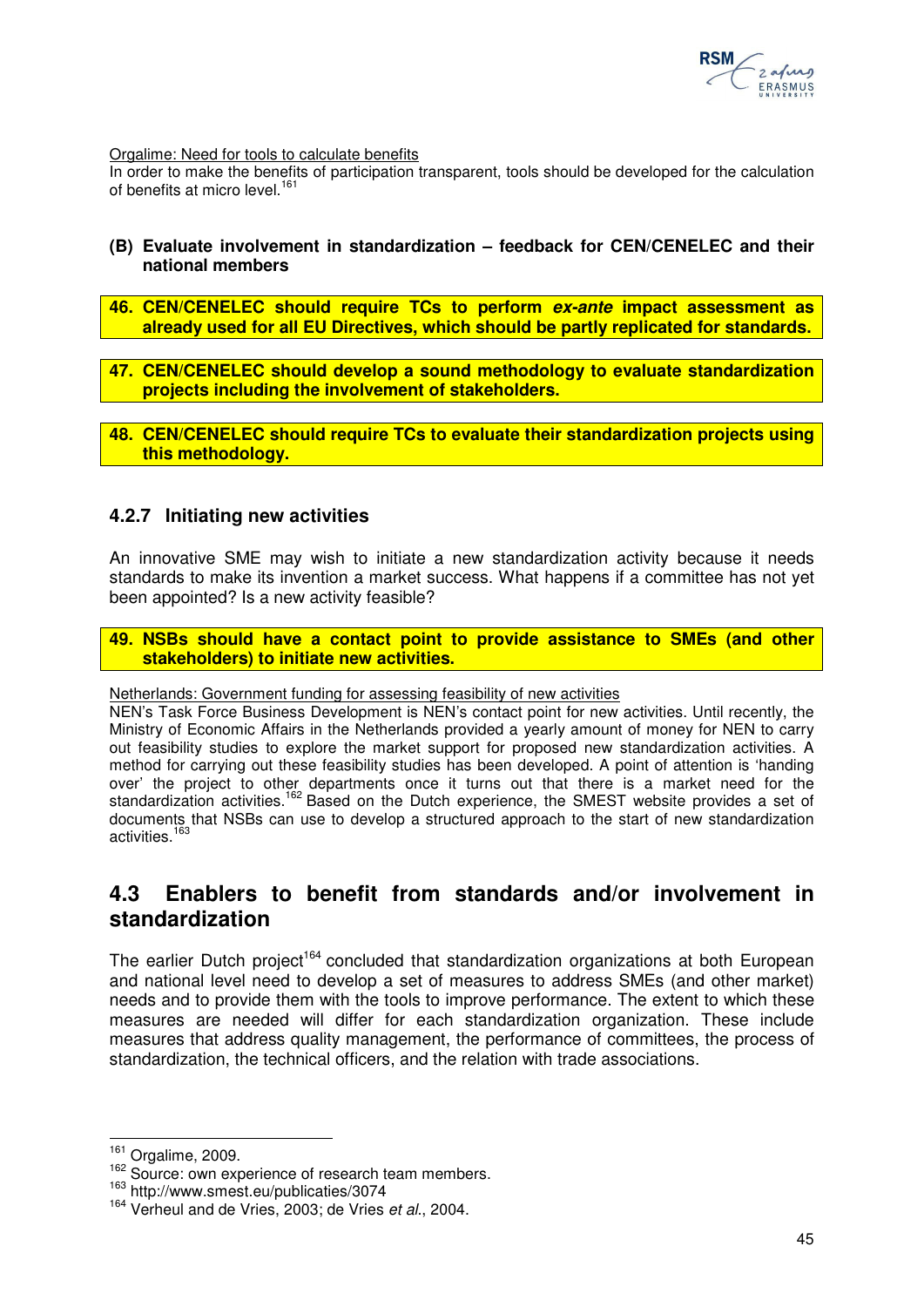

### **4.3.1 Quality management**

The above solutions in respect of each barrier have in common that they require the standards bodies to address systematically the needs of SMEs (and other stakeholders). Such an approach can be supported by a quality management system. ISO 9001 is the appropriate standard.

### **50. CEN and CENELEC should implement ISO 9001.**

### **51. Each NSB should implement ISO 9001.**

Several NSBs: ISO 9001 implementation Several NSBs have implemented ISO 9001 – for example, NEN and ON.

Dutch awareness project: extend scope of the ISO 9001 system

Implementing an ISO 9001 quality management system forces the NSB to think in terms of its customers and their needs, the services it delivers to these customers, and improvements in order to enhance customer satisfaction. 'Customers' should include not only the buyers of standards and the participants in standardization committees but also the organizations on behalf of which the standard is bought or on behalf of which the committee member participates. Given that the NSB policy is open to all interested parties, the customer concept may be further extended with the inclusion of stakeholders who so far are not involved in order to get them involved.<sup>165</sup>

### **4.3.2 Committees**

Many of the above-mentioned solutions require the committees, both at European and national level, to address the needs of SMEs (and other stakeholders) more explicitly. This requires investment and should ensure that the committees really meet market needs<sup>166</sup> and act according to the principles that should distinguish official standards bodies from, for instance, consortia. European and national TCs should not only address the development of standards but also their subsequent implementation and use. Business plans should be developed to include all of these issues.

- **52. CEN/CENELEC should ensure that each TC has a business plan which includes an inventory of stakeholders (including SMEs) and their needs and indicates how the TC intends to address these needs.**
- **53. NSBs should ensure that each national TC has a business plan which includes an inventory of stakeholders (including SMEs) and their needs and indicates how the TC intends to address these needs. These business plans should be available on the NSB website.**

### **4.3.3 Standardization process**

The process of standardization centres on designing standards and reaching a consensusbased decision about these standards in a structure of committees at national and European level, with the involvement of all interested parties. This is a strength of the system also from the SME point of view. A barrier for SMEs, however, is that they may be interested in only one standard whereas the committee may be in charge of hundreds of standards. Therefore,

 $\overline{a}$ 

<sup>&</sup>lt;sup>165</sup> Verheul and de Vries, 2003.

<sup>&</sup>lt;sup>166</sup> See also Business Europe, 2009.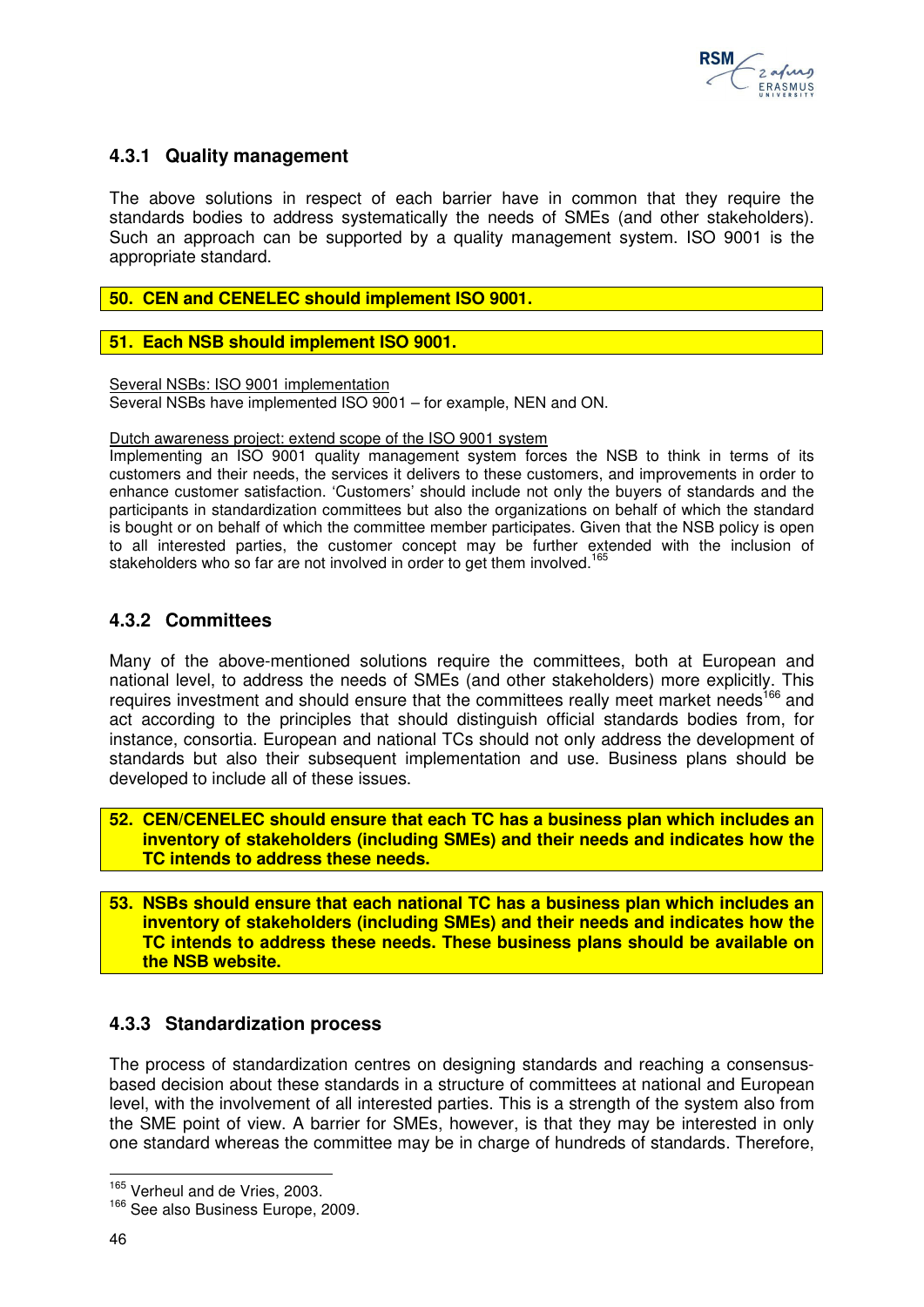

the current system should be extended by an option of involvement for each standard, giving SMEs more opportunity to influence the process or to obtain targeted information, while leaving the decision-making power to the committees (see Solutions 27 and 41). It is expected that these facilities will also enhance awareness and in this way contribute to the sale of standards and, subsequently, the business impact of the standard. Moreover, an online user panel is expected to provide input for future revision of the standard.

### **4.3.4 Technical officers**

Highly qualified technical officers at European and national level are essential for the success of the European standardization system and thus for the way in which SMEs can benefit from this system and from the resulting standards. Therefore, it is not surprising than many of the barriers are related to the role played by technical officers. Research shows that they are the weakest link in the standardization chain.<sup>167</sup> If necessary, they should have the authority, skills and knowledge to actively address the needs of SMEs and other 'weak' stakeholders, in line with the principles of standardization, in cases where the majority of the participants are not interested. Ability to act in this way can result from training.

**54. CEN/CENELEC should ensure the professionalism of their staff via (obligatory) training.** 

- **55. CEN/CENELEC should ensure the professionalism of the technical officers that are members of secretariats of European TCs, SCs and WGs via (obligatory) training.**
- **56. NSBs should ensure the professionalism of their technical officers via (obligatory) training.**

### **4.3.5 Trade associations**

Trade associations play an essential role in informing, strengthening and representing SMEs. However, it is not self-evident that these organizations take this responsibility. This may be related to a lack of awareness or to a lack of resources (time, money or knowledge). Contacts with trade associations may be structured in the form of a specific SME committee.

### **57. NSBs should maintain contacts with relevant trade associations.**

#### SMEST project: SME committee

A specific committee for SMEs can be established to directly represent the interests of SMEs in standardization. This SME committee could consist of several representatives from several different sectors, combined with standardization experts. This SME committee could develop a strategy and action plan dedicated to the involvement of SMEs in standardization. A specific SME committee could have the following tasks:

- take into account the needs of SMEs within the context of standardization;
- develop tools/solutions to facilitate their access to standards and standardization;
- provide a contact point for SMEs to express their concerns/give input on standardization;
- suggest improvements in the standardization process for SMEs;
- create and execute an action plan to meet the needs of SMEs.

An important 'success factor' for such a committee is the chair, who should feel at home in the SME world and standardization world. The main advantage of this measure is that there is a clear contact

 $\overline{a}$ <sup>167</sup> Verheul and de Vries, 2003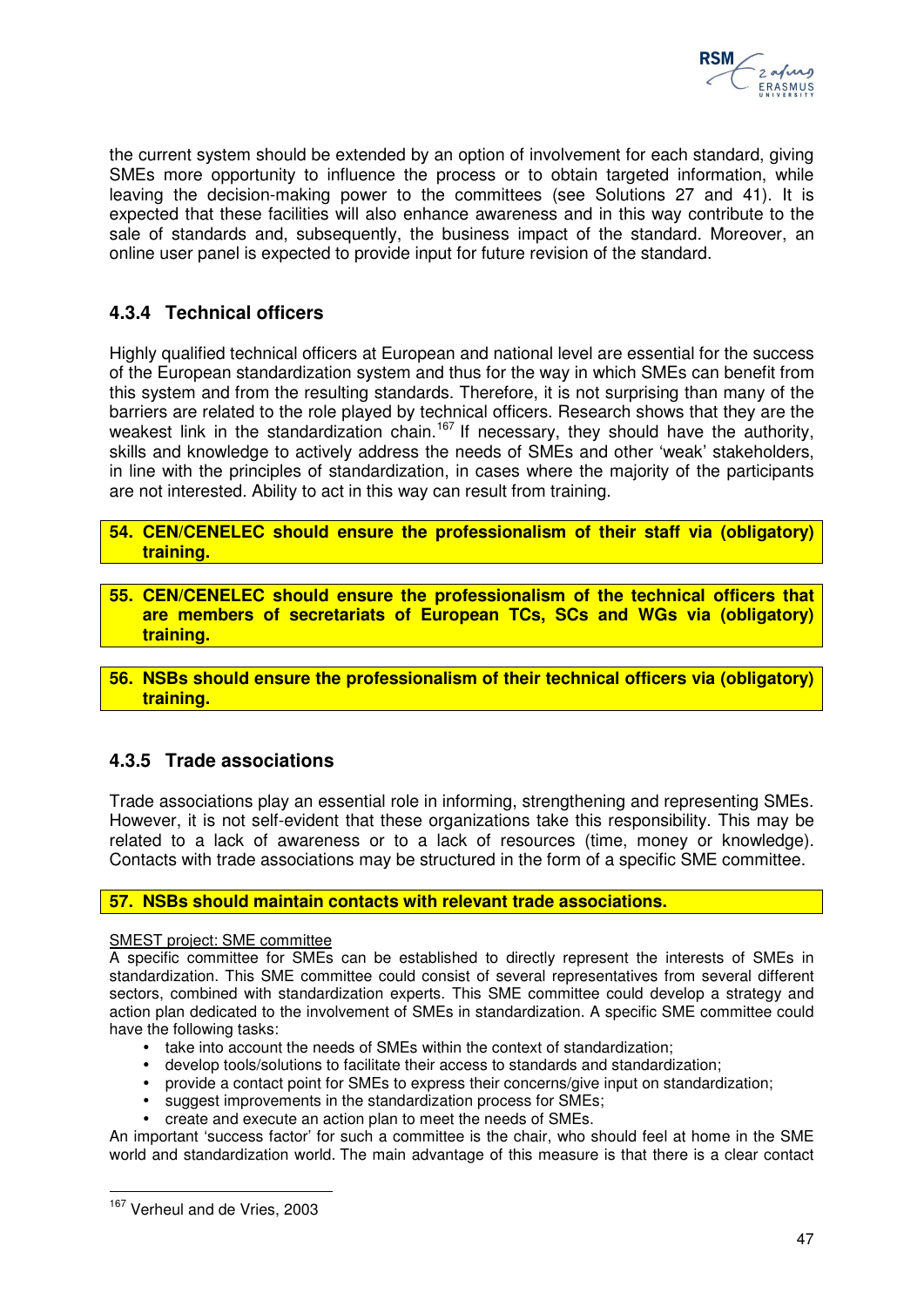

for SMEs and their associations in standardization. At the same time, SMEs are able to have a real impact on the NSB's policy level.<sup>168</sup>

#### France: Committee on Standards and the Crafts Sector

In France, the Ministère des Petites et Moyen Entreprises, du Commerce, de l'Artisanat, et des Professions Libérales (Ministry of SMEs, trade, arts and craft, and liberal professions) took the initiative to address the needs of SMEs in the field of standards. It first established a superior council, presided by the Minister of SMEs, to identify the main issues. This council was dismissed in 1997 but activities have continued and AFNOR is now in charge of these activities. In 2003, a committee on standards and craft enterprises was established: AFNOR's Comité de Concertation Normalisation et Artisanat (CCNA – Committee on Standards and the Craft Sector).<sup>169</sup> CCNA has highlighted 11 priority actions to meet the needs of SMEs, in accordance with the objective defined in the French standardization strategy for 2010.

#### Germany: Advisory board for SMEs and standardization

In November 2009, the German Federal Ministry of Economics and Technology (BMWI) and the German NSB (DIN) established the Kommission Mittelstand (KOMMIT – Commission for SMEs) for dealing with the needs of SMEs. The commission's task is to continue the dialogue with SMEs by formulating strategic recommendations relating to the high-priority goals of standardization of SMEs. KOMMIT provides advice to the director of DIN for the special needs of SMEs in the field of standardization. Members of KOMMIT are high-level representatives of German head sectoral and intersectoral associations. The Commission is chaired by the Ministry of Economics and Technology.<sup>171</sup>

#### UK: SME Policy Committee

BSI has an SME Policy Committee which includes key SME business associations. This committee reports to the main standards board and advises on SME-related issues.<sup>172</sup>

#### Finland: Trade associations performing standardization activities

Finland has a decentralized standardization system, where most of the TC actions and responsibilities are delegated to 13 so-called 'Standard Writing Bodies'. Nine of these are trade associations. In this way, there is a very close co-operation between SFS and the most important trade associations.<sup>173</sup>

#### **58. NSBs should provide these trade associations with standardization information in order to enable them to support their members.**

#### Spain: Important role for trade association

NSBs should use national associations in every sector to obtain awareness in standardization. NSBs work with standards related to many sectors and it is impossible that NSBs can have technical knowledge in every sector and about every product standard. Therefore, NSBs should give general knowledge on standardization to national associations. National associations are experts in their sector. They can then easily give advice on standardization to SMEs. In Spain, this procedure has worked for many years. The Asociacion de Fabricantes de Material Electrico (AFME) is a good example. AFME represents manufacturers of low-voltage products in Spain. AFME gives advice about product standards to its members, tries to stimulate their participation in national standardization committees and in European and international committees. NSC usually shares the economic costs of participation in European and international standardization committees.

 $\overline{\phantom{a}}$ 

<sup>&</sup>lt;sup>168</sup> http://www.smest.eu/dynamics/modules/SFIL0100/view.php?fil\_Id=227

<sup>169</sup> EIM Business & Policy Research, 2006, pp. 70–73. A video has been made available (CMA, 2008).

<sup>170</sup> http://www.smest.eu/dynamics/modules/SFIL0100/view.php?fil\_Id=227

<sup>&</sup>lt;sup>171</sup> Information from both DIN and DKE.

<sup>172</sup> Information from BSI.

<sup>173</sup> Information by SFS.

<sup>174</sup> Information by AFME.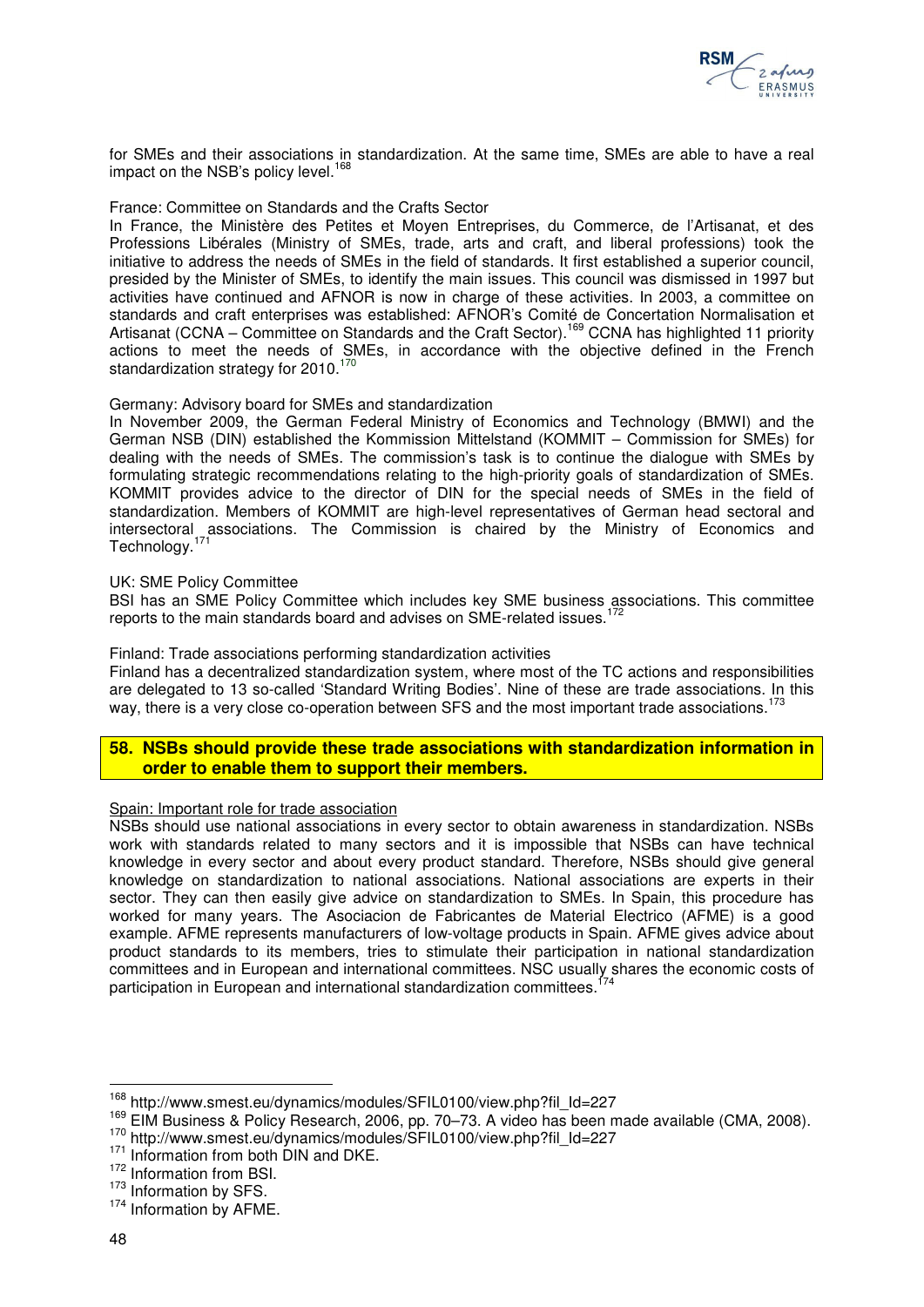

# **5 Survey results – Feedback on the proposed solutions**

This chapter provides results from the survey we carried out to obtain feedback from NSBs and trade associations on the proposed solutions (See Section 3.4 for a description of the research approach). Section 5.1 provides the main results: the rating of the solutions based on importance and on cost-effectiveness. Next, in Section 5.2, we provide ratings for each set of solutions, grouped according to each of the barriers. In Section 5.3, we then distinguish results per type of organization. In Section 5.4 we relate the ratings to the experience, if any, of the respondents in using this solution. The chapter concludes with a short summary.

## **5.1 General assessment**

The overall assessment of all of the respondents concerning all of the proposed measures is, in general, positive in relation to both relevance and cost-effectiveness. Figures 1, 2 and 3 (below) make this obvious. Figure 1 shows the rating of the proposed solutions to benefit from standards, Figure 2 from involvement in standardization, and Figure 3 the results for other, more general recommendations ('enablers') to enable SMEs to benefit from standards or involvement in standardization.

The top three solutions in terms of their importance for benefiting from standards are:

- 1. **S17**. NSBs should provide clear information for each standard on their website including a summary, the scope of the standard, and a table of contents.
- 2. **S9**. NSB websites should provide the opportunity to search for European and international standards in the national language(s) in a user-friendly way.
- 3. **S1**. NSBs should stimulate and support their national government to develop a national strategy on education for standardization.

In terms of cost-effectiveness, the top three solutions are:

- 1. **S14**. Trade associations should inform their members about a set of standards relevant for their sector or discipline.
- 2. **S9**. NSB websites should provide the opportunity to search for European and international standards in the national language(s) in a user-friendly way.
- 3. **S17**. NSBs should provide clear information for each standard on their website including a summary, the scope of the standard, and a table of contents.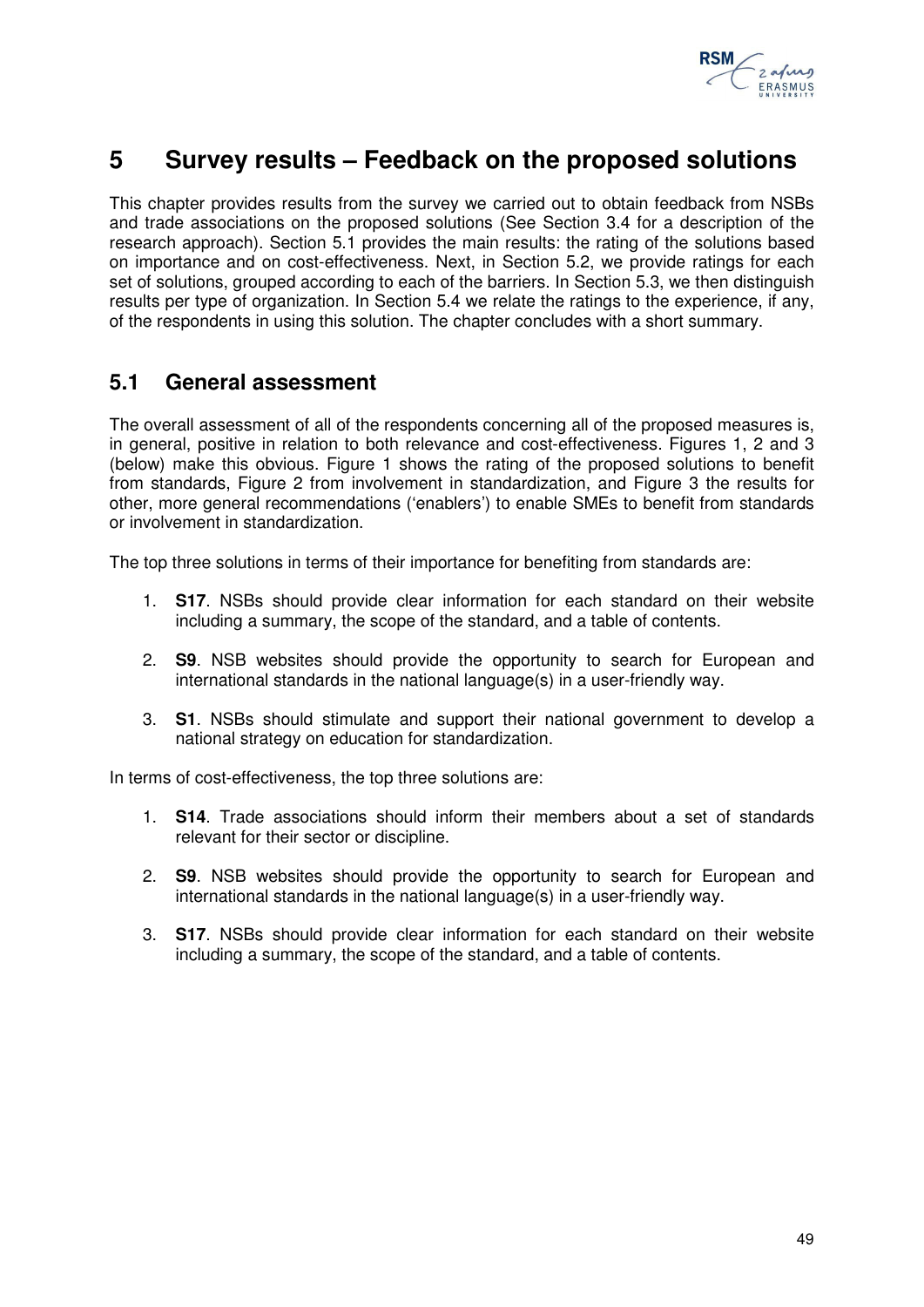

|                                                                                                                                                          | □ Importance ■ Cost-Effectiveness |                |                                          |   |                                                      |  |
|----------------------------------------------------------------------------------------------------------------------------------------------------------|-----------------------------------|----------------|------------------------------------------|---|------------------------------------------------------|--|
| S17: NSBs should provide information for each standard                                                                                                   |                                   |                |                                          |   |                                                      |  |
| S9: NSB websites should provide search tools<br>in the national language                                                                                 |                                   |                |                                          |   |                                                      |  |
| S1: NSBs should support education for standardization                                                                                                    |                                   |                |                                          |   |                                                      |  |
| S14: TAs should inform their members about a set<br>of relevant standards.<br>S10: NSBs should create sets of relevant standards<br>for specific sectors |                                   |                |                                          |   |                                                      |  |
| S13: Method for tracing standards on NSB websites                                                                                                        |                                   |                |                                          |   |                                                      |  |
| S6: NSBs should use TAs to increase SME awareness                                                                                                        |                                   |                |                                          |   |                                                      |  |
| S20: NSBs should stimulate early availability of<br>national translation of standards                                                                    |                                   |                |                                          |   |                                                      |  |
| S2: NSBs should invest in standardization education                                                                                                      |                                   |                |                                          |   |                                                      |  |
| S4: NSBs should use TA as main communication channel<br>for increasing SME awareness of standards                                                        |                                   |                |                                          |   |                                                      |  |
| S15: NSB should provide advice to TAs and SMEs on<br>relevant standards                                                                                  |                                   |                |                                          |   |                                                      |  |
| S12: Tracing standards generic method<br>at CEN/CENELEC websites                                                                                         |                                   |                |                                          |   |                                                      |  |
| S8: CEN/CENELEC should improve online searching<br>for standards                                                                                         |                                   |                |                                          |   |                                                      |  |
| S24: TAs should provide information on content<br>of standards relevant to their members                                                                 |                                   |                |                                          |   |                                                      |  |
| S11: CEN/CENELEC should prepare press release for<br>new standards                                                                                       |                                   |                |                                          |   |                                                      |  |
| S3: NSBs should develop communication plan<br>especially for SMEs                                                                                        |                                   |                |                                          |   |                                                      |  |
| S7: NSBs should seek additional channels for approaching<br><b>SMEs</b>                                                                                  |                                   |                |                                          |   |                                                      |  |
| S26: Trade associations should provide education,<br>training and advice to SMEs on implementing standards                                               |                                   |                |                                          |   |                                                      |  |
| S5: CEN/CENELEC and NSBs should develop or collect<br>successful case studies                                                                            |                                   |                |                                          |   |                                                      |  |
| S25: NSBs should provide education and training to SMEs<br>in implementation                                                                             |                                   |                |                                          |   |                                                      |  |
| S22: CEN/CENELEC should publish other standards on its<br>website                                                                                        |                                   |                |                                          |   |                                                      |  |
| S21: TCs should create a document for interrelated<br>standards                                                                                          |                                   |                |                                          |   |                                                      |  |
| S18: TCs should use the CEN/CENELEC Guide to write<br>standards considering the needs of SMEs                                                            |                                   |                |                                          |   |                                                      |  |
| S29: NSBs should include text in a standard on how to<br>give feedback<br>S23: CEN/CENELEC should require TCs to provide a                               |                                   |                |                                          |   |                                                      |  |
| why-document<br>S16: NSBs should make standards available for SMEs at<br>low cost                                                                        |                                   |                |                                          |   |                                                      |  |
| S19: CEN/CENELEC should assess standards on user<br>friendliness for SMEs                                                                                |                                   |                |                                          |   |                                                      |  |
| S28: NSBs should systematically evaluate standards by<br>sending an inquiry to buyers of standards                                                       |                                   |                |                                          |   |                                                      |  |
|                                                                                                                                                          |                                   |                | to enable discussions and interpretation |   | S27: NSBs should create online userpanel perstandard |  |
| $-1.5$<br>$-1$<br>-2                                                                                                                                     | $-0.5$                            | $\overline{0}$ | 0.5                                      | 1 | 1.5                                                  |  |

# **Figure 1: Proposed measures to benefit from standards ranked by importance**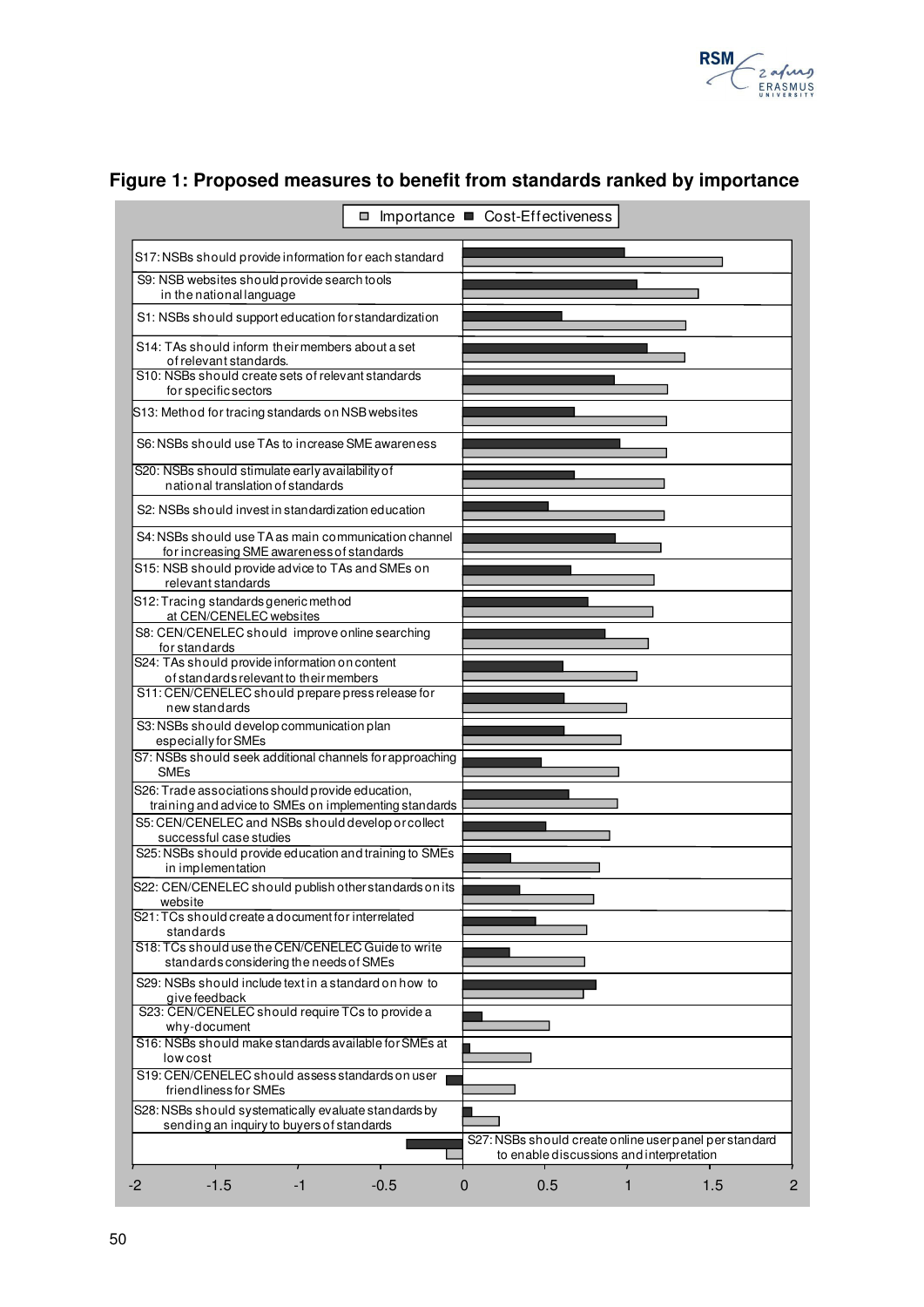

According to the respondents, the most important solutions for improving involvement in standardization are:

- 1. **S30**. NSBs should communicate the main reasons for becoming actively involved in standardization (e.g. to influence the content of the standard, to receive information, to establish contacts with interested partners).
- 2. **S42**. CEN/CENELEC should support the use of ICT tools to optimize the use of resources (time, money) in committees.
- 3. **S44**. NSBs should provide training in and support for effective participation in standards development.

### **Figure 2: Proposed measures to benefit from involvement in standardization ranked by importance**

|                                                                                                                   | □ Importance ■ Cost-Effectiveness |   |     |              |     |                |
|-------------------------------------------------------------------------------------------------------------------|-----------------------------------|---|-----|--------------|-----|----------------|
| S30: NSBs should communicate the reasons for<br>involvement                                                       |                                   |   |     |              |     |                |
| S42: CEN/CENELEC should support the use of ICT tools                                                              |                                   |   |     |              |     |                |
| S44: NSBs should provide training in effective participation                                                      |                                   |   |     |              |     |                |
| S35: TA should inform members about relevant<br>standardization projects                                          |                                   |   |     |              |     |                |
| S36: NSB should advise TA on standardization<br>projects for members                                              |                                   |   |     |              |     |                |
| S33: NSBs should provide an overview of all TCs, SCs<br>and WGs                                                   |                                   |   |     |              |     |                |
| S43: NSBs should stimulate representation of groups<br>of SMEs via TA                                             |                                   |   |     |              |     |                |
| S49: NSBs should provide assistance to SMEs to initiate<br>new activities                                         |                                   |   |     |              |     |                |
| S32: CEN/CENELEC should improve user friendliness<br>of their websites                                            |                                   |   |     |              |     |                |
| S39: NSBs should use method for stakeholder analysis                                                              |                                   |   |     |              |     |                |
| S41: NSB should allow comments on draft standards<br>via website                                                  |                                   |   |     |              |     |                |
| S40: NSBs should seek mechanisms to ensure that cost is<br>not a barrier to SME participation in standardization  |                                   |   |     |              |     |                |
| S37: NSB should provide on request advisory services to<br>individual SMEs on relevant standardization projects   |                                   |   |     |              |     |                |
| S34: A translated generic press release for new<br>standardization projects                                       |                                   |   |     |              |     |                |
| S31: NSB should develop case studies of SMEs that have<br>successfully participated in standardization            |                                   |   |     |              |     |                |
| S45: CEN/CENELEC should make method available to<br>evaluate rate of return on resources used for standardization |                                   |   |     |              |     |                |
| S48: CEN/CENELEC should require TCs to evaluate<br>their standardization projects                                 |                                   |   |     |              |     |                |
| S47: CEN/CENELEC should develop methodology to                                                                    |                                   |   |     |              |     |                |
| evaluate standardization projects<br>S38: CEN/CENELEC should require accompanying                                 |                                   |   |     |              |     |                |
| feasibility study including relevant stakeholders                                                                 |                                   |   |     |              |     |                |
| S46: CEN/CENELEC should require TCs to performex ante                                                             |                                   |   |     |              |     |                |
| impact assessment                                                                                                 |                                   |   |     |              |     |                |
| $-1.5$<br>-2<br>-1                                                                                                | $-0.5$                            | 0 | 0.5 | $\mathbf{1}$ | 1.5 | $\overline{2}$ |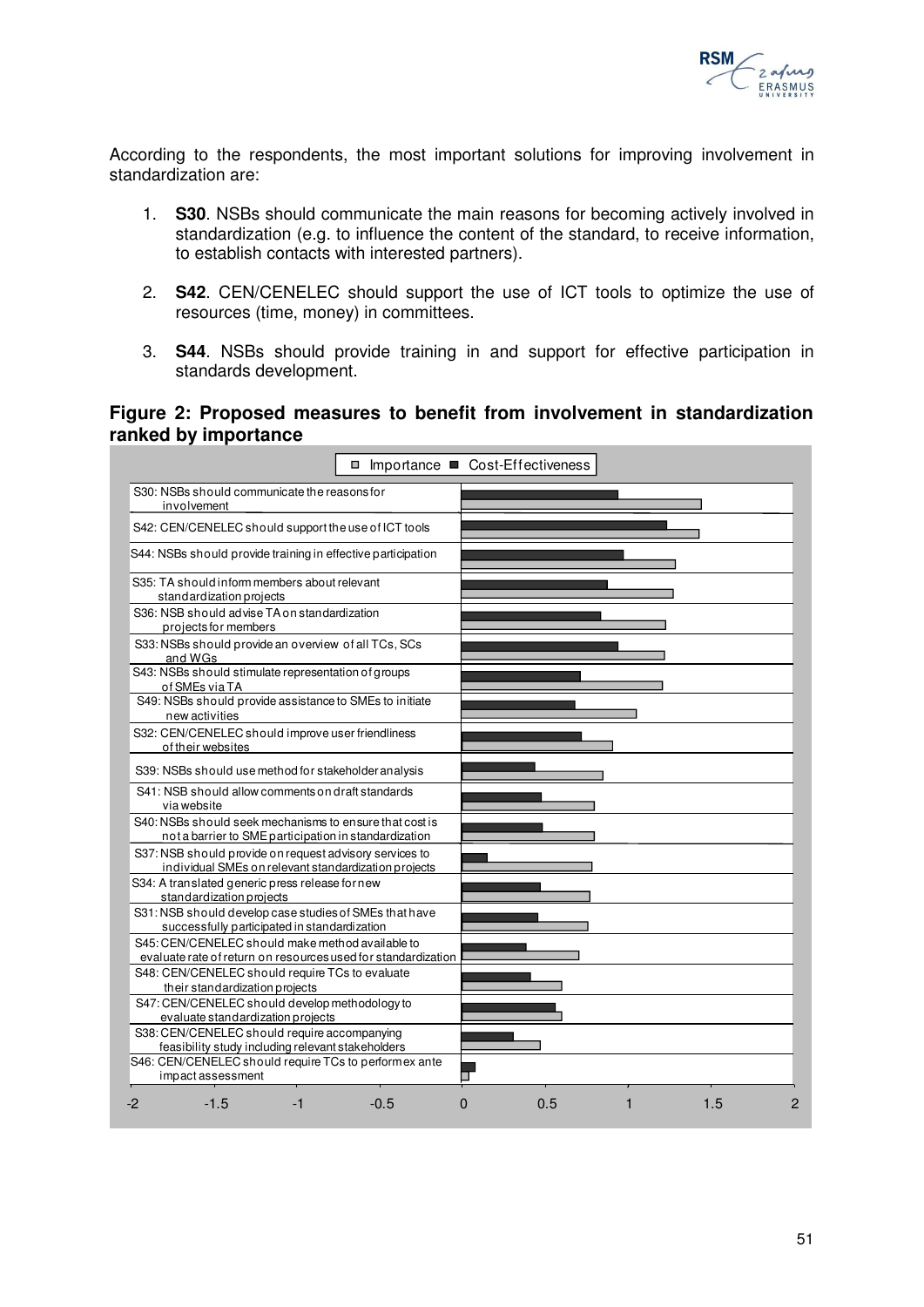

In terms of cost-effectiveness, the top three solutions for involvement in standardization are:

- 1. **S42**. CEN/CENELEC should support the use of ICT tools to optimize the use of resources (time, money) in committees.
- 2. **S44**. NSBs should provide training in and support for effective participation in standards development.
- 3. **S33**. NSBs should provide a clear and transparent overview of all TCs, SCs and WGs and their relation to CEN/CENELEC/ISO/IEC, and define a clear and single point of contact.

The top three of the important enablers are:

- 1. **S57**. NSBs should maintain contacts with relevant trade associations.
- 2. **S58**. NSBs should provide these trade associations with standardization knowledge in order to enable them to support their members.
- 3. **S56**. NSBs should ensure the professionalism of their technical officers via (obligatory) training.

The top three cost-effective enablers are almost identical:

- 1. **S57**. NSBs should maintain contacts with relevant trade associations.
- 2. **S56**. NSBs should ensure the professionalism of their technical officers via (obligatory) training.
- 3. **S58**. NSBs should provide these trade associations with standardization knowledge in order to enable them to support their members.

**Figure 3: Proposed measures for 'enablers' ranked by importance** 

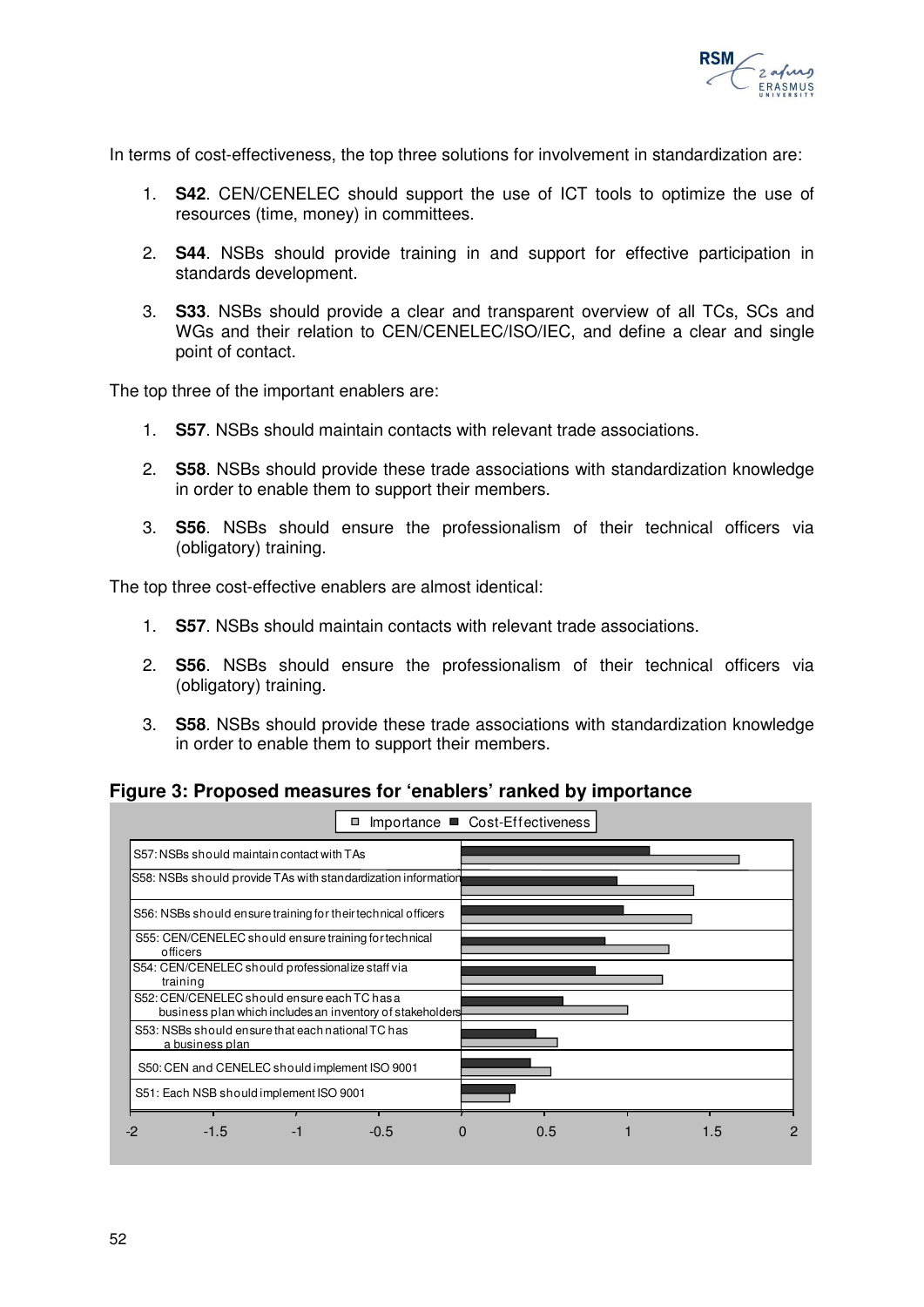

More than half of the proposed measures were assessed as being of high relevance and high cost-effectiveness.

Only the following solutions are below the importance value of 0.5 with regard to solutions for benefiting from standards:

- **S16**. NSBs should seek to make (sets of) standards available for SMEs at low cost.
- **S19**. CEN/CENELEC should assess standards of user friendliness for SMEs, in terms of understanding and implementation, using this Guide.
- **S27**. NSBs should create an online user panel for each standard to enable discussion and interpretation as to how standards can be implemented, how SMEs can make use of the standards, etc.
- **S28**. NSBs should systematically evaluate standards by sending an inquiry to buyers of standards.

Two solutions are rated below an importance value of 0.5 with regard to solutions for benefiting from involvement in standardization:

- **S38**. CEN/CENELEC should require an accompanying feasibility study, to include relevant stakeholders and their interests, of those who propose new projects.
- **S46**. CEN/CENELEC should require TCs to perform ex-ante impact assessment.

One 'enabler' solution has an importance value of below 0.5.

**S51.** NSBs should implement ISO 9001.

Besides S16, S19, S27 and S28, S23 (CEN/CENELEC should require TCs to provide a short 'why document' with background information about the standard) is rated below 0.3 in terms of cost-effectiveness for solutions to benefit from standards. With regard to solutions for benefiting from involvement in standardization and more generic measures in addition to the above mentioned solutions, S37 (NSBs should provide on request advisory services to individual SMEs on relevant standardization projects) is also below 0.3 in the costeffectiveness ranking. However, these are only single solutions, which do not allow us to present an overall picture following the conceptual model of barriers. Therefore, we address in the following section the solutions clustered according to the different types of barrier, followed by further separations of the sample.

## **5.2 Assessment by type of barrier**

The assessment of the respondents by type of barrier with regard to obtaining benefit from standards and from standardization reflects very well the structure of the barrier model. The highest relevance category has solutions for tracing standards which are just ahead of ways in which to raise awareness of standards, solutions for creating awareness of the importance of standards for the SME's own company, channels for obtaining standards and support schemes to understand standards (see Figure 4). The importance of solutions to implement standards and for evaluating their implementation is ranked the lowest.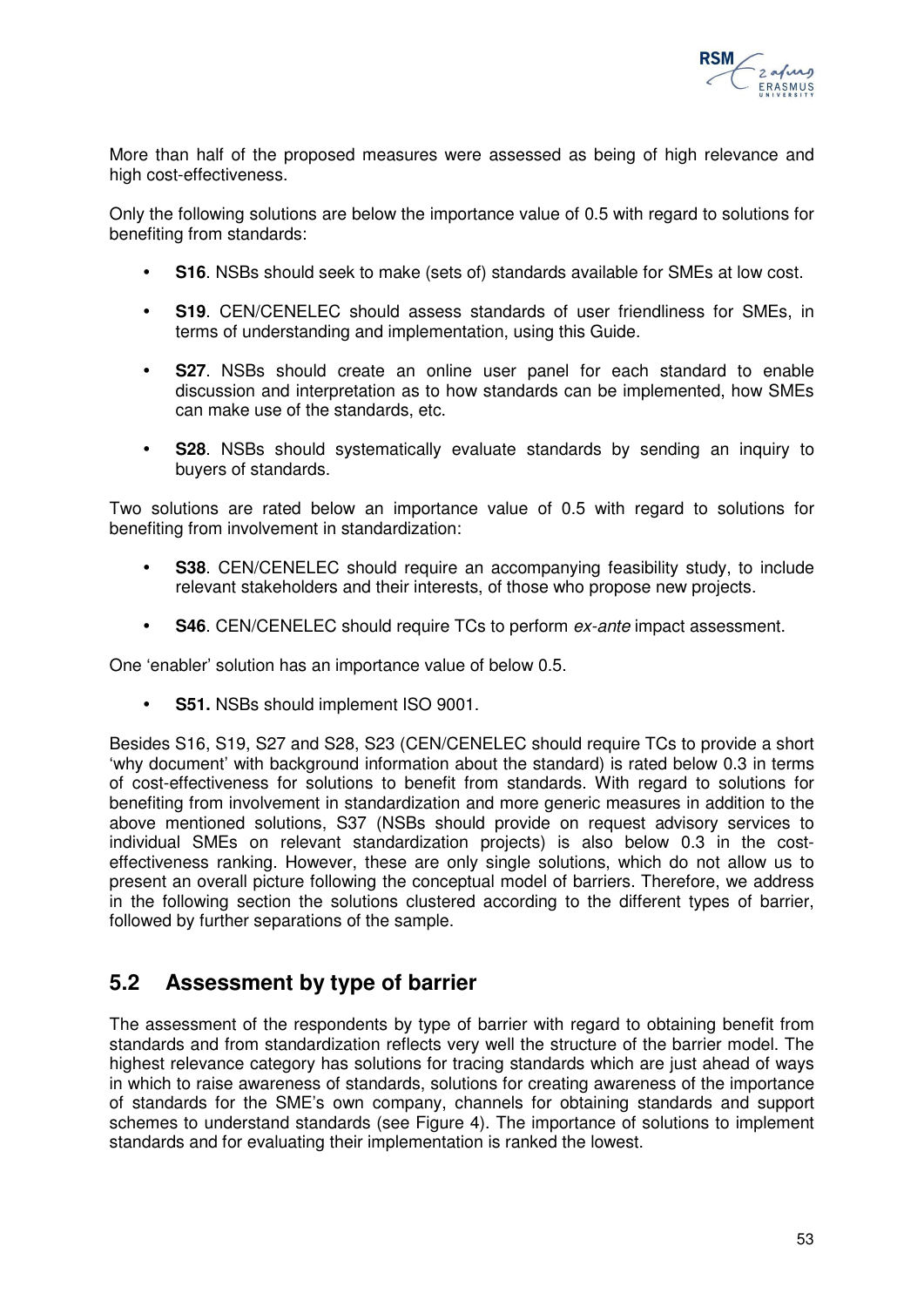



### **Figure 4: Importance of 'solutions to benefit from standards'**

We face similar structures in the assessment of the solutions promoting involvement in standardization (Figure 5). The highest ranked are those solutions which support effective involvement. Medium assessment is given to instruments to create awareness of the importance of being involved, options for tracing processes, assistance in becoming involved, and committees (i.e. the importance of business plans for Technical Committees). Proposed evaluation schemes are of lowest importance.

### **Figure 5: Importance of 'solutions to benefit from involvement in standardization'**



In Figure 6 the assessment of the groups of the more general solutions, those addressing the standardization processes, are also very important among all of the proposed solutions, whereas quality management is perceived to be of rather low relevance.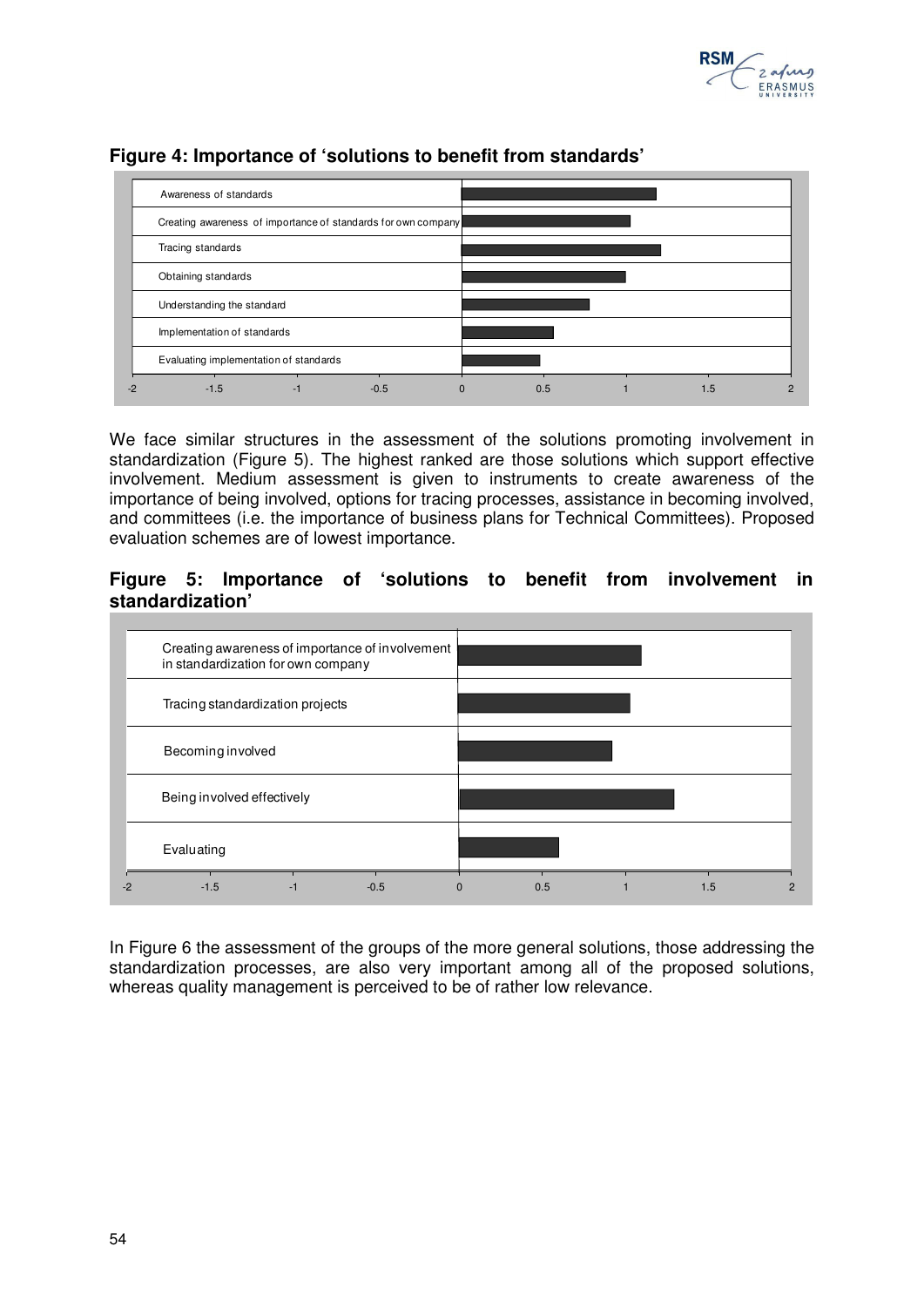

### **Figure 6: Importance of 'enablers'**



In summary, the more general assessment raising and transparency increasing instruments are highly appreciated, whereas support schemes for implementation, quality management issues and evaluation schemes receive rather low support. Here, there seems to be a deficit, or a generally different perception, prominent among the respondents.

In order to shed light on this rather clear structure, we shall make a distinction between the responses from NSBs and from trade associations in the next section.

## **5.3 Assessment by type of organization**

Since NSBs and trade associations are the major target groups for the proposed solutions and the two groups of respondents, we need to look at their assessments separately in order to detect the differences, if any, between the perceptions of the two subsamples and also in order to derive more differentiated conclusions.

First, we must look again at the assessment of the bundles of solutions ranked according to the different types of barrier to benefit from standards (Figure 7). The trade associations emphasize strong support for tracing, obtaining and understanding standards, whereas the NSBs have a stronger focus on the implementation aspect. This structure reflects the fact that trade associations perceive there to be a higher demand for those aspects that are the responsibility of the NSBs, whereas implementation is more closely connected to the realm of the trade associations.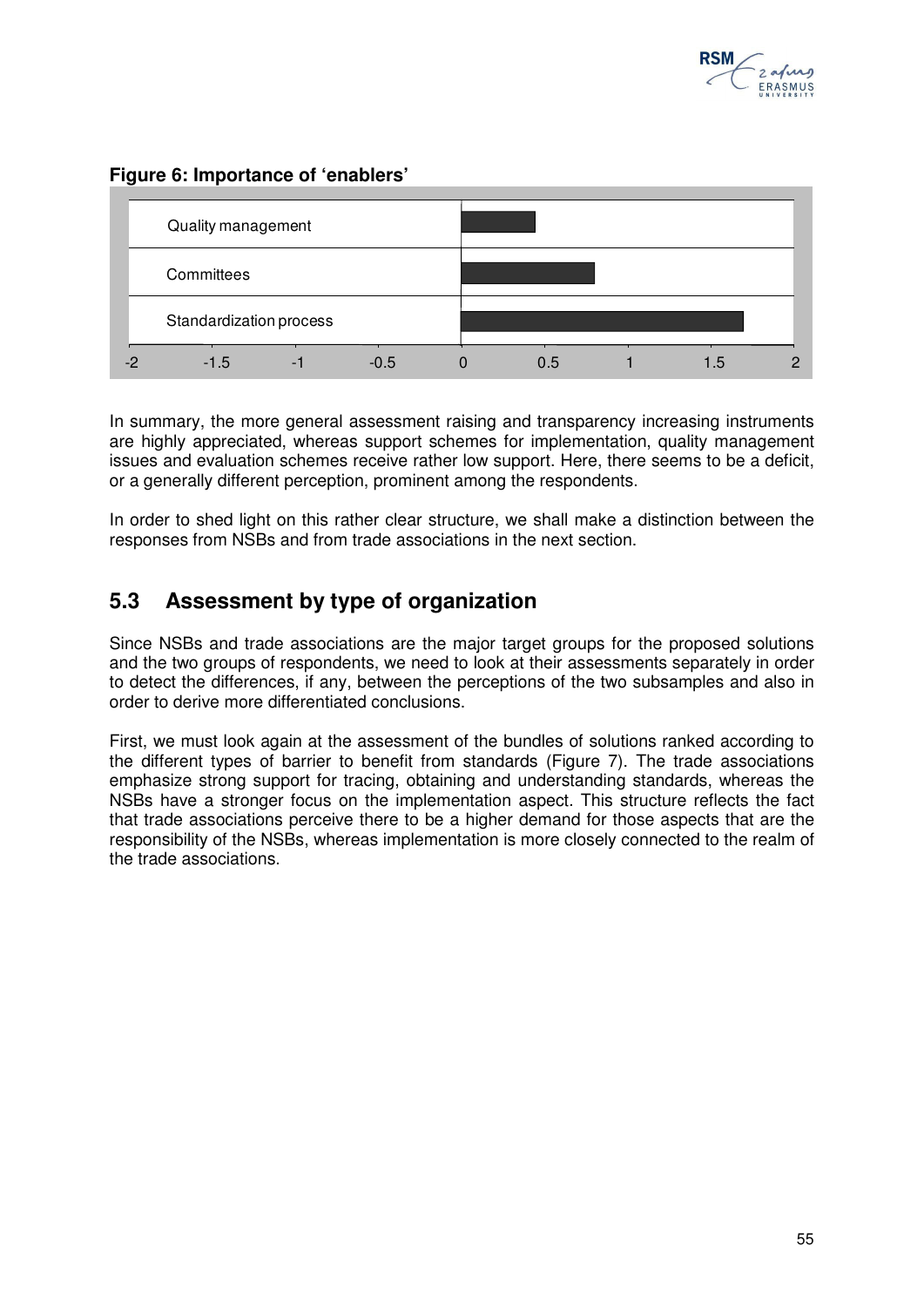



### **Figure 7: Importance of 'solutions to benefit from standards'**

In terms of support for standardization processes, the trade associations perceive only a much stronger need for solutions concerning evaluation (Figure 8).

### **Figure 8: Importance of 'solutions to benefit from involvement in standardization'**



Among the 'enablers', it is only the solutions that focus on quality management that are perceived as being significantly more important by the NSBs than by the trade associations.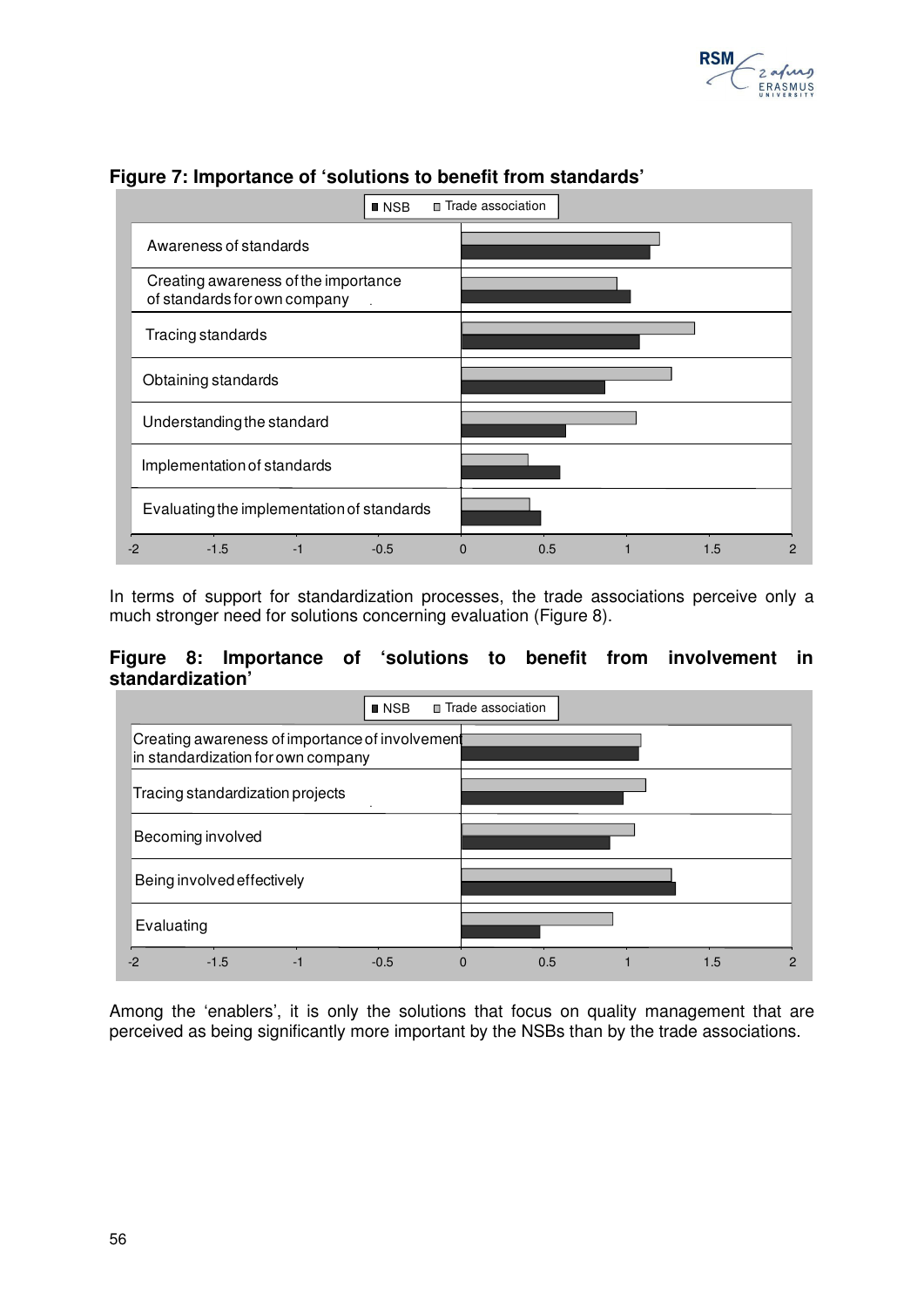



### **Figure 9 Importance of 'enablers'**

In order to explain the differences between single solutions, we will also focus on the list of all solutions. The differences in the assessment of the importance of single solutions by NSBs and trade associations reveal a further distinction between the two (see Figure 10). Trade associations assess the majority of solutions to benefit from standards which are the responsibility of CEN and CENELEC to be much higher, both in terms of importance and cost-effectiveness, than do the NSBs. Here, it becomes obvious that the NSBs are rather reluctant in shifting responsibilities to the European level. The only remarkable exception is the relatively strong emphasis of NSBs on using a method of stakeholder analysis, whereas the trade associations are not convinced by this solution. This is a further indication that the assessment of solutions depends strongly on their impact on the influence of the particular institution. For information, Figure 11 presents the ranking of the solutions according to their cost effectiveness.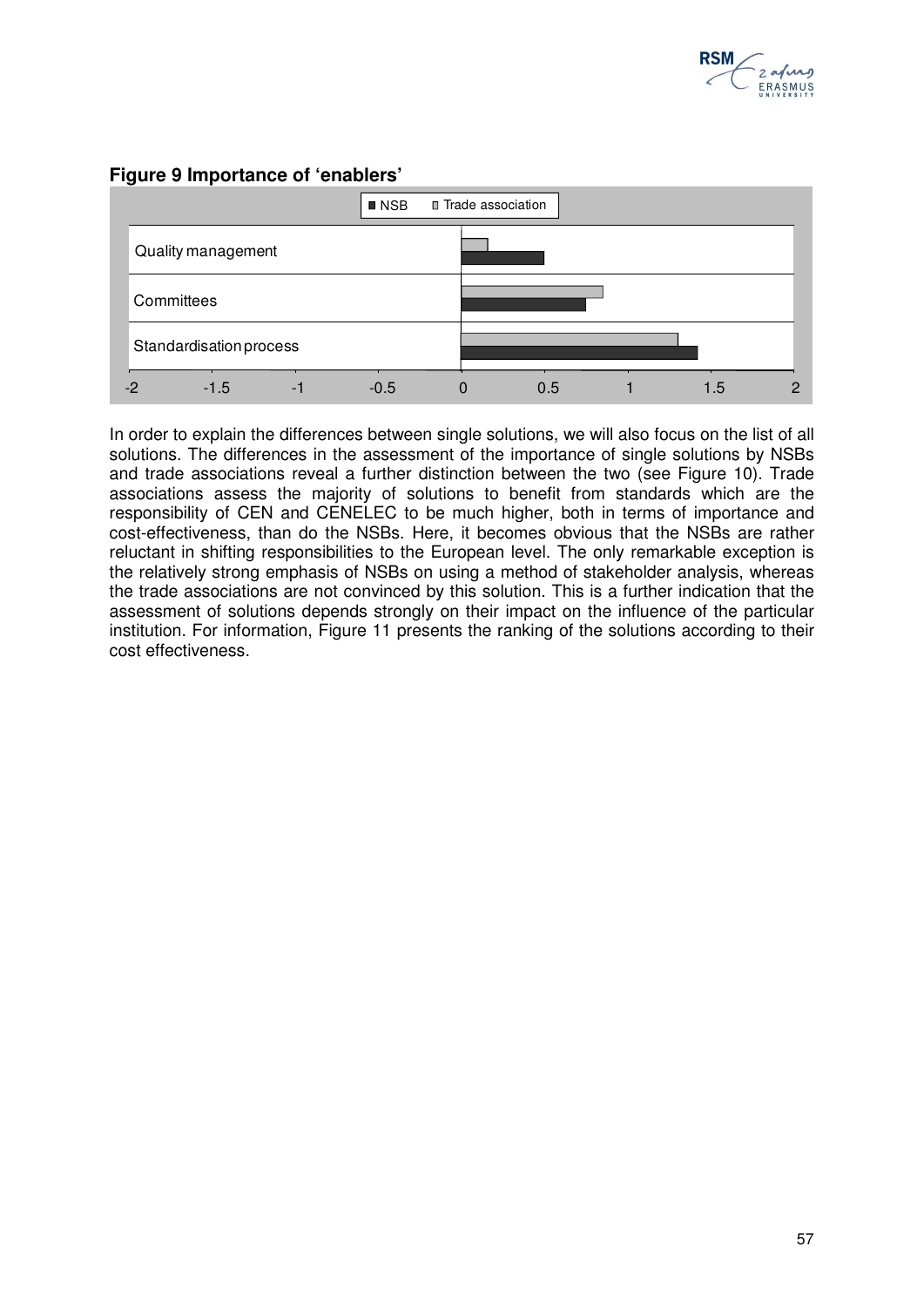

| <b>NSB</b>                                                                                                 | <b>□ Trade association</b> |
|------------------------------------------------------------------------------------------------------------|----------------------------|
| S17: NSBs should provide information for each standard                                                     |                            |
| S1: NSBs should support education for standardization                                                      |                            |
| S9: NSB websites should provide search tools<br>in the national language                                   |                            |
| S4: NSBs should use TA as main communication channel<br>for increasing SME awareness of standards          |                            |
| S6: NSBs should use TAs to increase SME awareness                                                          |                            |
| S2: NSBs should invest in standardization education                                                        |                            |
| S10: NSBs should create sets of relevant standards<br>for specific sectors                                 |                            |
| S20: NSBs should stimulate early availability of<br>national translation of standards                      |                            |
| S14: TAs should inform their members about a set<br>of relevant standards                                  |                            |
| S13: Method for tracing standards on NSB websites                                                          |                            |
| S15: NSB should provide advice to TAs and SMEs on<br>relevant standards                                    |                            |
| S25: NSBs should provide education and training to SMEs<br>in implementation                               |                            |
| S26: Trade associations should provide education,<br>training and advice to SMEs on implementing standards |                            |
| S12: Tracing standards generic method<br>at CEN/CENELEC websites                                           |                            |
| S8: CEN/CENELEC should improve online searching<br>for standards                                           |                            |
| S5: CEN/CENELEC and NSBs should develop or collect<br>successful case studies                              |                            |
| S7: NSBs should seek additional channels for approaching<br><b>SMEs</b>                                    |                            |
| S24: TAs should provide information on content<br>of standards relevant to their members                   |                            |
| S11: CEN/CENELEC should prepare press release for<br>new standards                                         |                            |
| S3: NSBs should develop communication plan<br>especially for SMEs                                          |                            |
| S29: NSBs should include text in a standard on how to<br>give feedback                                     |                            |
| S18: TCs should use the CEN/CENELEC Guide to write<br>standards considering the needs of SMEs              |                            |
| S22: CEN/CENELEC should publish other standards on its<br>website                                          |                            |
| S21: TCs should create a document for interrelated<br>standards                                            |                            |
| S23: CEN/CENELEC should require TCs to<br>provide a why-document                                           |                            |
| S16: NSBs should make standards available for SMEs at<br>low cost                                          |                            |
| S28: NSBs should systematically evaluate standards by<br>sending an inquiry to buyers of standards         |                            |
| S19: CEN/CENELEC should assess standards on user<br>friendliness for SMEs                                  |                            |
| S27: NSBs should create online user panel perstandard<br>to enable discussions and interpretation          |                            |
| $-1.5$<br>$-1$<br>$-0.5$<br>-2                                                                             | 0.5<br>1.5<br>0<br>1       |

# **Figure 10: Solutions to benefit from standards: importance**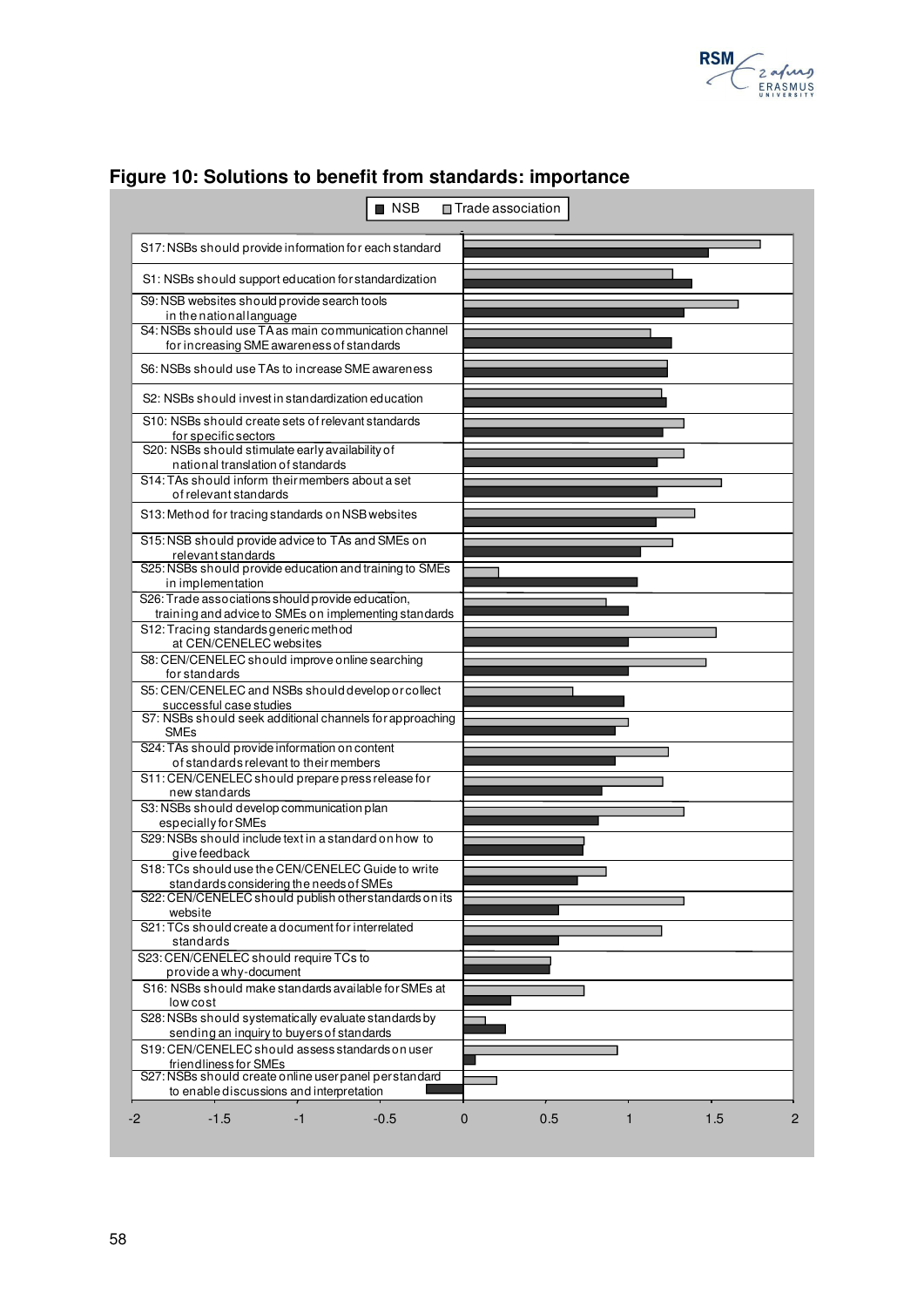



### **Figure 11: Solutions to benefit from standards: cost-effectiveness**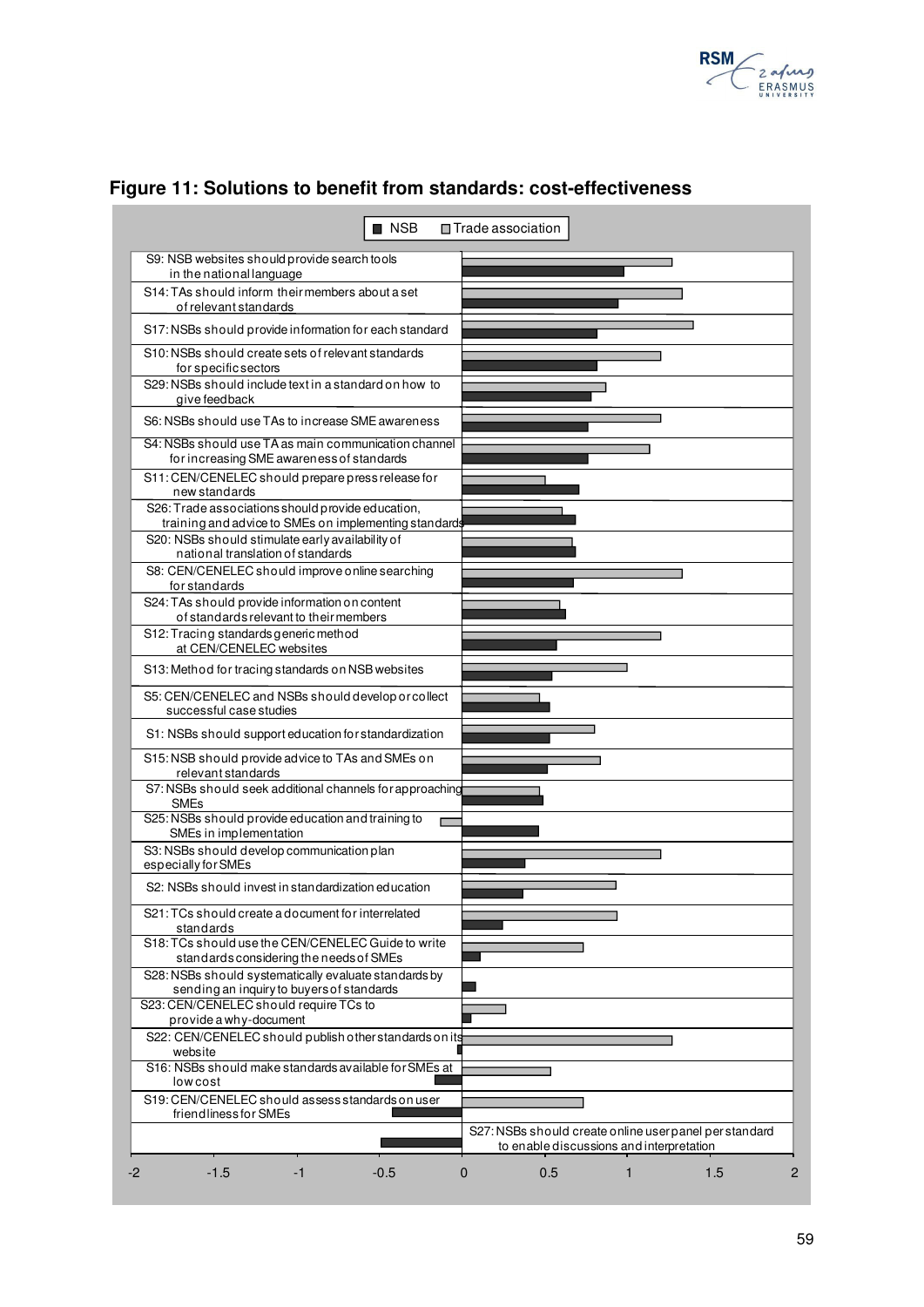

In contrast to the numerous significant differences between NSBs and trade associations in their assessment of solutions to benefit from standards, the divergence is slightly less with regard to solutions to benefit from involvement in standardization (Figure 12). However, the trade associations emphasise, for example, that the NSBs should establish mechanisms to ensure that cost is not a barrier for SME participation in standardization. Here again, the trade associations attribute much higher relevance to solutions addressed to CEN and CENELEC, whereas the NSBs see their role and the related actions of much lower priority. In addition, all types of ex ante and ex post impact assessment issues are ranked much higher by the trade associations than by the NSBs.

| S42: CEN/CENELEC should support the use of ICT tools                                                              |  |  |  |
|-------------------------------------------------------------------------------------------------------------------|--|--|--|
| S30: NSBs should communicate the reasons for<br>involvement                                                       |  |  |  |
| S44: NSBs should provide training in effective participation                                                      |  |  |  |
| S35: TA should inform members about relevant<br>standardization projects                                          |  |  |  |
| S36: NSB should advise TA on standardization<br>projects for members                                              |  |  |  |
| S33: NSBs should provide an overview<br>of all TCs, SCs and WGs                                                   |  |  |  |
| S43: NSBs should stimulate representation of groups<br>of SMEs via TA                                             |  |  |  |
| S49: NSBs should provide assistance to SMEs to initiate<br>new activities                                         |  |  |  |
| S39: NSBs should use method for stakeholder analysis                                                              |  |  |  |
| S37: NSB should provide on request advisory services to<br>individual SMEs on relevant standardization projects   |  |  |  |
| S32: CEN/CENELEC should provide user friendliness<br>of their websites                                            |  |  |  |
| S41: NSB should allow comments on draft standards via website                                                     |  |  |  |
| S45: CEN/CENELEC should make method available to<br>evaluate rate of return on resources used for standardization |  |  |  |
| S31: NSB should develop case studies of SMEs that have<br>successfully participated in standardization            |  |  |  |
| S34: A translated generic press release for new<br>standardization projects                                       |  |  |  |
| S40: NSBs should seek mechanisms to ensure that cost is                                                           |  |  |  |
| not a barrier to SME participation in standardization                                                             |  |  |  |
| S48: CEN/CENELEC should require TCs to evaluate                                                                   |  |  |  |
| their standardization projects                                                                                    |  |  |  |
| S47: CEN/CENELEC should develop methodology to                                                                    |  |  |  |
| evaluate standardization projects<br>S38: CEN/CENELEC should require accompanying                                 |  |  |  |
| feasibility study including relevant stakeholders                                                                 |  |  |  |
| S46: CEN/CENELEC should require TCs to performex ante                                                             |  |  |  |
| impact assessment                                                                                                 |  |  |  |

### **Figure 12: Solutions to benefit from involvement in standardization: importance**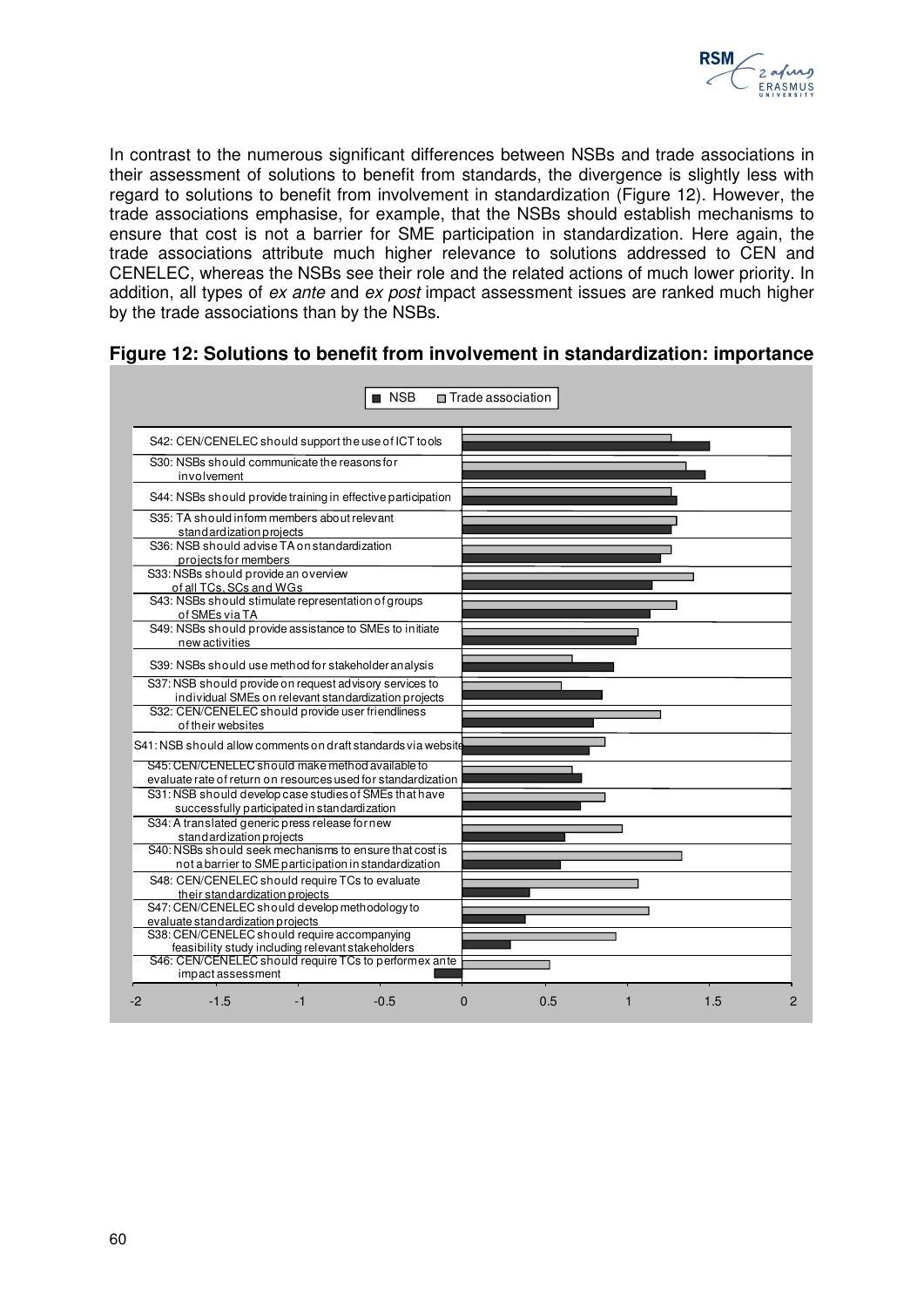

|               |  |  |  | Figure 13: Solutions to benefit from involvement in standardization: cost- |  |
|---------------|--|--|--|----------------------------------------------------------------------------|--|
| effectiveness |  |  |  |                                                                            |  |

|                                                                                                                                                    |                                                                                                   |  | NSB                                                                                                               |  | <b>□ Trade association</b> |  |  |
|----------------------------------------------------------------------------------------------------------------------------------------------------|---------------------------------------------------------------------------------------------------|--|-------------------------------------------------------------------------------------------------------------------|--|----------------------------|--|--|
|                                                                                                                                                    |                                                                                                   |  | S42: CEN/CENELEC should support the use of ICT tools                                                              |  |                            |  |  |
|                                                                                                                                                    | S30: NSBs should communicate the reasons for<br>involvement                                       |  |                                                                                                                   |  |                            |  |  |
|                                                                                                                                                    |                                                                                                   |  | S44: NSBs should provide training in effective participation                                                      |  |                            |  |  |
|                                                                                                                                                    | S33: NSBs should provide an overview<br>of all TCs, SCs and WGs                                   |  |                                                                                                                   |  |                            |  |  |
|                                                                                                                                                    | S35: TA should inform members about relevant<br>stand ardization projects                         |  |                                                                                                                   |  |                            |  |  |
|                                                                                                                                                    | S36: NSB should advise TA on standardization<br>projects for members                              |  |                                                                                                                   |  |                            |  |  |
|                                                                                                                                                    | S32: CEN/CENELEC should provide user friendliness<br>of their websites                            |  |                                                                                                                   |  |                            |  |  |
|                                                                                                                                                    | new activities                                                                                    |  | S49: NSBs should provide assistance to SMEs to initiate                                                           |  |                            |  |  |
|                                                                                                                                                    | S41: NSB should allow comments on draft standards<br>via website                                  |  |                                                                                                                   |  |                            |  |  |
|                                                                                                                                                    |                                                                                                   |  | S39: NSBs should use method for stakeholder analysis                                                              |  |                            |  |  |
|                                                                                                                                                    | S43: NSBs should stimulate representation of groups<br>of SMEs via TA                             |  |                                                                                                                   |  |                            |  |  |
|                                                                                                                                                    | successfully participated in standardization                                                      |  | S31: NSB should develop case studies of SMEs that have                                                            |  |                            |  |  |
|                                                                                                                                                    | S47: CEN/CENELEC should develop methodology to<br>evaluate standardization projects               |  |                                                                                                                   |  |                            |  |  |
|                                                                                                                                                    |                                                                                                   |  | S45: CEN/CENELEC should make method available to<br>evaluate rate of return on resources used for standardization |  |                            |  |  |
|                                                                                                                                                    | S34: A translated generic press release fornew<br>standardization projects                        |  |                                                                                                                   |  |                            |  |  |
|                                                                                                                                                    | S38: CEN/CENELEC should require accompanying<br>feasibility study including relevant stakeholders |  |                                                                                                                   |  |                            |  |  |
|                                                                                                                                                    |                                                                                                   |  | S37: NSB should provide on request advisory services to<br>individual SMEs on relevant standardization projects   |  |                            |  |  |
|                                                                                                                                                    | S48: CEN/CENELEC should require TCs to evaluate                                                   |  |                                                                                                                   |  |                            |  |  |
| their standardization projects<br>S40: NSBs should seek mechanisms to ensure that cost is<br>not a barrier to SME participation in standardization |                                                                                                   |  |                                                                                                                   |  |                            |  |  |
|                                                                                                                                                    |                                                                                                   |  | S46: CEN/CENELEC should require TCs to performex ante                                                             |  |                            |  |  |
|                                                                                                                                                    | impact assessment                                                                                 |  |                                                                                                                   |  |                            |  |  |

Considering the solutions for 'enablers' (Figure 14), it can be seen among the most important solutions that NSBs should maintain contact with trade associations and provide them with information. Examples of heterogeneous assessments are the general proposals that CEN and CENELEC should professionalize their staff and the introduction of ISO 9001, which receives only low scores by the trade associations; the NSBs, on the other hand, are in favour of CEN and CENELEC, but not for their own institutions. The structural differences between NSBs and trade associations are, in general, rather similar to their assessment of the importance and the cost-effectiveness of the proposed solutions.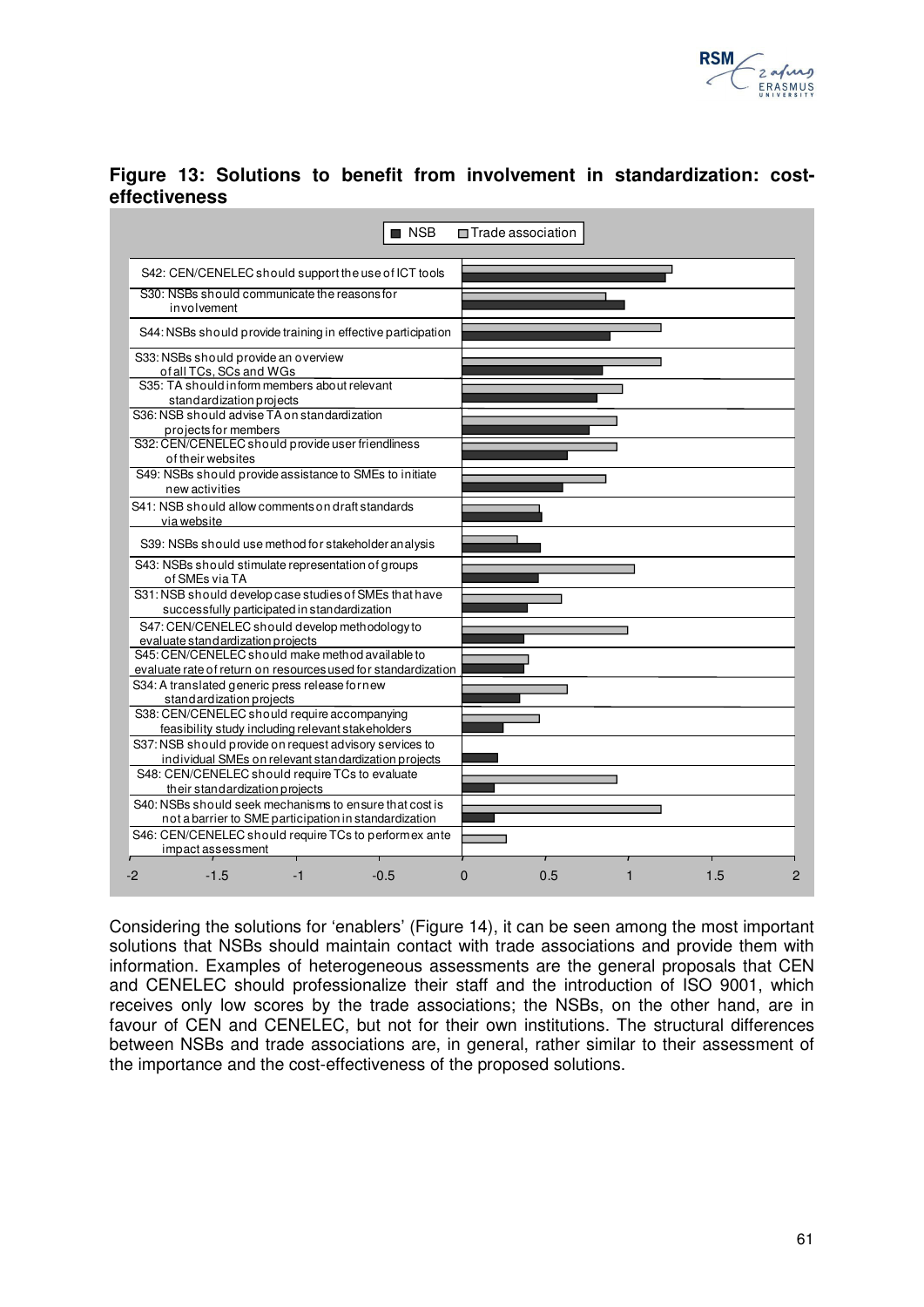



## **Figure 14: Solutions for 'enablers': importance**

### **Figure 15: Solutions for 'enablers': cost-effectiveness**



As well as the differentiation of responses given by the two organizations, trade associations can be divided into those that represent all types of enterprise and those that just represent small enterprises. In the vast majority of the solutions to benefit from standards, we see a more positive assessment by the trade associations that represent only small enterprises (Figure 16). It is only for some of the proposals concerning CEN and CENELEC that the support is stronger by trade associations that also represent large companies. The associations that represent SMEs only favour, in particular, solutions for tracing and for understanding standards.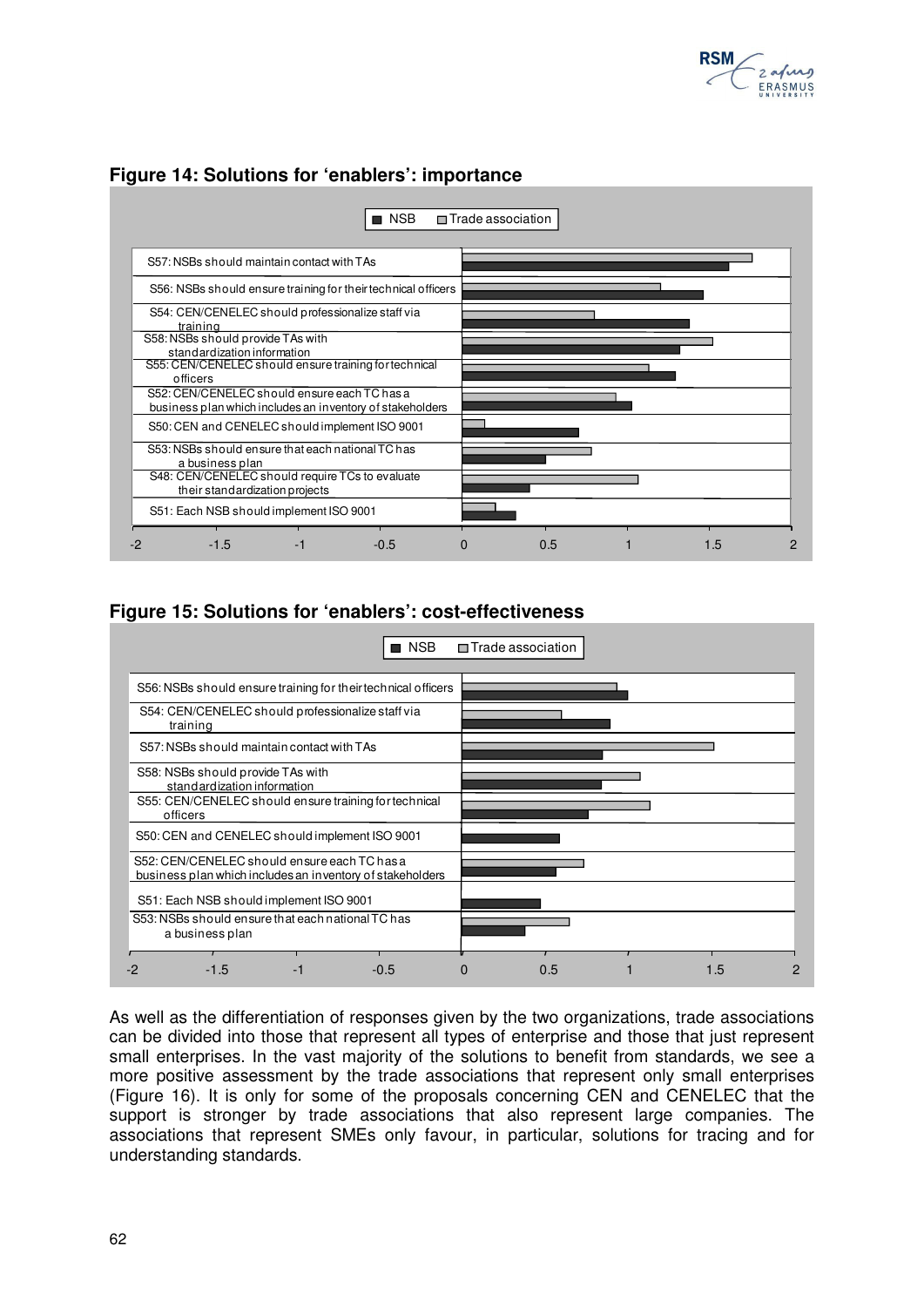

### **Figure 16: Solutions to benefit from standards: TAs for SMEs only vs. TAs for small and large companies**

| ■ Trade associations for SMEs only                                                                         | □ Trade associations for SMEs and large companies |
|------------------------------------------------------------------------------------------------------------|---------------------------------------------------|
| S13: Method for tracing standards on NSB websites                                                          |                                                   |
| S9: NSB websites should provide search tools<br>in the national language                                   |                                                   |
| S3: NSBs should develop communication. for SMEs                                                            |                                                   |
| S14: TAs should inform their members about a set<br>of relevant standards                                  |                                                   |
| S19: CEN/CENELEC should assess standards on user<br>friendliness for SMEs                                  |                                                   |
| S18: TCs should use the CEN/CENELEC Guide to write<br>standards considering the needs of SMEs              |                                                   |
| S12: Tracing standards generic method<br>at CEN/CENELEC websites                                           |                                                   |
| S22: CEN/CENELEC should publish other standards on its<br>website                                          |                                                   |
| S17: NSBs should provide information for each standard                                                     |                                                   |
| S8: CEN/CENELEC should improve online searching<br>for standards                                           |                                                   |
| S1: NSBs should support education for standardization.                                                     |                                                   |
| S15: NSB should provide advice to TAs and SMEs on<br>relevant standards                                    |                                                   |
| S24: TAs should provide information on content<br>of standards relevant to their members                   |                                                   |
| S20: NSBs should stimulate early availability of national<br>translation of standards                      |                                                   |
| S10: NSBs should create sets of relevant standards<br>for specific sectors                                 |                                                   |
| S26: Trade associations should provide education,<br>training and advice to SMEs on implementing standards |                                                   |
| S11: CEN/CENELEC should prepare press release for<br>new standards                                         |                                                   |
| S6: NSBs should use TAs to increase SME awareness                                                          |                                                   |
| S4: NSBs should use TA as main communication channel<br>for increasing SME awareness of standards          |                                                   |
| S21: TCs should create a document for interrelated standards                                               |                                                   |
| S7: NSBs should seek additional channels for approaching<br><b>SMEs</b>                                    |                                                   |
| S2: NSBs should invest in standardization education                                                        |                                                   |
| S29: NSBs should include text in a standard on how to<br>give feedback                                     |                                                   |
| S28: NSBs should systematically evaluate standards by<br>sending an inquiry to buyers of standards         |                                                   |
| S27: NSBs should create online userpanel perstandard [<br>to enable discussions and interpretation         |                                                   |
| S16: NSBs should make standards available for SMEs at<br>low cost                                          |                                                   |
| S5: CEN/CENELEC and NSBs should develop or collect<br>successful case studies                              |                                                   |
| S25: NSBs should provide education and training to SMEs<br>in implementation                               |                                                   |
| S23: CEN/CENELEC should require TCs to<br>provide a why-document                                           |                                                   |
| $-1.5$<br>$-0.5$<br>$-2$<br>-1                                                                             | 0.5<br>1.5<br>$\mathbf 0$<br>1                    |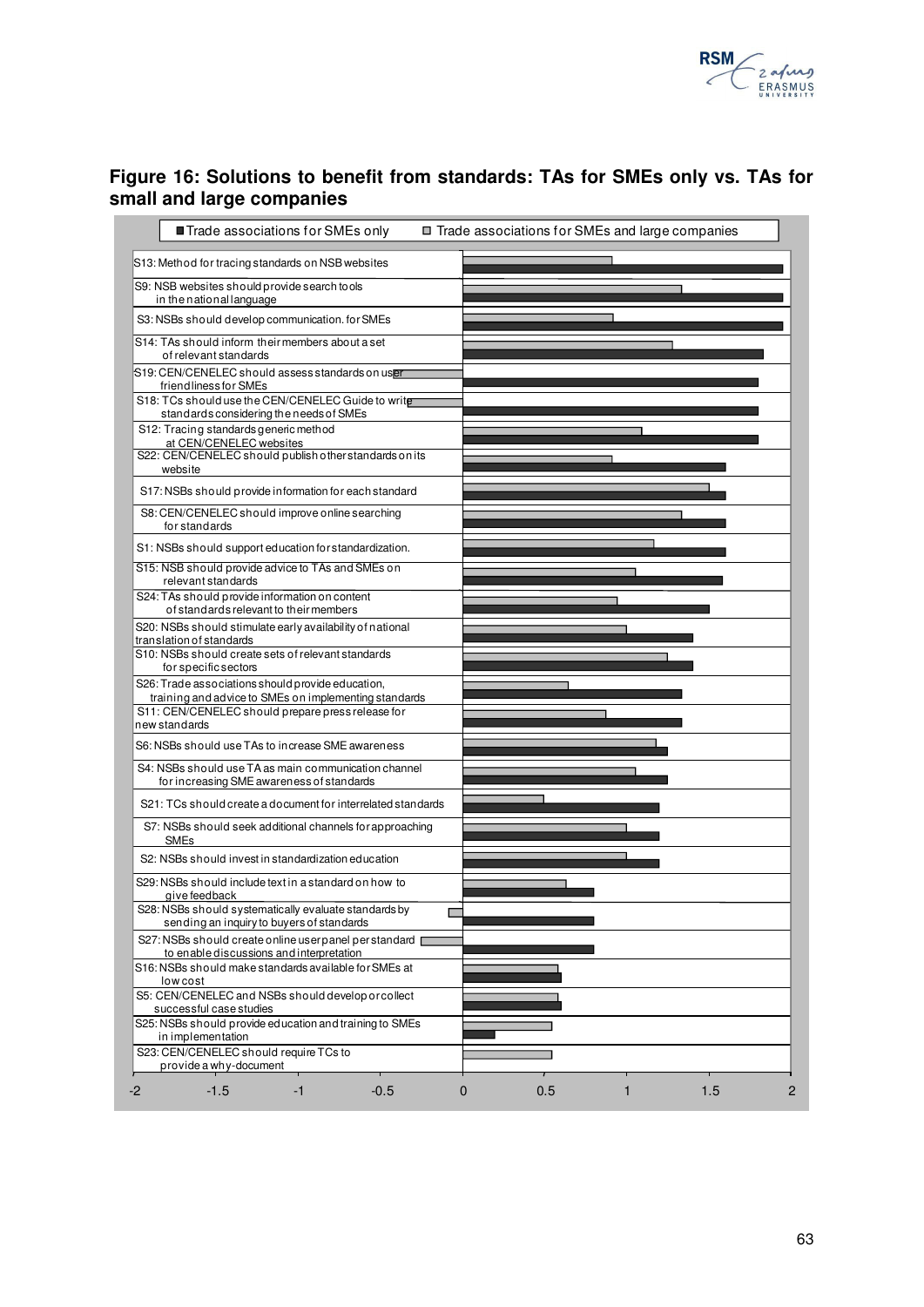

In addition, for most of the solutions to benefit from involvement in standardization, the trade associations for SMEs give higher ratings, except for some solutions relating to improvement of the system rather than improvement of the direct services to SMEs (Figure 17).

### **Figure 17: Solutions to benefit from involvement in standardization: TAs for SMEs only vs. TAs for small and large companies**



All trade associations strongly favour contact and knowledge transfer between NSB and trade association. The trade associations for SMEs only give little support for other 'enablers' whereas associations that also represent large companies see a more important role for CEN and CENELEC.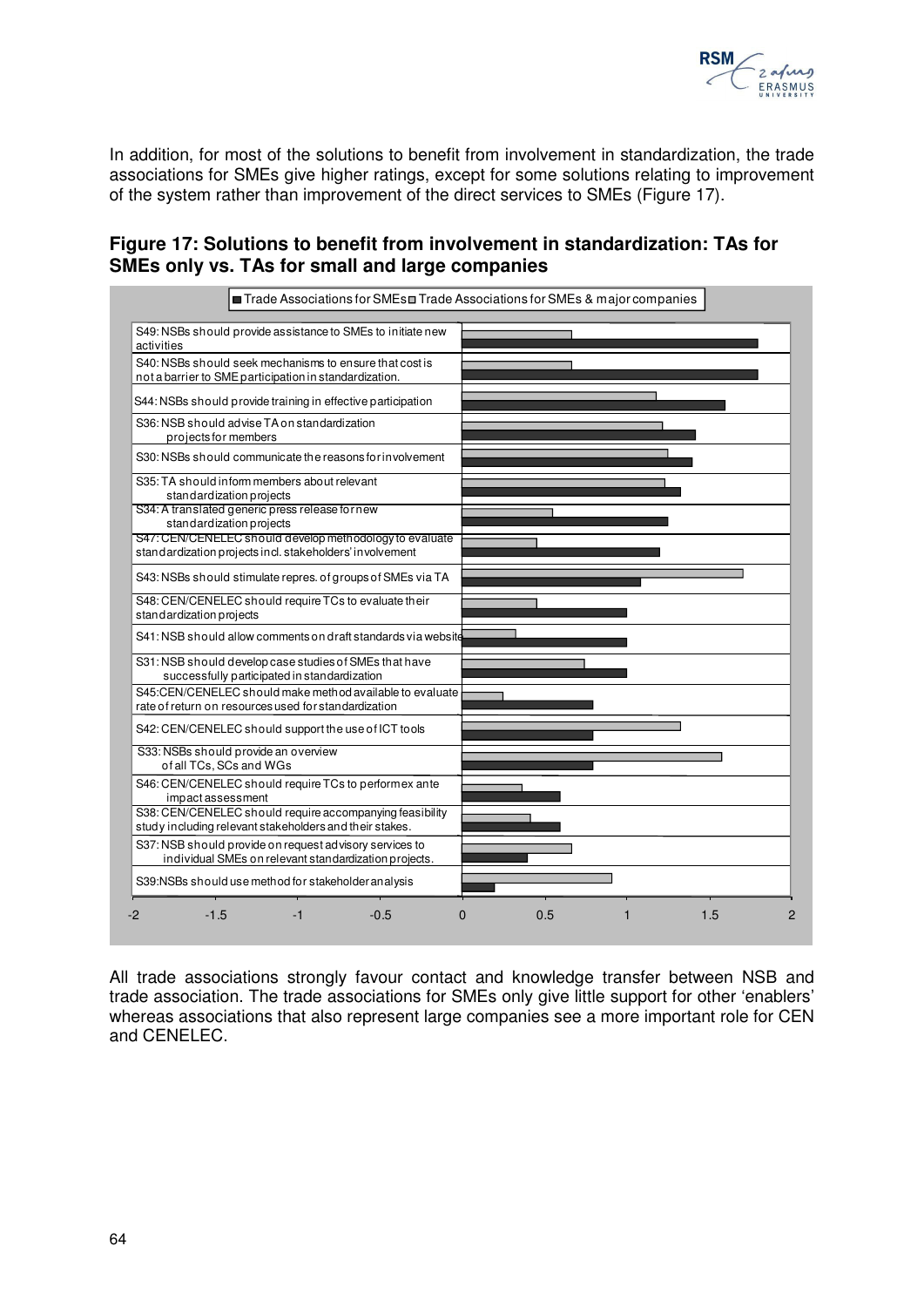

### **Figure 18: Solutions for 'enablers': TAs for SMEs only vs. TAs for small and large companies**



## **5.4 Assessment by degree of experience**

The assessment of the solutions depends also on the experience gained by the organizations concerned. Therefore, the answers were differentiated according to those who have implemented a solution and those who have not.

First, it appears that there is a large discrepancy in the level of implementation (see Figures 19, 20 and 21). The most popular solution is that NSBs should maintain contact with trade associations followed by providing them with information. In addition to this rather evident and rather general solution, around 75 per cent of NSBs provide training in effective participation, train their technical officers, provide websites with search tools in the national language and communicate the reasons for participation in standardization. The more general solutions are also far more often implemented than the solutions addressing either standards or standardization. In contrast, only 2 per cent of the organizations have implemented an online tool to comment on drafts of standards. Furthermore, all the methods to evaluate the impact of standards and the possible return on investment are implemented by less than 10 per cent of the responding organizations. Of course, having implemented a solution does not mean that this implementation cannot be improved; the 'best practice' examples in Chapter 4 could be used for that.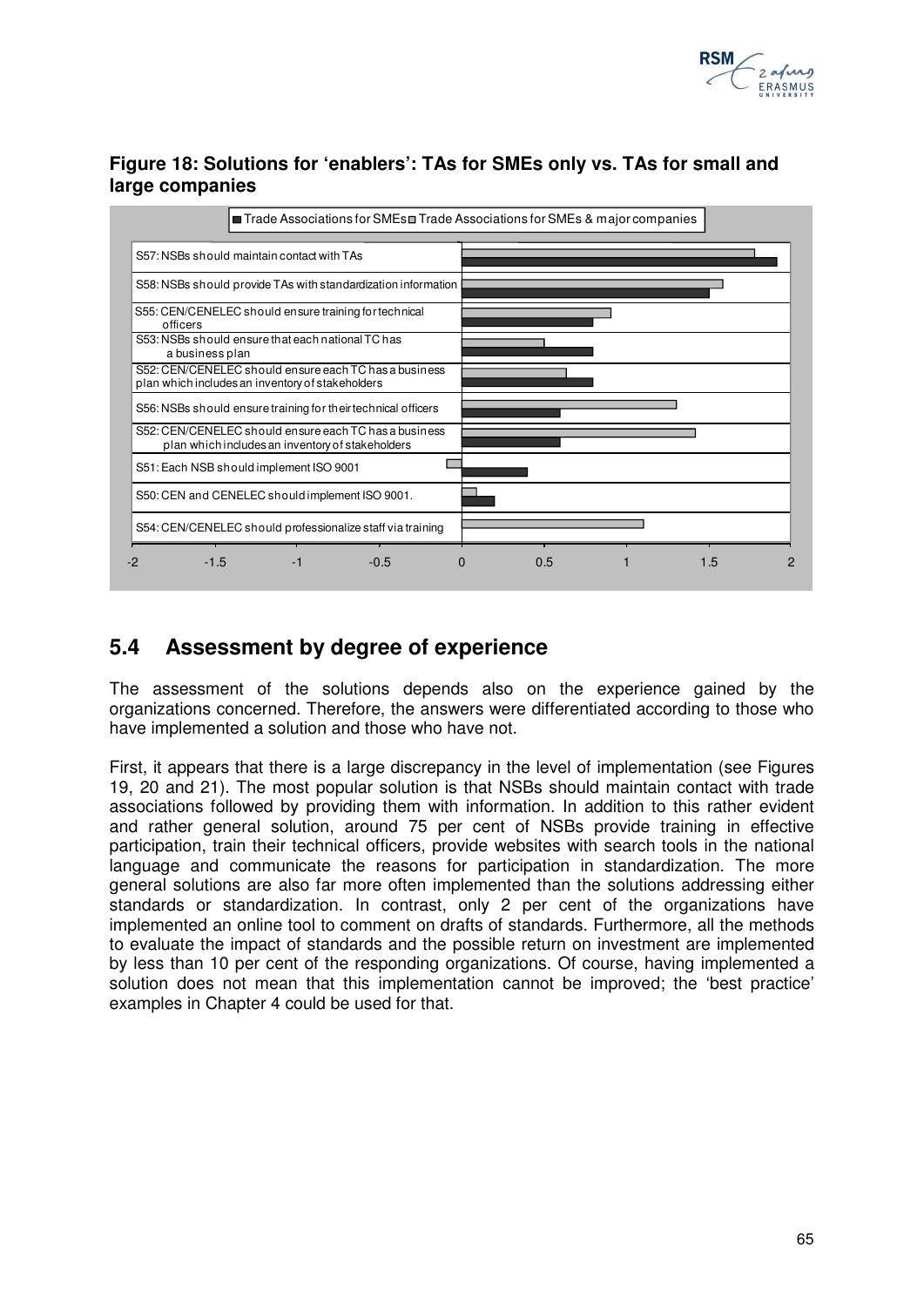

| S9: NSB websites should provide search tools<br>in the national language                                   | 172.92%                                |
|------------------------------------------------------------------------------------------------------------|----------------------------------------|
| S10: NSBs should create sets of relevant standards<br>for specific sectors                                 | 68.09%                                 |
| S20: NSBs should stimulate early availability of national<br>translation of standards                      | 67.39%                                 |
| S25: NSBs should provide education and training to SMEs<br>in implementation                               | 62.50%                                 |
| S15: NSB should provide advice to TAs and SMEs on<br>relevant standards                                    | 59.68%                                 |
| S4: NSBs should use TA as main communication channel<br>for increasing SME awareness of standards          | 59.68%                                 |
| S24: TAs should provide information on content<br>of standards relevant to their members                   | 59.65%                                 |
| S7: NSBs should seek additional channels for approaching<br><b>SMEs</b>                                    | 59.57%                                 |
| S14: TAs should inform theirmembers about a set<br>of relevant standards                                   | 53.33%                                 |
| S26: Trade associations should provide education,<br>training and advice to SMEs on implementing standards | 51.72%                                 |
| S17: NSBs should provide information for each standard                                                     | 51.06%                                 |
| S2: NSBs should invest in standardization education                                                        | 45.83%                                 |
| S8: CEN/CENELEC should improve online searching<br>for standards                                           | 42.86%                                 |
| S6: NSBs should use TAs to increase SME awareness                                                          | 42.62%                                 |
| S3: NSBs should develop communication. for SMEs                                                            | 41.30%                                 |
| S16: NSBs should make standards available for SMEs at<br>low cost                                          | 36.96%                                 |
| S13: Method for tracing standards on NSB websites                                                          | 36.59%                                 |
| S5: CEN/CENELEC and NSBs should develop or collect<br>successful case studies                              | 31.91%                                 |
| S29: NSBs should include text in a standard on how to<br>give feedback                                     | 25.00%                                 |
| S28: NSBs should systematically evaluate standards by<br>sending an inquiry to buyers of standards         | 23.91%                                 |
| S12: Tracing standards generic method<br>at CEN/CENELEC websites                                           | 22.50%                                 |
| S18: TCs should use the CEN/CENELEC Guide to write<br>standards considering the needs of SMEs              | 21.43%                                 |
| S11: CEN/CENELEC should prepare press release for<br>new standards                                         | 18.33%                                 |
| S1: NSBs should support education for standardization.                                                     | 17.02%                                 |
| S23: CEN/CENELEC should require TCs to<br>provide a why-document                                           | 13.04%                                 |
| S22: CEN/CENELEC should publish other standards on its<br>website                                          | 13.04%                                 |
| S19: CEN/CENELEC should assess standards on user<br>friendliness for SMEs                                  | 9.76%                                  |
| S21: TCs should create a document for interrelated standards                                               | 8.89%                                  |
| S27: NSBs should create online userpanel perstandard<br>to enable discussions and interpretation           | 2.33%                                  |
|                                                                                                            | 0%<br>20%<br>40%<br>60%<br>80%<br>100% |

# **Figure 19: Proposed measures in place: standards**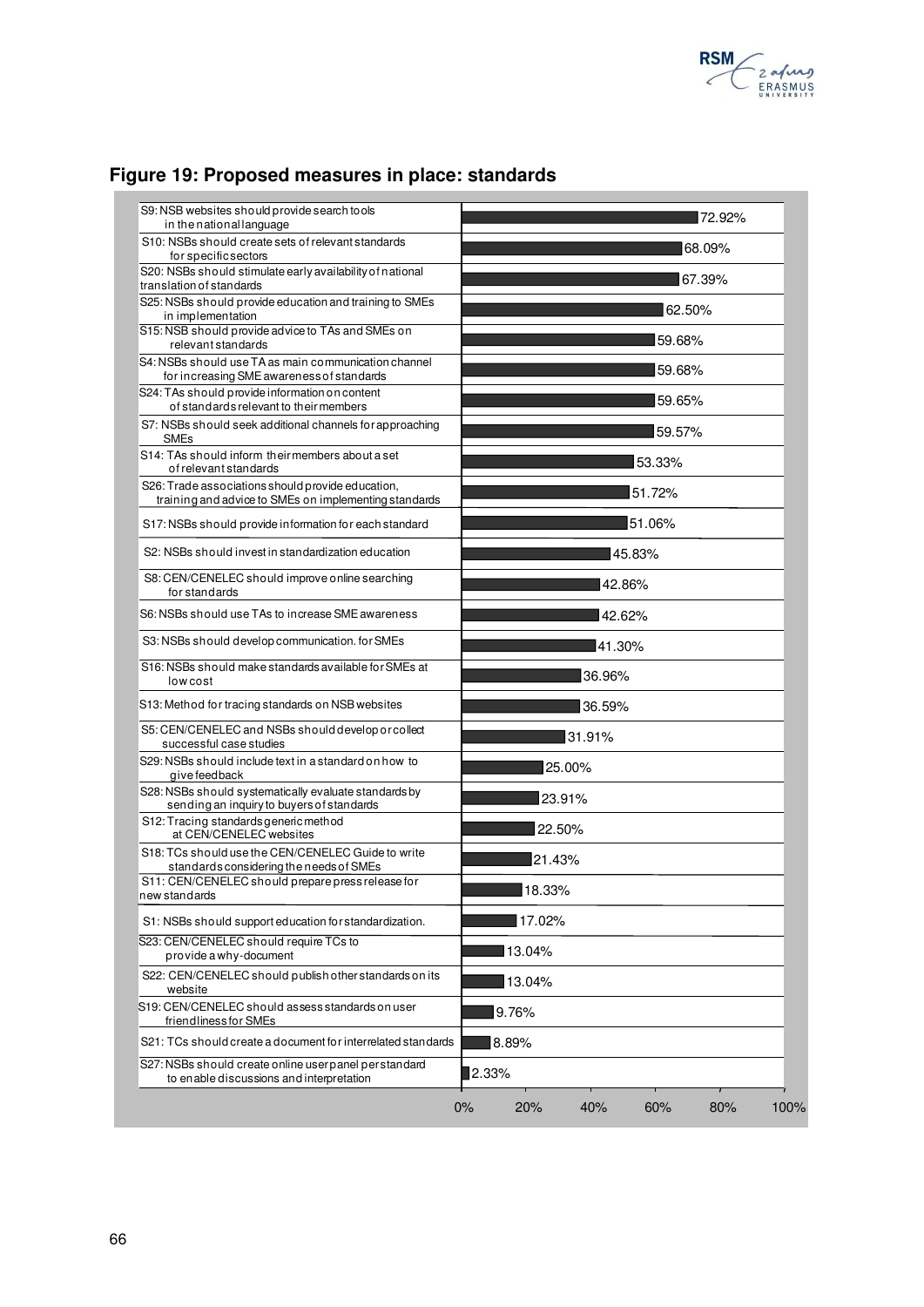

|  | Figure 20: Proposed measures in place: standardization |  |
|--|--------------------------------------------------------|--|
|--|--------------------------------------------------------|--|

| S44: NSBs should provide training in effective participation                                                        | 76.09% |
|---------------------------------------------------------------------------------------------------------------------|--------|
| S30: NSBs should communicate the reasons for involvement                                                            | 72.73% |
| S33: NSBs should provide an overview<br>of all TCs, SCs and WGs                                                     | 64.58% |
| S37: NSB should provide on request advisory services to<br>individual SMEs on relevant standardization projects.    | 63.04% |
| S49: NSBs should provide assistance to SMEs to initiate new<br>activities                                           | 56.25% |
| S42: CEN/CENELEC should support the use of ICT tools                                                                | 53.49% |
| S43: NSBs should stimulate repres. of groups of SMEs via TA                                                         | 50.85% |
| S36: NSB should advise TA on standardization<br>projects for members                                                | 50.00% |
| S35: TA should inform members about relevant<br>standardization projects                                            | 47.46% |
| S40: NSBs should seek mechanisms to ensure that cost is<br>not a barrier to SME participation in standardization.   | 43.75% |
| S39:NSBs should use method for stakeholder an alysis                                                                | 38.10% |
| S31: NSB should develop case studies of SMEs that have<br>successfully participated in standardization              | 36.96% |
| S41: NSB should allow comments on draft standards<br>via website                                                    | 35.42% |
| S32: CEN/CENELEC should provide user friendliness<br>of their websites                                              | 30.23% |
| S38: CEN/CENELEC should require accompanying feasibility<br>study including relevant stakeholders and their stakes. | 27.91% |
| S34: A translated generic press release for new<br>standardization projects                                         | 16.39% |
| S47: CEN/CENELEC should develop methodology to evaluate<br>standardization projects incl. stakeholders' involvement | 11.63% |
| S48: CEN/CENELEC should require TCs to evaluate their<br>standardization projects                                   | 9.52%  |
| S46: CEN/CENELEC should require TCs to performex ante<br>impact assessment                                          | 7.32%  |
| S45:CEN/CENELEC should make method available to<br>evaluate rate of return on resources used for standardization    | 4.88%  |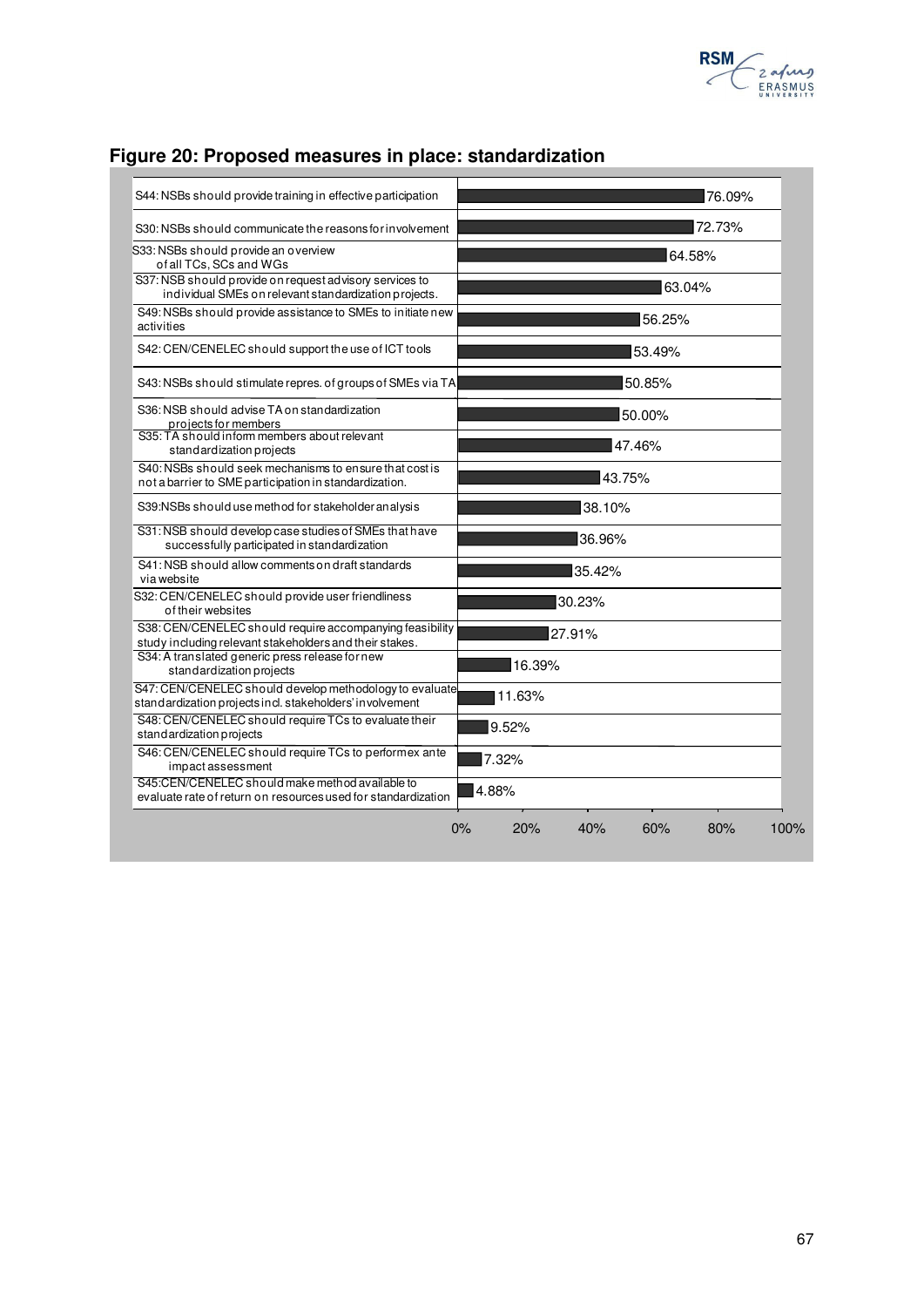



### **Figure 21: Proposed measures in place: 'enablers'**

Second, those organizations which have implemented solutions assess their importance far more positively than those organizations which have not been through the implementation process (Figure 22, 23. and 24). It turns out that the more generic solutions – such as providing education on standardization, or information on standards, or facilitating the tracing of standards – are the most favoured solutions among those aimed at benefiting from standards. If we turn to the solutions regarding participation in standardization, only three solutions achieve high assessments among the 'inexperienced' respondents. NSBs should communicate the benefits of an active involvement, CEN and CENELEC should support the use of ICT tools and the trade associations should inform their members about ongoing standardization processes. Since most of the general solutions are reported to have been implemented, we observe only two issues with some significant assessment. CEN and CENELEC are invited to professionalize and train their staff.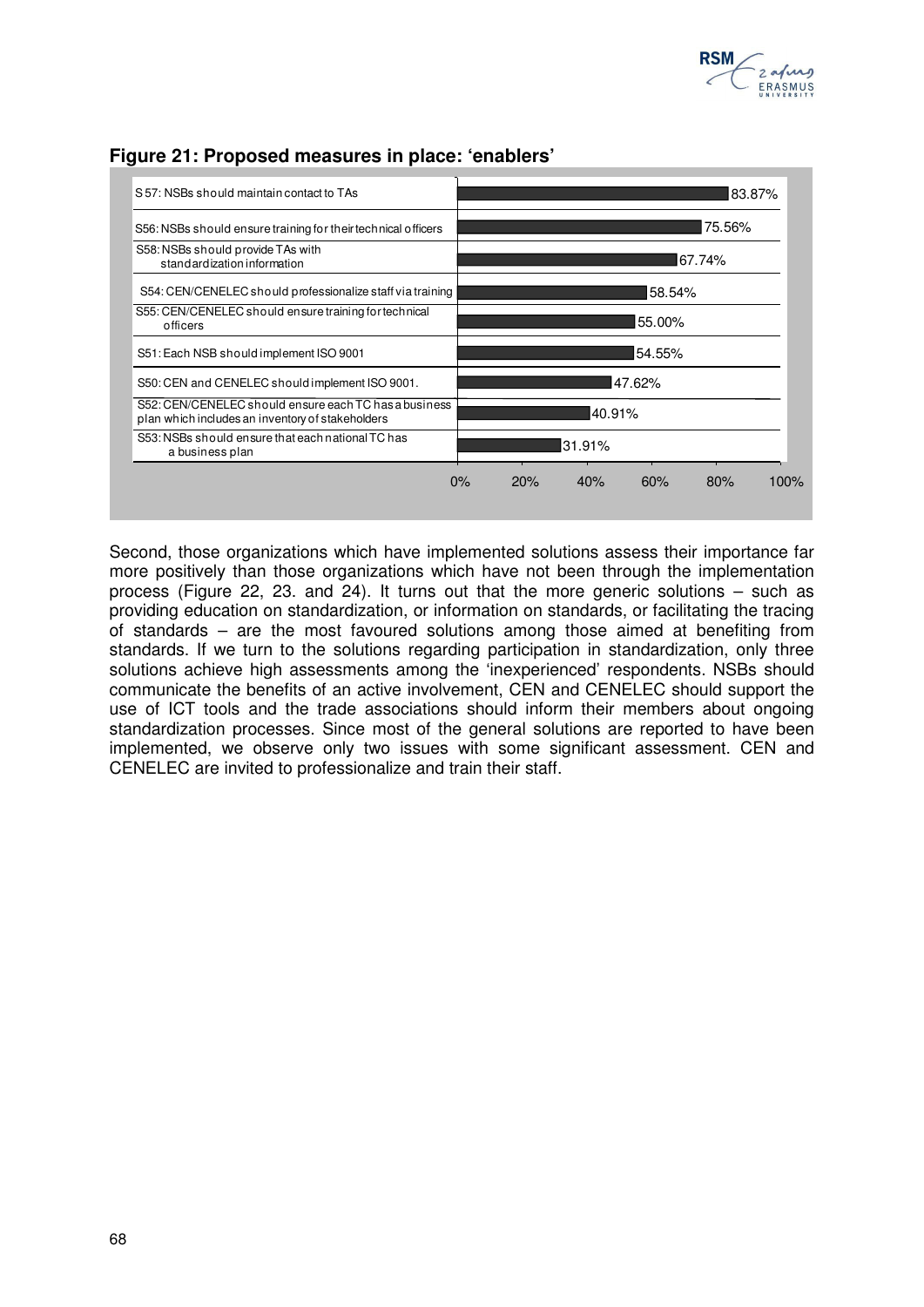

### **Figure 22: Importance of solutions to benefit from standards assessed by NSBs: implemented vs. not implemented**

| □ Implemented                                                                                              | Not-Implemented           |
|------------------------------------------------------------------------------------------------------------|---------------------------|
| S1: NSBs should support education for standardization.                                                     |                           |
| S17: NSBs should provide information for each standard                                                     |                           |
| S8: CEN/CENELEC should improve online searching<br>for standards                                           |                           |
| S25: NSBs should provide education and training to SMEs<br>in implementation                               |                           |
| S11: CEN/CENELEC should prepare press release for<br>new standards                                         |                           |
| S9: NSB websites should provide search tools<br>in the national language                                   |                           |
| S20: NSBs should stimulate early availability of national<br>translation of standards                      |                           |
| S15: NSB should provide advice to TAs and SMEs on<br>relevant standards                                    |                           |
| S5: CEN/CENELEC and NSBs should develop or collect<br>successful case studies                              |                           |
| S6: NSBs should use TAs to increase SME awareness                                                          |                           |
| S4: NSBs should use TA as main communication channel<br>for increasing SME awareness of standards          |                           |
| S10: NSBs should create sets of relevant standards<br>for specific sectors                                 |                           |
| S2: NSBs should invest in standardization education                                                        |                           |
| S28: NSBs should systematically evaluate standards by<br>sending an inquiry to buyers of standards         |                           |
| S14: TAs should inform their members about a set<br>of relevant standards                                  |                           |
| S3: NSBs should develop communication. for SMEs                                                            |                           |
| S13: Method for tracing standards on NSB websites                                                          |                           |
| S26: Trade associations should provide education,<br>training and advice to SMEs on implementing standards |                           |
| S21: TCs should create a document for interrelated standards                                               |                           |
| S7: NSBs should seek additional channels for approaching<br><b>SMEs</b>                                    |                           |
| S24: TAs should provide information on content<br>of standards relevant to their members                   |                           |
| S12: Tracing standards generic method<br>EN/CENELEC websites                                               |                           |
| S27: NSBs should create online userpanel perstandard<br>to enable discussions and interpretation           |                           |
| S18: TCs should use the CEN/CENELEC Guide to write<br>standards considering the needs of SMEs.             |                           |
| S29: NSBs should include text in a standard on how to<br>give feedback                                     |                           |
| S16: NSBs should make standards available for SMEs at<br>low cost                                          |                           |
| S22: CEN/CENELEC should publish other standards on its<br>website                                          |                           |
| S23: CEN/CENELEC should require TCs to<br>provide a why-document                                           |                           |
| S19: CEN/CENELEC should assess standards on user<br>friendliness for SMEs                                  |                           |
| $-1.5$<br>$-0.5$<br>-2<br>-1                                                                               | 0.5<br>1.5<br>0<br>2<br>1 |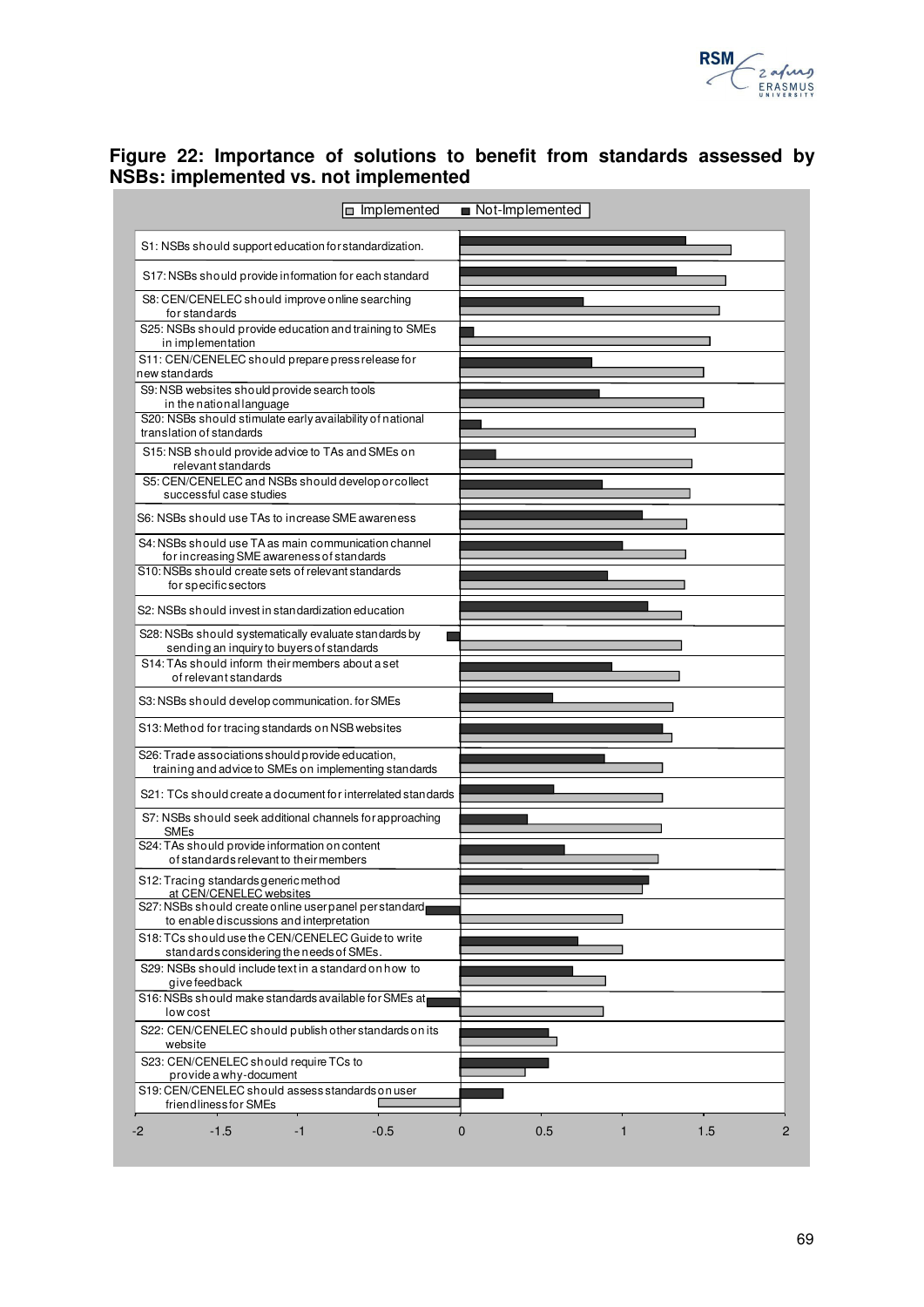

### **Figure 23: Importance of solutions to benefit from involvement in standardization assessed by NSBs: implemented vs. not implemented**

| mplemented                                                                                                                                       | Not-Implemented             |
|--------------------------------------------------------------------------------------------------------------------------------------------------|-----------------------------|
| S42: CEN/CENELEC should support the use of ICT tools                                                                                             |                             |
| S30: NSBs should communicate the reasons for involvement                                                                                         |                             |
| S35: TA should inform members about relevant<br>standardization projects                                                                         |                             |
| S44: NSBs should provide training in effective participation                                                                                     |                             |
| S43: NSBs should stimulate repres. of groups of SMEs via TA                                                                                      |                             |
| S39:NSBs should use method for stakeholder an alysis                                                                                             |                             |
| S36: NSB should advise TA on standardization<br>projects for members                                                                             |                             |
| S33: NSBs should provide an overview<br>of all TCs, SCs and WGs                                                                                  |                             |
| S37: NSB should provide on request advisory services to<br>individual SMEs on relevant standardization projects.                                 |                             |
| S49: NSBs should provide assistance to SMEs to initiate new<br>activities                                                                        |                             |
| S31: NSB should develop case studies of SMEs that have<br>successfully participated in standardization                                           |                             |
| S41: NSB should allow comments on draft standards via website                                                                                    |                             |
| S32: CEN/CENELEC should provide user friendliness<br>of their websites                                                                           |                             |
| S38: CEN/CENELEC should require accompanying feasibility<br>study including relevant stakeholders and their stakes.                              |                             |
| S40: NSBs should seek mechanisms to ensure that cost is<br>not a barrier to SME participation in standardization.                                |                             |
| S34: A translated generic press release for new<br>standardization projects                                                                      |                             |
| S48: CEN/CENELEC should require TCs to evaluate their<br>standardization projects                                                                |                             |
| S45:CEN/CENELEC should make method available to evaluate<br>rate of return on resources used for standardization                                 |                             |
| S46: CEN/CENELEC should require TCs to perform                                                                                                   |                             |
| ex ante impact assessment<br>S47: CEN/CENELEC should develop methodology to evaluate<br>standardization projects incl. stakeholders' involvement |                             |
| $-1.5$<br>$-0.5$<br>-1<br>-2                                                                                                                     | 0.5<br>1.5<br>$\Omega$<br>2 |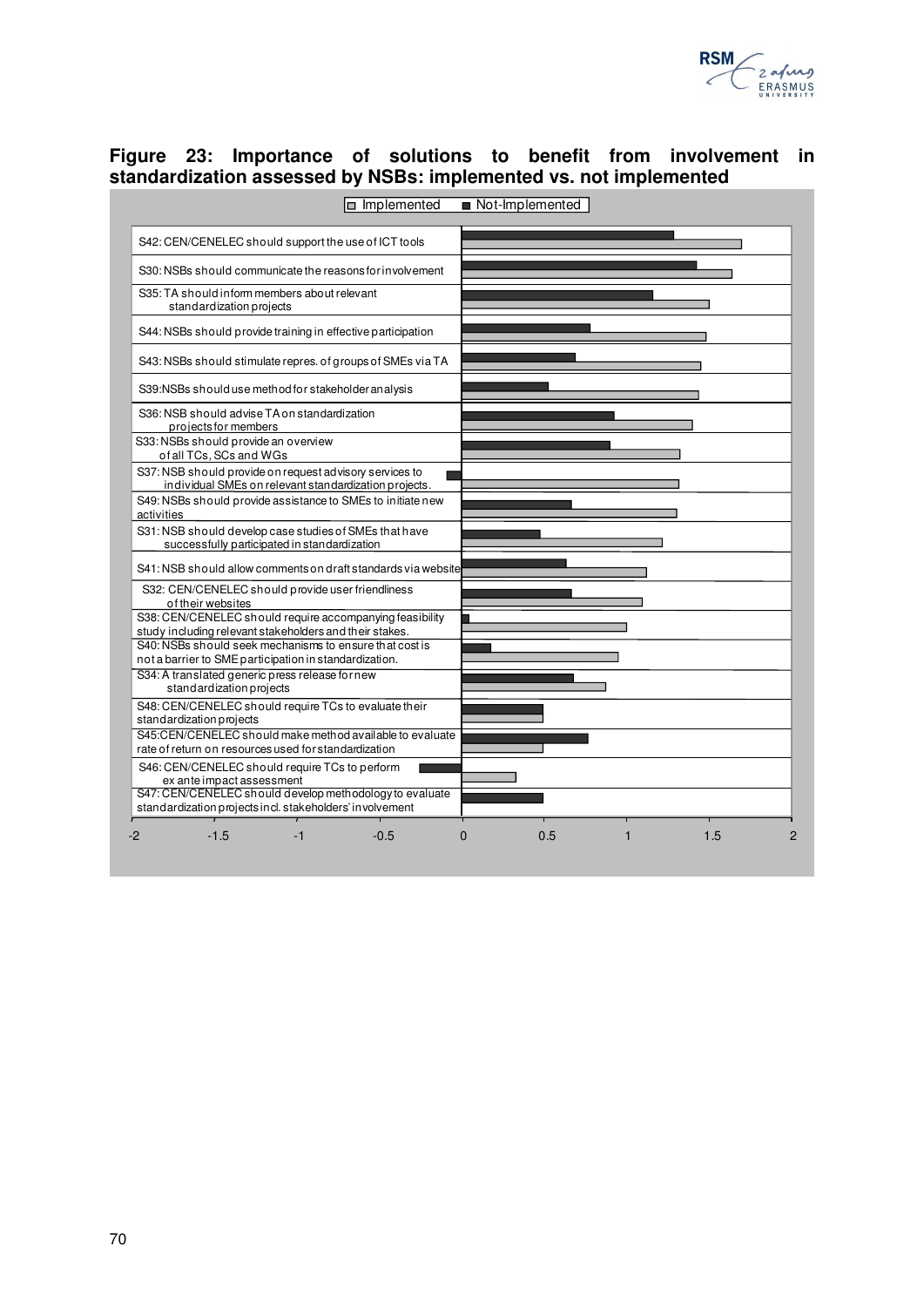

### **Figure 24: Importance of solutions for 'enablers' assessed by NSBs: implemented vs. not implemented**



## **5.5 Summary of the assessment**

Summarising the assessment of the proposed solutions, the following conclusions can be drawn.

First, the vast majority of the proposed solutions are assessed to be both important and cost -effective. Only a very few measures addressing the evaluation of standards use and the evaluation of involvement in standardization, and some generic quality aspects receive ambivalent responses.

Second, there are some differences in perception by the NSBs and the trade associations. Whereas the latter assess the relevance of almost all solutions at a higher level (and especially the access, tracing and evaluation-related solutions) the NSBs see some solutions focusing on CEN and CENELEC to be of lower relevance and less effective. The differentiation between different types of trade association reveals no important further insights. These answers suggest that a discussion on the division of work between NSBs and trade associations – but also especially between NSBs and CEN or CENELEC – has to take place.

Third, those organizations having already implemented some solutions underline both their relevance and cost-effectiveness. Therefore, the focus on the feedback by those having not implemented the proposed solutions provides some insights about priorities among solutions and their feasibility. In general, the more generic solutions are assessed to be most relevant by those organizations which have not implemented them yet. Furthermore, we also see a positive correlation in the assessment of solutions by those not having implemented them and, where implemented, the degree of their implementation.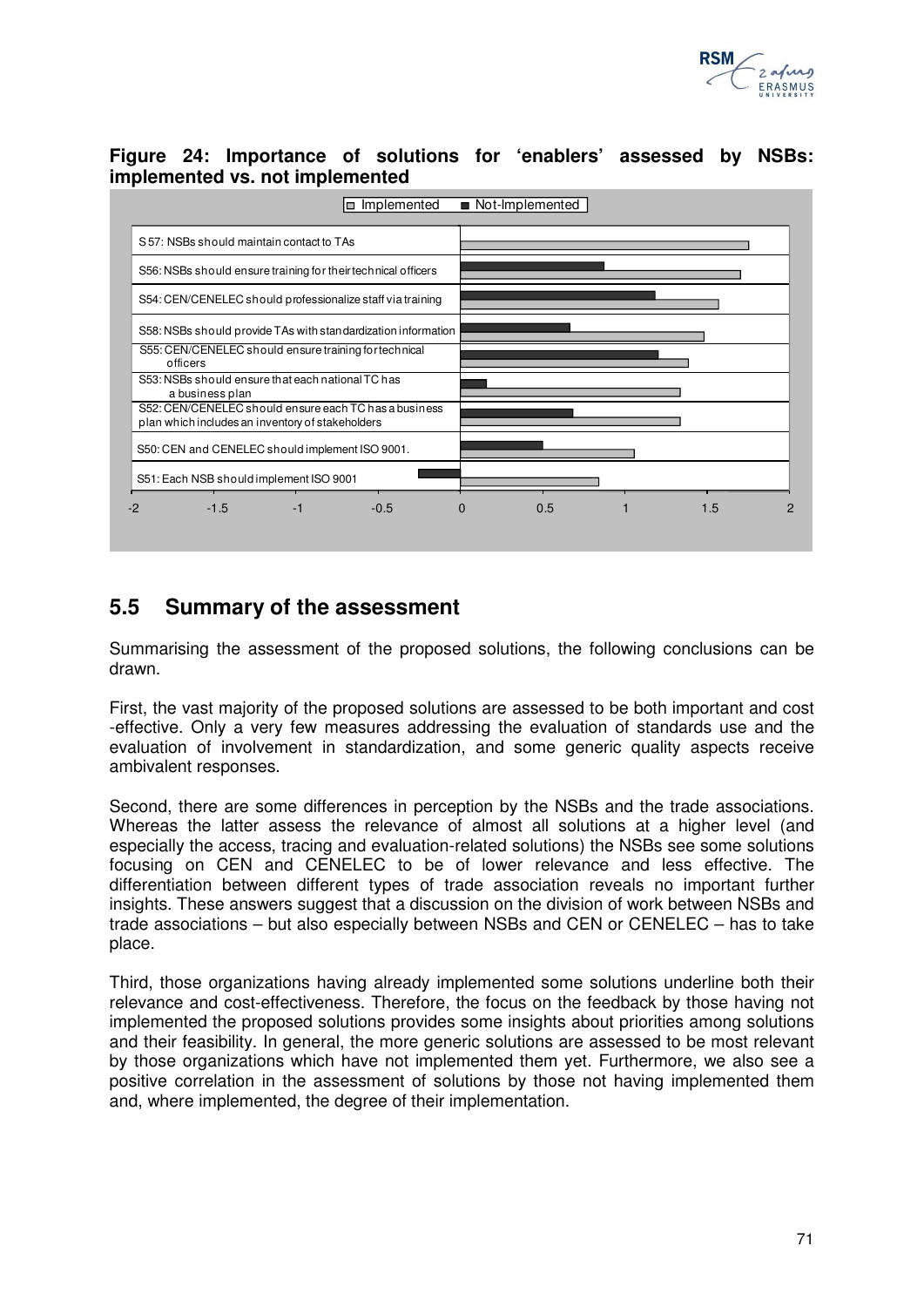

# **6 Trade associations – how they can optimally serve their members**

Because of inherent weaknesses of many SMEs (in particular, lack of time, money and knowledge) they may need help in the area of standards and standardization. Trade associations are the natural organization to offer such help. In addition to the suggestions already made in earlier chapters, this chapter adds some 'best practice' case studies.

The first case study (in Section 6.1) describes the activities of a national trade association, most of the members of which are very small companies. Sections 6.2 and 6.3 describe European trade associations for SMEs. In these three cases the focus is on the general interests of SMEs in relation to standards and standardization. Section 6.4 is about highlyinnovative SMEs. In that case, the trade association also helps in addressing companyspecific needs. Section 6.5 describes the role of a trade association in a powerful business sector in a large country where large companies are among its members. Strictly speaking, Section 6.6 does not fit under the heading 'trade association' – it describes the role of a national knowledge organization which combines support in the field of standards and standardization with research. In the final section (Section 6.7) we describe the possible role of a trade association. This section is structured using the barrier model.

## **6.1 Confartigianato Imprese**

Confartigianato Imprese<sup>175</sup> is an Italian trade association representing the interests of Italian crafts, trades and SMEs.

### **Guidelines to help to implement the CE mark**

Many SMEs face problems with the implementation of New Approach directives, in this case the Construction Products Directive, and related standards. These confuse many employees. To solve this problem, Confartigianato has established an ad hoc Technical Work Group on CE marking, together with experienced territorial partners who have already been applying the standards for a long time. This group has developed guidelines on three types of product that mainly interest the small craft enterprises:

- industrial, commercial and/or garage doors and gates (standard: EN 13241-1)
- shutters and blinds (EN 13659)
- windows and gates (EN 14351-1)

The publications are:

- a guideline addressing topics covering technical guidance to concrete operating instructions;
- a Frequently Asked Questions (FAQ) document in which some of the most important issues are explained in such a way that artisan entrepreneurs can easily understand the three possible methods of CE marking;
- reports with 'best practice' descriptions based on consulting services on CE marking offered by some territorial associations;

 $\overline{a}$ 

<sup>&</sup>lt;sup>175</sup> http://www.confartigianato.it/index.asp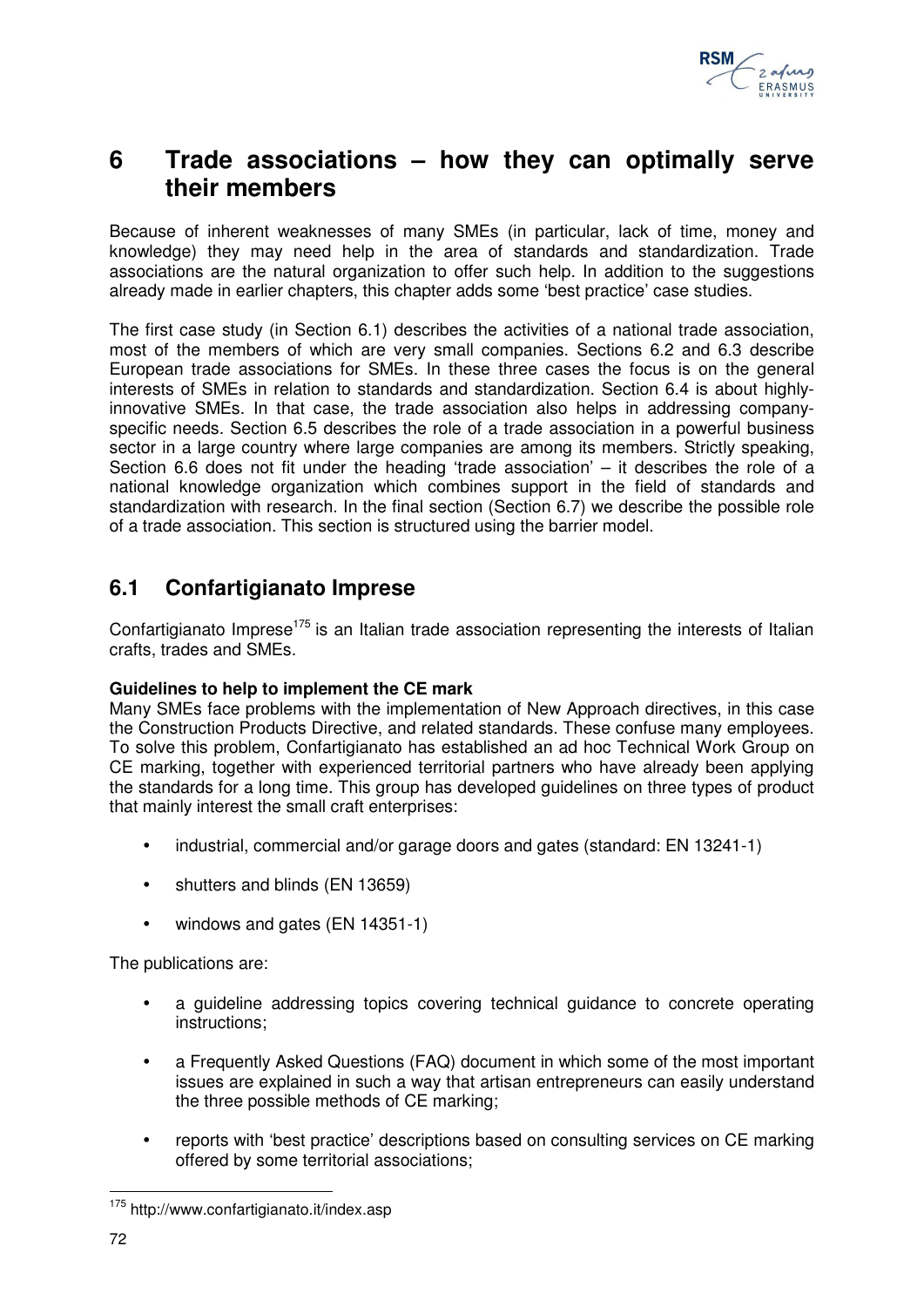

 Standards Manuals on Factory Production Control (FPC) which provide the producer with tips on controlling the production process, thus allowing him/her to guarantee that the performance verified from the beginning of the tests (Initial Type Testing – ITT) continue to be valid and equal for all subsequent products, including innovations in the production process.

These guides can be used by Confartigianato colleagues in their consultation service on CE marking offered to various enterprises.

# **6.2 IFD – International Federation for the Roofing Trade**

The International Federation for the Roofing Trade <sup>176</sup> (Internationale Föderation des Dachdeckerhandwerks (IFD)) represents the interests of the roofing trade on behalf of 17 national associations of roofers in Europe. It organizes an annual roofing conference and takes initiatives for European standardization and guidelines.

## **Input into European standardization and avoiding unnecessary European standardization**

IFD drafts guidelines and recommendations through its own technical committees. Those guidelines such as the IFD 'Recommendation for Sealed Roofs' were the basis of the decision taken by the EU Commission and by CEN neither to initiate nor to arrange for a performance standard in this field. IFD has suggested product and test standards in Europe, and many of its proposals have been implemented in the meantime. Two CEN working groups, initiated by IFD, drafted a test procedure for rainproofing and resistance to wind load. Both issues had their origin in the working groups of IFD. CEN Report 833 (which deals with the essential requirements and basics for roofing and is relevant for every standardized European roofing product) is based, to a large extent, on the work of an IFD Commission on Pitched Roofs. IFD participates on the CEN Committees CEN/TC 254 (Flexible sheets for waterproofing) and CEN/TC 128 (Roof covering products for discontinuous laying and products for wall cladding).

## **Influencing and explaining common European legislation**

IFD monitors European guidelines and directives which impact on individual national rules and legislation. This means that IFD represents the interests of both small and medium-sized roofing enterprises, but also and in particular those of the roofing trade. In addition, the interests of the manufacturers who are partner-members of IFD are integrated in the general reflections so that they too have the opportunity to express their interests towards the Commission. IFD also helps member organizations to implement the directives on a national level in such a way that the roofing trade can continue to work efficiently. This is valid, for instance, in the context of workers' protection against asbestos in the workplace, in relation to anti-fall guards and with prequalification. IFD has been asked frequently by members of the Commission and of the European Parliament to draft statements, to present reports and to transfer information.

## **Information exchange**

The IFD Rules and Regulations are the basis for national rules and regulations which are commonly applied by the members of IFD in their daily work in their respective countries. IFD also fosters the mutual know-how transfer between the various member countries, including the establishment of organizations and/or structures for vocational training, in particular in new member countries.

 $\overline{a}$ <sup>176</sup> http://www.ifd-roof.eu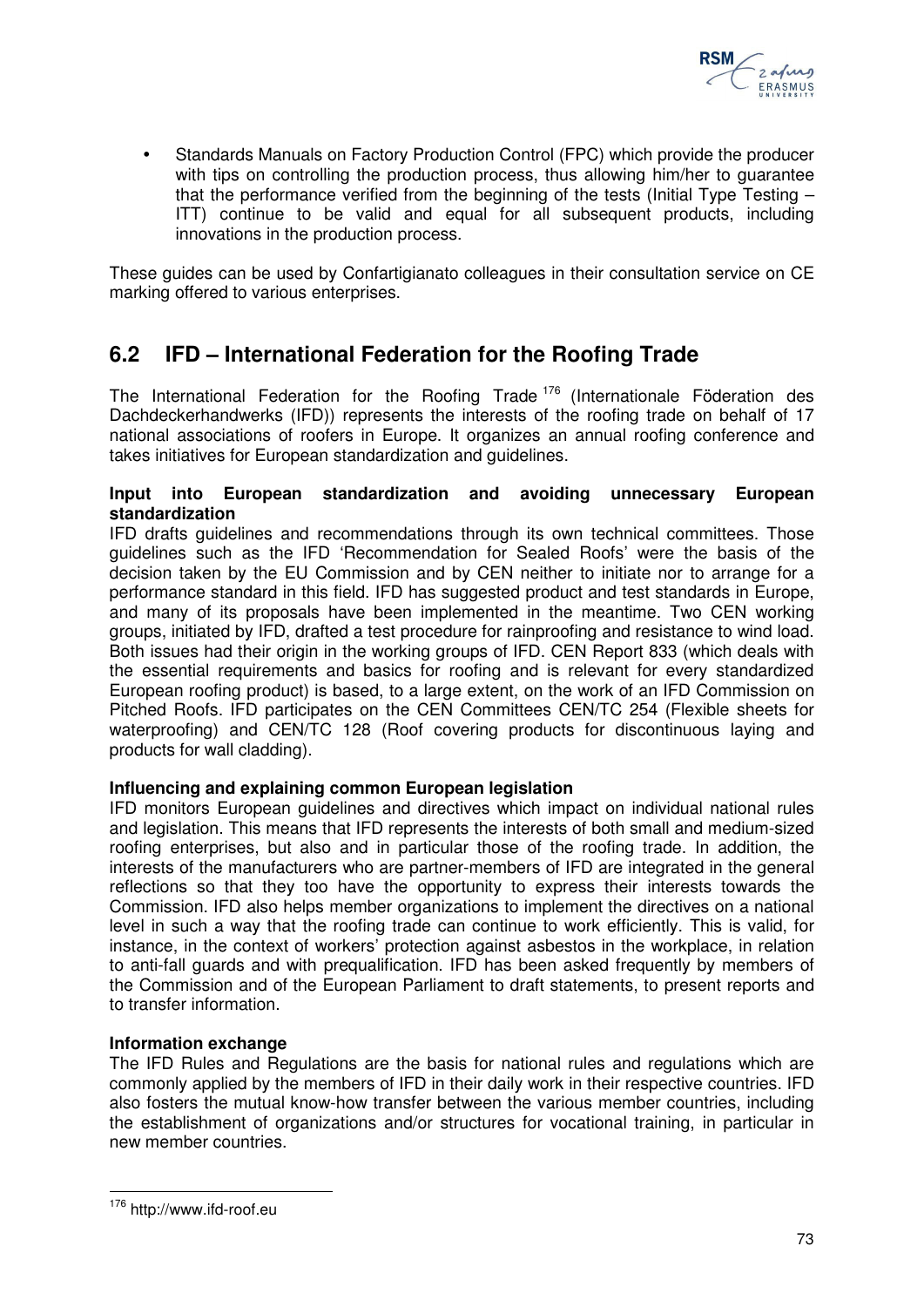

# **6.3 ECAP**

ECAP<sup>177</sup> is a service consortium for European SMEs which produce fixing systems: mechanical, chemical and plastic anchors and powder actuated tools. ECAP was founded in 2001 and has 19 members from eight EU member states. ECAP is 100 per cent funded by its members. ECAP is a member of NORMAPME.

## **Representing SMEs in EOTA and CEN committees**

ECAP represents its national members and indirectly the SMEs in  $EOTA^{178}$  working groups on anchors, in three technical CEN working groups, in CEN/CLC BT/WG 208 Guidance on SME needs and has a liaison with CEN/TC 351 'Dangerous substances in construction'. In the EOTA and CEN technical working groups the quality of ECAP's input is enhanced by a co-operation with the Department of Structural Engineering, University of Milan, Italy. University experts join meetings, read documents, discuss possible consequences and, if necessary, carry out tests and research in their lab.

## **Informing members**

ECAP informs its members about developments in standardization in several ways. An internal ECAP working group, consisting of technicians from the technical departments of ECAP members, analyzes and discusses draft standards. The collected inputs originate from research projects, position papers and proposals, including proposed strategies for the next CEN and EOTA meetings. All drafts and relevant documents are available on the website in the ECAP members' area.

# **6.4 SPECTARIS**

SPECTARIS<sup>179</sup> is a German industry association for high-tech medium-sized companies in the areas of medical technology, optical technologies and analytical, biological, laboratory, and ophthalmic devices. Innovation and growth characterize the different industry sectors with 235,000 employees. SPECTARIS pools the interests of around 400 member companies from Germany, associated in three different sector-specific associations. SPECTARIS supports its members in the field of standards and standardization in several ways.

## **Access to a predefined set of standards**

 SPECTARIS is preparing to offer its members access to a set of standards which are of importance to the members. SPECTARIS staff made a first proposal about which standards were assumed to be important; this set was then checked and added to by the members. Beuth Verlag (the publisher related to the German NSB DIN) will provide SPECTARIS with these standards. SPECTARIS pays Beuth a yearly licence fee. All SPECTARIS members can obtain copies of any standard they need for free (this applies to a subset of the set of standards) or for a small fee (less than the original price). This service includes all updates of the standards.

#### **Representation of member companies in standardization**

SPECTARIS represents its members in national, European and international standardization. First, their wishes, thoughts and ideas are discussed in a meeting at the national level. There it is determined in which standardization committees SPECTARIS should participate. SPECTARIS has one staff member to do this. Because he has an industry background, he is able to participate in discussions on the main technical issues. If a topic is too specific, or if a

 $\overline{a}$ <sup>177</sup> http://www.ecap-sme.org

<sup>178</sup> European Organization for Technical Approvals; http://www.eota.be

<sup>179</sup> http://www.spectaris.de/english/print.html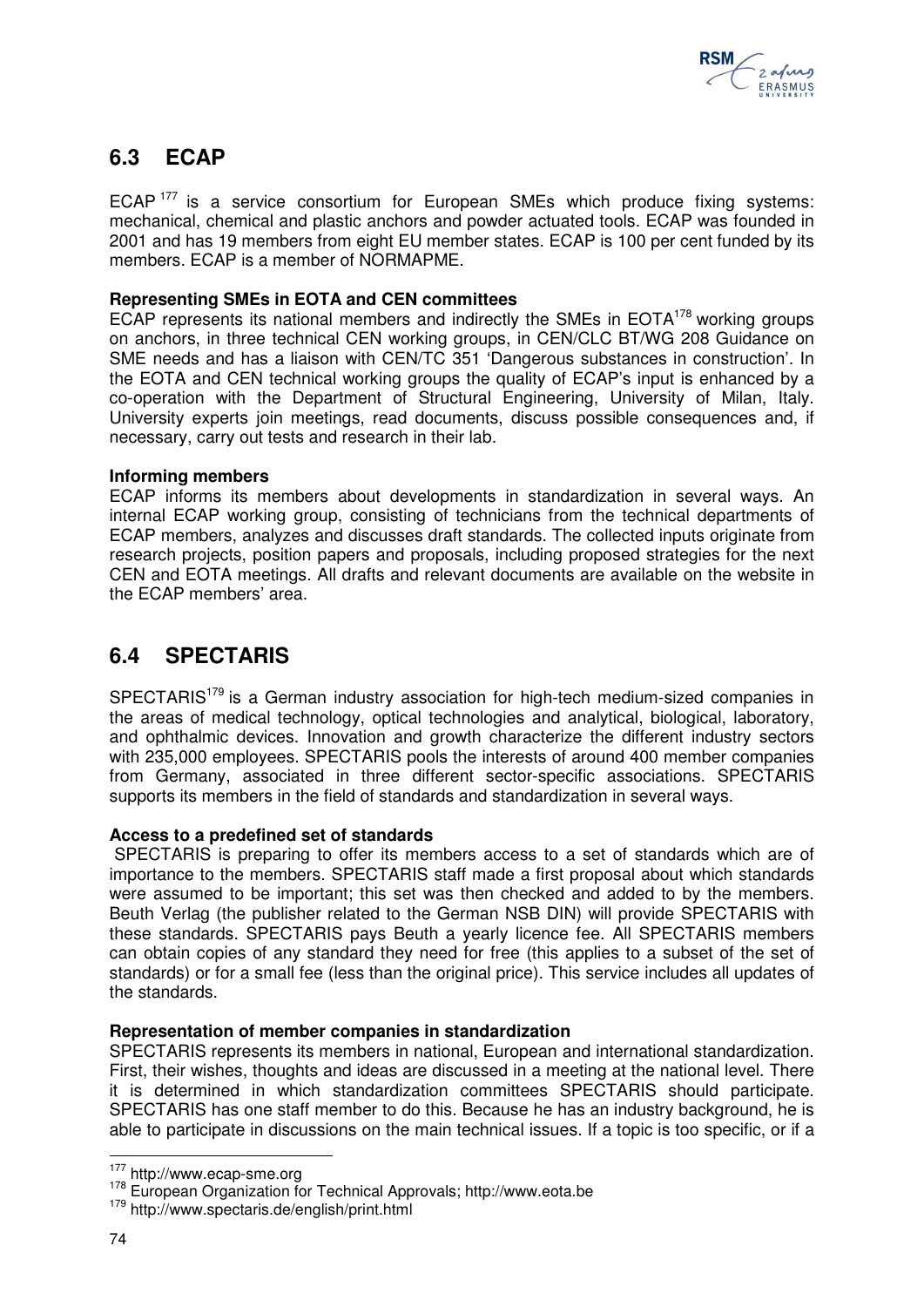

specific interest of one of the member companies is at stake, he invites this company also to participate. But, in general, he performs the main participatory role, which saves the members the cost and inconvenience of being away from the office. This staff member reports the outcome of such meetings in the national meetings and discusses this with the representatives from the member companies. Attending a national meeting may be too much of a burden to the other members and therefore, in additional, the staff member also visits member companies to make sure he is aware of their needs and to discuss standardization matters with them.

## **Assistance with implementation**

The same staff member also assists member companies on a bilateral basis as a consultant with the implementation of some standards and European directives and regulations. Because of a lack of expertise and time, he is able to do this for only a limited number of products produced by a small number of member companies. The consultancy activity provides him with a more effective background for representing the members in standardization committees.

# **6.5 VDMA**

 $\overline{a}$ 

Verband Deutscher Maschinen und Anlagenbau (VDMA <sup>180</sup> ) is a non-profit federation, representing the local machinery and industrial equipment manufacturers. It is a network of around 3,000 engineering industry companies in Europe. At VDMA's office, 400 industry experts support this network.

#### **Involving industry in national standardization activities**

One of the 70 DIN standardization departments focuses on mechanical engineering; 90 to 95 per cent of its work is in relation to international and European standards, and 5 to10 per cent with national standards. It has 27 'Fachbereiche' (main committees) reflecting 27 sectoral associations of the VDMA and 220 'Gremien' (subcommittees). These VDMA committees prepare German national standards and the German input in European and international standardization. The committees are supported by 40 'Normungsreferenten' (standardization engineers and supporting staff) who also have technical expertise. Activities are open to nonmembers of VDMA.

The standardization consultants thoroughly analyze new draft standards, highlight the most important points and thus make them 'digestible' for SMEs which, in general, do not have the time, personnel or financial capacity to analyze all the documents themselves. Thus their work includes not only administrative tasks but also professional/technical work. SMEs (and also larger enterprises) are thereby relieved from comprehensive screening work and can concentrate on the professional/technical core aspects of standardization and bring in their special expertise. SMEs and large enterprises (which, however, often have their own standardization departments and experts and do not rely as much on the work provided by the standardization engineers) can then comment on the newly drafted standards either by email/post or in person during committee meetings. The committee considers all comments and opinions, formulates a common statement (paying particular attention to SME interests) and transfers it back to the standardization bodies at international or European level. This process ensures that the interests and experiences of German SMEs are represented adequately at the national and supra-national level. The 'national reflection/mirroring' is thus a process taking place in two directions: (1) from the international level to the national level, and (2) back from the national level to the international level.

<sup>&</sup>lt;sup>180</sup> Information from VDMA; http://www.vdma.org; EIM Business & Policy Research, 2006, pp. 80-85; VDMA, 2008.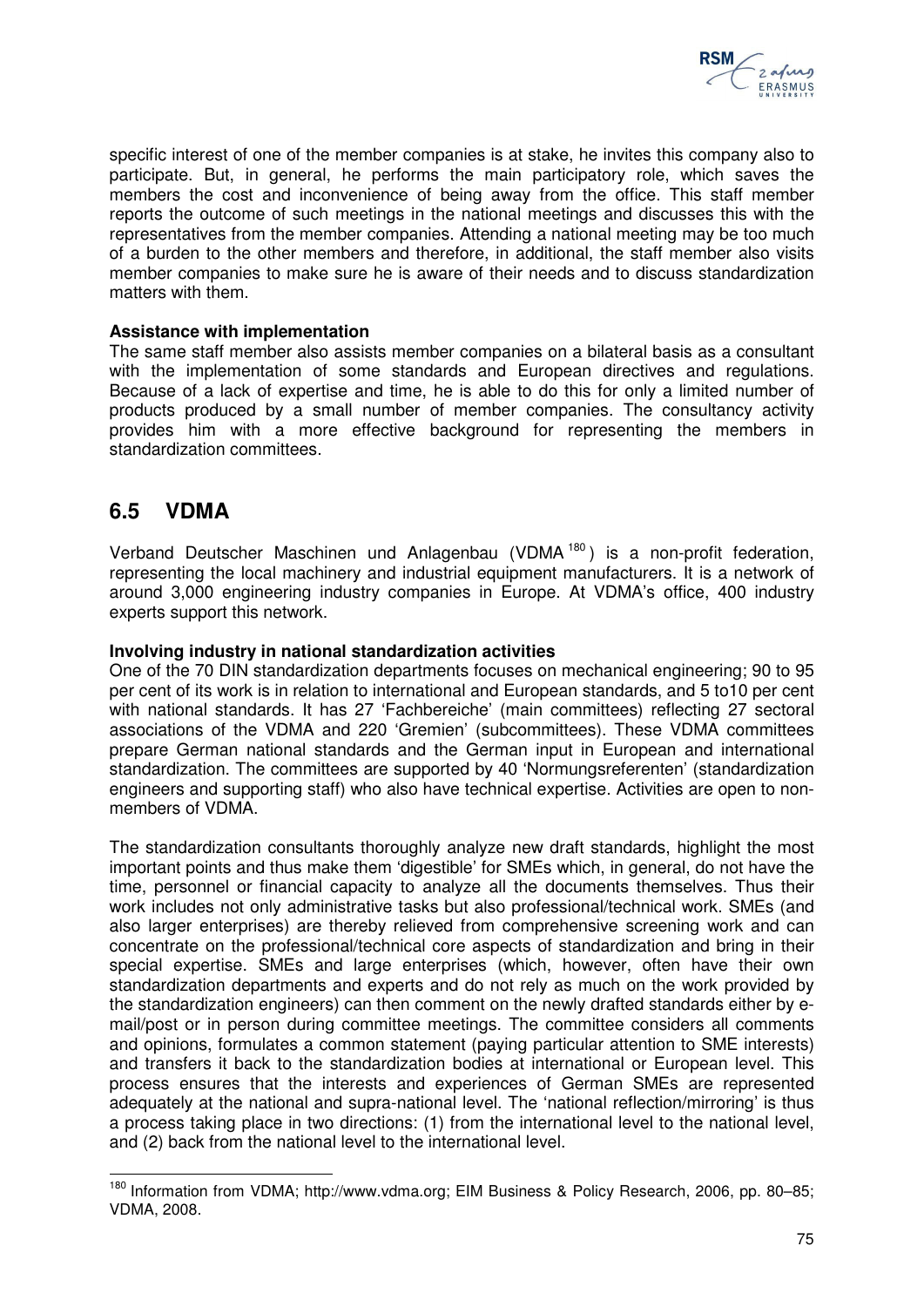

# **Informing industry about standards and standardization**

SMEs are kept informed by discussions in committee meetings, telephone contacts, newsletters, workshops, their own websites, brochures, CD-ROMs and through articles in professional journals.

# **6.6 ISSO – Dutch Building Services Knowledge Centre**

 $ISSO<sup>181</sup>$  is a non-governmental organization in the Netherlands, founded by professional organizations in the building services sector.<sup>182</sup> ISSO is a non-profit organization, a foundation under Dutch law, founded in 1974. Its main goal is to organize research and knowledge transfer to satisfy the needs of the members of ISSO's constituent parties. ISSO bridges the gap between research, standards and daily practice of designers, installers and other professionals in the building services sector. The aim is to improve the quality of the services and installations delivered by the enterprises in this field. Most of these enterprises are SMEs.

## **Publications**

Since 1974, ISSO has published more than 100 technical guidelines, handbooks and other information products. Many of these are based on standards and explain how to work with certain standards – without additional explanation it can be difficult to understand some standards. Additionally, ISO develops guidelines for topics for which no national, European or international standards exist – having common procedures and guidelines improves the productivity of the sector and improves the overall quality of the works delivered. ISSO publications are developed in close co-operation with the target group; all projects for the preparation of these technical guidelines are monitored and supported by representatives from the professional sector.

#### **Close link between ISSO and NEN committees**

The composition of some ISSO committees is identical to the committee of the Dutch NSB NEN. In this way, the same people prepare both national standards and ISSO publications and prepare the Dutch input for European standards.

## **Funding**

Funding of ISSO's activities is project-based. Money comes primarily from the constituent organizations. Several projects are (co-)financed by national (Dutch) and sometimes European authorities because ISSO's activities also support national interests such as energy saving, safety, and health and comfort issues for the users of buildings.

# **6.7 The possible role of a trade association**

By combining the previous sections with the solutions and practices described in Chapter 4, we can make a systematic description of the possible role of a trade association: that of linking the practices and barriers that SMEs may face. In general, trade associations can perform a bridging function between the markets and the standardization processes. First, we will describe the possible role of trade associations in enabling their members to benefit from standards, and then from involvement in standardization. NSBs have an important role

 $\overline{a}$ 181 http://www.isso.nl

<sup>182</sup> The constituent organizations are: UNETO-VNI (the Dutch association for installation companies), TVVL (the association for professionals in the building services industry), ONRI (the Dutch association for consulting engineering companies), and VABI (organization for software for the building services sector).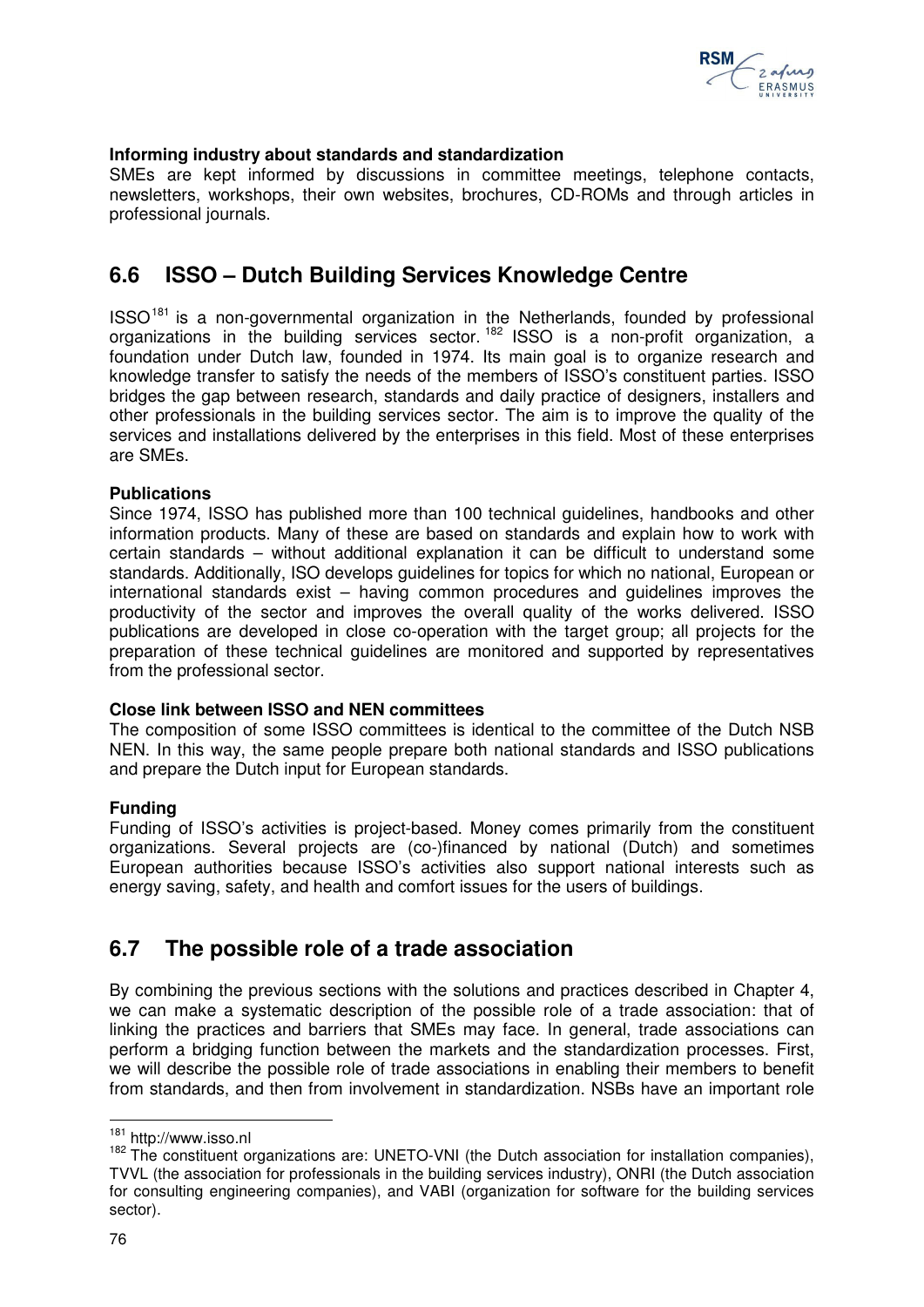

in relation to trade associations which could be seen as professional account management. We end this section with some concluding remarks.

# **6.7.1 Support for benefiting from standards**

#### 1. **Awareness of standards**

Trade associations may inform their members about the importance of standards. Better than separate activities is the integration of 'standards' in the existing communication channels with the members. Additionally, trade associations may stimulate others to undertake activities – for example, government (regular education), innovation centres, Chambers of Commerce. It is more convincing if trade associations take this approach than for standards bodies to seek attention for their own business. NSBs will have a supporting role, providing the necessary information and explanation.

## 2. **Awareness of the importance of standards for the SME's own company**

A trade association might be better equipped than an NSB to relate standards to the specific position of companies in their branch of business. This applies to standards which are of common interest to many of the member companies, although the SPECTARIS case shows that it is also possible for the specific needs of individual companies. Trade associations may encourage the forming of 'communities' in relation to a set of standards, or they may use their own member-community to integrate standards into what they do.

## 3. **Tracing standards**

In co-operation with the NSB, the trade association can create sets of standards which are expected to be important for many of its members. It can inform its members about new standards in their field. If the trade association staff have learnt to apply the method of tracing standards, they can help their members to find the relevant standards for that company.

#### 4. **Obtaining standards**

In some countries, price agreements with the NSBs may be feasible. In Germany, the trade association's website can be linked to the standards publisher which makes it easier for members to find and order standards in their field. This can be combined with price reduction.

#### 5. **Understanding standards**

Trade associations may help their members understand standards by providing, for instance, course manuals, or easy-to-read versions of the standard. This may include information about the 'context' of the standard, such as CE marking. NSBs can provide the necessary input and even make 'co-productions'.

#### 6. **Implementing standards**

Trade associations may provide education, training or advice to SMEs to provide support in implementing standards.

#### 7. **Evaluating the implementation of standards**

Trade associations may collect feedback from their members to be used in a revision of those standards or as a trigger to provide extra guidance on how to interpret and implement the standard, which may include best practice cases from member companies.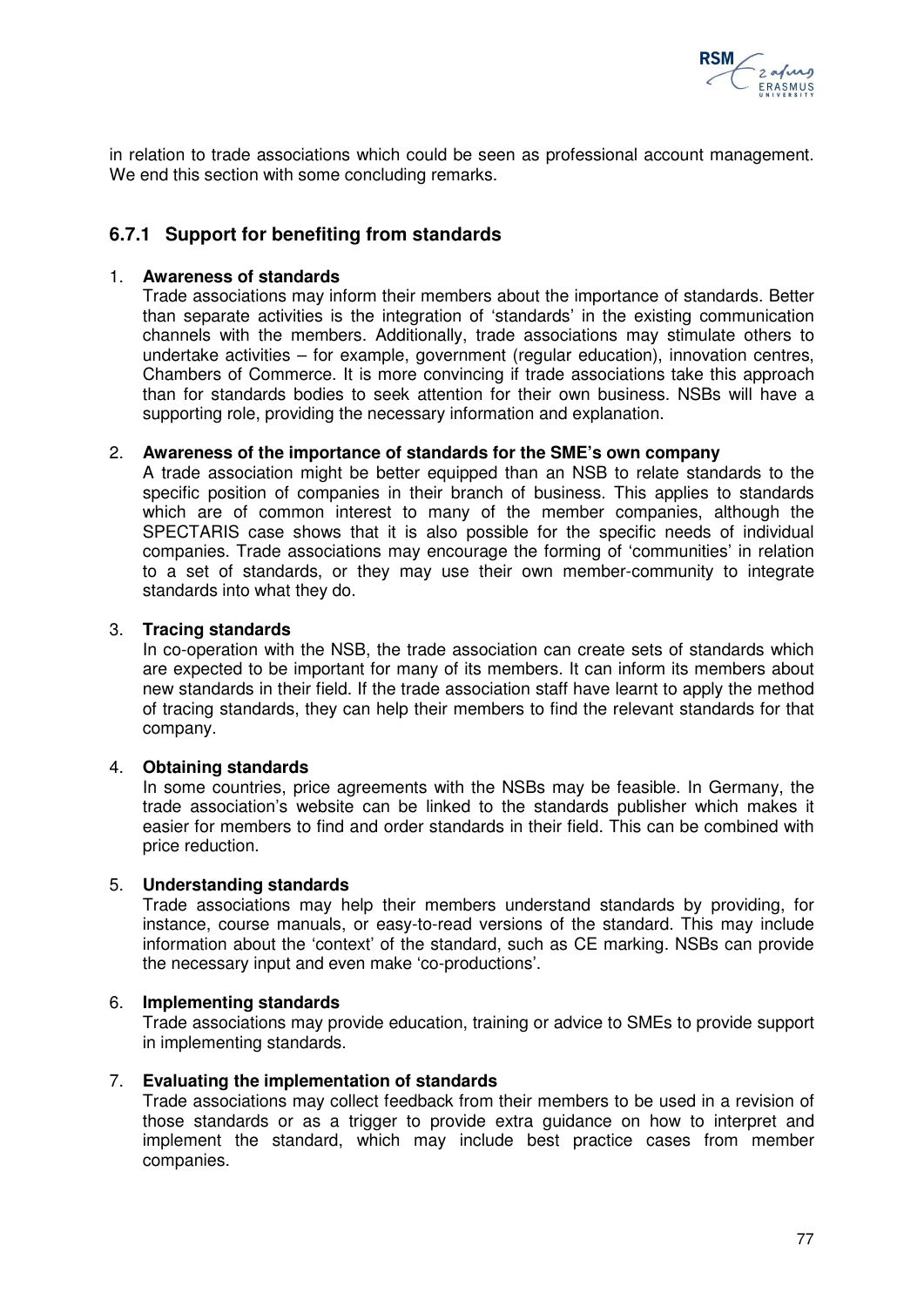

# **6.7.2 Support for benefiting from involvement in standardization**

## 1. **Awareness of the process of standardization**

Communication about the importance of standards may be complemented with information about the possibilities to become involved in standardization.

## 2. **Awareness of the importance of involvement in standardization for the SME's own company**

Cases of successful participation by members may convince others also to get involved.

## 3. **Tracing standardization projects**

If (as referred to above) the trade association informs its members about new standards and planned standards (ongoing projects) in their field and helps them to trace specific standards, they could additionally inform them about standardization activities that might be of interest. The standardization infrastructure could also be made clear. The SPECTARIS case shows that, if needed, a trade association may inform a member company about a possible company stake in getting involved in the development of a certain standard. Other practices show that annual reports and master documents are effective methods of communication.

## 4. **Becoming involved**

The trade association may represent its members in standardization. This applies at the national level but, in the case of European standardization, a liaison between the TC and a European trade association is another option; both may be used. The trade association may pay for the standardization activity so that participation is free (Section 6.5). Active participation is crucial to be able to influence and is to be welcomed. It eases the information function to the members.

#### 5. **Being involved effectively**

In European standardization, the underpinning of arguments is important. If a trade association manages to integrate research findings in the input, then the participation is expected to be more effective (see Sections 6.3 and 6.6 on how this may be realized). Trade association employees are used to operate in a complex environment with different stakes, which helps them to be able to represent their members in standardization. Nevertheless, effective participation will require additional education.

## 6. **Evaluating**

The trade association may integrate member feedback in studying the business importance of standards for its members and use such studies for future activities, which may include initiating new standardization activities or revision or withdrawal of existing standards

## 7. **Initiating new activities**

A trade association may support members who want to initiate a new standardization activity.

# **6.7.3 Concluding remarks**

Trade associations are essential for resolving standardization problems for SMEs but may be part of the problem as well. Trade associations are funded by their members and therefore tend to do what their members ask them to do. If these members are not aware of the importance of standardization, they will not ask for it. Some trade associations themselves are insufficiently aware. NSBs should understand this and be sensitive in the way they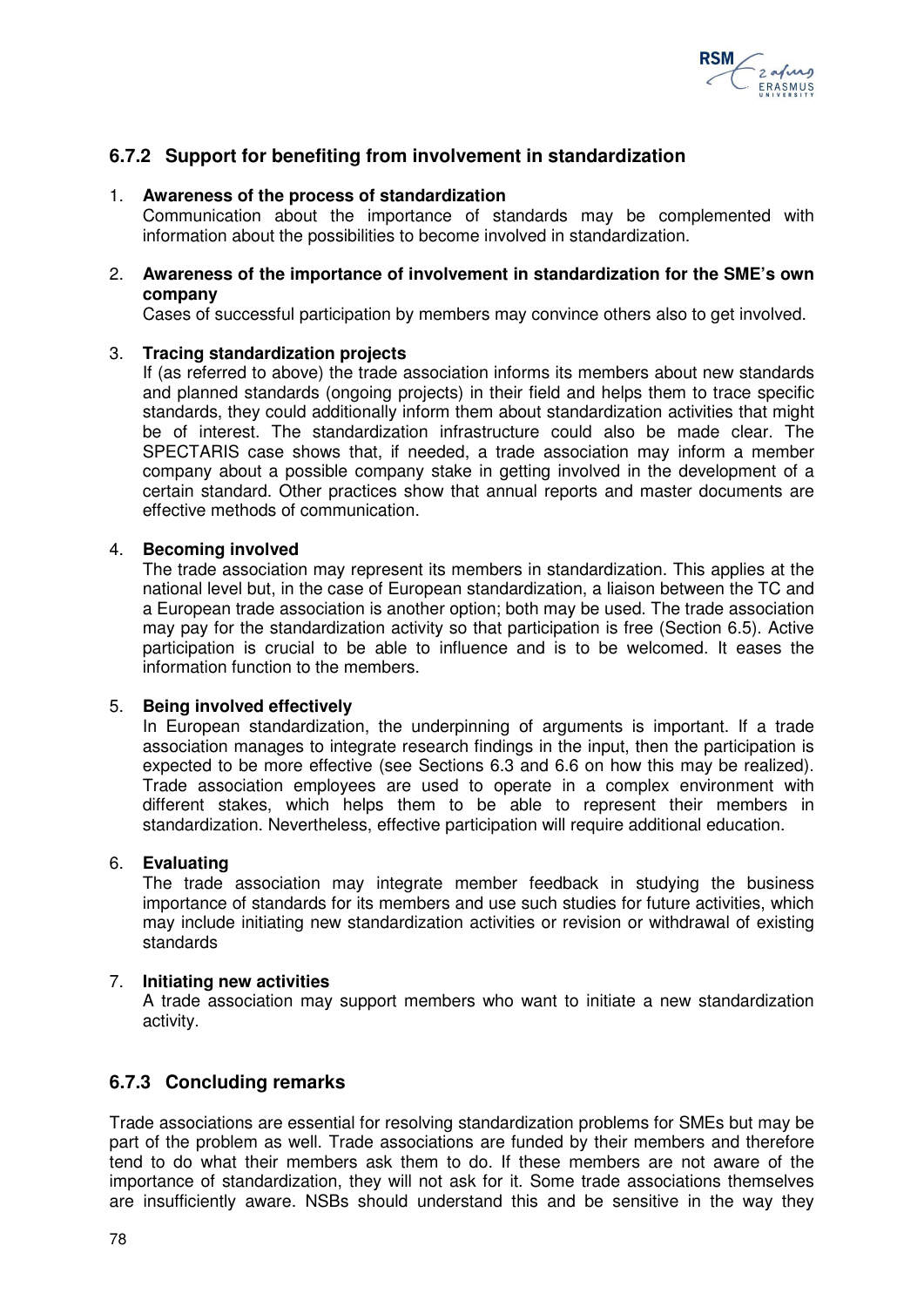

approach trade associations. This report might be a trigger for seeking contact. SME case studies may be convincing, in which case SMEs themselves can be the ambassadors of the message.

Close co-operation between trade association and standards body is needed to create optimal support for the members. The British, French and German examples (Section 4.3.5) show that such co-operation may be prepared and managed in the form of a policy committee for SMEs and standardization. A similar mechanism does not exist at the European level.

The most extreme form of co-operation is where the trade association itself carries out standardization activities, as in the Finnish case (Section 4.3.5). This solution may seem attractive but might be at the cost of, for instance, co-ordination between different standardization activities and the bundling of standardization expertise at the national level. A benchmark study showed no problems of centralization.<sup>183</sup>

 $\overline{a}$ <sup>183</sup> Bonner and Potter, 2000.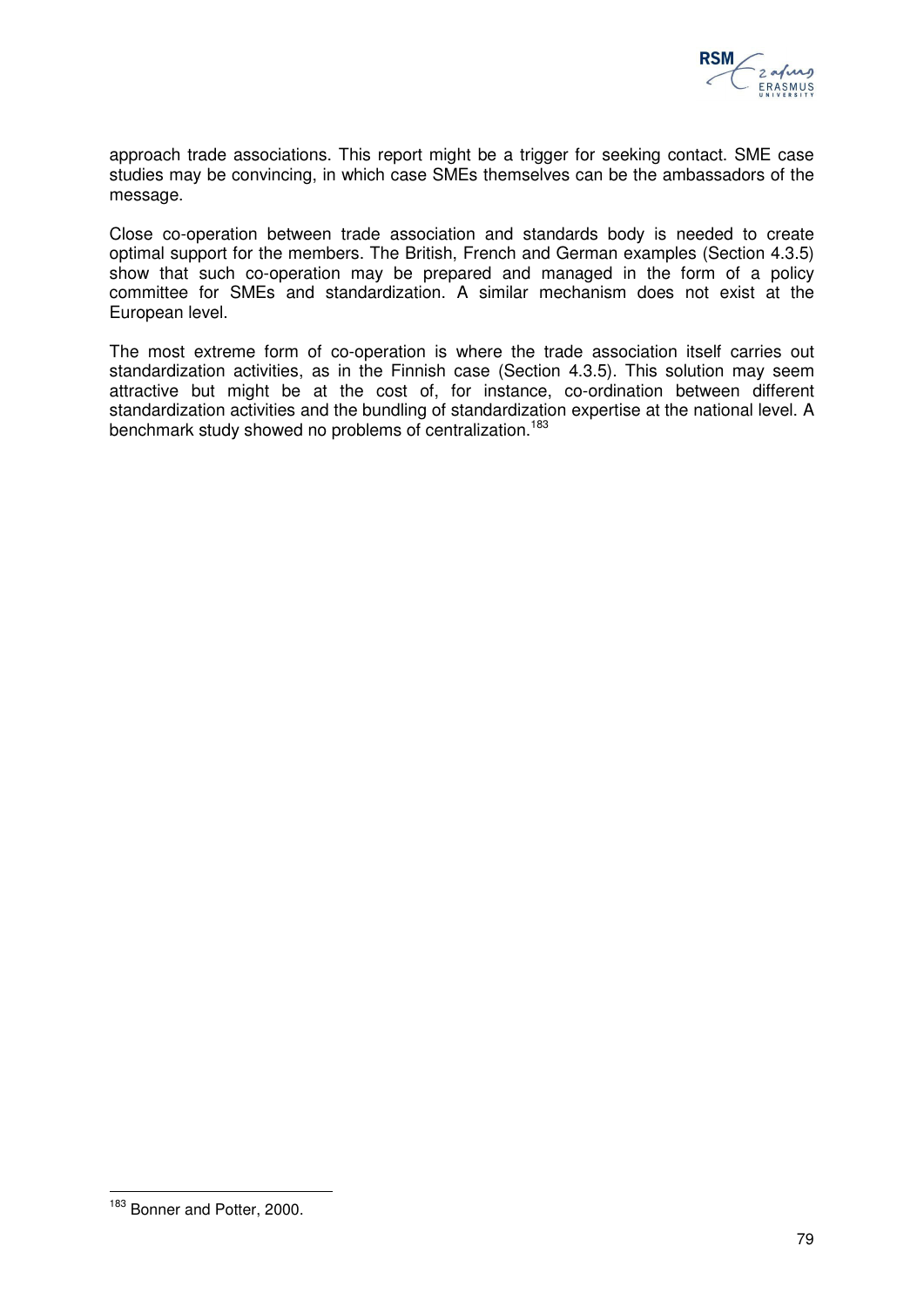

# **7 Conclusions, some further analysis and recommendations**

# **7.1 Conclusions**

The goal of this study is to come up with recommendations to the Administrative Boards of CEN and CENELEC on how to improve access to European standardization for small and medium-sized enterprises (SMEs). The ultimate aim is to provide solutions to improve the value of standardization and standards for SMEs and to reduce their financial impact.

In this study, we first addressed the need for such solutions. Most available studies fail in providing real evidence about the problems for SMEs, but such problems are probable and sometimes are really manifest and, moreover, it is not only a question of solving problems but also of enabling SMEs to benefit more from standards and from involvement in standardization.

The feedback we received from CENELEC and several of its National Committees, as well as from trade associations and companies in the field of electrotechnology, suggests that in the electrotechnical area SMEs face fewer problems than in other areas. This may be related to the long tradition of standardization in this area, to the strong need for standards (for safety and interoperability), to the better inclusion of standards in technical education, and to the culture of both the industry and its standards bodies. The electrotechnical sector is overrepresented in the 'best practices' we received; other sectors can learn from this field but have to keep in mind that solutions that work in the electrotechnology sector may not necessarily work in other branches of business.<sup>184</sup>

It must be concluded that, indeed, SMEs could benefit more from standards and standardization, or may even face problems in relation to standards. This situation is related to the inherent weaknesses of many SMEs, in particular their lack of strategic resources. Solutions may focus on these resources, for instance by compensating for a lack of time, money or knowledge. They may also focus on making the 'supply side' of standards and standardization more easily accessible. The third option is to focus on the role of intermediary organizations to bridge the gap between SMEs and the 'standardization world'. Trade associations, in particular, may play this role.

We have developed a set of 58 solutions: to benefit more from standards, to benefit more from involvement in standardization, and a third category of general solutions to enable these solutions to barriers.

It turned out to be useful to develop a 'barrier model'. SMEs may face the following sequence of barriers to obtaining benefit from standards:

- a) awareness of standards;
- b) awareness of the importance of standards for the SME's own company;
- c) tracing standards;
- d) obtaining standards;
- e) understanding standards;
- f) implementing standards;
- g) evaluating the implementation of standards.

 $\overline{a}$ <sup>184</sup> Previous research in which six branches of SMEs were investigated showed remarkable differences in attitude towards and practice of standards and standardization (De la Fuente and de Vries, 1995).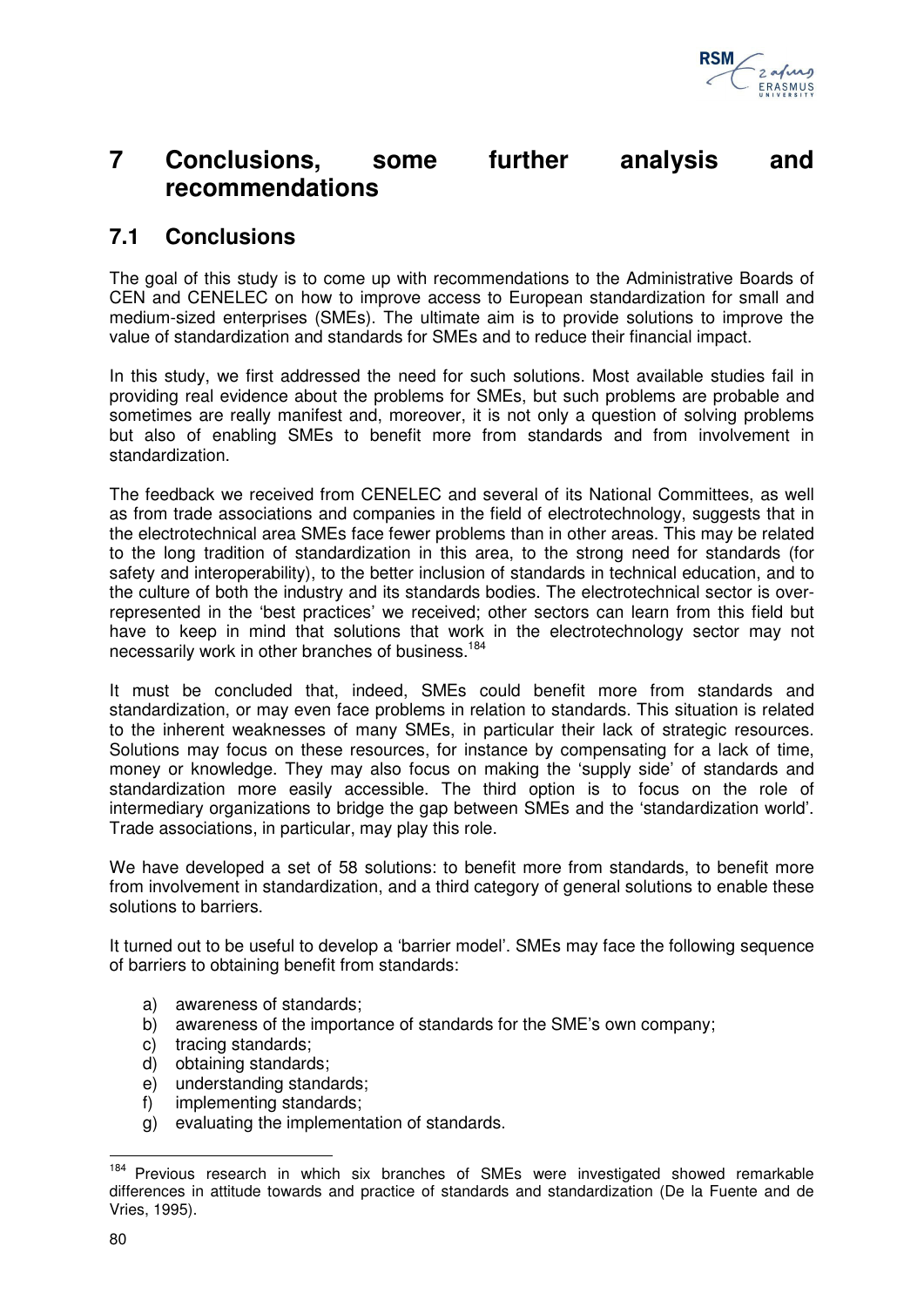

Standards may be relevant for many SMEs; in contrast, the number of SMEs that would benefit from involvement in standardization is much smaller. Such SMEs may face the following sequence of barriers to benefit from involvement in standardization:

- a) awareness of the process of standardization;
- b) awareness of the importance of involvement in standardization for the SME's own company;
- c) tracing standardization projects;
- d) becoming involved;
- e) being involved effectively;
- f) evaluating.

We have related solutions to the barriers and added examples of such solutions. We included a third category, 'enablers', to address solutions needed in the 'back office' to enable the solutions for the barriers. This set of 58 solutions may be seen as a 'tool box' from which standards bodies as well as trade associations can select the appropriate subset to support SMEs in their country.

In improving the situation for SMEs, the role of trade associations is crucial. We have added some best practice examples of trade associations and used the barrier model to systematically describe how trade associations can help their members to obtain greater benefit from standards and standardization.

In a survey among both NSBs and trade associations we asked for feedback on our set of solutions. We received an almost 100 per cent response to our survey from the NSBs. They had only a limited number of days in which to complete a long questionnaire. In survey research, such a response rate is exceptional and it seems to be an illustration of the commitment of the NSBs to this project and to the issue.

The main conclusion is that we received support for almost the entire set of solutions, which were assessed to be both important and cost-effective. Only a very few measures addressing the evaluation of the work of the NSBs and some generic quality aspects received ambivalent responses.

The results show some differences in the perceptions by the NSBs and the trade associations. Whereas the trade associations assess the relevance of almost all solutions at a higher level (and especially the access, tracing and evaluation related solutions), the NSBs see some solutions focusing on CEN and CENELEC to be of lower relevance and less effective. These answers lead to the conclusion that a discussion on the division of work between NSBs and trade associations, and especially between NSBs and CEN or CENELEC, has to take place.

Many proposed solutions are in place already in a substantial number of NSBs. Those organizations that have already implemented some of the solutions underline both their relevance and cost-effectiveness. The feedback by those having not implemented the proposed solutions provides some insights into the priorities among the solutions and their feasibility. In general, the more generic solutions are assessed to be most relevant by those organizations which have not yet implemented them.. 'Having implemented' does not exclude the possibility of improving upon this implementation, using the 'toolbox' provided in Chapter 4.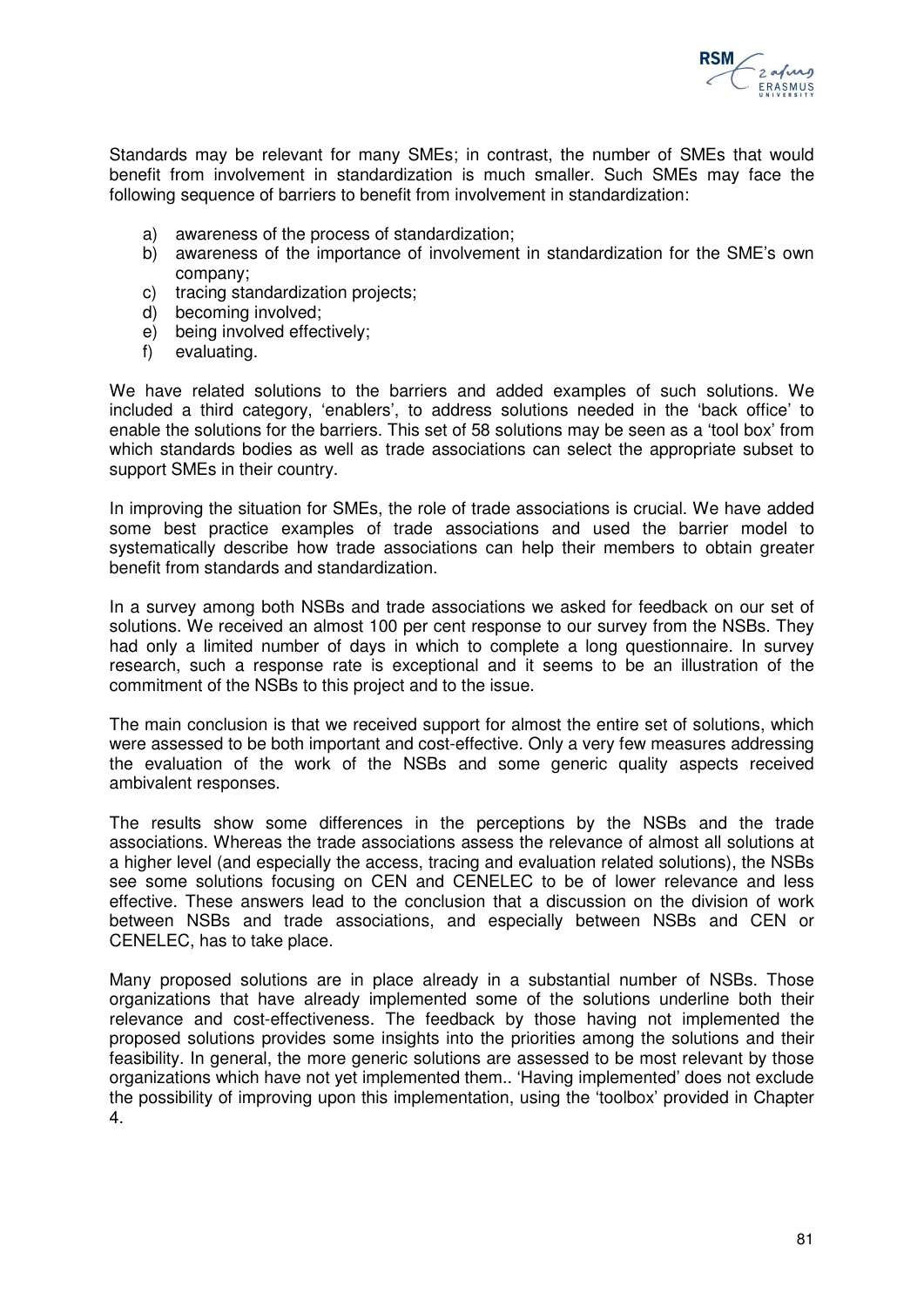

The issue of free standards, often considered to be the core issue for SMEs.<sup>185</sup> does not have a prominent place in our study. The price of standards is just one of the issues relating to the barrier to obtaining standards. 'Free standards' is not a reasonable solution given the current business models of most NSBs.

SMEs need support in their nearby environment: i.e. at the national level. The major role, therefore, is for the NSBs and the national trade associations. An effective co-ordination between the two is a prerequisite. Of course, the national level depends on the efficient functioning of the European level, but the NSBs are not in favour of measures for further improvement at that level; the trade associations, in particular those for small SMEs, see more importance and cost-effectiveness in such solutions. In summary, CEN and CENELEC could have at least a co-ordinating role.

# **7.2 Some further analysis and discussion**

# **7.2.1 European or national level solutions?**

The strength and legitimacy of the European standardization system is related to the involvement of all stakeholders in the system and it should prove its value by the proper implementation of standards and the societal and business benefits resulting from this implementation. Companies are the main parties to implement standards and the vast majority of them are small or medium-sized, so improving implementation of standards by SMEs should be a top priority for CEN and CENELEC. This emphasis on standards implementation should also be reflected in standards development where the involvement of SMEs is in line for improvement.

Our project shows many solutions. For the implementation of these solutions, the national level seems to be more important than the European level and the survey answers confirm that NSBs see it in this way. However, the trade associations, in particular those representing SMEs only, give more emphasis to the European level.

NSBs differ a lot in their infrastructure and services. Large countries, in particular those who are CEN and CENELEC members from the outset, have strong institutions with a large number of staff and many possibilities to implement solutions in so far as these have not yet been implemented. Other countries, in particular the small ones, have NSBs with fewer resources and/or less experience. NSBs in rich small countries (such as Finland or Luxembourg) may face problems in serving the market because of a lack of critical mass for each sector of industry. The European standardization system depends on all of these, and companies, especially SMEs, depend on their national institution. Therefore, we recommend that CEN and CENELEC, despite some hesitation on the part of NSBs, should play a coordinating and facilitating role. The more measures that are implemented or prepared at the European level, or are developed at the national level but become available via the European level, the easier it will be for the weaker NSBs to implement them.

# **7.2.2 Best-sellers or niche standards?**

The next question is: how can NSBs set priorities? This is more than just changing the sequence in the list of solutions, because the solutions are interrelated. An important distinction seems to be which measures are fit for which standards. Here we see two main categories. A normal publisher makes 80 per cent turnover from the 20 per cent best-selling

 $\overline{a}$ <sup>185</sup> For instance, Van Elk and van der Horst, 2009.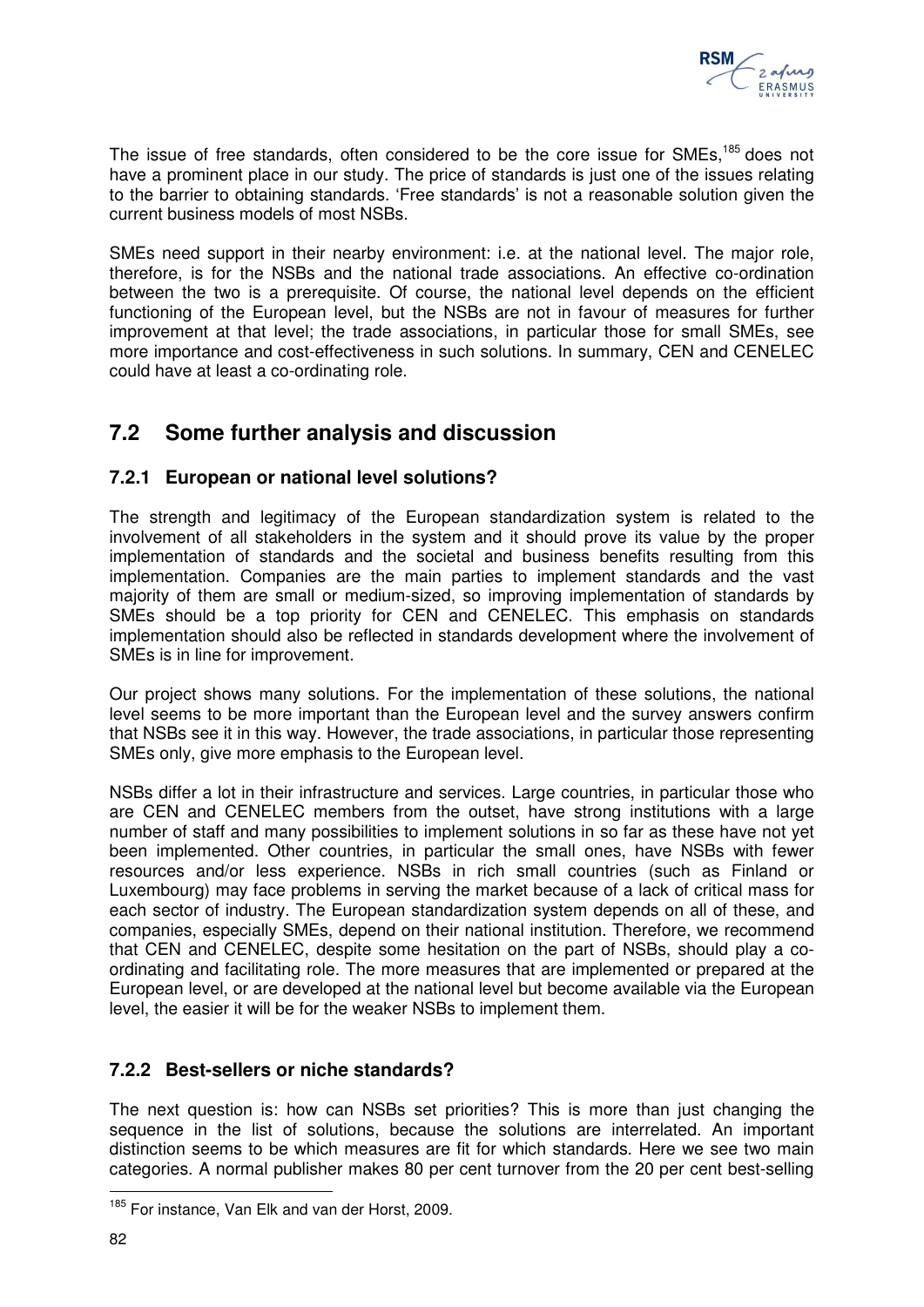

books, the remaining 20 per cent turnover coming from the remaining 80 per cent of the books. In the sale of standards this is even more extreme: 95 per cent of sales comes from 5 per cent of the standards. The majority of standards are rarely sold but this does not imply that they are unimportant. The number of users may be limited, for instance, hardly more than the small number of companies that produce the product to which the standard relates. This company might be an SME. The greater part of the 58 solutions relates to the 5 per cent of standards in which many organizations are interested. In that case, a press release can be issued, a course organized, etc. For the other 95 per cent of standards, this is not efficient.

## **Tailor-made solutions**

Which solutions apply for those SMEs that may be in need of one or more of those 95 per cent of standards (and thus also for the better selling standards), or might even be interested in influencing the development of those standards? General awareness measures apply to all standards but, because of the characteristics of SMEs, they may have little effect; entrepreneurs in SMEs probably pay little or no attention. If the measures are sector-specific and come from an organization they tend to involve in their business activities, such as the trade association, then there is more chance that awareness measures will have impact. However, such measures in general do not address specific standards from the set of the 95 per cent. In this sense the SPECTARIS case can serve as a best practice example: the trade association's consultant visits the company and is aware of the specific needs of that company and, if needed, helps it to become aware of certain specific standards and, in the most extreme case, introduces it to the unknown world of standards development and assists the company to become involved (Section 6.4).

For this 95 per cent of standards, user-friendly search facilities are of the utmost importance. The current websites are in this sense insufficient but, in combination with the more sophisticated methods for searching standards, it should be possible to help SMEs to find the standards they need and also the standardization activities in the specific area. This requires that, as a once-only activity, a company profile is made and that this is related to standards and to standardization. By adding ICS (International Classification of Standards) codes.<sup>186</sup> and also with the help of the proposed 'maps' of interrelated standards, it should be possible to provide them automatically with updates about new standards and even to inform them about new standardization activities – they might be interested to participate because in particular such specific standards may relate to the core activities of the company. In that case, neither the price of the standard nor the cost of participation in standardization will be a real problem. Understanding the standard will also mostly be achievable but lack of linguistic skills may hinder; the more specific the standard, the less cost-effective is the measure of its translation in the national language.

Some other measures may also benefit SMEs with an interest in one or more of the '95 per cent' standards. A first is the stakeholder analysis, both at the European and at the national level. This analysis should reveal companies, including SMEs, with a specific stake. However, for small NSBs such an analysis is not feasible at the national level and therefore the stakeholder analysis at the European level is important.

The role of trade associations in this case is limited unless they manage to implement the 'SPECTARIS approach'. In some cases, however, professional associations may play a role, both at the national and at the European level. European associations may acquire a liaison

 $\overline{\phantom{a}}$  $186$  The ICS code (ISO, 2005) has the disadvantage that it mixes the (mostly technical) topic of the standard with the (mostly business) field of use/users of the standard. Therefore, most standards have to be placed in two or more ICS categories (See De Vries, 1999, Section 9.2.2). So far, it is the only available classification method and, despite its limitations, it can be used.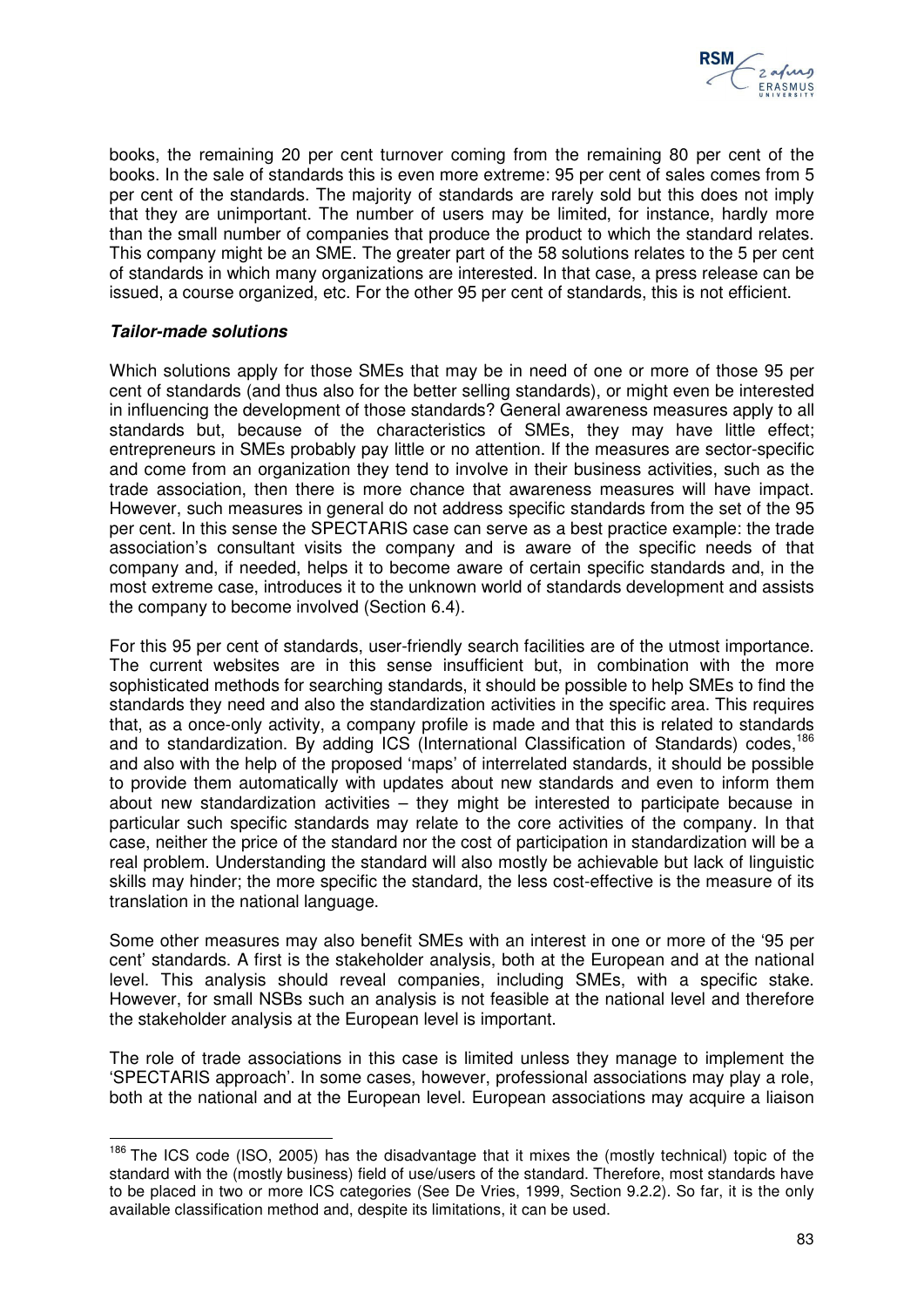

status and thus influence can take place both via the national level and via (first) the national and (then) European association. Here the IFD and ECAP cases (Sections 6.2 and 6.3) may serve as examples, although in those cases the number of companies is considerable.

## **Standard-related communities**

Most measures apply for the 5 per cent of the other standards. Many of these solutions can be seen as a form of establishing a 'community' around the standard. In most cases, this community is very loosely coupled (for example, a mailing list to inform people, a website to give comments and to react on each other's comments) but tighter forms are possible as well, such as the Norwegian Network Forum in the field of e-business (Section 4.1.2). A standardization committee as such is a real community around a standard: 'real' because it includes responsibility for the standard itself. Just by analyzing their sales figures, NSBs can see which areas are the best candidates for establishing such communities and they can use this report to see the range of possibilities to form such a community, loosely coupled or more tightened. NSBs can do this themselves, in particular for 'horizontal' standards (for which there is no trade association) or can do this in close co-operation with a trade association (the VDMA case, Section 6.5, is an extreme example of this).

# **7.2.3 Unknown, unloved?**

There are significant differences if we separate those institutions which have implemented the measure and those which have not yet. Now it becomes clear that the former group assesses almost all measures as being more important than does the latter. It shows that experience is necessary: once a NSB has implemented a certain solution, it will see that it leads to a better performance in relation to SMEs. Consequently, one might suggest to the NSBs which have not yet implemented the important solutions that they should implement them because the survey data shows that it is important and efficient for NSBs who already use it. Thus, it makes sense to say that NSBs should learn from each other in terms of their experiences from their solutions.

# **7.2.4 Mutual support**

We received 'best practice' stories from most member countries. A huge variety exists. This implies that countries can learn more from each other. The SMEST project<sup>187</sup> can be seen as an example of such information exchange.

The differentiation between old and new EU members does not reveal significant results in terms of assessing the importance of the proposed measures. Moreover, this distinction is not identical to that between NSBs with more and those with fewer resources. Nevertheless, instead of 'just' information exchange, closer forms of co-operation between NSBs might be considered ('twinning') in order to upgrade the service level also in countries with fewer facilities. Knowledge and experience sharing between NSBs is important and prevents 'reinventing the wheel'; many good practices can be copied to other countries. Such an approach also promotes also cohesion of the European standardization infrastructure.

 $\overline{a}$ 

<sup>&</sup>lt;sup>187</sup> http://www.smest.eu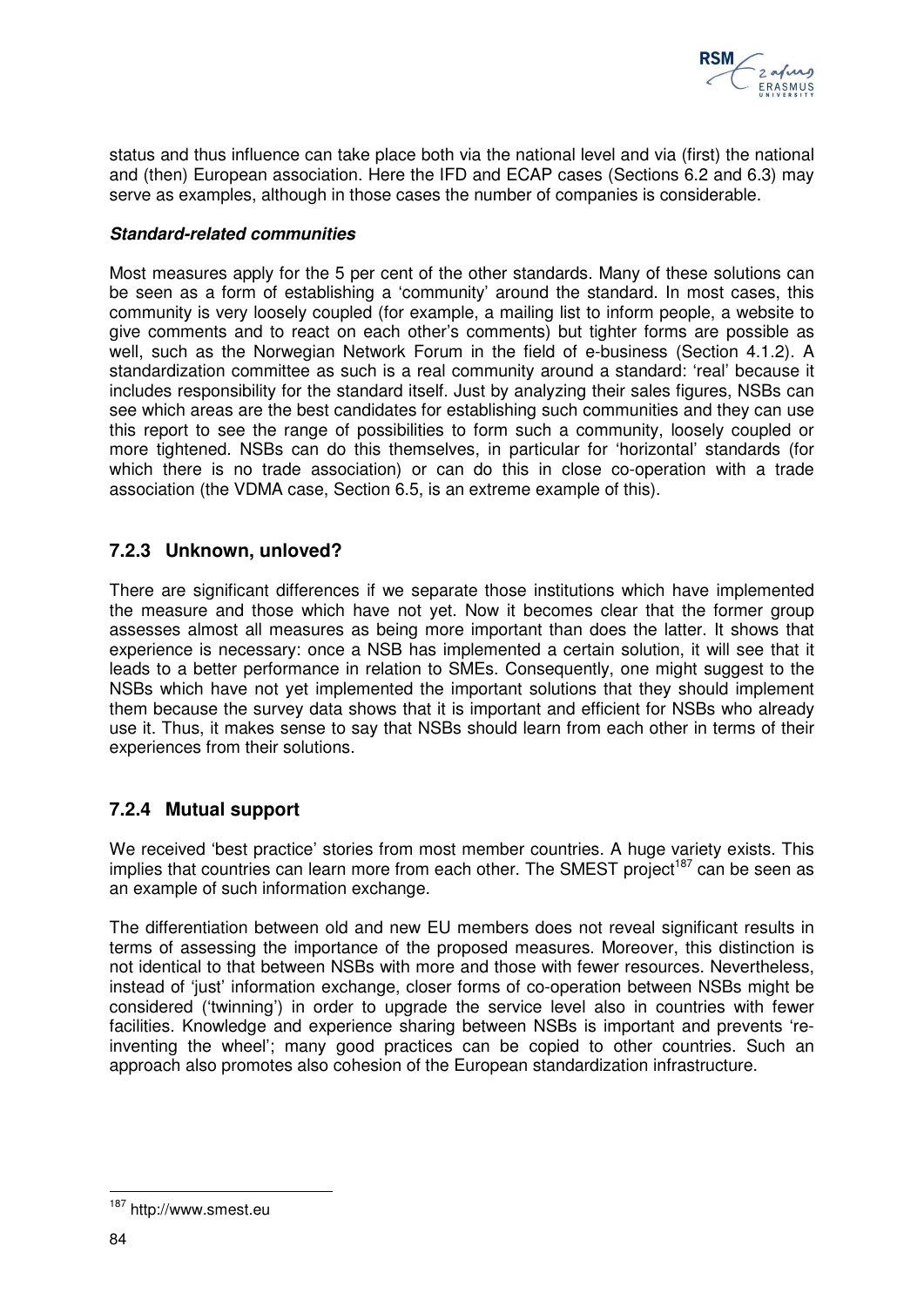

# **7.2.5 Cost-effectiveness**

There are few real reliable figures available about SME use of standards, SME representation in standardization, SME benefits, SME costs and SME problems in relation to standards. This makes it difficult to assess the effectiveness and, more specifically, the costeffectiveness of the measures. We recommend a more thorough investigation of this problem and to accompany the implementation of solutions with research on their impact. Incidentally, a set of solutions which was easy to implement by the Dutch standardization body NEN, and which brought it substantial financial benefits thanks to an increase in the number of participants on each committee, was rated rather low in terms of both importance and costeffectiveness in our survey. This seems to be related to the above-mentioned 'unknown-unloved' issue.

The number of SMEs that could benefit from standards exceeds the number of SMEs that would also benefit from involvement in standardization to a large extent; the latter applies in particular to pro-active innovative SMEs. This difference suggests that it is more costeffective to focus on solutions for barriers to benefit from standards rather than on improving involvement in standardization. Therefore, trade associations might emphasize support for standards rather than standardization. Nevertheless, they may have a common stake in that the trade association represents them in influencing the contents of standards to avoid because they would not meet SME requirements. For NSBs, their legitimacy related to the involvement of all interested parties is at stake so they have an additional strong argument for paying attention to all aspects of the solutions.

# **7.2.6 ISO and IEC**

From a company's point of view the distinction between the European and the international level is of little interest. However, NSBs and also CEN and CENELEC depend to a large extent on the International Organization for Standardization (ISO) and the International Electrotechnical Commission (IEC). Suggestions for CEN and CENELEC probably apply also to ISO and IEC.

# **7.2.7 ETSI**

The third official European Standardization Organization (ETSI) is not included in this research project. We have no data about the problems SMEs may face in terms of benefiting from ETSI standards or from involvement in ETSI standardization activities. ETSI has no national delegation model, which might be a huge disadvantage for many SMEs. However, future research should reveal this.

# **7.2.8 Lack of research**

The list of references to this report contains few scientific publications. Standardization is an under-investigated area of research. In fact, we have little data about SME use of standards and SME involvement on standardization, about the benefits it brings them in relation to cost, and about problems in relation to standards and standardization. Data about the effectiveness and cost-effectiveness of solutions is also lacking. In our survey we asked for an assessment of the solutions on cost-effectiveness, but this is simply the perception of the respondents; it does not provide real evidence.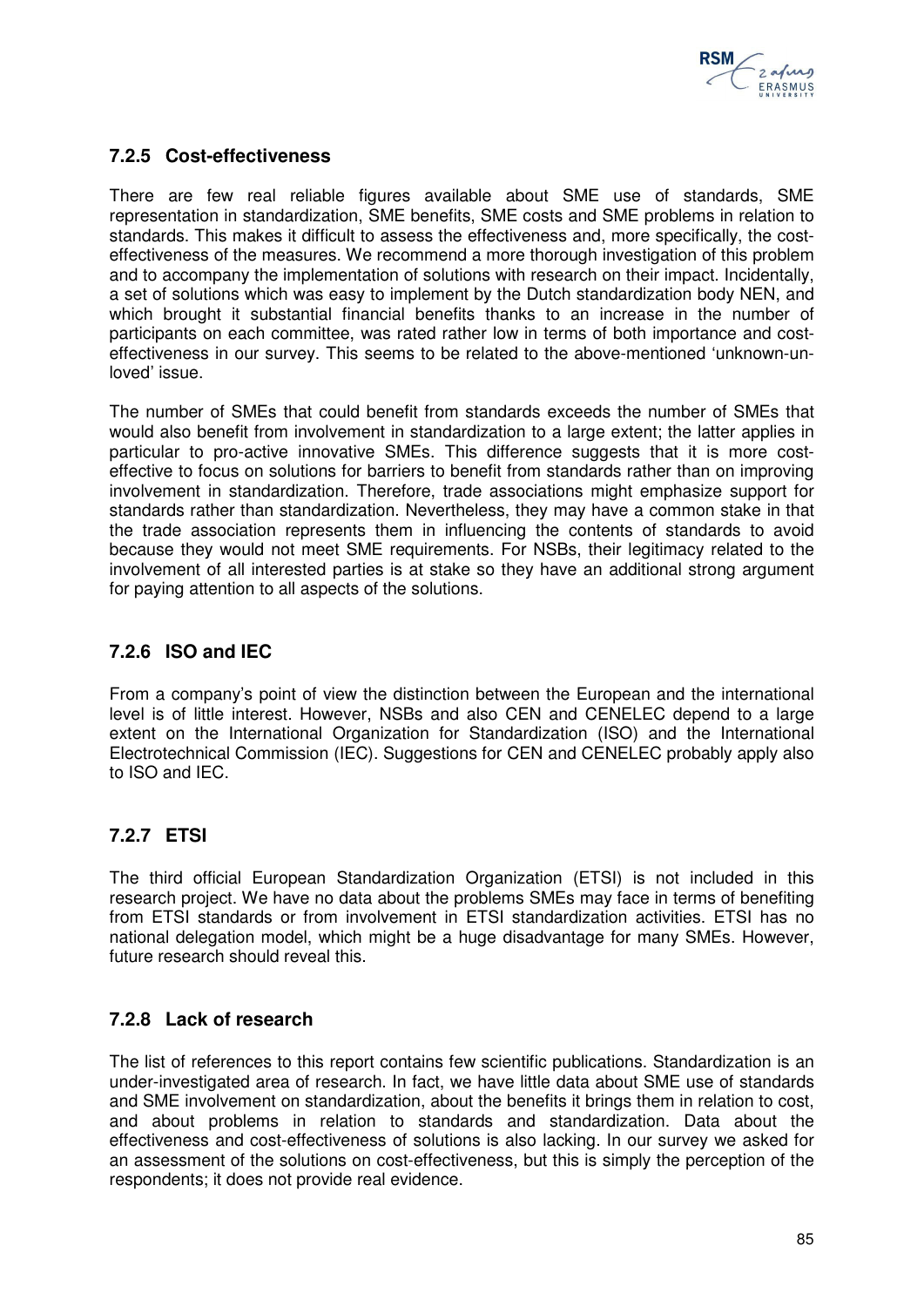

# **7.2.9 Standards users' organization**

This report is about SMEs in their potential role of users of standards and also about their potential involvement in standardization. Several countries have a national standards users' organization, a member of the International Federation of Standards Users (IFAN).<sup>188</sup> Most members of these national organizations are standards officers of large enterprises rather than SMEs. Nevertheless, these organizations can serve as a customer panel for NSBs and help them to improve the user-friendliness of NSB services. In countries without a standards users' organization, the NSB might try to establish one. Standardization is developing in the direction of a profession and the establishment of professional societies is a necessary step in this maturity process.<sup>189</sup>

# **7.3 Recommendations**

# **7.3.1 Recommendations for CEN and CENELEC**

Activities that CEN and CENELEC could undertake include, in particular:

- a) formulating measures to further improve the process of European standardization (for example, better business plans, stakeholder analysis);
- b) further improvements to their own professionalism (for example, quality management, education of staff);
- c) formulating measures to ensure that information about the development of European standards becomes available (by way of, of example, business plans, 'maps' of interrelated standards, bibliographical information for each standard including summaries and references, press releases about the start of new activities and of draft or definitive European standards);
- d) making all relevant information easily accessible via improved websites that link to the NSB websites;
- e) providing members with all relevant information to help them improve their national stakeholder analysis, national websites, national press releases, etc.;
- f) co-ordinating information exchange between NSBs. CEN and CENELEC could function as a platform for the follow-up of the implementation of the tools from the toolbox: which are deployed, which give best results and in which case, etc.;
- g) inclusion of SME focus in CEN's and CENELEC's strategies and governance structures, in one way or another, to ensure continuous attention for issues that affect SMEs. This might include monitoring the progress of the use of the toolbox at national level and continued gathering of examples of best practice;
- h) initiating research to test the effectiveness of the solutions for SMEs.

 $\overline{a}$ 

<sup>188</sup> http://www.ifan.org

<sup>189</sup> Other elements of this maturity process are the establishment of research communities, professional and academic journals, and academic and professional training; see de Vries, 1999, Section 1.1.3.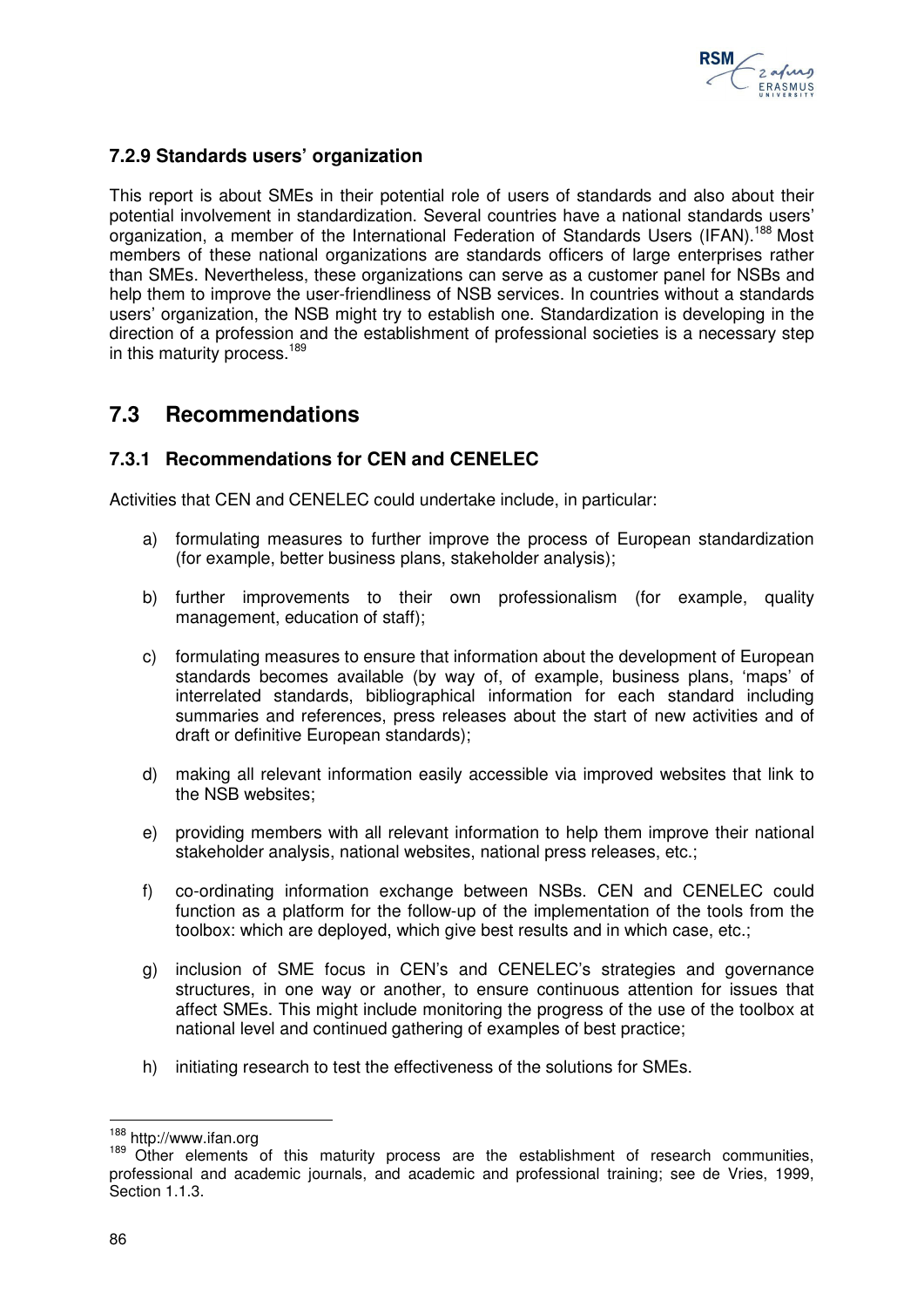

CEN and CENELEC could initiate a discussion with their members about the division of work between the national and the European level.

# **7.3.2 Recommendations for NSBs**

Our project has resulted in a set of 58 solutions, most of which apply to NSBs. A preliminary task for the NSBs is to assess the current situation of their institute: Which solutions are in place already, which are not? To which barriers do they relate? National priorities could relate to:

- a) the distinction between 'standards' and 'involvement in standardization' what should have priority? ('Less developed' member countries might focus first on promoting the use of standards and then on involvement, whereas the more 'mature' members could place more emphasis on broadening the involvement;
- b) the distinction referred to in Section 7.2.2 between 'best-sellers' and 'niche standards': the more resources the NSB has, the more it can invest in developing targeted programs for different stakeholder groups. An NSB with fewer resources might focus more closely on the set of solutions that apply to all standards. An inbetween option is to select a small number of stakeholder groups which relate to national areas of priority;
- c) the sequence of barriers. The barrier model may serve as a 'maturity model': if the awareness barriers are too high, it makes little sense to implement the solutions related to 'later' barriers;
- d) national industry priorities: which branches of business should receive special attention?

In any event, the top priority is to further improve or establish relationships with trade associations, to discuss with them who will take which role, and to provide them with information and materials. Our study reveals many solutions and good practices in this context. This is not an easy task for NSBs. Previous attempts to establish co-operation with trade associations have sometimes failed. This report might serve as a basis for the discussion, in particular Chapter 6. If there is no trade association, the standards body could approach the sector directly and try to establish a community of standards users in that sector.

Another priority area seems to be education in standardization. It is the fundamental starting point for solving the problem of lack of awareness of standards and standardization. Several of the CEN/CENELEC member bodies pay attention to education in one way or another but this is not carried out in a systematic way. Meanwhile, it is clear where to start – namely, with the development and deployment of policy in combination with a long-term investment in staff. This requires money, and the question, therefore, is the extent to which the NSBs can afford this.

# **7.3.3 Recommendations for trade associations**

In most branches of business, standards play an important role and can be decisive for the competitive position of companies. Therefore, companies may need to use standards and, in some cases, may also wish to influence the contents of these standards. Because of the inherent weaknesses of SMEs (in particular, the lack of resources in terms of time, money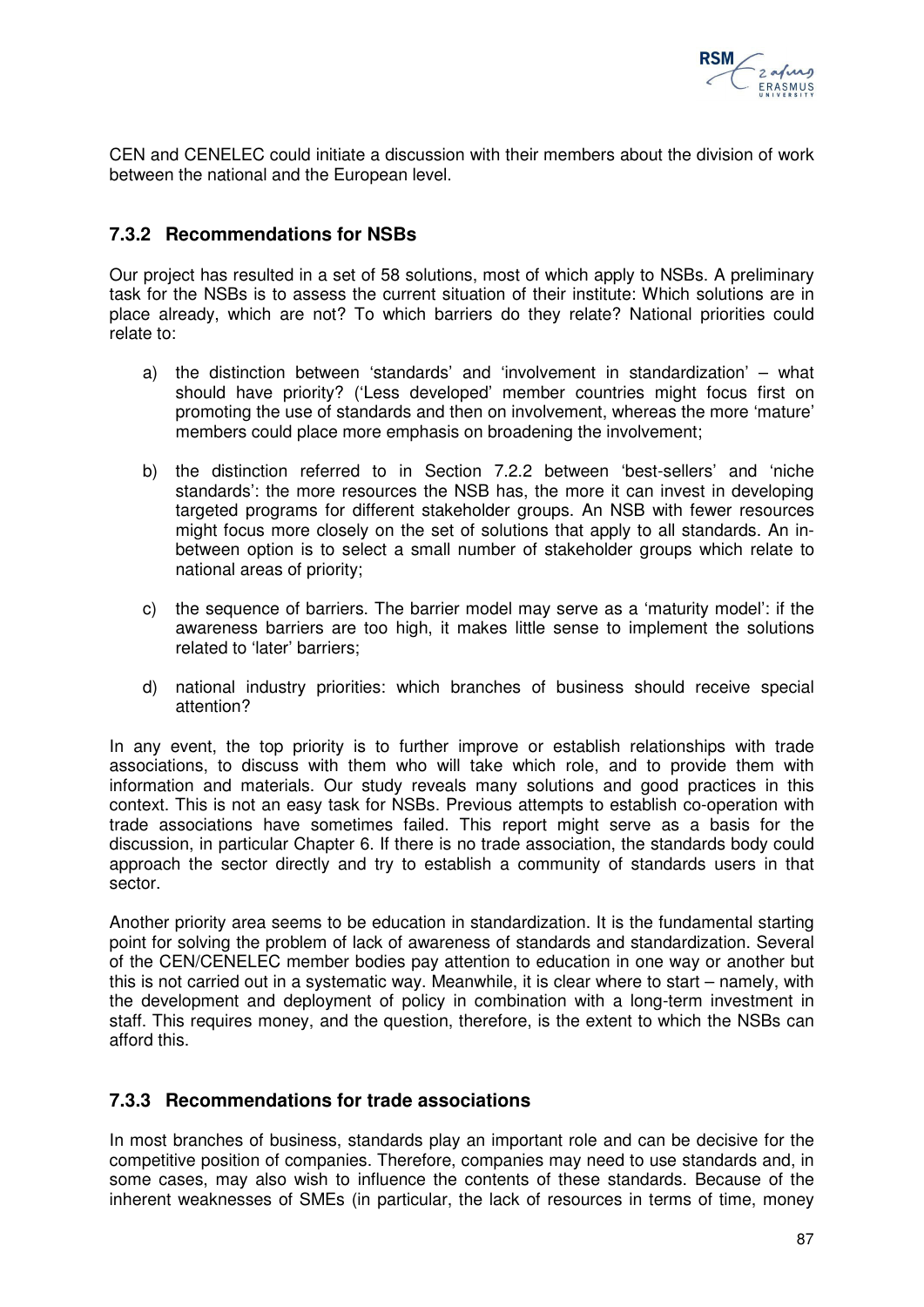

and information) they may need help in the area of standards and standardization. Trade associations are the natural organization to offer this help.

Some trade associations are very active in this field and may serve as a benchmark (see Chapter 6). Others may need to be made aware of the importance of standards and standardization themselves before they can start to support their members.

Such support might start with an analysis of the present situation in the relevant branch of business. In other words, the strengths and weakness of the member companies should be related to the opportunities and threats presented by standards and standardization. This could be a common exercise carried out by NSB and trade association. Based on the results, the trade association can select the proper set of solutions from the list in Section 6.7. A long-term form of co-operation with the NSB needs to be defined to facilitate this.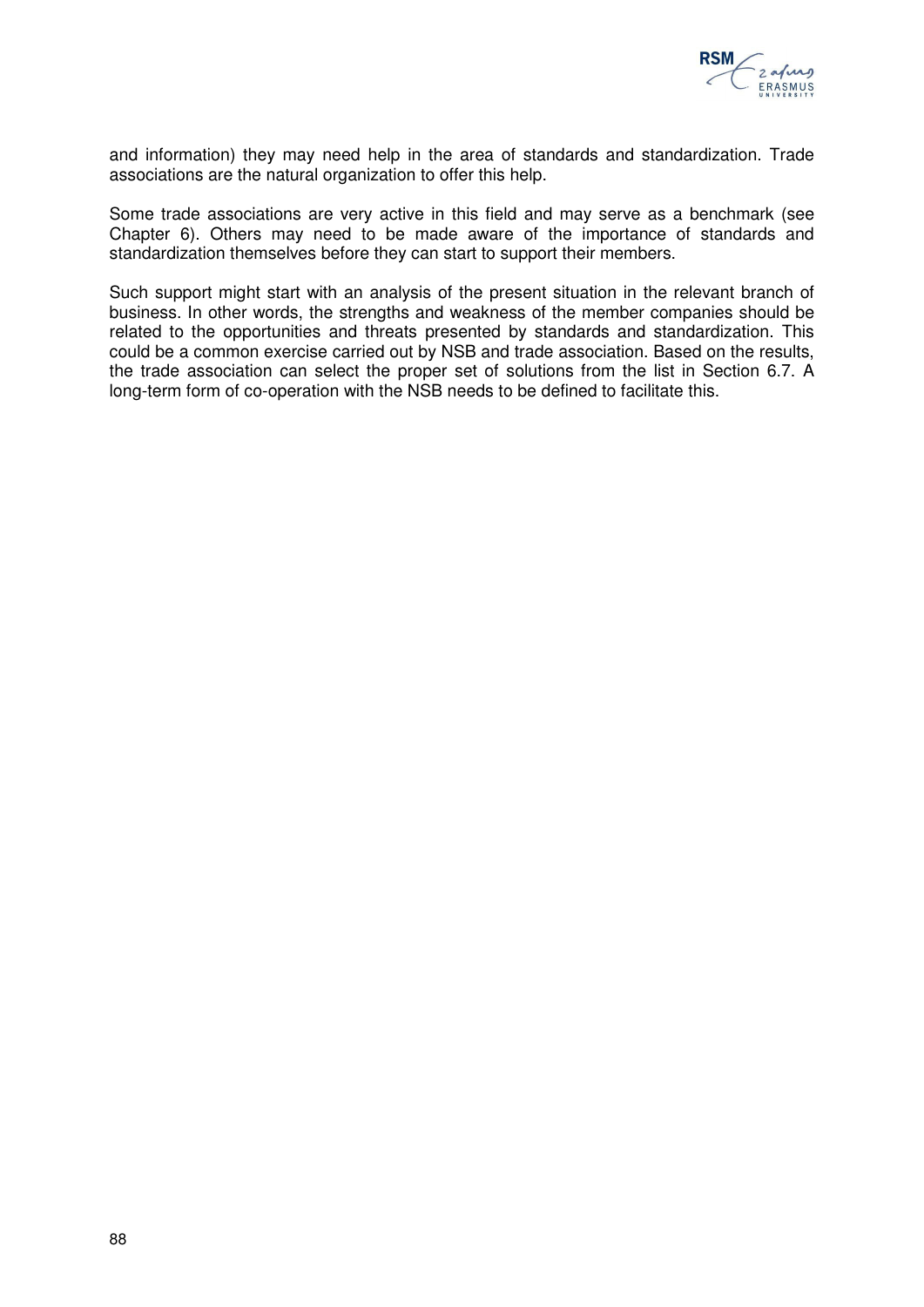

# **8 References**

- AFNOR (1995) Euromanagement Normalisation, Certification, Qualité, Hygiene et Securité du Travail – Impact de marché unique sur les PME et leurs problèmes d'adaptation. Paris: AFNOR.
- Anthony, Peter C. (ed.) Summary of the results achieved in 2008 in the project Innovation with Norms and Standards (INS), funded by the German Federal Ministry of Economics and Technology. Berlin: DIN German Institute for Standardization.
- Arzelier, Sylvie (2002) Savoir gérer ses connaissances normatives. Enjeux, 229, pp. 40–42.
- Bahke, T. and Wende, I. (2003) Standardization in information and communication technology (ICT) German positions. Journal of IT Standards & Standardization Research, **1**, 2, 57–66.
- Behrens, Hermann and Blind, Knut (2007) Stärkung der Integration von Innovation und Normung. Stuttgart: Fraunhofer IRB Verlag.
- Blind, K. (2007a) KMU in der IKT-Standardisierung: Herausforderungen und Lösungsmöglichkeiten, Workshop zur Vorbereitung einer Informations- und Unterstützungskampagne für KMU bei der Standardisierung in der Informations- und Kommunikationstechnik (IKT). Berlin: Bundesministerium für Wirtschaft und Technologie. 18 June 2007.
- Blind, Knut (2007b) Technology, innovation and the role of standards in the global economy. ISO Focus, **4**, 6, 43–45.
- Blind, K. and Mangelsdorf, A. (2008) Dienstleistungsstandards in Internationalisierungsstrategien: Ergebnisse einer Unternehmensbefragung, Projektbericht im Rahmen von: 'Standard: IS Dienstleistungsstandards in erfolgreichen Internationalisierungsstrategien'. Berlin: Technical University Berlin, Institute of Innovation Economics.
- Blind, K. and Nowak, B. (2008) Weiterführung der Untersuchung der Zusammenhänge von nationalen Normungstätigkeiten und dem wirtschaftlichen Erfolg von klein- und mittelständischen Unternehmen (KMUs) in der Luft- und Raumfahrindustrie, Projekt im Auftrag des Normenausschuss Luft- und Raumfahrt des DIN e.V. Berlin: DIN. Available at

http://www.nl.din.de/sixcms\_upload/media/2566/INS\_225\_Endbericht\_Deutsch.pdf

- Blind, K. and Thumm, N. (2004) Interdependencies between intellectual property protection and standardization strategies. Research Policy, **33**, 10, 1583–1598.
- Bonner, Peter and Potter, Dennis (2000) Achieving Best Practices in National Standardization  $-A$ Benchmarking Study of the National Standardisation Systems of Finland, Sweden, Denmark and Italy. Ministry of Trade and Industry Finland Publications 3/2000. Helsinki: Ministry of Trade and Industry.
- BSI (2005) The small business guide to making standards work. Published on behalf of The NNSF/BSI. London: Business Hotline Publications.
- BSI (2009) Good for business The small business guide to standards. London: BSI. Available at http://www.bsigroup.com/upload/Standards%20&%20Publications/WhitePapers/SME\_Brochure\_2 009.pdf
- Burrow, J.H. (1999) Information technology standards in a changing world: The role of the users. Computer Standards & Interfaces, **20**, 4–5, 323–331.
- Business Europe (2009) Visions on the future of European standardization. Position Paper. Brussels: Business Europe.
- CEN/CENELEC (2009) Guide to writing standards taking into account micro, small and medium enterprises (SMEs) needs and specificities in standardization. Working Draft 2. Doc. N028 CEN/CLC/BT/WG/208. Brussels: CEN/CENELEC.
- CENELEC (2009) You, the SMEs, join the process and get involved. Brussels: CENELEC.
- Choi, Donggeun (2008) APEC SCSC Education Guideline 1 Case Studies of How to Plan and Implement Standards Education Programs and Strategic Curriculum Model. APEC CTI SCSC. Seoul: Korean Standards Association / Korean Agency for Technology and Standards.
- Choi, Donggeun, de Vries, Henk J. and Kim, Danbee (2009) Standards education policy development: Observations based on APEC Research. International Journal of IT Standards & Standardization Research, **7**, 2, 43–62.
- CMA (2008). Artisanat et normalisation Témoignages filmés. Paris: Assemblé Permanante des Chambres de Métiers.
- De la Fuente, Manolo and De Vries, Henk J. (1995) Normen, normalisatie en het MKB [Standards, standardization and SMEs]. Zoetermeer: Economisch Instituut voor het Midden- en Kleinbedrijf.
- De Vries, Henk J. (1999) Standardization  $-$  A Business Approach to the Role of National Standardization Organizations. Boston / Dordrecht / London: Kluwer Academic Publishers.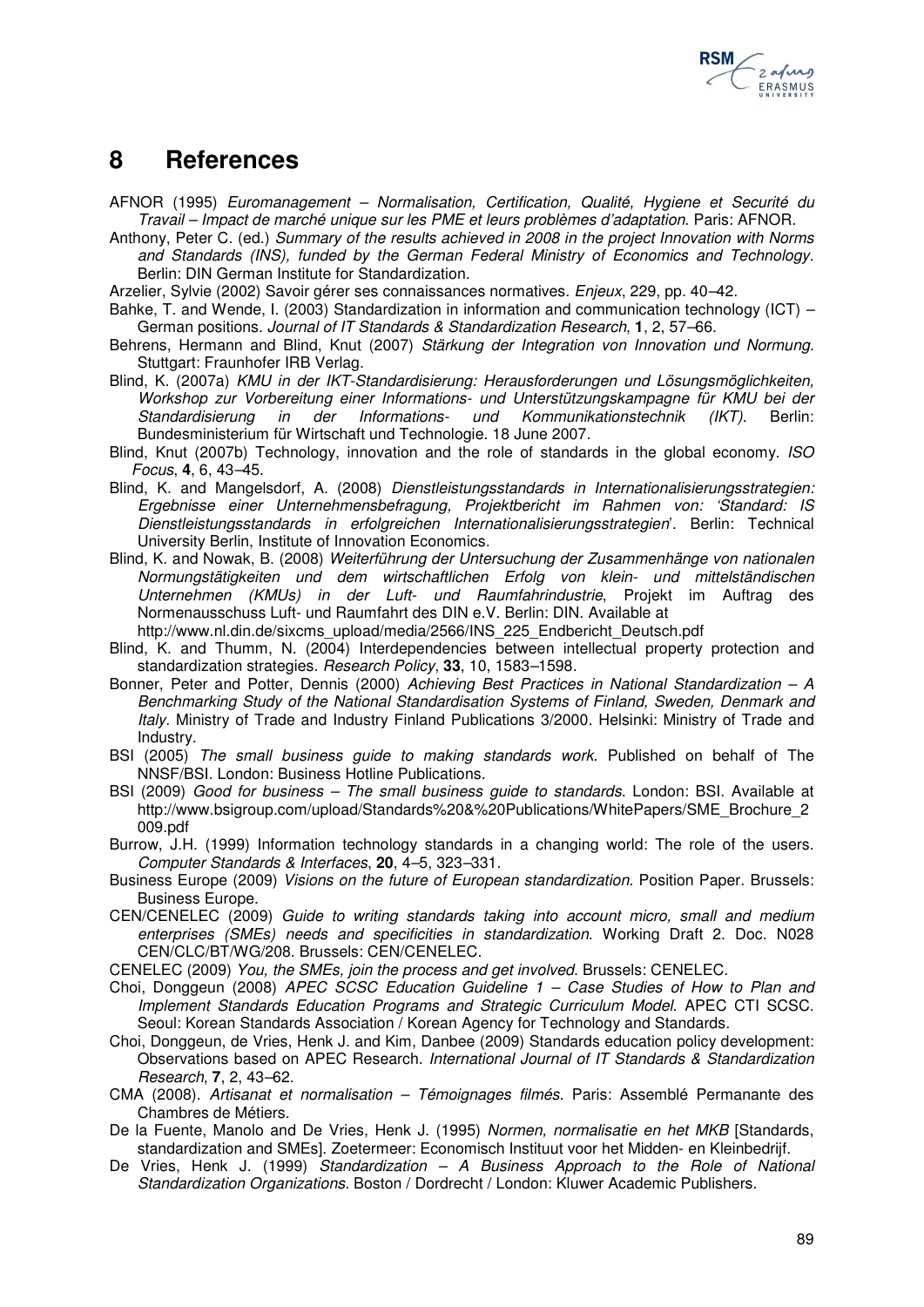

- De Vries, dr.ir. H.J. (2003) Welke normen heb ik nodig voor mijn product of dienst? [Which standards do I need for my product or service?]. Delft: Nederlands Normalisatie-instituut. Available at http://www2.nen.nl/getfile?docName=185070
- De Vries, Henk J. (2006a) Best practice in company standardization. International Journal for IT Standards and Standardization Research, **4**, 1, 62–85.
- De Vries, Henk J. (2006b) Standards for business How companies benefit from participation in international standards setting. In International Standardization as a Strategic Tool – Commended Papers from the IEC Centenary Challenge 2006. Geneva: International Electrotechnical Commission, pp. 131–137.
- De Vries, Henk J. (2006c) The paradox of standardization and innovation. ISO Focus, **3**, 2, 40–43.
- De Vries, Henk J. (2009a) How to get standardization education implemented? Elements of a presentation for CEN Group on Education about Standardization, 2009-02-10. Brussels: CEN.
- De Vries, Henk J. (2009b) Method for evaluating investments in standardization. In Henk de Vries (ed.) Achieving Business Goals by Participating in International Standardization. Course Manual. Rotterdam: Rotterdam School of Management, Erasmus University.
- De Vries, Henk J., Verheul, Hugo and Willemse, Harmen (2003) Stakeholder identification in IT standardization processes. In John L. King and Kalle Lyytinen (eds) Proceedings of the Workshop on Standard Making: A Critical Research Frontier for Information Systems. Seattle, WA,12–14 December 2003, pp. 92–107. Available at http://www.si.umich.edu/misq-stds/proceedings/132\_92- 107.pdf
- De Vries, Henk J. and Willemse, Harmen (2003) Normen bij liften [Elevator standards]. Delft: Nederlands Normalisatie-instituut. Available at http://www2.nen.nl/getfile?docName=185073
- De Vries, Henk J., Feilzer, Albert and Verheul, Hugo (2004) Removing barriers for participation in formal standardization. In Françoise Bousquet, Yves Buntzly, Heide Coenen and Kai Jakobs (eds) EURAS Proceedings 2004. Aachener Beiträge zur Informatik, Band 36, Wissenschaftsverlag Mainz in Aachen, Aachen, pp. 171–176.
- Egyedi, T.M. and Toffaletti, S. (2008) Standardizing social responsibility: Analysing ISO representation issues from an SME perspective. In Kai Jakobs and Evan Söderström (eds) Proceedings 13th Workshop on Standardization. Aachener Beiträge zur Informatik, Band 40, Aachen: Wissenschafts Verlag Mainz in Aachen, pp. 121–135.
- Eichener, V. (2001) Informationen zu Arbeitssschutz und Normung für kleinere und mittlere Unternehmen: Bedarf und Verfügbarkeit - Ergebnisse einer Befragung -, Kommission für Arbeitsschutz und Normung (KAN) Bericht NR. 25 (including summaries in German, English and French).
- EIM Business & Policy Research (2006) SMEs and Standardization in Europe  $-$  23 good practices to promote the participation of craft and SME enterprises in standardization and the use of standards. Zoetermeer, the Netherlands: EIM Business & Policy Research.
- European Commission (2002) SME Observatory Project 2002. Main results from the 2002 Observatory of European SMEs. Available at

http://ec.europa.eu/enterprise/enterprise\_policy/analysis/doc/execsum\_2002\_en.pdf

European Network of Small Business Researchers (2003) Extract showing SME views on, and involvement with, standardization – Extract of results of the European Network of Small Business Researchers survey on SMEs. Available at

http://ec.europa.eu/enterprise/standards\_policy/document/sme/sme\_survey.pdf

- Foray, D. (1994) Users, standards and the economics of coalitions and committees. Information Economics and Policy, **6**, 269–293.
- Gerst, M. and Jakobs, K. (2005) e-Business Standardization in the Automotive Industry Two Approaches Towards the Integration of SMEs. Proceedings of the Seventh IEEE International Conference on E-Commerce Technology (CEC'05).
- Gottlieb, Amir (2003). ICT bij normalisatie Verbetering van de toegankelijkheid van normalisatie met behulp van ICT-hulpmiddelen [ICT for standardization – Improving access to standardization by means of ICT tools]. Delft: Delft University of Technology.
- Gronau, N. (2008) Bedarf von KMU für anwendergerechte Aufbereitung von Normeninhalten, Presentation for Workshop 'Umgang mit Normen in KMU', Berlin, 23 October 2008.
- IFAN (2009) Guidelines to assist members of standards committees in preparing user-oriented European Standards.

Available at http://www.cen.eu/cenorm/workarea/handson/userorientedguideifan.pdf

Iffour, K. (2003) SME & European standards. In Euras Proceedings 2003. Aachen: Wissenschafts Verlag Mainz in Aachen, pp. 61–69.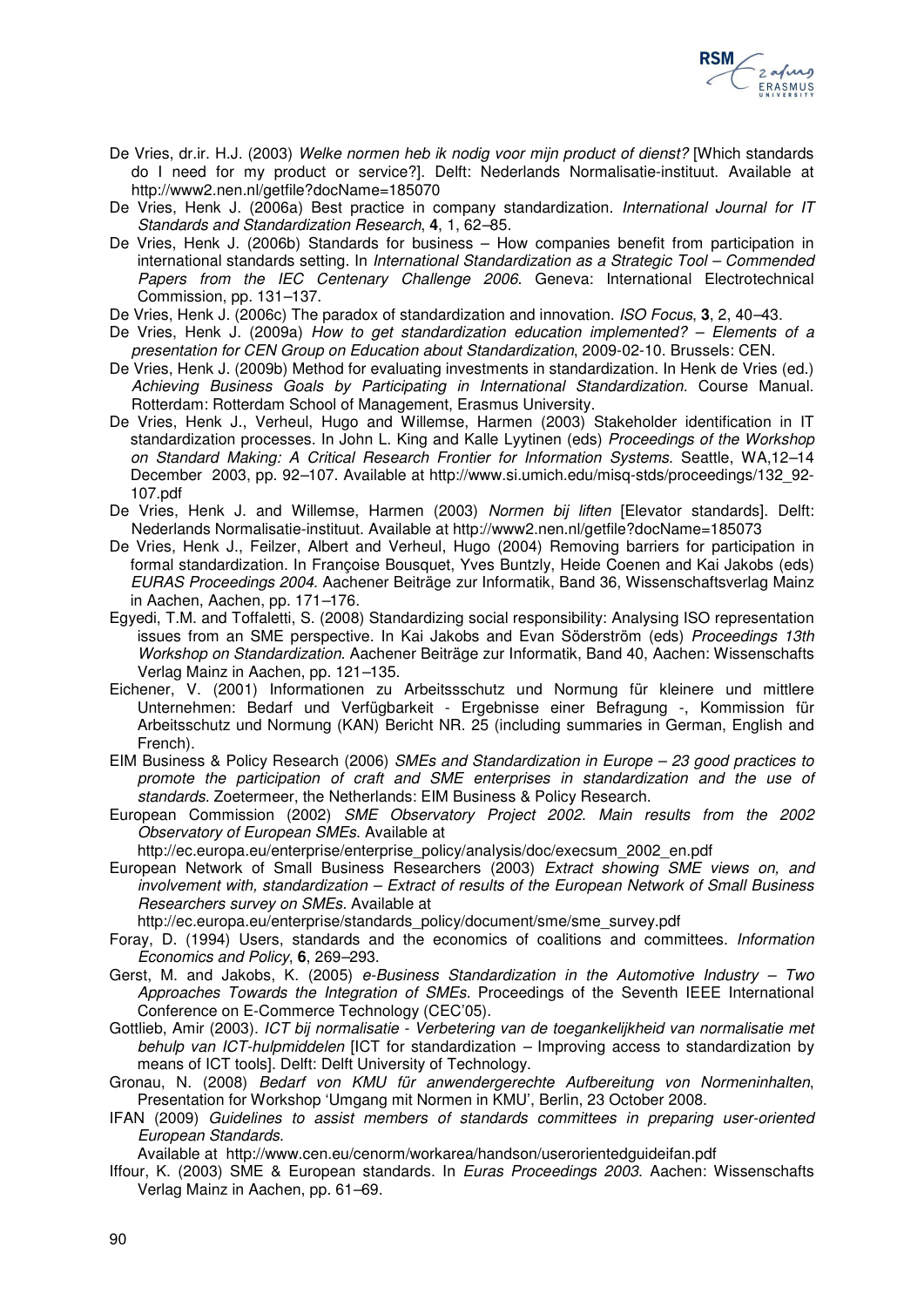

- INTEREST (2008a) Integrating research and standardization A guide to standardization for R&D organizations and researchers. Available at http://www.interest-fp6.org
- INTEREST (2008b) Integrating research and standardization What standard-setting bodies could do. Available at http://www.interest-fp6.org
- ISO (2005) International Classification for Standards. Geneva: International Organization for Standardization.
- Isaak, Jim, (2006) The role of individuals and social capital in POSIX standardization. International Journal for IT Standards and Standardization Research, **4**, 1, 1–23.
- Jacovides, K., Mathioudakis, G. and Papadakos, G. (2008) Use of Standards by Greek Engineers, Presentation for 'Symposium on Standardization', Athens, November 2008.
- Jakobs, K. (2004) The Third Estate The Role of SMEs in ICT Standards Setting. Paper presented at the eChallenges Conference, 27–29 October 2004, Vienna.
- Jakobs, K. (2006) Shaping user-side innovation through standardisation. The example of ICT. Technological Forecasting & Social Change, **73**, 27–40.
- Jakobs, K., Egyedi, T. and Monteiro, E. (2004) Trying to bring ICT standardization and SMEs together – A project report. International Journal of IT Standards and Standardization Research, **2**, 1, 58.
- Jakobs, K., Procter, R. and Williams, R. (2001) The making of standards: Looking inside the work groups. IEEE Communication Magazine, **39**, 4, 102–107.
- Karaöz, Ramazan and de Vries, Henk J. (2009) Removing barriers for participation in standardization and for taking advantage of standards – Lessons from the Netherlands and Turkey: a welding standard case. In Proceedings of the International Conference on Welding Technologies, 11–13 June 2009, Ankara. Ankara: Gazi University.
- Kertesz, Christine (2008) Innovation, research and standardization How to reinforce interactions? Paris: AFNOR Normalisation.
- Ketchell, J. (2003) eBusiness standards re-intermediating the end-users. Journal of IT Standards  $\&$ Standardization Research, **1**, 2, 53–56.
- Kurokawa, Toshiaki (2005) Developing human resources for international standards. Quarterly Review, 17, October 2005, 34–47. Available at
	- http://www.nistep.go.jp/achiev/ftx/eng/stfc/stt017e/qr17pdf/STTqr1703.pdf
- Mason, H. (2002) A big enterprise Standardization for SMEs (small and medium enterprises). ISO Bulletin, **33**, 4, 14–17.
- Müller, N. (2009) Einbindung von KMU in Normungsprozesse, Innovation mit Normen und Standards. Zwischenbericht 2008. Clausthal-Zellerfeld: TU Clausthal, Institut für Maschinenwesen.
- Müller, N., Bormann, E. and Kramer, W. (2008) Marktzugang und Marktzulassung mittels Normen und Standards, Innovation mit Normen und Standards. Abschlussbericht 2007 - Basisuntersuchung I. Clausthal-Zellerfeld: TU Clausthal, Institut für Maschinenwesen.
- Munden, Stephen and Bolin, Sherrie (2005) Best Practice… Next Practice How to survive, innovate and grow in an ever changing world. London: BSI.
- Narula, Rajneesh (2004) R&D collaboration by SMEs: New opportunities and limitations in the face of globalisation. Technovation, **24**, 2, 153, 161.
- Nederlands Normalisatie-instituut (1999) Het nut van normen en normalisatie voor het miden- en kleinbedrijf [Benefit of standards] . Delft: Nederlands Normalisatie-instituut.
- NEN (2003) Visibility Standards and Standardization Benchmark study. Delft: NEN. Available at http://www2.nen.nl/cmsprod/groups/public/documents/bestand/200835.pdf
- Orgalime (2009) Orgalime views for a cost-effective and market-relevant European standardization system. Position Paper. Brussels: Orgalime.
- Schaap, Arjan and de Vries, Henk J. (2004) Evaluatie van normalisatie-investeringen Hoe MKBbedrijven kunnen profiteren van deelname aan normalisatie [Evaluation of investments in standardization [How SMEs can benefit from involvement in standardization] . Zoetermeer: FME-CWM.
- Simons, J. and de Vries, H.J. (2006) Effectiveness of participation in standardization. Synthesis, 2006: section 2, pp. 015–020. Available at http://www.itsc.org.sg/pdf/2\_Standardisation.pdf
- SIS (1997) Standards, the common European language Case studies of small and medium-sized companies – A publication about standardization: its development, present status and future role, nationally and internationally. Stockholm: SIS.
- Smith, M.E. (1996) Stimulating environmental action within small- and medium-sized enterprises. In Proceedings of the 1996 Eco-Management and Auditing Conference. Leeds, UK: University of Leeds Shipley: ERP Environment: 135.
- Tassey, Gregory (2000) Standardization in technology-based markets. Research Policy, **29**, 4–5, 587– 602.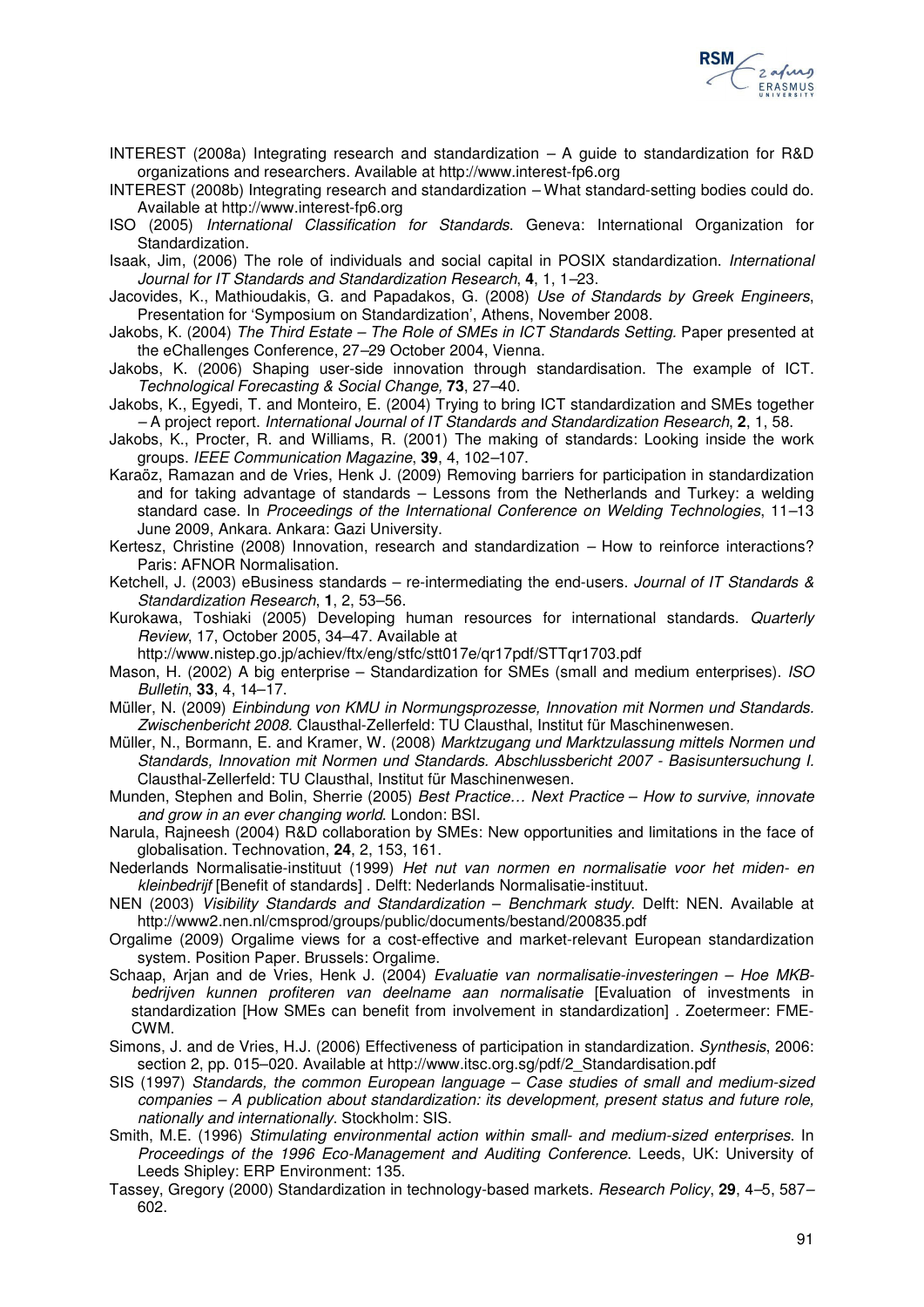

- Teichmann, Hans (2001) 1901–2001 Celebrating the Centenary of SI Giovanni Giorgi's Contribution and the Role of the IEC. Geneva: International Electrotechnical Commission.
- Teichmann, Hans; de Vries, Henk J. (2009) Language selection policies in international standardization - Perception of the IEC member countries. International Journal for IT Standards and Standardization Research, **7**, 2, 23–42.
- Teichmann, Hans, de Vries, Henk J. and Feilzer, Albert J. (2007) Linguistic shortcomings in international standards – A field study. In ENEPROT (eds) Standardization, Prototypes and Quality: A Means of Balkan Countries Collaboration. Thessaloniki, Greece: Union of Hellenic Sciences for Protypation and Standardization (ENEPROT), pp. 80–98.
- Teichmann, Hans, de Vries, Henk J. and Feilzer, Albert J. (2006) Linguistic qualities of international standards. International Journal for IT Standards and Standardization Research , **4**, 2, 70–88.
- Van de Kaa, Geerten, Den Hartog, Frank, de Vries, Henk J. and van den Ende, Jan (2007) Mapping Standards for Home Networking. In Jörg Gröhndahl, Kai Jakobs and Angelos I. Zachariadis (eds) EURAS Proceedings 2007. Aachener Beiträge zur Informatik, Band 39. Aachen, Germany: Wissenschaft Verlag Mainz in Aachen, pp. 247-256.
- Van der Kolk, Arlette and Dijkhuis, Margriet (2004) Gerichte informatie en voorlichting MKB [Targeted information and counceling SMEs]. Delft: NEN – Nederlands Normalisatie-instituut.
- Van Elk, Koos and van der Horst, Rob (2009) Access to Standardization Study for the European Commission, Enterprise and Industry Directorate-General. Zoetermeer, the Netherlands: EIM Business & Policy Research.
- VDMA (2008) A Sustainable Standardization Policy for the Competitiveness of European Industry. Frankfurt am Main: VDMA.
- Verheul, Hugo (1999a) How social networks influence the dissemination of cleaner technologies to SMEs. Journal of Cleaner Production, **7**, 213–219.
- Verheul, Hugo (1999b) Milieutechnologie in het midden- en kleinbedrijf. Een handleiding voor professionals [Environmental technology in small and medium-sized enterprises. A manual for professionals]. Delft: Eburon.)
- Verheul, Hugo and de Vries, Henk (2003) Verbetering formele normalisatieproces. Delft: Centre for Process Management and Simulation.

Available at http://www2.nen.nl/cmsprod/groups/public/documents/bestand/203113.pdf.

- Vidal, Slolenn, Kokll-Stein, Sigrid, Delecroix, Xavier, and Humbert, Jean-Philippe (2009) Applicable methods for SMEs to manage their standards catalogue in an efficient way. In Nicole Beauvais-Schwartz, Francoise Bousquet and Kai Jakobs (eds) Proceedings of the 14th EURAS Annual Standardization Conference 'Standardization and Corporate Intelligence'. Aachener Beiträge zur Informatik Band 41. Aachen: Wissenschafts Verlag Mainz in Aachen.
- Willemse, H., de Vries, H.J. and Dul, J. (2006) Balancing Stakeholder Representation: An Example of Stakeholder Involvement in Ergonomics Standardization. In Waldemar Karwowski (ed) Handbook of Standards and Guidelines in Ergonomics and Human Factors. Nawwah, NJ: Lawrence Erlbaum Associates, Inc., pp. 149–156.
- Yakovitz, H. and Hamner, R. (1993) Policy options encouraging cleaner production in the 1990s. In Tim Jackson (ed) Clean production strategies. Boca Raton, FLA: Lewis Publishers.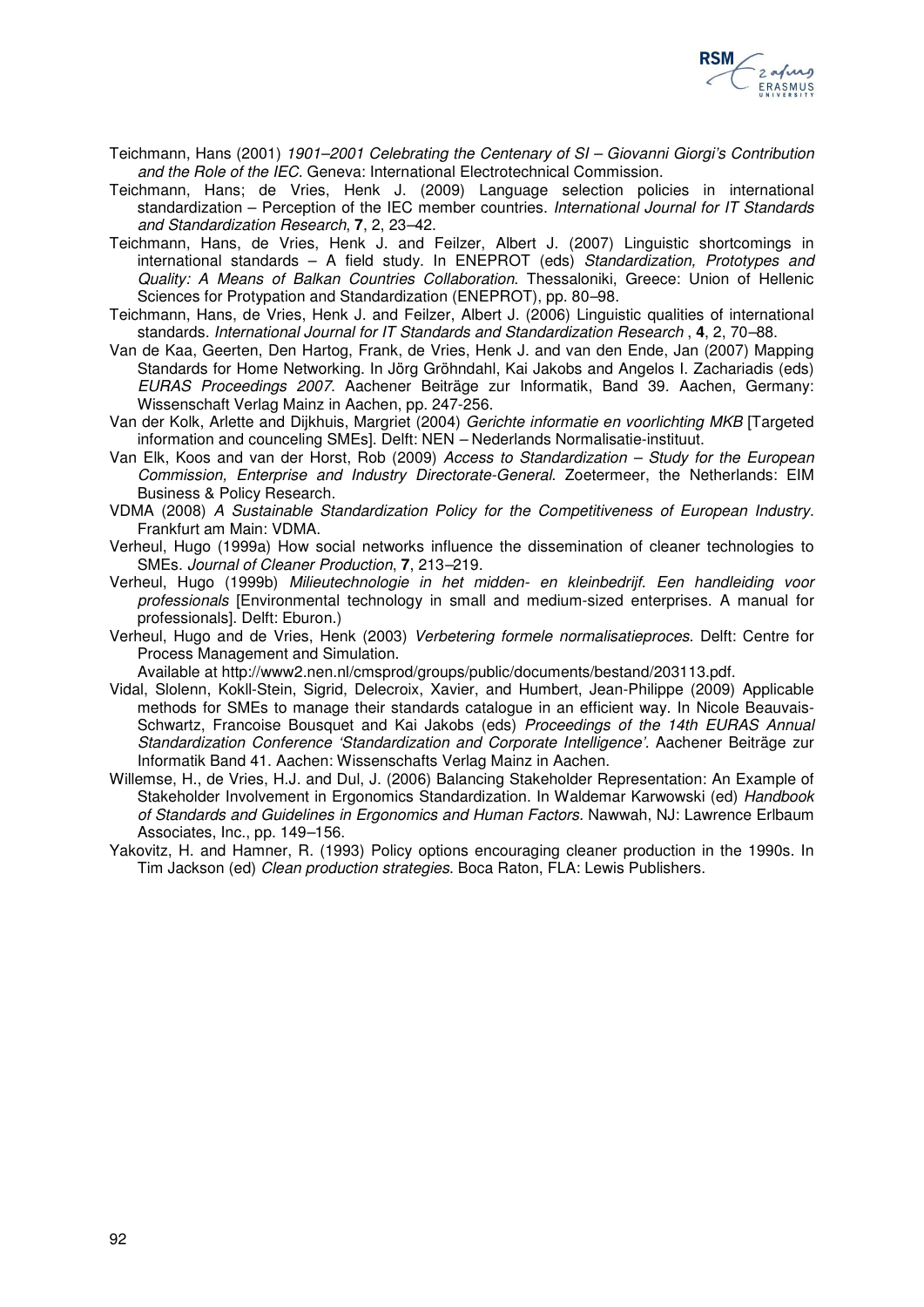

# **Annex 1**

# **Participants in the SME Access Workshop, 16–17 March 2009**

| <b>SMEs</b>                    |                                                       |                                                                                               |
|--------------------------------|-------------------------------------------------------|-----------------------------------------------------------------------------------------------|
| <b>Name and country</b>        | <b>Affiliation</b>                                    | Representing                                                                                  |
| Jaap Dammer<br>the Netherlands | Honeywell Home and<br>Building Control <sup>190</sup> | Association FME-CWM - Association of<br>enterprises in the technological<br>industrial sector |
| Lennart Jansson<br>Sweden      | Firefly                                               | Teknikföretagen (The Association of<br><b>Swedish Engineering Industries)</b>                 |

# **Standards bodies**

| Name and country                             | <b>Affiliation</b>                                             | Representing                                         |
|----------------------------------------------|----------------------------------------------------------------|------------------------------------------------------|
| Wim De Kesel<br><b>Belgium</b>               | Legrand SA                                                     | <b>CENELEC</b>                                       |
| Alain Millot<br>France                       | <b>AFNOR</b>                                                   | <b>AFNOR</b>                                         |
| Karl Gruen<br>Austria                        | <b>ON</b>                                                      | <b>CEN</b>                                           |
| Mrs Zdenka Buresova<br><b>Czech Republic</b> | <b>Czech Office for</b><br>Standards, Metrology<br>and Testing | Czech Office for Standards, Metrology<br>and Testing |
| Haluk Dağ<br>Turkey                          | <b>TSE-SHMB-IG</b>                                             | <b>TSE</b>                                           |

## **Trade associations**

| <b>Name and country</b>                                    | <b>Affiliation</b>                                           | Representing                                                                                             |
|------------------------------------------------------------|--------------------------------------------------------------|----------------------------------------------------------------------------------------------------------|
| Carsten Leutloff<br>Germany                                | <b>SPECTARIS</b>                                             | <b>SPECTARIS - German Industry</b><br>Association for Optical, Medical and<br>Mechatronical Technologies |
| Sebastiano Toffaletti<br><b>Belgium</b><br>(17 March only) | <b>NORMAPME</b>                                              | <b>NORMAPME</b>                                                                                          |
| Barabara Sorgato<br>Italy<br>(16 March only)               | European Consortium of<br><b>Anchors Producers</b><br>(ACEP) | <b>NORMAPME</b>                                                                                          |

 $\overline{a}$ <sup>190</sup> Large company, small plant.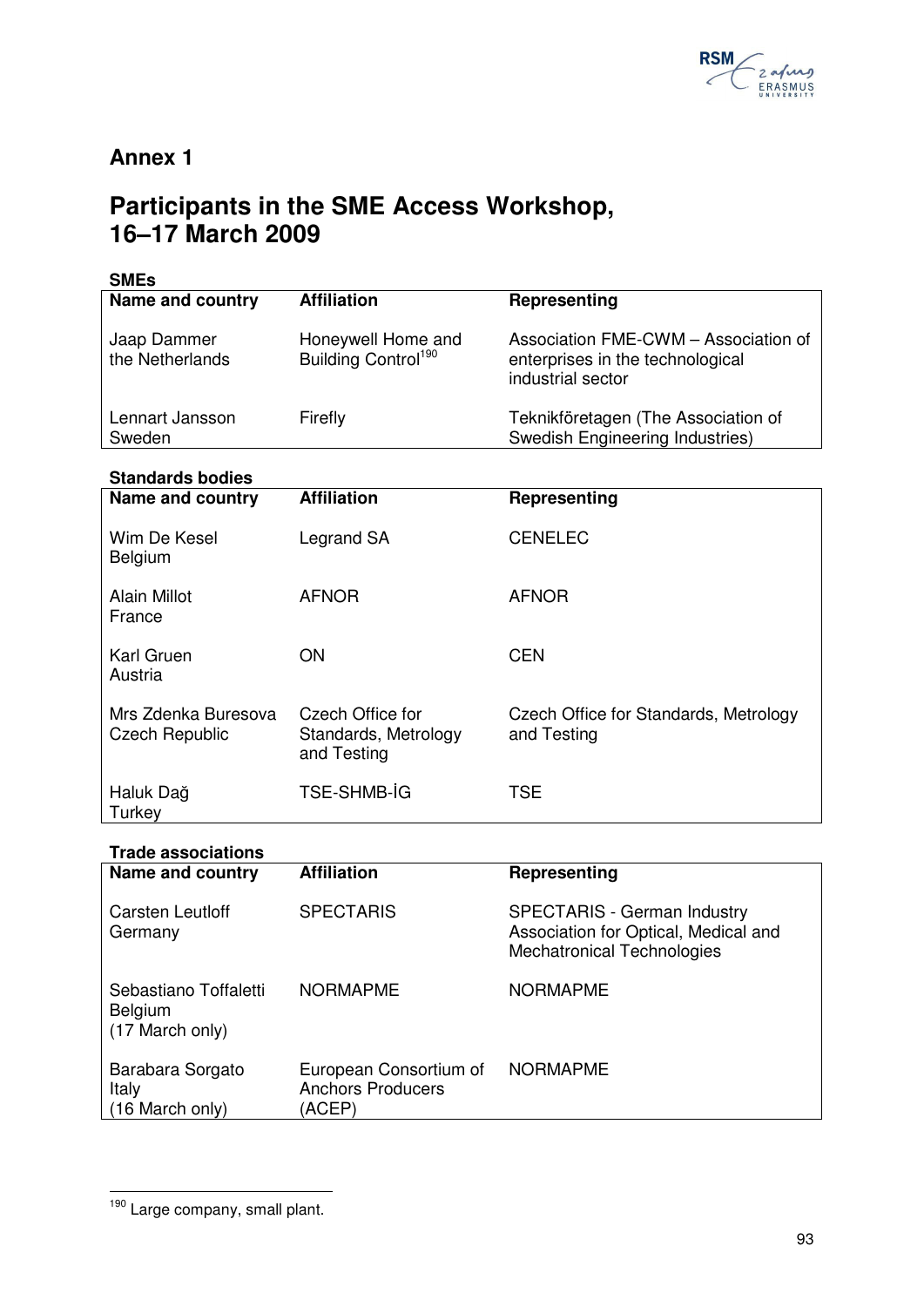

# **Research team members**

| <b>Name</b>        | <b>Affiliation</b>                                                                |
|--------------------|-----------------------------------------------------------------------------------|
| Gijs Duivenvoorde  | Delft University of Technology, Delft, The Netherlands                            |
| Axel Mangelsdorf   | Technical University Berlin, Berlin, Germany                                      |
| Hugo Verheul       | Stenden Hogeschool, Leeuwarden, The Netherlands                                   |
| Henk de Vries      | Rotterdam School of Management, Erasmus University, Rotterdam,<br>The Netherlands |
| Jappe van der Zwan | NEN, Delft, The Netherlands                                                       |